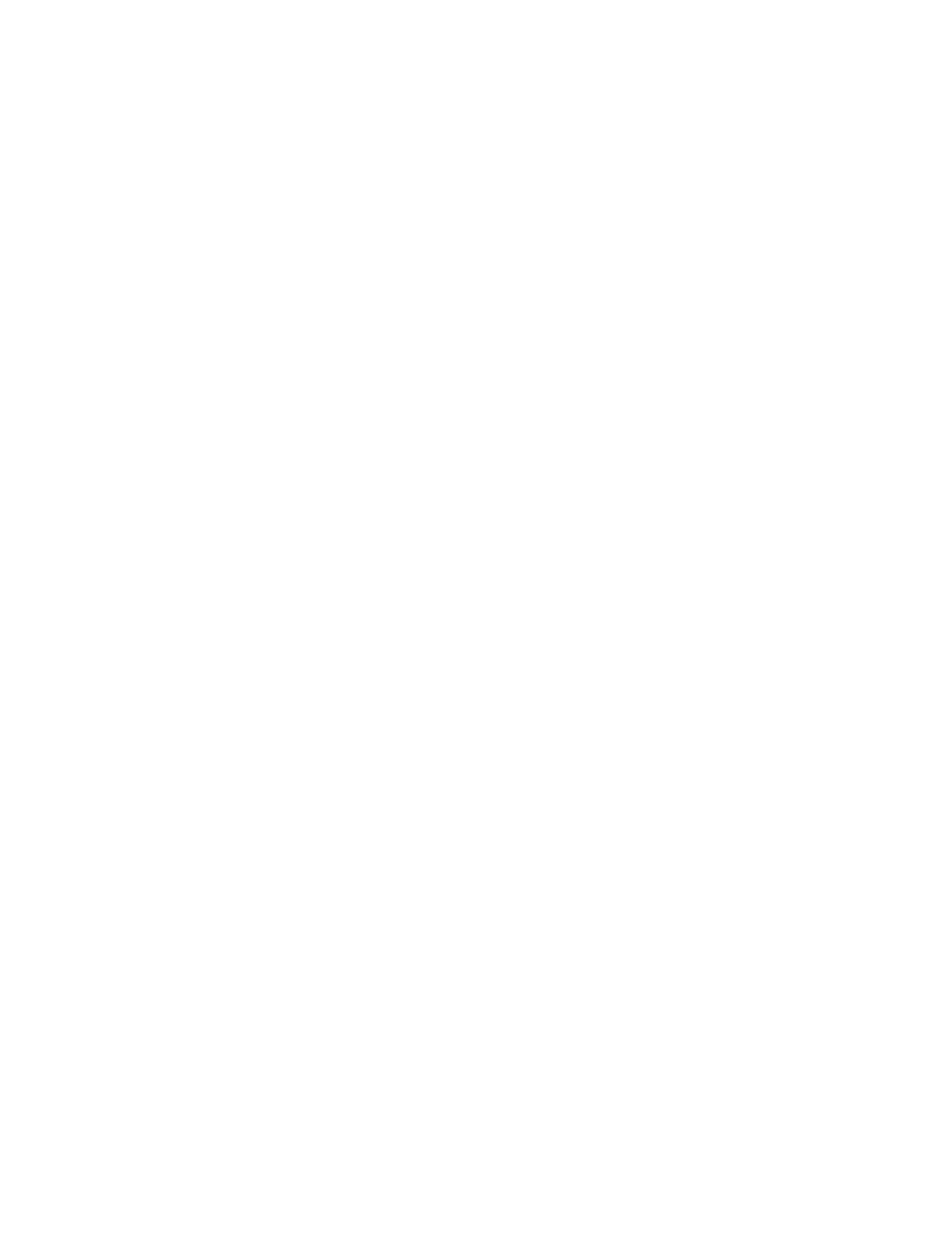# **CONTENTS**

# **Page No.**

| 1.  | <b>Board of Directors</b>                                                      | 1  |
|-----|--------------------------------------------------------------------------------|----|
| 2.  | Chairman's Speech                                                              | 2  |
| 3.  | Director's Report                                                              | 6  |
| 4.  | Management Discussion & Analysis Report                                        | 25 |
| 5.  | Comments of the Comptroller & Auditor General of India                         | 48 |
| 6.  | Independent Auditors' Report                                                   | 49 |
| 7.  | Balance Sheet as at 31 March 2020                                              | 69 |
| 8.  | Statement of Profit & Loss for the year ended 31 March 2020                    | 70 |
| 9.  | Statement of Change in Equity for the year ended 31 March 2020                 | 71 |
|     | 10. Cash Flow Statement for the year ended 31 March 2020                       | 72 |
| 11. | Notes forming part of the Financial Statement for the year ended 31 March 2020 | 73 |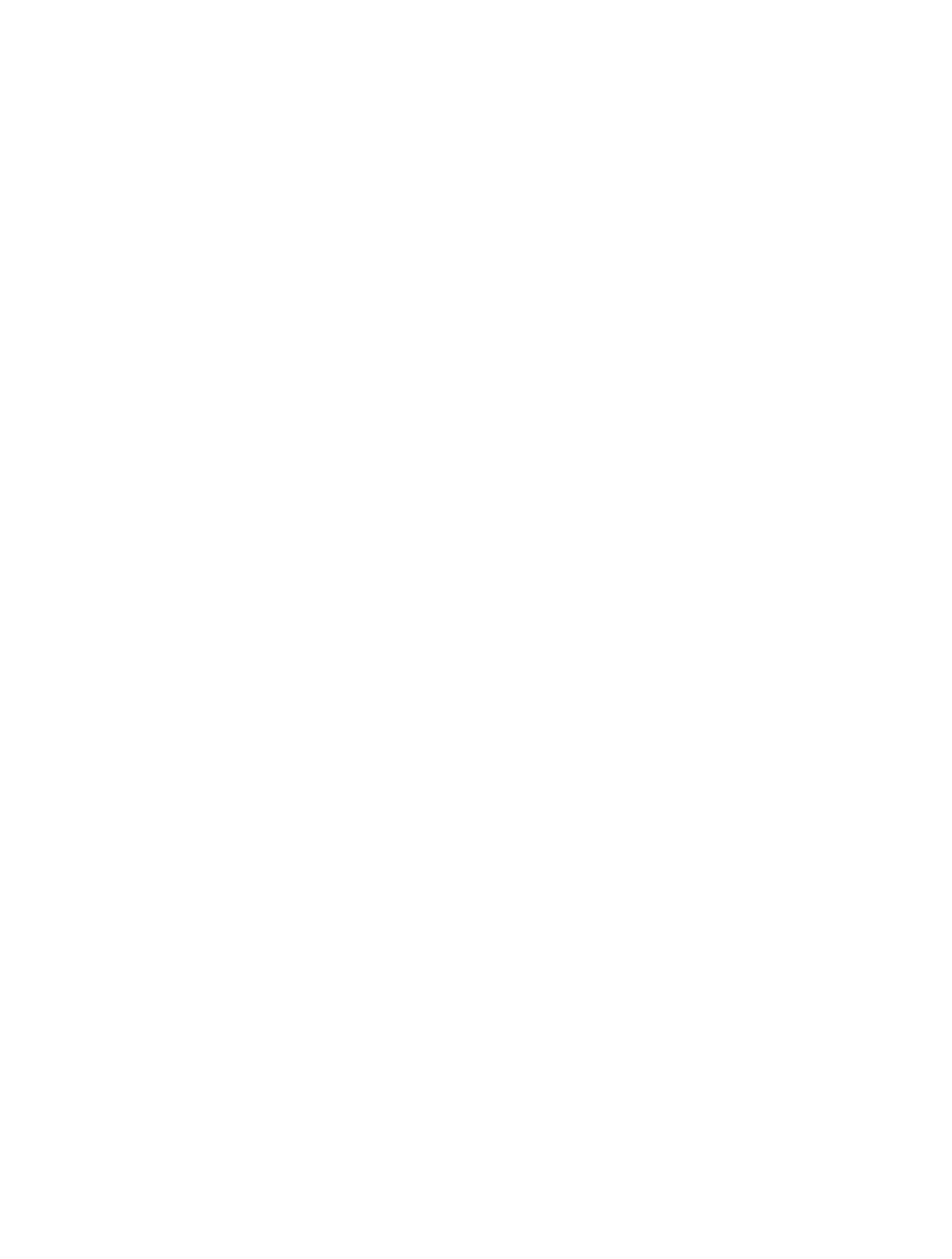

# **Board of Directors (as on 29-12-2020)**

Shri Rajiv Bansal, Chairman Shri Vimalendra Anand Patwardhan Shri Satyendra Kumar Mishra Ms Meenakshi Mallik

# **Chief Executive Officer**

Shri Arun Kumar Bansal

# **Chief Financial Officer**

Shri Kapil Aseri

# **Company Secretary**

Shri Gagan Batra

# **Statutory Auditors**

M/s Prakash Chandra Jain & Co. Chartered Accountants

# **Registered Office**

Airlines House, 113 Gurudwara Rakabganj Road, New Delhi. - 110001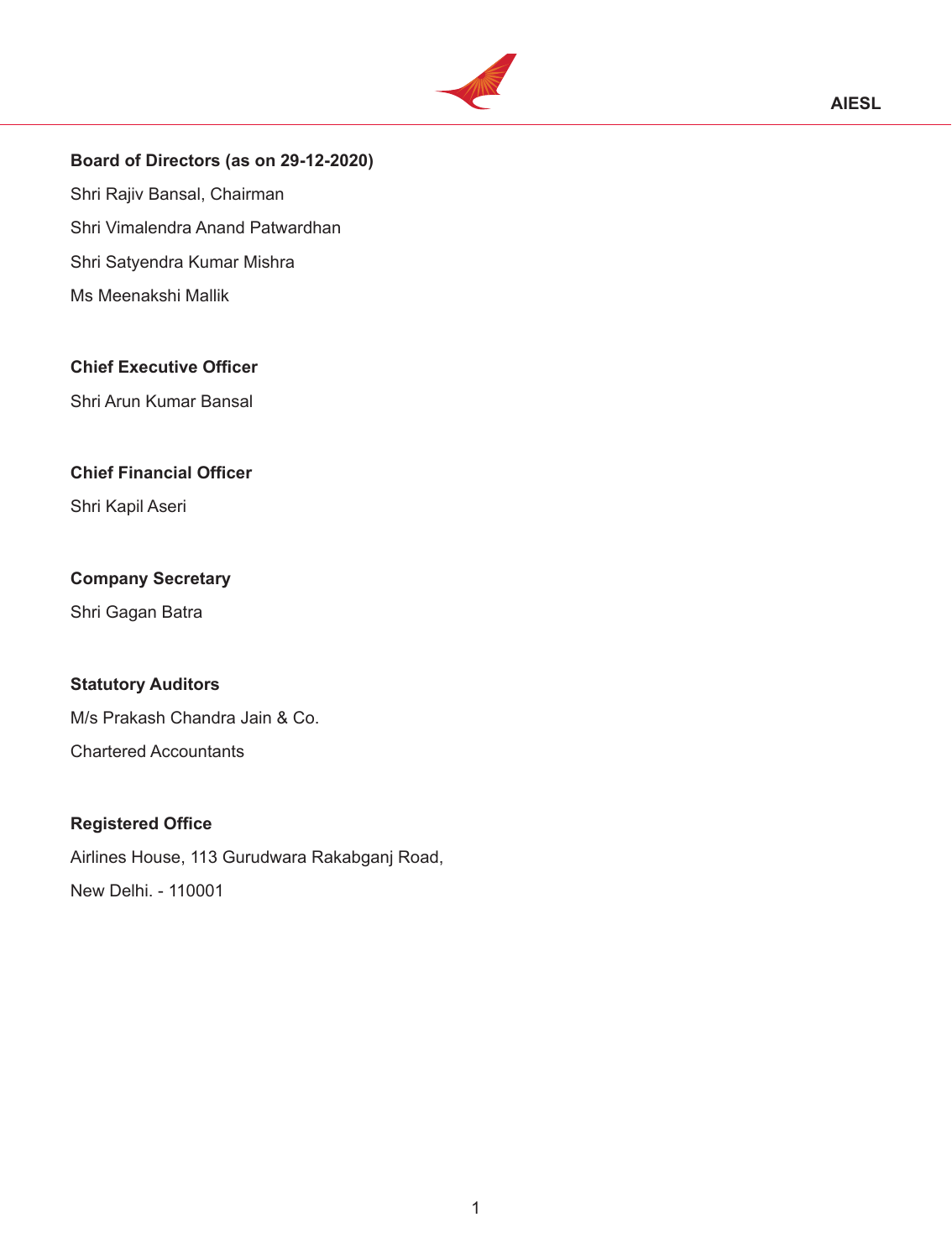

# **CHAIRMAN'S SPEECH**

Dear Shareholders,

It gives me great pleasure to present the Sixteenth Annual Report of the Company for the year 2019-20.

I take this opportunity to share the performance highlights of the company during the year:

# **PERFORMANCE OF THE COMPANY**

The financial performance of your company during FY 2019-20 was as under:

- The operating revenue has increased from Rs. 1191.96 crores in previous year to Rs. 1402.82 crores in current year and the total revenue increased from Rs. 1206.38 crores to Rs. 1427.58 during the period i.e. an increase of approx. Rs. 221 crores (18.3%).
- As against this, the total expenditure of the company decreased from Rs. 1411.32 crores to Rs. 1351.73 crores in the same period with a decrease of approx. Rs. 59.59 crores (4.22%).
- The company earned a net profit of Rs. 75.86 crores as compared to loss of Rs. 204.93 crores in FY 2018-19 which resulted increase in earnings by approx. Rs. 280.8 crores (137%).

The company has shown improved financials and has earned a net profit for the first time since operationalisation.

As regards, non-financial performance, in FY 2019-20, company handled around 168 aircraft, on average basis, of Air India Limited and its Subsidiary Companies viz. Air India Express Ltd. and Alliance Air Aviation Limited.

AIESL is providing MRO services to Defense as well private sector operators, wherever AIESL is having the capability. Your company carried out base maintenance work for Domestic operators namely – Air Asia India, TATA SIA Airlines, Spicejet, GoAir, Indigo Airlines in 2019-20. In addition, AIESL carried out major maintenance work for Aviation Research Centre, Indian Air Force, Indian Navy, Indian Coast Guard, HAL and Pawan Hans. In 2019-20, AIESL undertook maintenance of private party's aircraft like – Reliance RCDL, Taj Air Charters and Bluedart Aircraft.

In 2019-20, we have signed up with 35 Institutes for imparting practical training element (PTE) under CAR 147 basic approved by DGCA, to their students. Each of these AME Institute has approx. 60 to 100 students in every batch. These institutes are conducting their PTE at Mumbai, New Delhi, Kolkata, Hyderabad and Trivandrum.

Further, your company had in past technical handling agreement with 21 International Airlines and 2 Domestic Airlines for Line Maintenance work. During the year, AIESL signed SGHAs (Standard Ground Handling Agreements) with new International Airlines namely- Air Asia Berhad, Mahan Air, EGYPT AIR, OMAN Air and BANGLADESH Biman for their Line maintenance. Your company had approval from 11 foreign Civil Aviation authorities namely Qatar, Kuwait, GACA (UAE), CAA Singapore, CAA Srilanka, CAA Nepal, CAA Thailand, CAA Malaysia, CAA of Bangladesh and PACA Oman. AIESL has applied for approval of CAA of EGYPT.

In Northern Region of AIESL, approval was granted by DGCA to conduct maintenance checks of B737 Aircraft in hangars of Delhi, and C-check of Spicejet aircraft were conducted. Also, AIESL NR has undertaken capability enhancement for CFM LEAP1A aircraft checks & looking forward to future demands. Similarly, in Western Region of AIESL, agreement for phase1 Check of Pratt & Whitney engines was completed for PW1100 engines of Airbus NEO aircraft. In Nagpur MRO, Engine Test Cell has acquired approvals from EASA & FAA for GEnx & GE90 engines. The GEnx engines requires a QT (Quick Turn) maintenance check,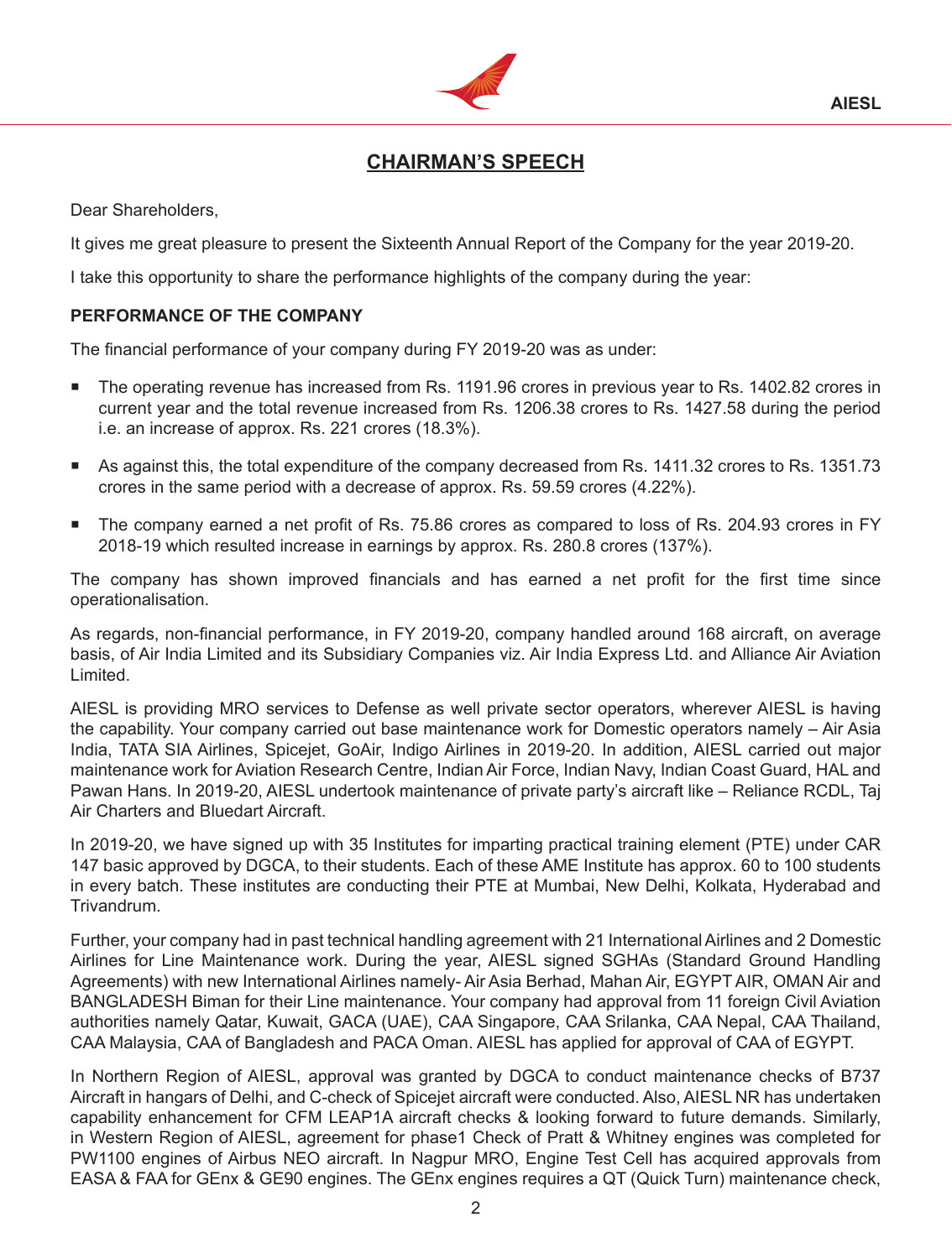

at Nagpur MRO, we have carried out 4 QT checks which has resulted in saving of approx. INR 12 Crores.

In other Regions like Southern Region and Eastern Region capability enhancement has been undertaken considering the future demands of ATRs and NEO aircraft which would be operated by Airlines in future.

# **STRENGTHS AND CHALLENGES**

The company is well known in Indian as well as in South Asian Region for providing a one-stop solution to its clients for their MRO related work requirements that too at competitive prices and world-class standards of commitments. The technically skilled manpower is the main strength of the company. However, the company would need to upgrade the skills and constantly engage more young and energetic manpower to keep pace with the time and changes in technologies as well as to withstand the increasing competition in the industry.

Recently, the sudden breakout of COVID-19 has considerably impacted almost every sphere of the economy including civil aviation and MRO services. The sudden decline in number of Air passengers in the country as well as world-wide is expected to slow down the growth potential in civil aviation and consequently the opportunities in MRO sector.

# **Atmanirbhar Bharat:**

The 'Atmanirbhar Bharat Abhiyan' led by Government of India is giving significant impetus to self-reliance and local production which may favourably impact the operations of the company as Indian aircraft operators would prefer the services of your company.

As per the Union Budget 2020-21, the government will promote domestic manufacturing of aircraft and aircraft financing and leasing activities to make India's aviation market self reliant. Up to 100 per cent Foreign Direct Investment (FDI) has been permitted for MRO industry.

Effective 1st April 2020, GST rate has been reduced from 18% to 5% which will attract MRO Business in coming days from other private operators, who are presently sending their aircraft and engine to foreign service providers.

# **FUTURE PLANS**

The company is planning to improve revenue generation both by way of providing MRO services to third parties as well as imparting training through training institutes in India.

In an attempt to establish its footprints in Asian Region, the company is taking steps to provide Line Maintenance & certification services in neighboring as well as in Gulf countries.

SESF flights operations are being operated by Air India and AIESL shall be involved in the maintenance activity of these 2 aircraft of B 777-ER.

In addition to above, AIESL is in talks with DRDO & HAL for bringing synergy in Defense & Civil MRO in India, which will generate future additional revenue from MRO services.

# **CORPORATE GOVERNANCE**

AIESL was in compliance with the guidelines on Corporate Governance issued by Department of Public Enterprises (DPE), wherever applicable during the year. The evaluation of various parameters viz. Financial as well Technical was also done in terms of targets set in the Memorandum of Understanding entered into by the company. The evaluation reports as well as return on Corporate Governance were filed with the authorities concerned.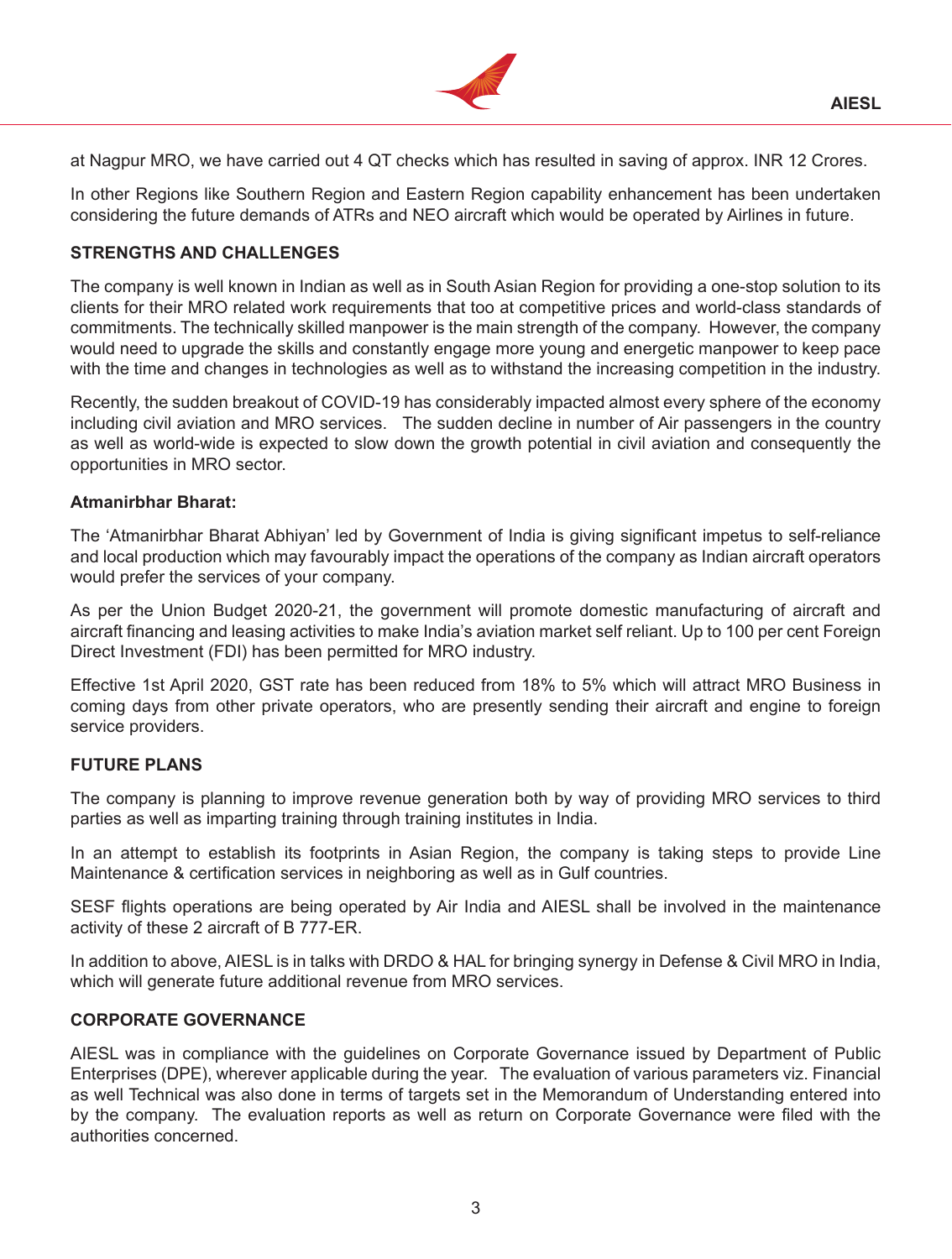

#### **ACKNOWLEDGEMENT**

I take this opportunity to thank Air India Limited, Air India Express Limited, Alliance Air Aviation Limited, Ministry of Civil Aviation and vendors for their unstinted support. I also acknowledge the support extended by all other authorities including Banks and regulatory agencies. I would like to thank my colleagues on the Board for their valuable guidance.

I would like to thank all employees of the company for their support and efforts to make the Company profitable.

On behalf of the Board, I seek your continued support, as always.

Sd/- **(Rajiv Bansal)** Chairman

Place : New Delhi Date : 16-02-2021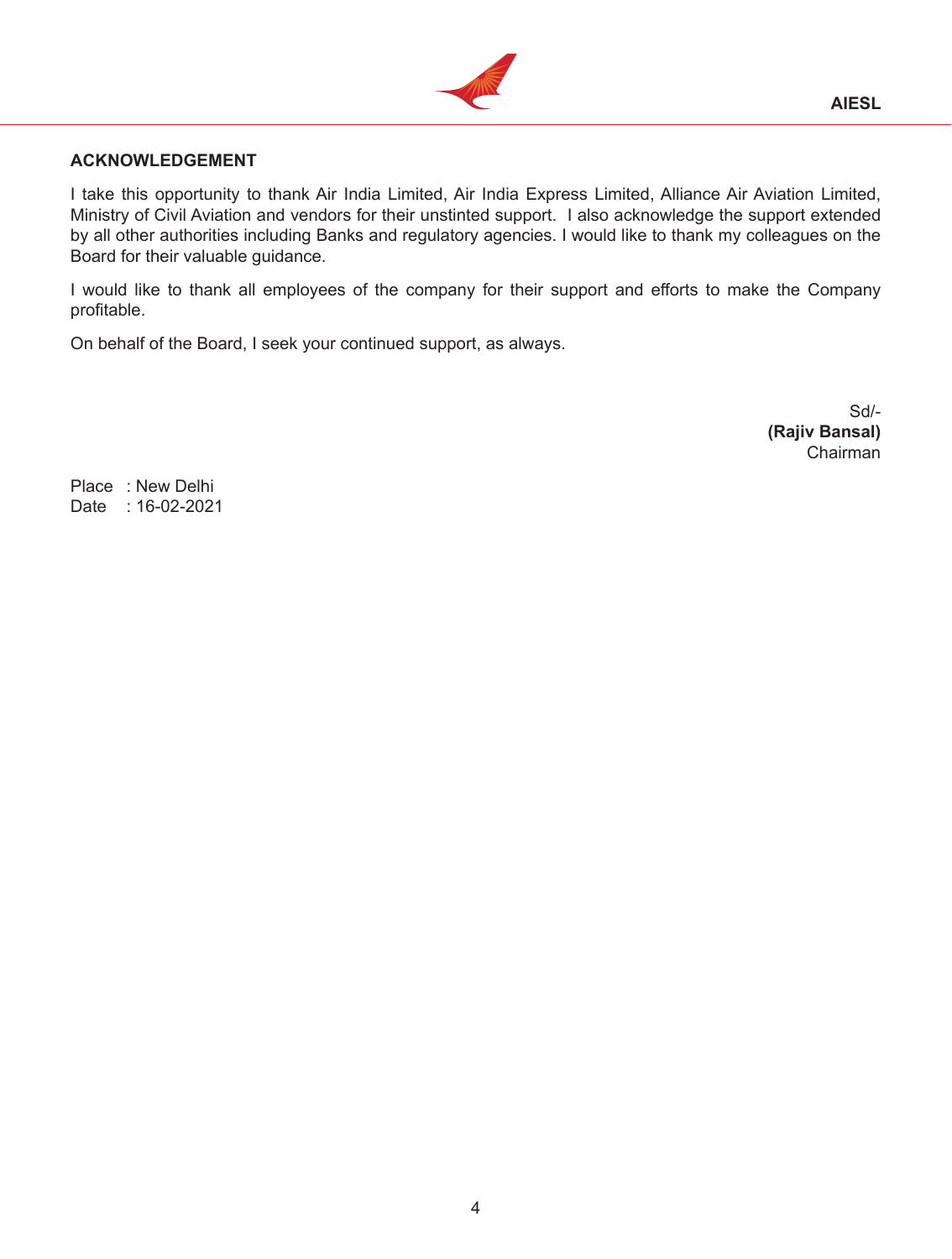

# **Vision**

To provide best in class and timely quality services to the customers by maintaining highest standards of regulatory and safety compliance.

# **Mission**

# **Customer**

- Maintaining all aircraft of the captive work load of the fleet of Air India in a continuous state of airworthiness by the system of preventive and corrective maintenance to secure a high level of safety.
- **Provide a "One Stop" solution to the customer.**
- Faster Turn Around Time.
- To capture maximum ThirdParty work from in and around India.

#### **Process**

- To get DGCA approval under CAR 147.
- To obtain FAA and EASA approval for all its establishment and facilities.
- Aggressive Marketing policy for more and more Third Party work.
- It needs to Department centric so, every Departmental Heads need to be responsible for the deliverables so as to fulfill the overall vision.
- Continuous monitoring of Quality through quality audit etc.
- Constant endeavor to upgrade the services, delivering highest customer satisfaction in terms of Quality, Service and Cost effective and ensuring long term strategic relationship.
- All-out effort to be the world class MRO without compromising the quality standard.
- Updating and enhancing the capability through training of the personnel and equipment of latest technology.
- Multiskilling of the personnel through cross training to enhance the productivity.
- Optimising operational cost.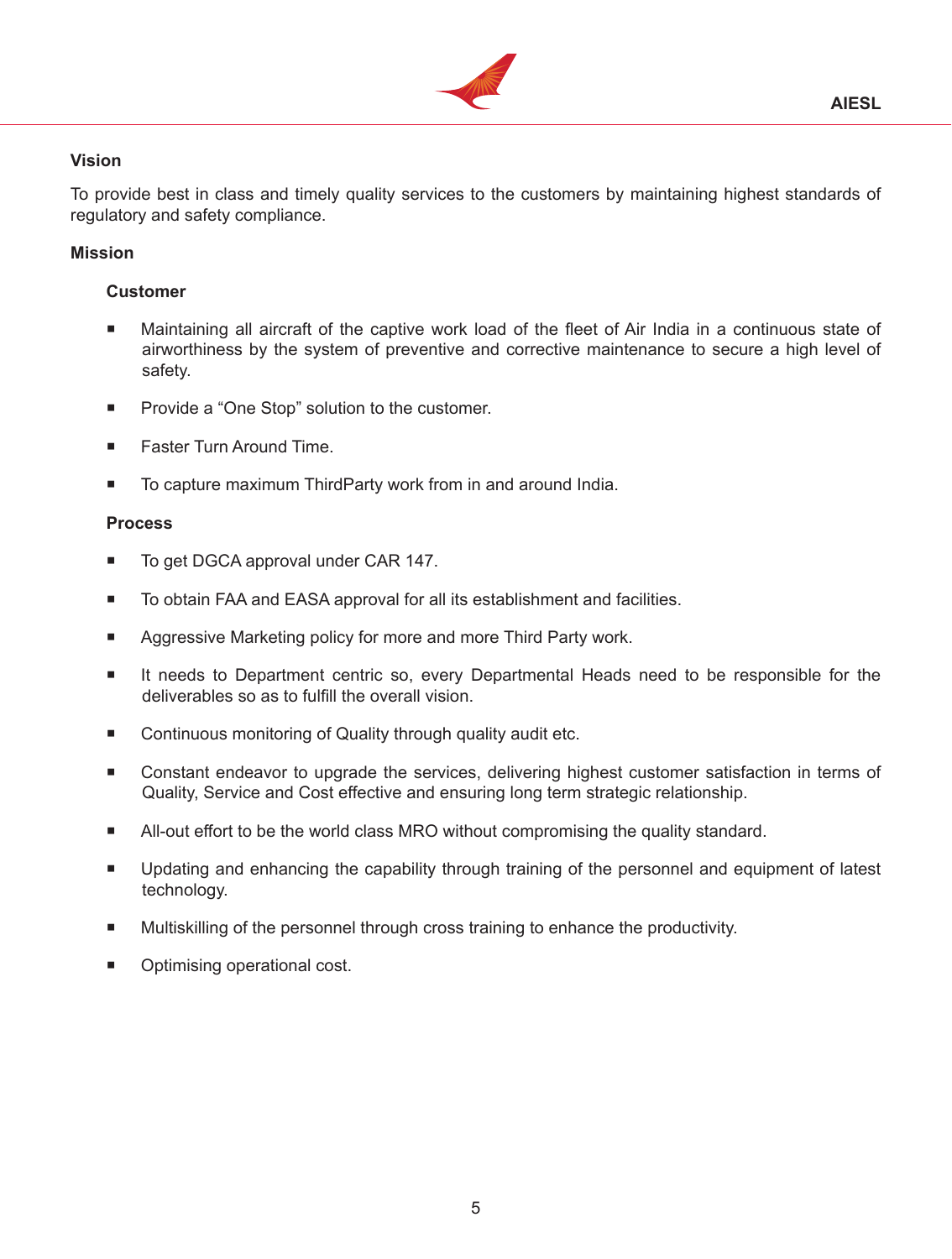

# **DIRECTORS' REPORT**

The Members,

Air India Engineering Services Ltd.

The Directors have pleasure in presenting their Sixteenth Annual Report on the business and operations of the Company and the Audited Financial Statements for the Financial Year ended March 31, 2020 along with Report of Statutory Auditor and Comments of CAG thereon.

# **1.1. Financial summary and highlights**

The Company's financial performance during the year is given hereunder:

**(Rs. in crore)**

| <b>Particulars</b>                                   | <b>Financial Year ended</b><br>31.03.2020 | <b>Financial Year</b><br>ended 31.03.2019 |
|------------------------------------------------------|-------------------------------------------|-------------------------------------------|
| <b>Total Revenue</b>                                 | 1427.58                                   | 1206.38                                   |
| <b>Total Expenses</b>                                | 1320.38                                   | 1387.26                                   |
| Profit (Loss) before tax                             | 107.2                                     | (180.88)                                  |
| Less Provision of Tax                                | 0.01                                      | NIL.                                      |
| Profit after tax                                     | 107.19                                    | (180.88)                                  |
| Other Comprehensive Income                           | (31.33)                                   | (24.06)                                   |
| <b>Total Comprehensive Income</b>                    | 75.86                                     | (204.94)                                  |
| Balance of profit brought forward from previous year | (2421.19)                                 | (1944.87)                                 |
| <b>Balance carried to Balance Sheet</b>              | (2345.33)                                 | (2149.81)                                 |

#### **1.2. Details of revision of Financial Statements or Board's Report**

The Company has not revised its Financial Statements or Board's Report in respect of any of the three preceding financial years as mentioned in Section 131 (1) of the Companies Act, 2013.

#### **1.3. Dividend**

The directors are not recommending any dividend for the year.

#### **1.4. Transfer of unclaimed dividend to Investor Education and Protection Fund**

Since there was no unpaid / unclaimed dividend for the past years, the provision of section 125 of Companies Act 2013 did not apply

#### **1.5. Amount which the Board proposes to carry to reserves**

 The Board of the company has decided/proposed to carry NIL amounts to its reserves.

# **1.6 Major events and significant achievements during FY2019-20 :**

1.6.1 The World Health Organisation (WHO) declared a global pandemic of the Novel Coronavirus disease (CPVID-19) in Feb 2020 and the lockdown was declared by Govt. of India in March 2020. The instructions given by the Govt. from time to time enforcing lockdown and social distancing to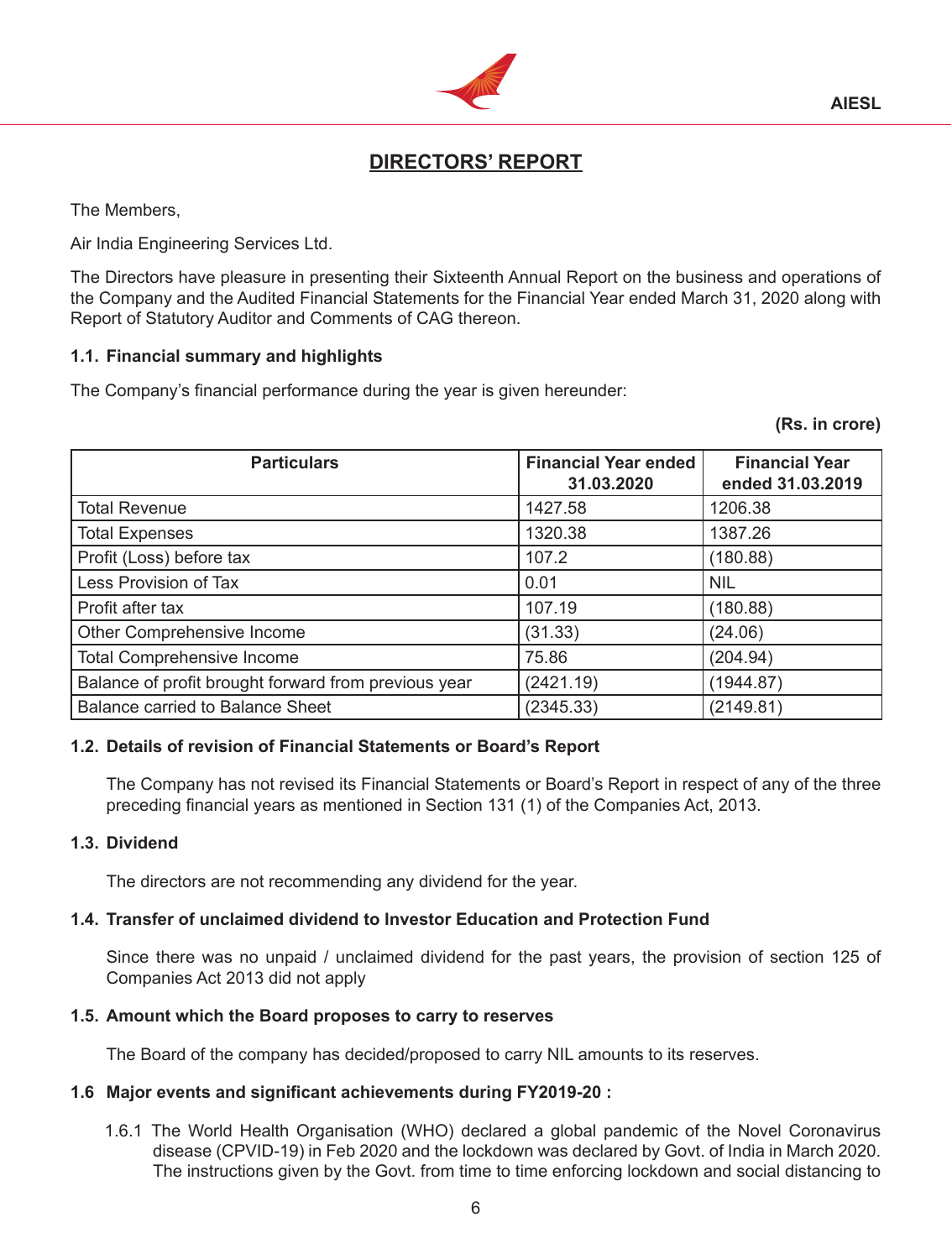

contain the spread of virus were followed by the company in all its units spread across the country except essential services.

| as under:               |                                |
|-------------------------|--------------------------------|
| <b>Type of Aircraft</b> | <b>Average No. of Aircraft</b> |
| A319                    |                                |
| A320                    | 36                             |
| A321                    |                                |

B787 27 B777 16 B747 (and a set of the set of the set of the set of the set of the set of the set of the set of the set of the ATR  $\qquad \qquad \vert$  18 B737 25 **Total 168**

1.6.2 The details of fleet of AI group companies handled by AIESL during 2019-20, on average basis, is as under:

 Utilization/ TDR (Technical Dispatch Regularity) achieved for AI group: AIESL maintained the Technical Dispatch Regularity (TDR) and Utilisation compared to Global Aviation Standard. The fleet wise TDR and Utilisation were as under:

| <b>Fleet Type</b> | <b>Daily Utilization (Block Hrs) on</b><br><b>Operating fleet</b> | <b>Daily Utilization (Block Hrs)</b><br>on Total fleet | <b>TDR (%)</b> |
|-------------------|-------------------------------------------------------------------|--------------------------------------------------------|----------------|
| A319              | 11.67                                                             | 7.25                                                   | 99.22          |
| A320              | 14.05                                                             | 13.28                                                  | 99.36          |
| A321              | 13.79                                                             | 9.03                                                   | 99.02          |
| <b>B787</b>       | 12.63                                                             | 12.63                                                  | 97.06          |
| <b>B777</b>       | 13.81                                                             | 13.81                                                  | 95.95          |
| <b>B747</b>       | 5.50                                                              | 5.50                                                   | 95.21          |
| <b>ATR 42</b>     | 3.50                                                              | 3.11                                                   | 98.28          |
| <b>ATR 72</b>     | 9.15                                                              | 7.93                                                   | 99.05          |
| <b>B737</b>       | 13.49                                                             | 13.49                                                  | 99.20          |

1.6.3 The operations of your Company were divided into various regions/ bases i.e. profit centers. Their performances, significant achievements during the year and future plans are as given below:

- **I. NAGPUR MRO:** (Being operated by the company)
	- A. Regulatory approvals received and work done in MRO, Nagpur were as under:
		- DGCA approval received for testing of GE90 engines and Quick Turn (QT) jobs of GEnx engines in December 2017. Subsequently, Quick Turn (QT) repairs were completed on three GEnx Propulsors/ Engines QT as follows.
			- 1. Engine Sr No. 956504 during 22Jan2018 and 17 Nov 2018
			- 2. Engine Sr No. 956303 during 28 Jan 2019 and 05 July 2019
			- 3. Engine Sr No. 956425 during 31 July 2019 and 13 Dec 2019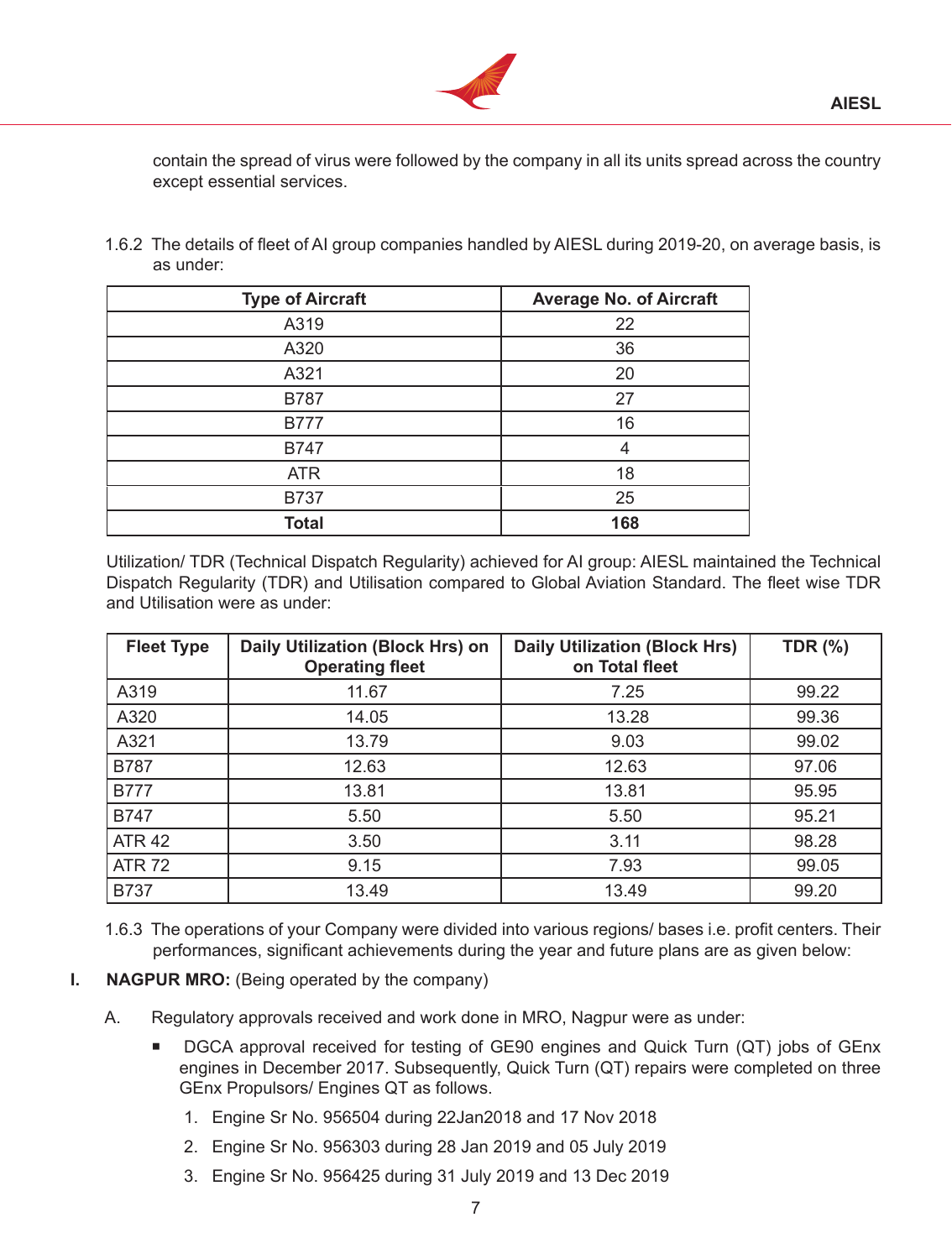- DGCA approval received for testing of GEnx engines in Jan 2019.
- Tooling was received for simultaneous 3 line operation of GEnx engines in Sept 2019. After receipt of additional tools for multiline induction, training engine was brought and training was imparted to AIESL personnel during Oct to Nov 2019. Subsequently, QT jobs on following engines were completed.
	- 1. Engine Sr No. 956352 during 18 Nov 2019 and 19 Sep 2020

Additionally, following engines have been inducted for QT.

- 1. Engine Sr No. 956955 on 04 Feb 2020
- 2. Engine Sr No. 956119 on 27 Jul 2020
- 3. Engine Sr No. 956110 on 24 Nov 2020
- FAA Approval received for GE90 & GEnx engine testing in Dec 2019.
- EASA Approval received for GE90 & GEnx engine testing in July 2020.
- B. Overview of Aircraft Checks done at MRO during FY 2019-20
	- Total "D" checks (B777 aircraft) carried out 01
	- Total 'C' checks (B777 aircraft) carried out 04
	- Total phase checks (B777 aircraft) carried out 28
	- Total isolation checks (B777 aircraft) carried out 03
	- $\blacksquare$  Total transit checks (B777 aircraft) carried out  $-02$

Total number of completed checks (B777 aircraft) were 38 in year 2019-20 and 100 checks since inception.

- C. Back Shops Approvals for B777
	- C6 Equipment: Maintenance of slide- raft assembly upto Level 3 and Life Vest upto Level – 2. Till date 48 Slide Rafts and 700+ Life Vests certified.
	- C15 Oxygen: Maintenance of portable Oxygen bottles upto Level 2 and Main Oxygen Cylinder Assembly upto Level – 3. Till date 245 Oxygen Bottles certified.

Till date Nagpur MRO has certified:

- 48 Sliderafts
- 29 Lifevest workorders around 700 lifevest
- 245 Oxygen bottles
- **2** sets CALIBRATION OF DIGITAL WEIGHING PLATFORMS
- D. Future operations plans are as under:AIESL wants to enhance its capabilities in the following areas:
	- Composite material repair -C20 for B777, B737, B787, A320 family structural group
	- Cabin safety and survival equipment
	- Weighing of aircraft
	- **Upholstery shop**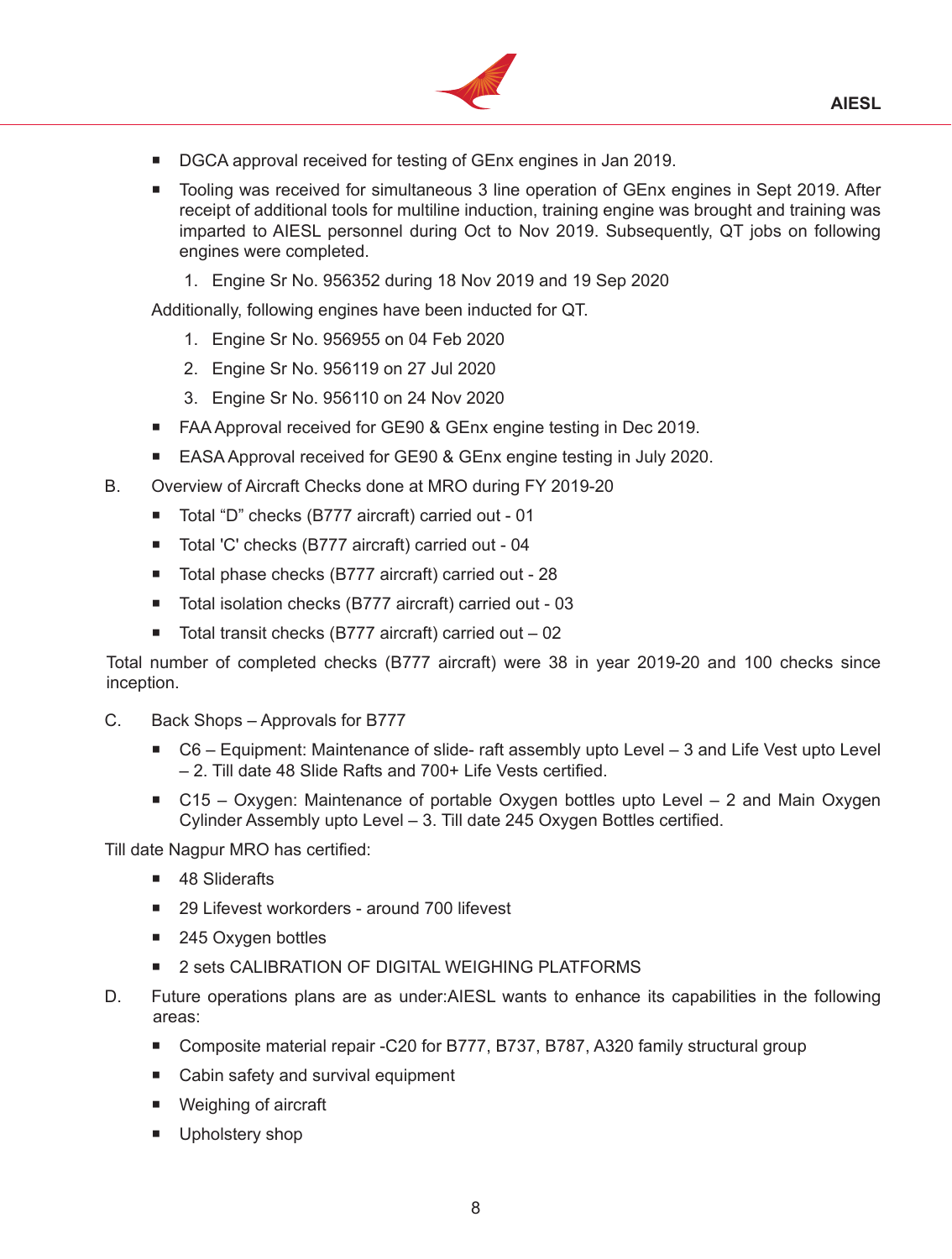

- E. Proposed Shops in future:
	- Battery Shop
	- Accessories shop/Electrical shop
	- **Avionics / IFE shop**
	- Avionics shop
	- Accessories shop

# **II. TRIVANDRUM (TRV) MRO**

 TRV MRO base Maintenance Facility is dedicated to B737 maintenance including component overhaul and repair shop. The MRO primarily caters to maintenance needs of Air India Express aircraft. However, during year 2019-20, the MRO has done extensive work for 3rd party aircraft operated by Spice Jet and also aircraft owned by various lessor.

 The MRO has base maintenance facility that accommodates 2 aircraft at any given time for major checks in twin hangers. One of the aircraft is generally long grounding undergoing either 12year/ 10year/ 6 year/8year check along with C1, C2 checks and other for phase checks and monthly checks.

 The MRO also caters to several line maintenance aircraft requiring base maintenance facilities such as component changes, defect rectification, engine and APU changes etc.

 The MRO has carried out major maintenance of 3rd party aircraft (SpiceJet) earning a large part of the revenues in addition to revenues from AIXL.

A. Major Achievements:

 TRV MRO obtained US Regulator FAA approval for its Base Maintenance and Shop Maintenance in the year 2020.

 With this approval, the MRO has earned credibility in the world aircraft maintenance market. AIESL TRV MRO is now eyeing for more 3rd party jobs under FAA certification to earn more revenues. The MRO is already in talks with SpiceJet to take up major base maintenance jobs.

B. Statistics (Year 2019-20) for aircraft operated byAir India Express Ltd

| TYPE OF AIRCRAFT IN FLEET : |                                                             | B 737-800 NG fitted with CFM 56-7B Engine |
|-----------------------------|-------------------------------------------------------------|-------------------------------------------|
| NO. 0F AIRCRAFT             | $\mathcal{I}^{\mathcal{I}}$ and $\mathcal{I}^{\mathcal{I}}$ | 25 (Now, 24 Aircraft)                     |
| AV. UTIL OF AIRCRAFT        |                                                             | $\frac{1}{2}$ 13.49 hrs/day               |
| NO. OF FLIGHT / WEEK        | ÷                                                           | 651                                       |
| NO. OF STATION (INT)        | diam.                                                       | 14                                        |
| NO. OF STATION (DOM)        | $\mathcal{I}^{\mathcal{I}}$ , $\mathcal{I}^{\mathcal{I}}$   | -21                                       |
| <b>DISPATCH RELIABILITY</b> | ÷                                                           | 99.27                                     |

- C. Maintenance (Production) Statistics:
	- Base Maintenance production: April 2019 till March 2020
		- 1. Phase checks -213
		- 2. Monthly checks- 129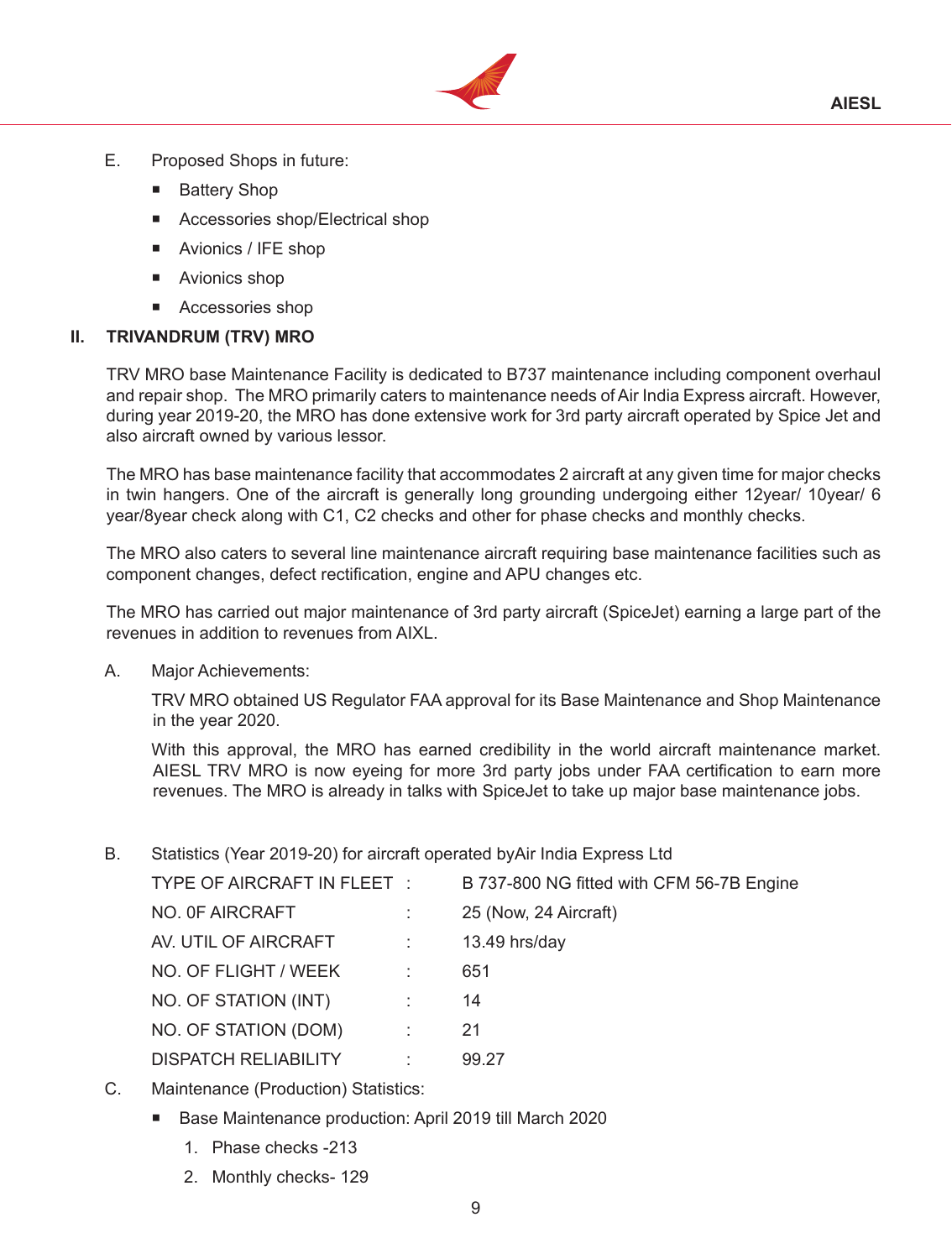**AIESL**

- 3. Yearly Checks- 10
- 4. C Checks on AIX aircraft- 14
- 5. Spice Jet 6-yearly +C1, C2 checks- 10 aircraft
- Other than the base maintenance, the TRV MRO COD shop performs wheels & brakes overhaul, Battery OVHL, Oxygen Charging etc. generating a substantial part of the revenues.
- D. Component Overhaul Production: April 2019 till March 2020
	- Wheels (main & Nose) Quantity 1415 (OVHL and Tyre Change)
	- Brakes **Brakes Cuantity 232 (OVHL and Stack Change)**
	- Oxygen Quantity 247 (Charging)
	- Batteries Quantity 106 (OVHL and Charging)
- E. TRV MRO Earnings for Year 2019-2020:

 The TRV MRO facilities have earned combined revenues for BMD and COD shop of Rs. 45.10 Crores during April 2019-March 2020. The overall revenues from B737 maintenance under TRV MRO administration including that of line maintenance, Mumbai Shops and 3rd party jobs is recorded at Rs. 139.49 Crores against previous year's profit at Rs. 90.23 Crores.

 The expenditure for TRV MRO and network stations is 27.71 Crores.

 The substantial jump in the MRO revenue is attributed to increasing productivity at MRO and its network stations; and taking over large contracts for Lessors' B737 aircraft for maintenance (after Jet Airways closed down) earning Rs. 23.09 Crores (US\$ 3.078 Millions) and also SpiceJet base maintenance checks at TRV which earned the company with Rs. 6.63 crores before the production shifted to Delhi. The total revenues also include the TRV MTO revenues of 2.12 Crores.

 TRV MRO has earned a substantial amount of Rs. 29,83,70,000 revenues only from 3rd party jobs during the FY 2019-20.

F. Comparative billing summary of AIXL during 2018-19 and 2019-20

| <b>FINANCIAL YEAR</b> | 2018-19         | 2019-20          |
|-----------------------|-----------------|------------------|
| <b>TOTAL AMOUNT</b>   | <b>INR</b>      | <b>INR</b>       |
| TRV MRO               | 90,23,26,688.00 | 136,49,36,735.00 |

G. Future operations plans are as under:

 TRV MRO wants to enhance its capabilities in the following areas:

- Composite material/Structural repair -C20 approval for B737, A320 family structural group under DGCA/FAA/EASA approval.
- Weighing of aircraft
- **Firex Weighing**
- Cabin Repair and refurbishment/ Upholstery shop
- Heat Exchanger Cleaning and Testing.
- H. Proposed Shops in future:
	- **Avionics Accessories repair shop**
	- Galley Inserts (Oven, Coffee Maker, Boiler etc.) Repair shop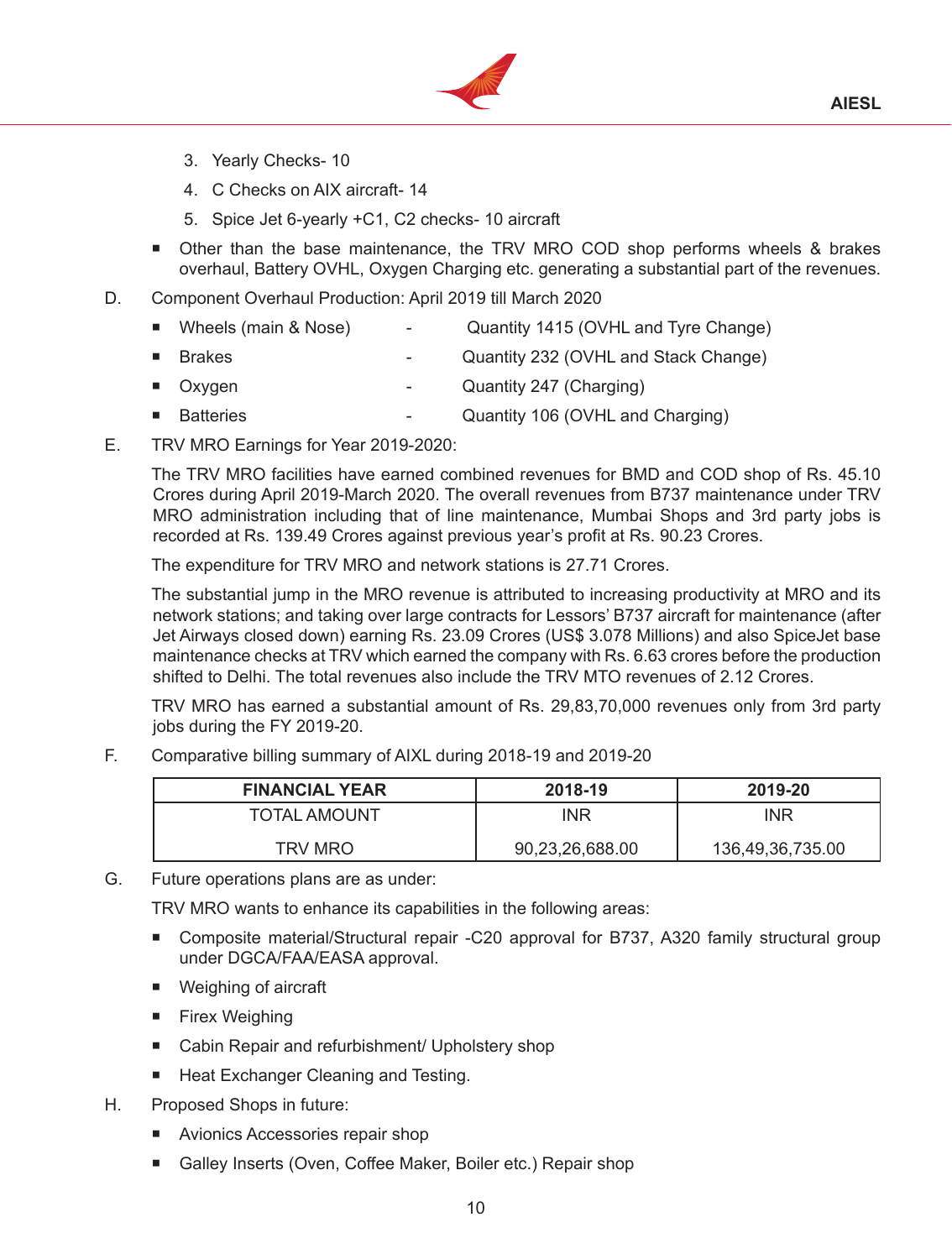

■ Cabin safety and survival equipment

## **III. JEOC (Jet Engine Overhaul Complex):**

 The details on No. of engines produced in JEOC from April 2018 to March 2019 & April 2019 to March 2020 is as follows:

| Month / Year           | <b>JT8D</b> | V2500 | <b>CFM</b> | <b>Total</b> |
|------------------------|-------------|-------|------------|--------------|
| Apr $-18$ to Mar-19    | 02          | 00    | 18         |              |
| Apr $-19$ to Mar $-20$ | 01          | 00    | 41         | 42           |
| Total                  | 03          | 00    | 59         | 62           |

- JEOC has attained the capability for BSI and Boro-blending on LEAP-1A engine. Also, it has attained capability of BSI on V2500-A5 engine to generate additional revenues.
- Further discussions are on with CFMI to make JEOC a CFM branded shop, and storing CFM engines of other operators in JEOC. This would result in generating additional revenues.
- Revenue Generated from Third Party Job by JEOC

| <b>Customer</b> | Earning (Rs. in Lacs) |
|-----------------|-----------------------|
| 2018-19         | 1275.85               |
| 2019-20         | 184.75                |

## **IV. MUMBAI BASE (Western Region):**

The performance of Western Region (WR) during the period was as under:

A. Overview Of Checks Completed by AIESL Group B is as below:

 Details of the checks done at Mumbai during FY 2019-20.

- $\blacksquare$  Total 'D' checks carried out  $-2$
- $\blacksquare$  Total 'C' checks carried out  $-12$
- Total phase checks carried out 12
- Total 'A' checks carried out 90
- $\blacksquare$  Total transit checks carried out  $-3,811$

#### **Total completed check in year 2019-20 at Mumbai base.**

- B. Details of the checks done at Delhi during FY 2019-20.
	- Total 'A' checks carried out 147
	- Total transit checks carried out -10,081

#### **Total completed check in year 2019-20 at Delhi Base.**

C. The details on No. of engines Repaired / Overhauled in EOH (Mumbai) in the Year 2019-2020 is as follows:

| Month / Year       | <b>PW4056</b> | <b>CFM56-7B</b> | <b>GE90</b> | <b>GEN<sub>x</sub></b> | Total     |
|--------------------|---------------|-----------------|-------------|------------------------|-----------|
| Apr – 19 to Mar-20 |               |                 |             |                        | $\Lambda$ |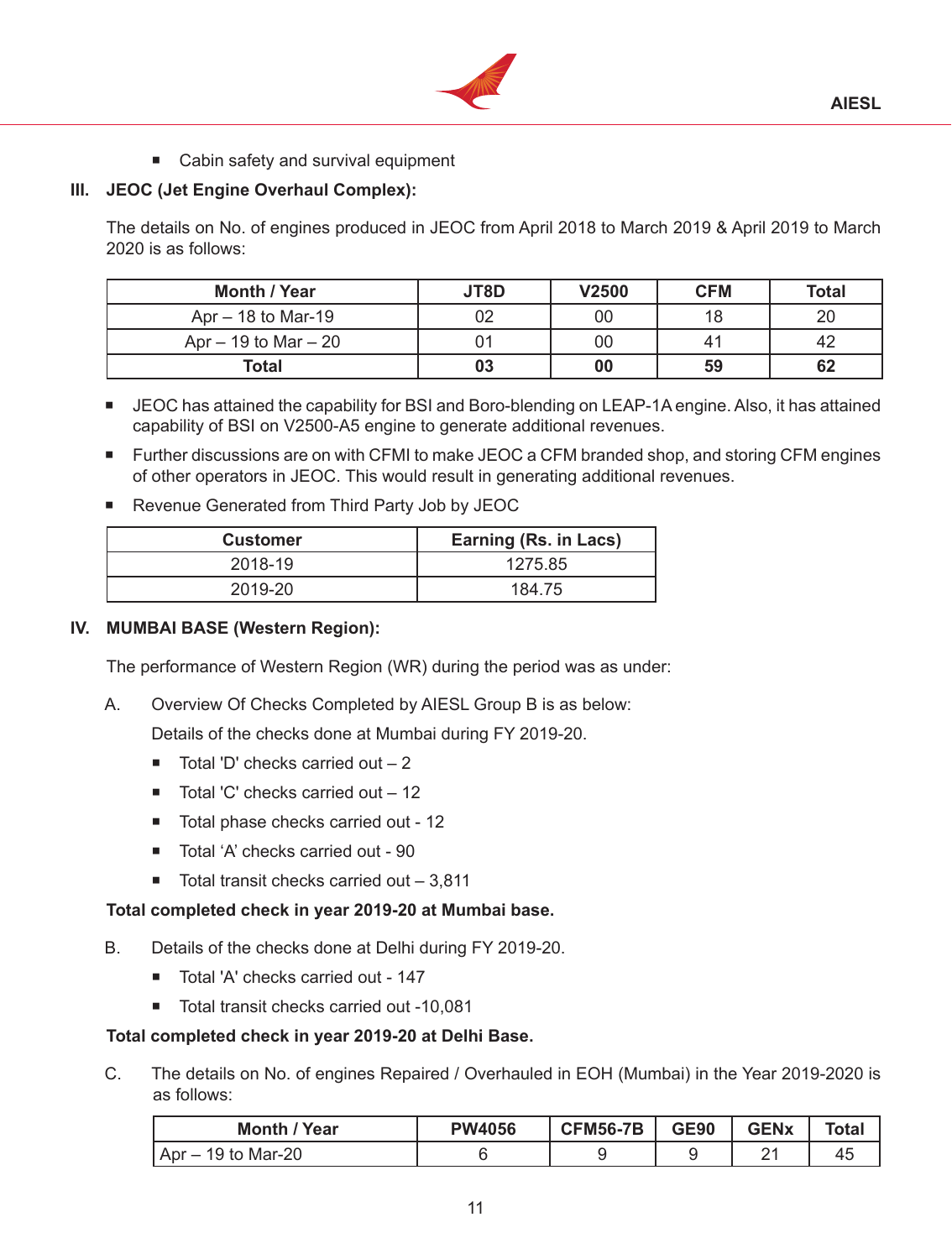

D. Classroom Trainings

| Sr.<br>No.     | <b>Financial Year</b>                   | <b>Designation</b>                    | No. of Total<br><b>courses</b> | Total no.<br><b>Of Trained</b><br><b>Candidates</b> |
|----------------|-----------------------------------------|---------------------------------------|--------------------------------|-----------------------------------------------------|
| $\mathbf{1}$ . | 2018-2019<br>(April 2018 to March 2019) | <b>EXECUTIVE/</b><br><b>ENGINEERS</b> | 138                            | 1881                                                |
|                |                                         | <b>SERVICE ENGINEERS</b>              | 122                            | 1897                                                |
| 2.             | 2019-2020<br>(April 2019 to March 2020) | <b>EXECUTIVE/</b><br><b>ENGINEERS</b> | 142                            | 1763                                                |
|                |                                         | <b>SERVICE ENGINEERS</b>              | 127                            | 1841                                                |

- E. Capability enhancement in various Shops can be listed as under:
	- Component Overhaul Shop (COD, Old Airport)
		- 1. A320 Landing Gear Overhaul set up in Santa Cruz East
		- 2. 34 components of B777, B787 & B737
		- 3. 1 component of Vistara B787-9 wheel
	- Instrument Overhaul Shop (IOD, Old Airport)
		- 1. Clock/Mic for B777/ B787
		- 2. Control Display Unit & Control Panel Assy. B777/ B787
		- 3. Oxygen Box Assembly & Oxygen Panel Assembly B777/ B787
		- 4. Oxygen Pressure Regulator B777/ B787
		- 5. Oxygen Valve Assembly B777/ B787
	- Electronics Overhaul Shop (EOD, Old Airport)
		- Solid State Cockpit Voice Recorder of B777 aircraft
		- Audio Control Panels of B777 and B737aircraft
		- Weather Radar Control Panels of A320 and B777 aircraft

# **V. DELHI BASE (Northern Region)**

 Major events at Northern Region during the Financial Year 2019-20 were as under:

April' 2019 -

- On April 27, Saturday Air India was unable to fly passengers on pan world network due to software glitch in SITA software. As a result of same, there were night halting of 44 aircraft at Delhi, including 29 scheduled aircraft. On resumption of flights, there was NIL delay from Engg. in NR.
- More than 95% of aircraft of A320 fleet of AI were made available during the month for operation.

July' 2019-

 Northern Region achieved the distinction of releasing all 36 aircraft of A320 fleet of Air India to service during the month.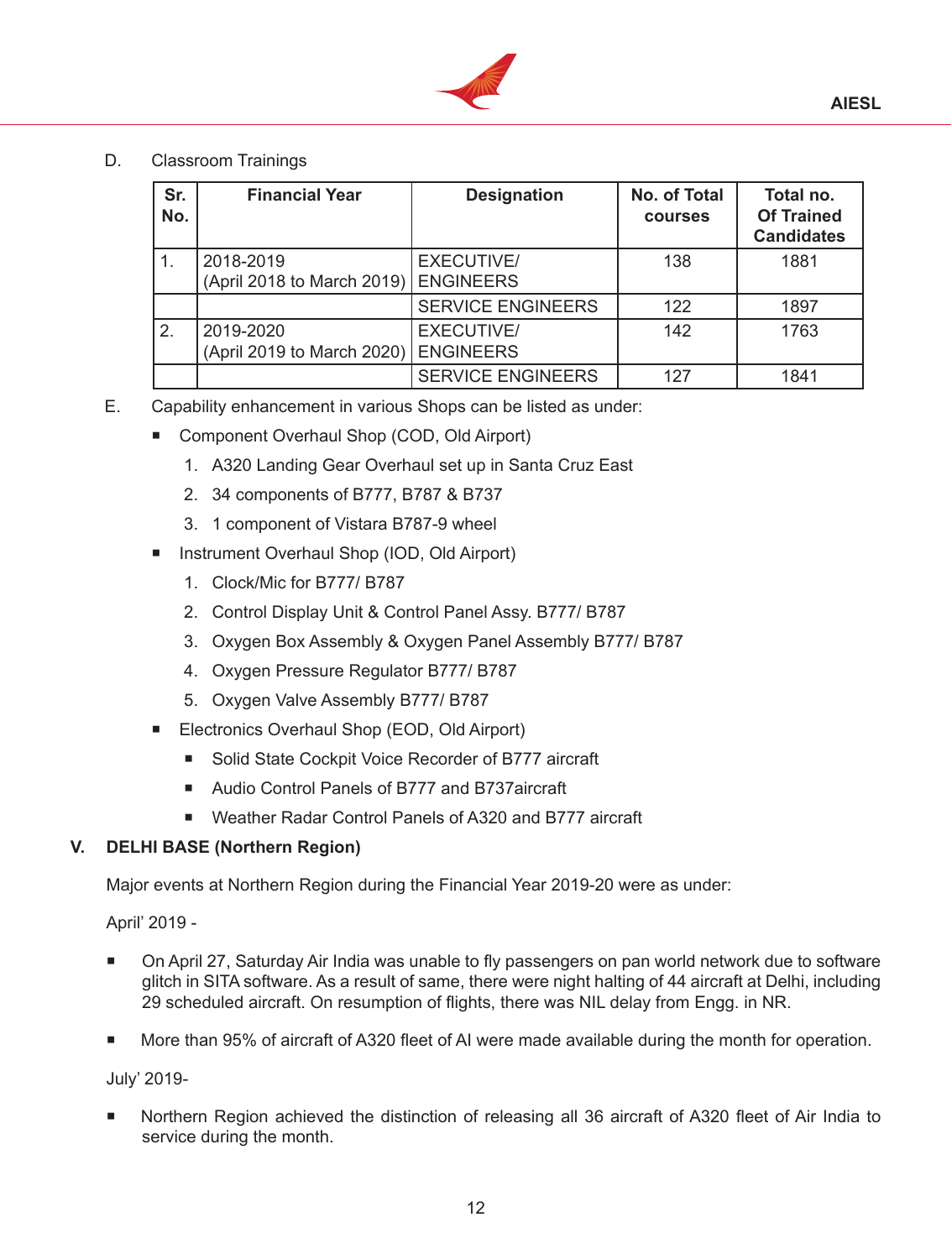

December' 2019 -

 Initiative towards saving of foreign exchange outgo: At Electrical O/H Shop, commissioning of Dynamic Balancing Machine to service Avionics Ventilation Fan (EVT 3454HC) was done at a project cost of Rs. 13 lakhs. In the past 1 year 54 units were sent to vendor at an average cost of USD 5277 / unit. Thus, approximately Rs. 1.99 Cr. (taking 1 USD = INR 70 and calculating 54\*5277\*70) was spent in the calendar year 2019. This commissioning is bound to save Rs. 1.8 Cr. in the first year itself.

 March' 2020 –

- From Air India, 7 Passenger Charters and 7 Cargo Charters of A320 family aircraft were operated during the lock down period in Mar 2020 with technical assistance from AIESL.
- **VI. HYDERABAD BASE (Southern Region):** Significant events during the year 2019-20 (Fleet –A), were as under:
	- A. Technical Certification provided to Client Airlines and revenue earned:
		- Engineering Certification of Client Airlines Aircraft (A320 family A/c) of M/s Silk Air, M/s Qatar Airways, M/s Kuwait Airways, M/s Etihad Airways, M/s Air Vistara, M/s Nepal Airlines, M/s Scoot Airways and A330 A/c M/s Qatar Airways, M/s Kuwait Airways M/s Singapore Airlines are provided at various Stations in Southern Region as given under:

| <b>Client Airlines</b>    | APRIL 2019 to MARCH, 2020 (No. of Flights) |            |            |     |            |            |            |       |  |  |
|---------------------------|--------------------------------------------|------------|------------|-----|------------|------------|------------|-------|--|--|
|                           | <b>MAA</b>                                 | <b>HYD</b> | <b>BLR</b> | CCJ | <b>COK</b> | <b>TRV</b> | <b>VTZ</b> | Total |  |  |
| Silk Air                  | 150                                        | --         |            |     | 14         | 25         | 90         | 279   |  |  |
| <b>Etihad Airways</b>     | 739                                        | 285        | 338        |     | --         | 371        | --         | 1733  |  |  |
| <b>Qatar Airways</b>      | --                                         | --         | --         | 350 | --         | 360        | --         | 710   |  |  |
| <b>Kuwait Airways</b>     | 243                                        | --         | 175        |     | --         | 294        | --         | 712   |  |  |
| Air Vistara (Neo)         | --                                         | --         | --         |     | 539        | --         |            | 539   |  |  |
| Air Vistara (Non-Neo)     | --                                         | --         | --         | --  | 165        | 84         | --         | 249   |  |  |
| <b>Nepal Airlines</b>     | --                                         | --         | 138        | --  | --         | --         | --         | 138   |  |  |
| Air Asia                  | 4                                          | --         | --         |     | --         | --         | 969        | 973   |  |  |
| <b>Scoot Airlines</b>     | --                                         | --         |            |     | --         | --         | 73         | 73    |  |  |
| <b>Singapore Airlines</b> | 325                                        | --         | --         | --  | --         | --         | --         | 325   |  |  |
| <b>TOTAL</b>              | 1461                                       | 285        | 651        | 350 | 718        | 1134       | 1132       | 5731  |  |  |

- At the above stations, we have provided Engineering Certification for Flights during April 2019 to March, 2020, earning revenue of approximately Rs.1014.04 Lacs.
- By way of providing Engg Hangar facilities for Aircrafts of outside parties at Chennai, we have earned revenue of Rs.238.50 Lacs during April 2019 to March 2020.
- We have earned revenue of approx. Rs.42.62 Lacs during April 2019 to March 2020 through aircraft component servicing of outside parties at Hyderabad.
- B. Major Check activity at MRO Complex, RGIA, Shamshaba:
	- At MRO, RGIA, Shamshabad "74"A-Checks on A-320 family A/c, "53" 4A Checks , "20" C-Check on ATR-72 A/c & "1" structural repair on Trujet A/c have been carried out during the period from April 2019 to March 2020.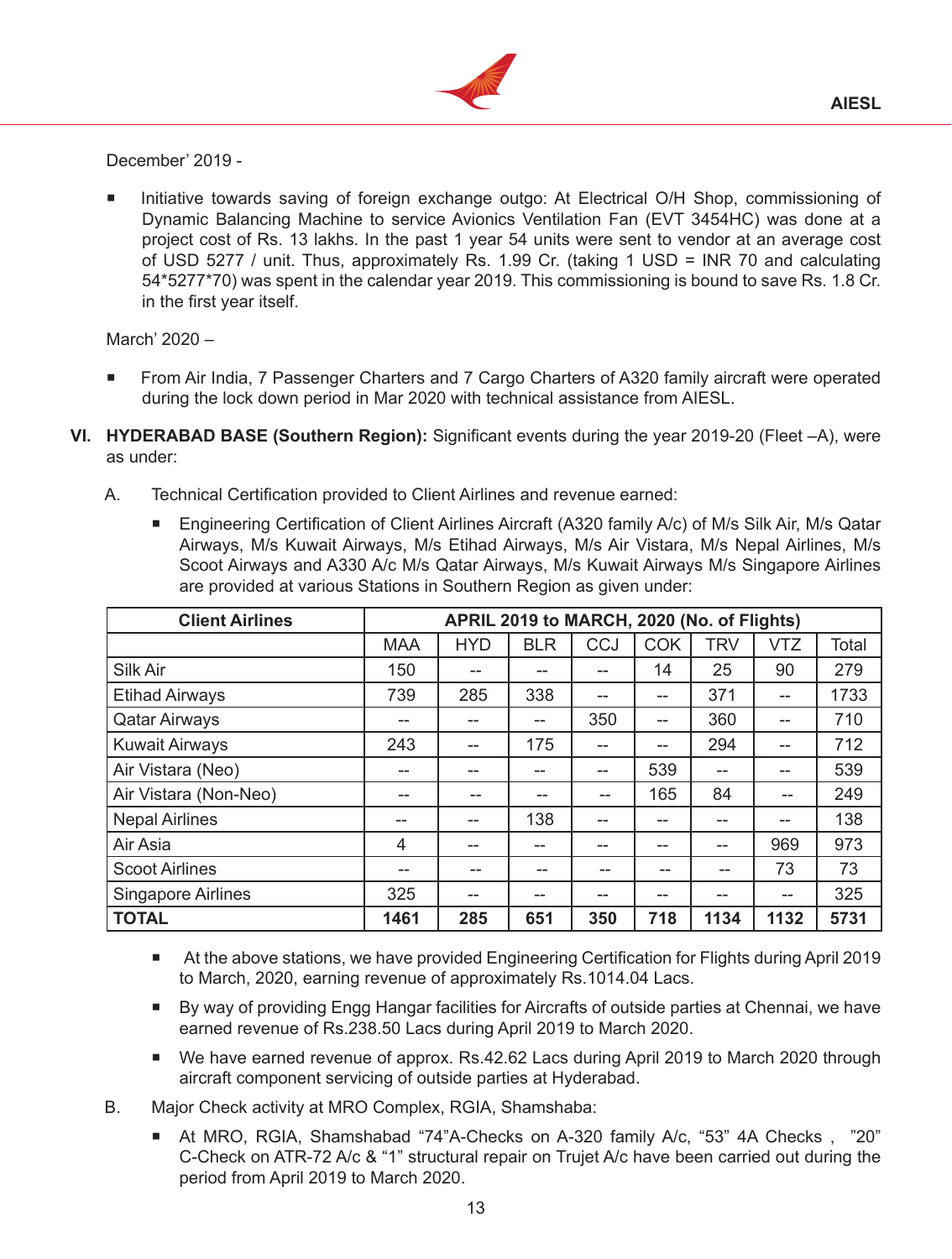

- We have earned revenue of 18.83 Lacs for Structural repair on "1" Trujet A/c and weighing of "2" Trujet A/c at MM, HYD.
- C. Engineering Training School, CTE, Hyderabad: We have earned revenue of approx. Rs.21.81 Lacs during the period April 2019 to March 2020 by providing training facilities to outside agencies at ETS, Hyderabad.
- D. Revenue from AME Trainees/Inplant Trainees/Project Work: During the April 2019 to March, 2020, we have earned revenue of Rs.53.93 Lacs by intake of AME trainees/On Job Trainees (6 months & 1 month On Job Training).
- E. Revenue from AASL (Component Servicing/LM/Major Maintenance): During the period from April 2019 to March, 2020, we have earned revenue of Rs.2510.10 Lacs from AASL (Alliance Air) through Component Servicing/Major Checks/LM handling of ATR A/c.
- F. Significant revenue was also earned by servicing of AI-A320 Family Aircrafts (Component Servicing/LM/Major Maintenance) in S/Region. During April 2019 to March'2020 we serviced approx. 37300 Flts, 1804 components and "24" Major checks of Air India A320 Family Aircrafts in S/region.
- G. Proposed Marketing Initiatives for Additional Revenue Generation:
	- Additional shop Capability Projects in S/R
		- 1. De-icing boot repair of ATR aircraft.
		- 2. Weighment of fire extinguisher bottles.
		- 3. P1 & P2 seat repair of ATR aircraft.
		- 4. Temperature Control Valve repair of ATR aircraft.
	- Servicing of ATR starter generator.
	- Servicing of ATR EPSU battery pack, landing lights, wing icing inspection lights, fuel pressure switch, Oil differential pressure switch, Air conditioning thermal switch, Anti-ice pressure switch, Head phone Series.

## **VII. KOLKATA BASE (EASTERN Region)**

 Significant events during the year 2019-20 (Fleet –A), were as under:

- A. Technical Certification provided to Client Airlines and revenue earned:
	- Engineering Certification of Client Airlines Aircraft (A320 family A/c) of M/s Air Vistara, M/s Air Asia, are provided at various Stations in Eastern Region as given under:

| No. of Third Party Certification done during 2019-20 (Fleet-A) |                |          |            |                      |                  |                                                   |                  |                                               |                  |        |                  |                        |                            |                    |      |
|----------------------------------------------------------------|----------------|----------|------------|----------------------|------------------|---------------------------------------------------|------------------|-----------------------------------------------|------------------|--------|------------------|------------------------|----------------------------|--------------------|------|
| S<br>ြင်္ဘ                                                     | <b>Station</b> | Airlines | ၈<br>April | ၈<br>↽<br><b>MAY</b> | ၈<br><b>LiNN</b> | ၈<br>↽<br>$\overline{\phantom{a}}$<br><b>ATOL</b> | ၈<br>ᅮ<br>ပ<br>₹ | ၈<br>↽<br>$\overline{\phantom{a}}$<br>≏<br>55 | ໑<br>↽<br>⊢<br>Ö | စ<br>ğ | െ<br>ᅮ<br>ت<br>Ĕ | 0<br>$\mathbf{\Omega}$ | 0<br>$\sim$<br>≃<br>ш<br>ш | <u>ន</u><br>ۼ<br>⋚ |      |
|                                                                | <b>BBI</b>     | Vistara  | 88         | 86                   | 90               | 92                                                | 93               | 91                                            | 92               | 90     | 93               | 93                     | 88                         | 61                 | 1057 |
| $\overline{2}$                                                 | IXR            | Vistara  | 56         | 62                   | 60               | 62                                                | 62               | 61                                            | 62               | 60     | 62               | 62                     | 58                         | 59                 | 726  |
| 3                                                              | GAU            | Vistara  | 30         | 31                   | 30               | 31                                                | 31               | 30                                            | 31               | 30     | 55               | 64                     | 58                         | 48                 | 469  |
| $\vert$ 4                                                      | IXB            | Vistara  | 60         | 62                   | 65               | 61                                                | 62               | 60                                            | 67               | 60     | 59               | 62                     | 58                         | 48                 | 724  |
|                                                                |                | Air Asia | 120        | 143                  | 150              | 155                                               | 142              | 137                                           | 155              | 150    | 155              | 155                    | 145                        | 120                | 1727 |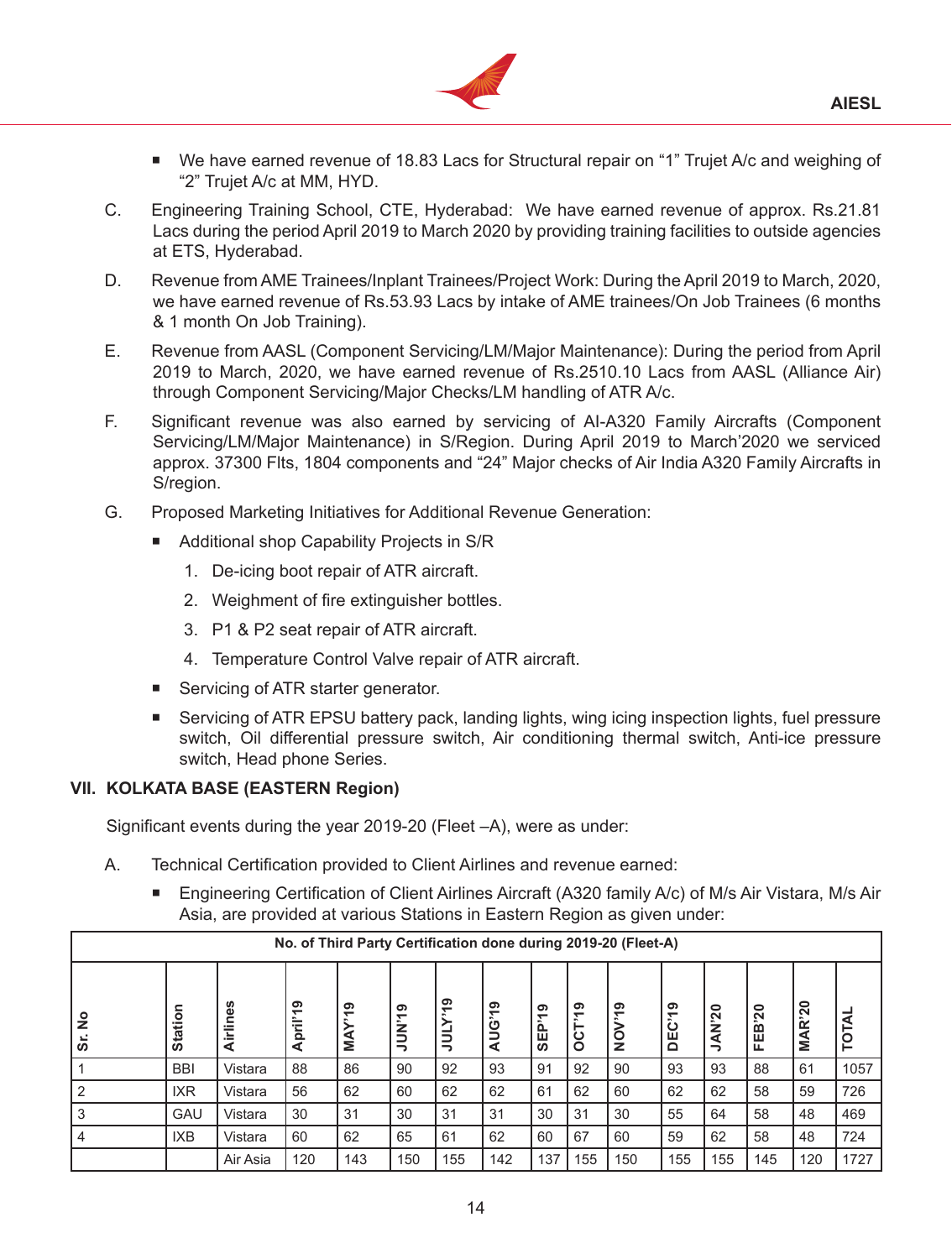

| G            | DIB        | Vistara  | 30                       | 31                       | 30                       | -31                      | 31                       | 30                       | 31                       | 30  | 31  | 31  | 29  | 24  | 359  |
|--------------|------------|----------|--------------------------|--------------------------|--------------------------|--------------------------|--------------------------|--------------------------|--------------------------|-----|-----|-----|-----|-----|------|
|              | IXZ        | Vistara  | 30                       | 31                       | 60                       | 19                       |                          | 39                       | 62                       | 54  | 31  | 31  | 29  | 24  | 427  |
|              | IXZ        | Air Asia | $\overline{\phantom{a}}$ | $\overline{\phantom{a}}$ | $\overline{\phantom{0}}$ | $\overline{\phantom{a}}$ | $\overline{\phantom{a}}$ | $\overline{\phantom{a}}$ | 34                       | 86  | 89  | 89  | 83  | 66  | 447  |
| 8            | <b>PAT</b> | Vistara  | $\overline{\phantom{a}}$ | -                        |                          | $\overline{\phantom{a}}$ | $\overline{\phantom{a}}$ | $\overline{\phantom{a}}$ | $\overline{\phantom{a}}$ |     |     | -31 | 29  | 22  | 82   |
| <b>Total</b> |            |          | 414                      | 446                      | 485                      | 451                      | 438                      | 448                      | 534                      | 560 | 575 | 618 | 577 | 472 | 6018 |

- During FY 2019-20, services for certification of flights worth Rs. 541.79 lakhs were provided to third party client airlines by AIESL, ER.
- **E** Line Maintenance was carried out with approximately 7590 PF inspection, 252 Weekly Inspection, 677 Lay Over Inspection & 31 400FH inspection on A-320 family aircraft.
- Line Maintenance at outstations were approximately 13260 PF inspection on A-320 family aircraft.
- B. Major Check activity at Base Maintenance:
	- At Base Maintenance, the number of checks carried out on A-319 aircraft during 2019-20 was as follows:
		- 1. A-Checks 53
		- 2. 2A-Checks 23
		- 3. 4A-Checks 12
		- 4. Packages(P1-P25) 66
		- 5. ARC 19
	- By way of providing Engg Hangar facilities for aircrafts of outside parties at Kolkata, we have earned revenue of Rs.11.26 Lakhs during 2019-20.
	- A revenue of Rs.9.95 Lakhs during 2019-20 through Miscellaneous works like Loaning of equipment, Fixed charges etc.
- C. Engineering Training School, Kolkata: We have earned revenue of approx. Rs.269.47 Lakhs during the period April 2019 to March 2020 by providing training facilities to outside agencies at ETS, Kolkata as per the invoices raised by Finance AIESL, ER.
- D. Revenue from IAF: During the April 2019 to March, 2020, we have earned revenue of Rs.88.08 Lakhs from APU servicing & components of IAF as per the invoices raised by Finance AIESL, ER.
- E. Production of Overhaul Shops: The number of components serviced at Overhaul shops is as follows:
	- $\blacksquare$  AF Accy OH Shop  $\blacksquare$  : 2729
	- $\blacksquare$  APU & Engine OH Shop : 55
	- Electric OH Shop : 372
	- Instrument OH Shop : 1027 (including Calibration of Items)
	- Radio OH Shop : 330
- F. The certification of ATR flight of AASL are as follows:
	- Transit Checks : 4203
	- Night Halt : 376
	- Lay Over Inspection : 263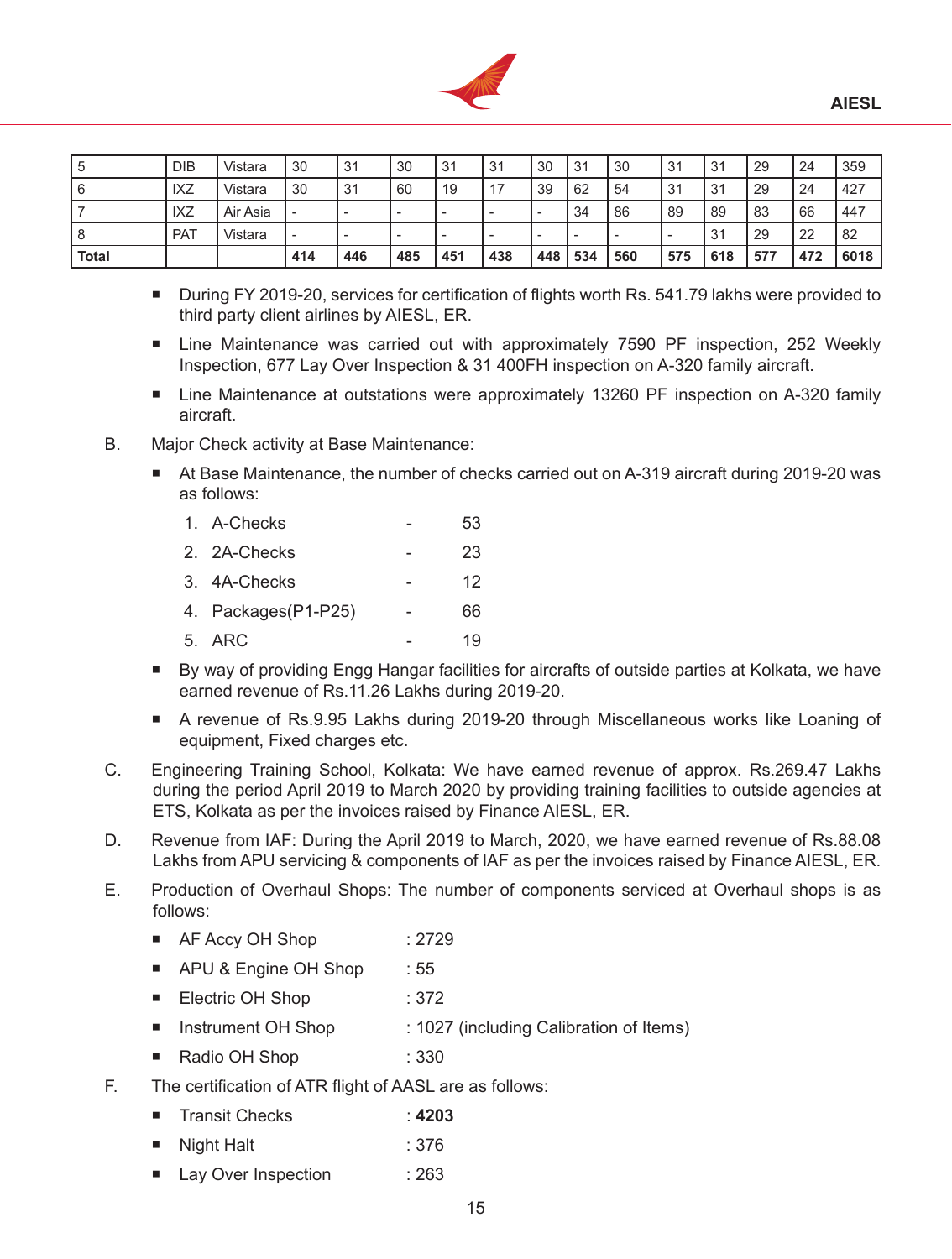

- Weekly Inspection : 129
- 400 FH Inspection : 10
- A1 TO A9 Checks : 10
- G. Revenue earned from AASL: The revenue from AASL for certification of ATR Flights during 2019-20, is of Rs. 451.68 Lakhs.

## **VIII. Overseas operations:**

# **A. KATHMANDU**

 AIESL has registered its Line Maintenance Office at Kathmandu on 11th Sept, 2019 vide Registration No.224110/076/077 from the Company Registrar, Office of Ministry of Industry Commerce and Supplies.

 AIESL is already having one office in the Terminal Building and has given proposal to the Director-Tribhuvan International Airport, KTM for obtaining space on Airside (inside the terminal building) for smooth operation of Line Maintenance. After registration of AIESL , we are providing technical support to M/s TATA SIA for their A320 Fleet. Initially, we do have the capability for A320 and there is huge scope for catering the Line Maintenance of B737 fleet. Oman Air, from their mail dated 11th March, 2020 has already shown their interest in us of for Line Maintenance. Tools required for Line Maintenance of B737 has already been positioned at KTM.

 We have also hired one consultant at KTM to meet the taxation and other finance related requirement.

## **B. SAIF ZONE –**

 AIESL established a branch in SAIFZONE at Sharjah in OCT, 2017. At present AIESL is providing Line Maintenance at three locations in UAE at Sharjah (SHJ), Ras Al Khaimah (RKT) and Dubai (DXB).

# **1.6.4 IMPLEMENTATION OF OFFICIAL LANGUAGE**

 In accordance with the Guidelines issued by Department of Official Language (OL), Ministry of Home Affairs, all efforts are being made by all the departments of the company for implementation of the Official Language policy of Govt. of India.

 Implementation of Official Language Policy is being done in AIESL in consultation with the Rajbhasha Section of Air India.

#### **1.6.5 INDUSTRIAL RELATIONS**

Industrial Relations were peaceful with no loss of man hours during the year.

No. of employees under various categories were as under:

- Executives: 2082 (1360 Permanent + 509 Contractual + 213 Retired)
- Staff: 4012 (1811 Permanent+ 2129 Contractual+ 72 Retired)
- Total: 6094 (3171 Permanent+2638 Contractual+ 285 Retired)
- Technical out of the above: 4936 (2845 Permanent+1867 Contract+ 224 Retired)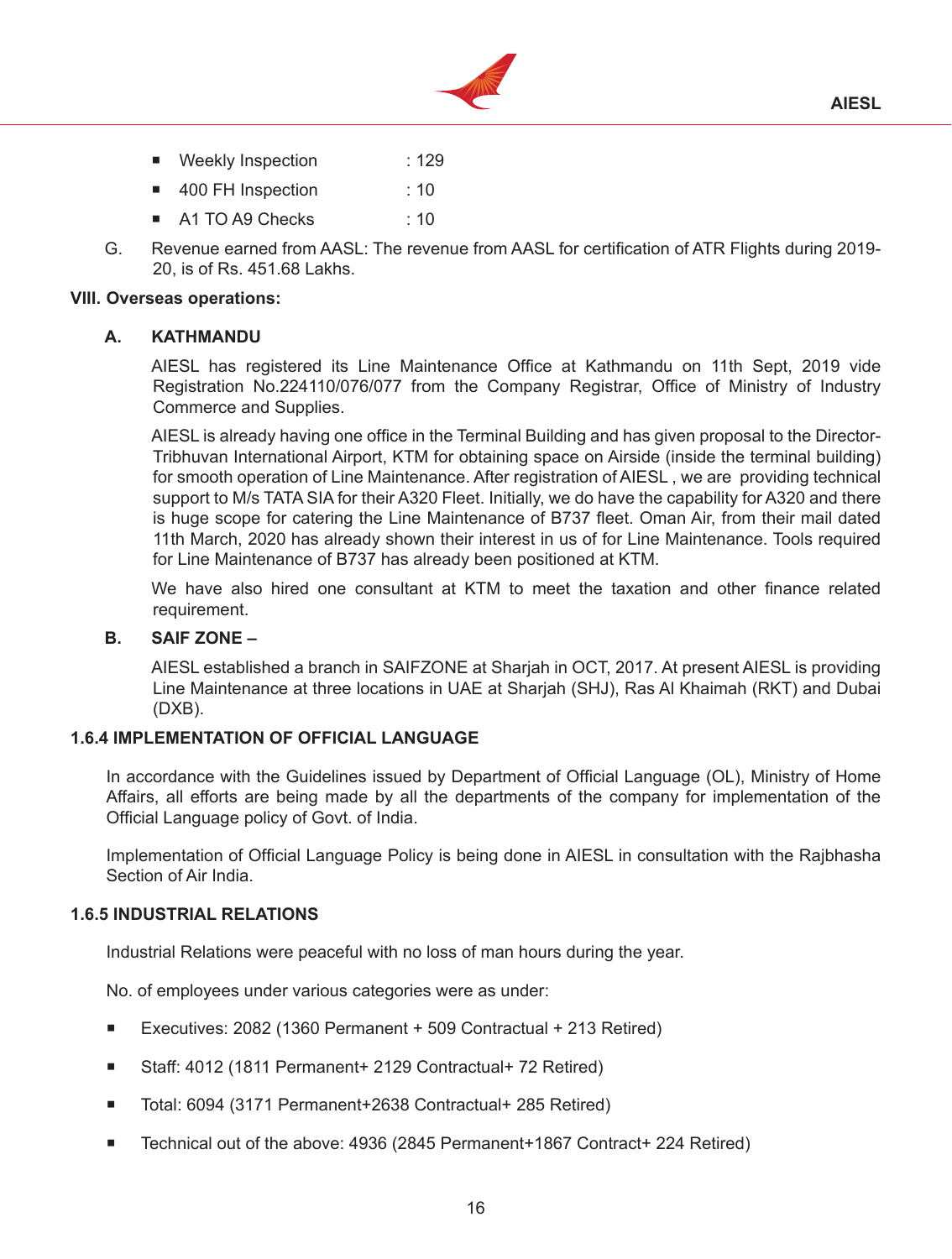

- **Employees on deputation from Air India and other subsidiaries: 415.**
- **Employees on deputation to other companies: 03**

# **1.6.6 IMPLEMENTATION OF RESERVATION POLICY**

Reservation Policy was implemented as per relevant guidelines of the Government.

# **1.6.7 COMPLIANCE WITH RTI ACT, 2005**

 Nodal Officers/CPIO/Appellate Authorities have been appointed in all the four Regions and at Corporate Office, as per the provisions of the Act.

The details of RTI applications during the year are as under:

- No. of RTI Applications received during the year: 84
- No. of RTI Applications disposed of during the year: 84
- No. of RTI Applications pending as one end of FY: NIL

# **1.6.8 DISCLOSURE UNDER SEXUAL HARASSMENT OF WOMEN AT THE WORKPLACE (PREVENTION, PROHIBITION & REDRESSAL) ACT, 2013**

The provisions of the act have been implemented in the company and necessary actions are being taken in line with guidelines received from time to time to prevent Sexual Harassment of Women at workplace.

Internal complaints committee has been put in place as per Section 4 of the Act. In terms of Section 22 of the Act, the details of sexual harassment cases filed, if any, in the company during the financial year, is as under:

- Number of complaints of sexual harassment received in the year; NIL
- Number of complaints disposed off during the year; NIL
- Number of cases pending for more than ninety days; NIL
- Number of workshops or awareness programmes carried out in connection with sexual harassment: 02
- Remedial measures taken by the company: No complaints were received during the year.

# **2. GENERAL INFORMATION**

 The Board of Directors of Air India Limited, the parent company, on 7th August, 2010 approved the hiving off of Air India Engineering Services Limited (AIESL) as wholly owned subsidiary of Air India and a separate Profit Centre to cater the service towards Maintenance, Repair and Overhaul (MRO) activities of the captive load of Air India and it's other subsidiaries besides the workload from 3rd Party Customer of domestic and international market.

 Accordingly, Cabinet Approval was obtained on 6th September, 2012 for operationalization of AIESL. After complying with the requirements of the various Statutory and Regulatory Authorities, final approval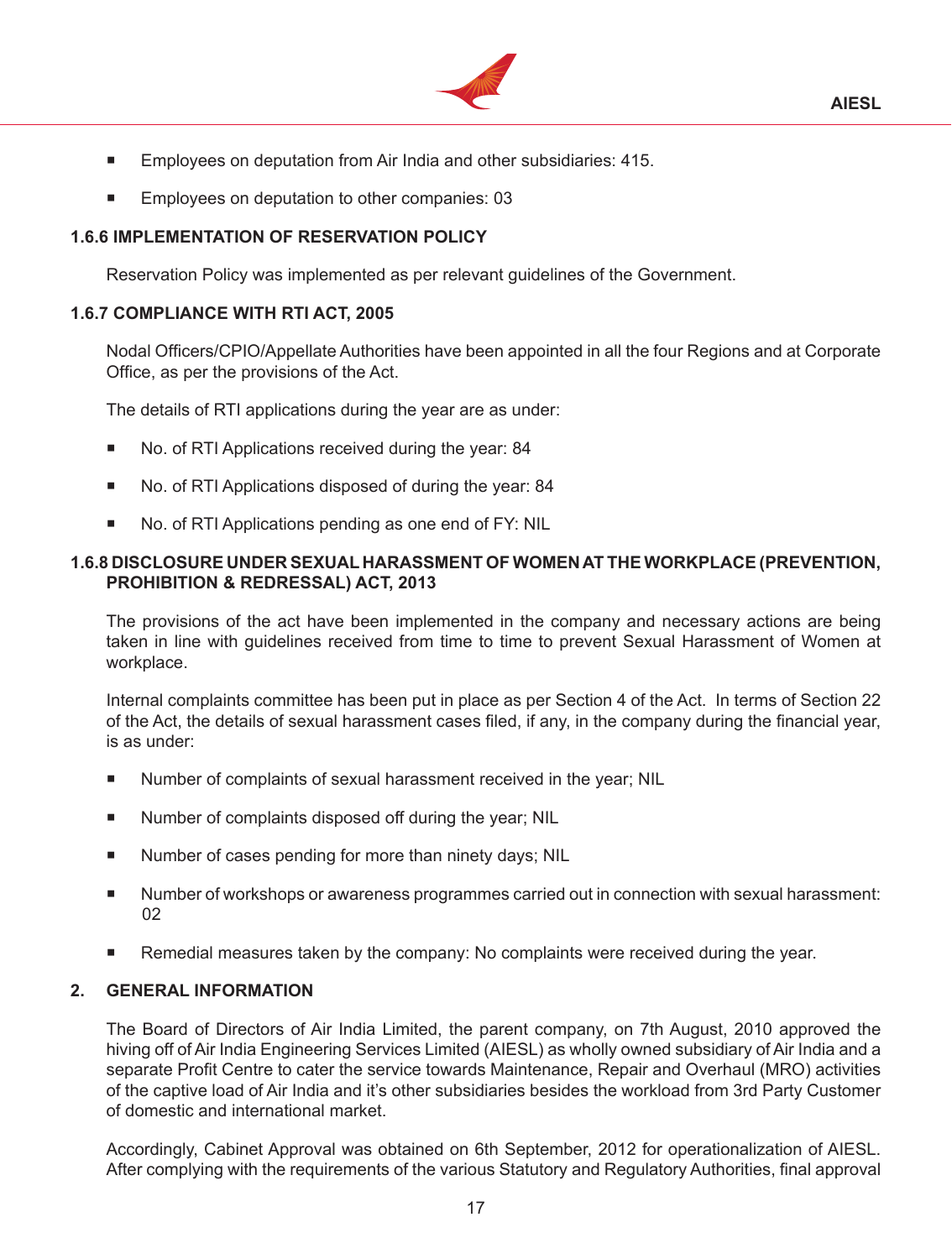

was obtained from DGCA to operate as an independent MRO under CAR 145, on 1st January, 2015.

 The name of Company was changed from "Air-India Engineering Services Ltd" to "AI Engineering Services Ltd" w.e.f. 03.08.2020.

Consequently, the logo was also changed pursuant to decision taken in 62nd Board Meeting, held on 28-10-2020. The new logo of the company is as under:



# **Disinvestment Process**

(i) In view of the NITI Aayog recommendations on the disinvestment of Air India (AI) and followed by the recommendations of the Core Group of Secretaries on disinvestment (CGD), the Cabinet Committee on Economic Affairs (CCEA) had given an 'In-Principle' approval for considering the strategic disinvestment of the Air India group in its meeting held on June 28, 2017. CCEA also constituted the Air India Specific Alternative Mechanism (AISAM) to guide the process of strategic disinvestment

 The Transaction Advisor, Legal Advisor and Asset Valuer have also been appointed to guide the Government and to carry forward the process of Disinvestment.

- (ii) The AISAM in its meetings held on September 21, 2017 and October 05, 2017 decided that:
	- a) The following Four Subsidiaries of Air India be demerged and parked in the newly created Special Purpose Vehicle (SPV):
		- 1. AI Engineering Services Limited (AIESL),
		- 2. AI Airport Services Ltd (AIASL)
		- 3. Alliance Air Aviation Limited, (AAAL)
		- 4. Hotel Corporation of India (HCI)
	- b) A Special Purpose Vehicle (SPV) be created for warehousing accumulated working capital loan not backed by any asset along with four subsidiaries AIATSL, AASL, AIESL, HCI, non-core assets, paintings & artifacts and other non- operational assets. This entity be named "Air India Assets Holding Limited".
- (iii) Pursuant to the above decision of the AISAM, the SPV Air India Assets Holding Limited (AIAHL) was formed.
- (iv) The Ministry of Civil Aviation vide their Letter No. AV.17046/368/2017- Al dated November 03, 2017 directed Air India to demerge the above mentioned four subsidiaries to park it in the SPV. It further directed to transfer the investment in the shares of the subsidiary companies namely AIASL, AASL, AIESL and HCI from Air India to the SPV company at book values (at value shown in the Balance Sheet as at March 31, 2017 with any addition to "Equity" thereto during the year)
- (v) The Board of Air India in its 82nd Board meeting held on November 17, 2017 had given in-principle approval for transferring the interest of Air India in the subsidiary companies viz. AIATSL, AIESL, AASL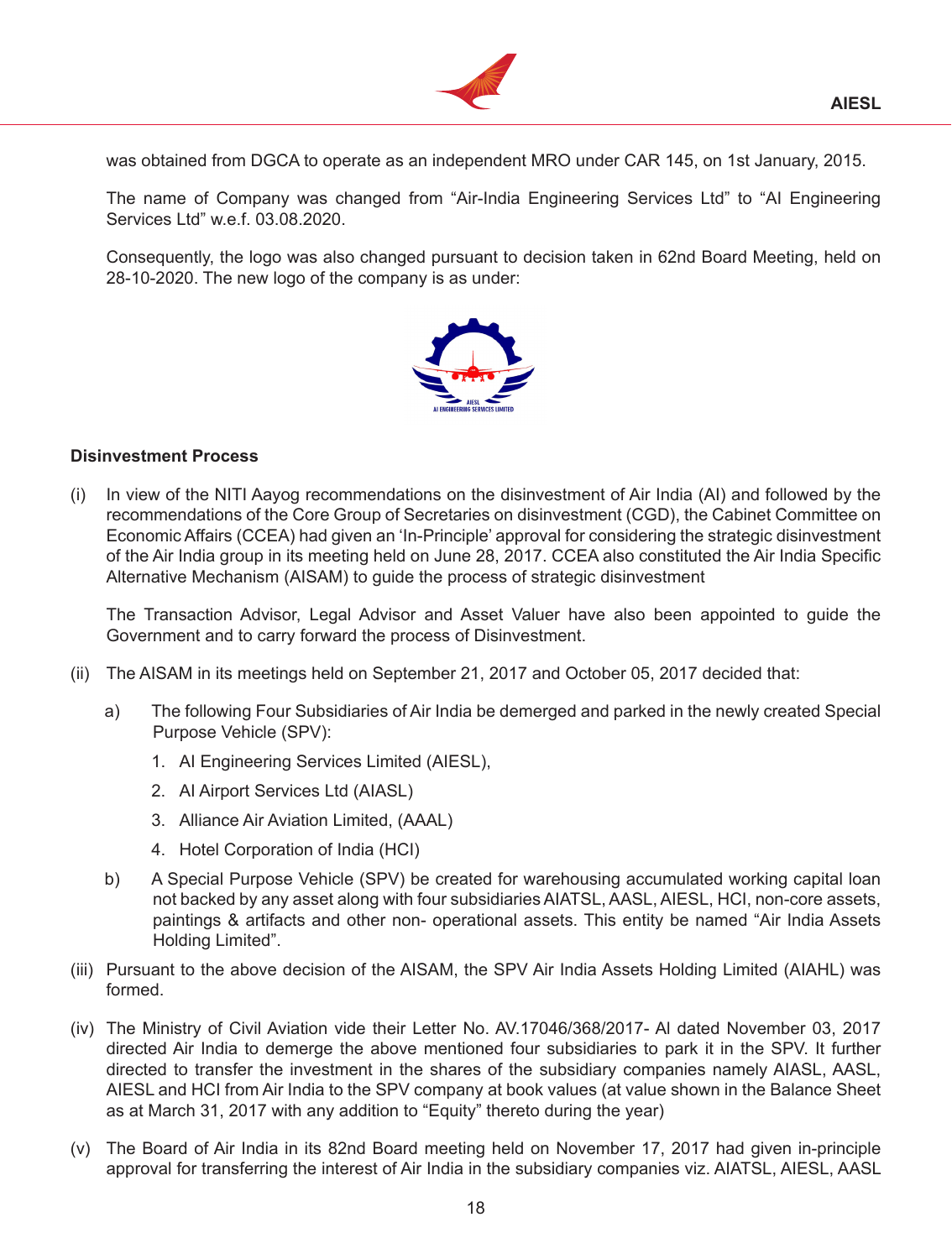

and HCI to the SPV after following the necessary procedures under the Companies Act, 2013 and other legal formalities as may be recommended by the legal advisor.

 As on date Ministry of Civil Aviation (MOCA) has not taken any decision for disinvestment of AI Engineering Service Limited (AIESL) and will separately decide the contours of the mode of disposal of AIESL.

## **3. CAPITAL STRUCTURE**

The authorised Share Capital of the company during the year was Rs. 1000 crores divided in to 100 crore equity shares of Rs. 10 each.

The Paid-Up Share Capital of the company during the year was Rs.166,66,65,000 divided in to 166,66,65,00 equity shares of Rs. 10 each.

No further shares were issued by the company during the year.

#### **4. MANAGEMENT**

#### **4.1 Directors and Key Managerial Personnel**

 The following changes have occurred in the constitution of directors of the company during the FY 2019-20.

| S.No | <b>Name</b>         | <b>Designation</b>     | Date of<br>appointment | Date of<br>cessation |
|------|---------------------|------------------------|------------------------|----------------------|
|      | Shri Ashwani Lohani | Chairman               | 14.02.2019             | 14.02.2020           |
| 2.   | Shri Rajiv Bansal   | Chairman               | 14.02.2020             |                      |
| 3.   | Shri Arun Kumar     | Govt. Nominee Director | 24.01.2019             | 10.07.2019           |
| 4.   | Shri Praveen Garg   | Govt. Nominee Director | 21.08.2019             | 18.02.2020           |
| 5.   | Shri V.A Patwardhan | Govt. Nominee Director | 20.03.2020             |                      |

#### **Woman Director:**

Ms Meenakshi Mallik has been appointed as Woman Director & AI nominee director on Board of company w.e.f. 11-09-2020 by Air India. Consequentially, Shri Vinod Hejmadi has ceased to be on Board of the company w.e.f that date and is Special Invitee for the meetings of Board, as per decision taken by Air India Board / administrative ministry.

#### **4.2 Number of Meetings of the Board of Directors**

 During the Financial Year 2019-20, the Company held four meetings of the Board of Directors as per Section 173 of Companies Act, 2013 which is summarized below.

| S No. | <b>Meeting</b> | Date of Meeting | <b>Board Strength</b> | <b>No. of Directors Present</b> |
|-------|----------------|-----------------|-----------------------|---------------------------------|
|       | 56th           | 21.05.2019      |                       |                                 |
| ⌒     | 57th           | 05.08.2019      |                       |                                 |
| 3.    | 58th           | 08.11.2019      |                       |                                 |
| -4.   | 59th           | 04.03.2020      |                       |                                 |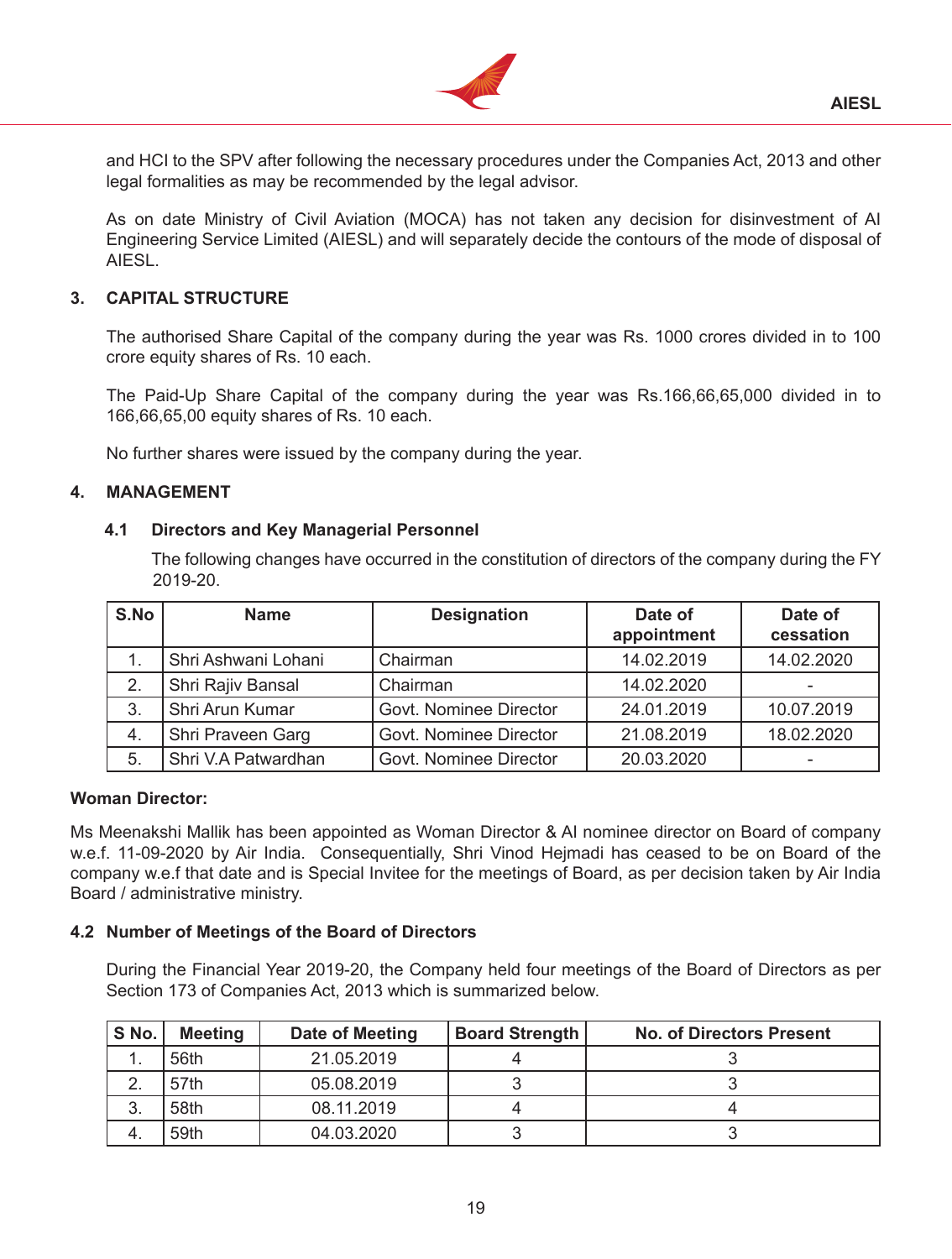

# **4.3 Composition of Committees and details of changes, if any**

## **Audit Committee:**

The constitution of Audit Committee as required under the Companies Act, 2013 was approved by the Board of Directors in its 42nd Meeting held on 31st March 2016 & subsequently in 50th Board Meeting held on 17th January 2018.

The constitution of committee, in ex-officio capacity, as on 31st March 2020 was as under:

| 1. Govt. Nominee (Shri V.A. Patwardhan)        | $\sim$                   | Chairperson              |
|------------------------------------------------|--------------------------|--------------------------|
| 2. Govt. Nominee (Shri S.K. Mishra)            | $\overline{\phantom{a}}$ | Member                   |
| 3. Nominee of Holding Co. (Shri Vinod Hejmadi) | $\overline{\phantom{a}}$ | Member                   |
| 4. CMD, Air India (Shri Rajiv Bansal)          | -                        | <b>Permanent Invitee</b> |

The constitution of Audit Committee was changed in the 62nd Board Meeting held on 28-10-2020.

Subsequently the reconstituted Audit Committee from 31st March 2020 till date is as under:

| 1. Govt. Nominee (Shri V.A. Patwardhan)      | $\overline{\phantom{a}}$ | Chairperson            |
|----------------------------------------------|--------------------------|------------------------|
| 2. Govt. Nominee (Shri S.K. Mishra)          | ٠                        | Member                 |
| 3. CMD, Air India (Shri Rajiv Bansal)        |                          | Member                 |
| 4. Director Finance, AI (Shri Vinod Hejmadi) |                          | <b>Special Invitee</b> |

# **Nomination, Remuneration and Stakeholders Relationship Committee:**

Constitution of Nomination and Remuneration Committee (NRC) was to be taken up after the appointment of Independent Directors by Holding company/ Administrative Ministry. As there was no Independent Director on the Board of AIESL, the matter was taken up with the Administrative Ministry by Holding company i.e. Air India Limited.

The appointment of Independent Directors is not applicable in case of AIESL being a wholly owned subsidiary in terms of Rule 4 (2) of Companies (Appointment and Qualification of Directors) Rules 2014 as amended in the year 2017 vide notification no. GSR 839 (E) dated 05-07-2017 and constitution of NRC was subsequently not applicable in terms of Rule 6 of Companies (Meetings of Board and its Powers) Rules 2014 as amended in the year 2017 vide notification no. GSR 880 (E) dated 13-07-2017.

# **CSR Committee:**

The constitution of CSR Committee as required under the Companies Act, 2013 was approved by the Board of Directors in its 58th Meeting held on 08th November 2019, in ex-officio capacity, as under:

| 1. Govt. Nominee Director (Shri S K Mishra)     | $ -$           | Chairperson |
|-------------------------------------------------|----------------|-------------|
| 2. Govt. Nominee Director (Shri V A Patwardhan) | $\sim$         | Member      |
| 3. Nominee of Holding Co. (Shri Vinod Hejmadi)  | $\overline{a}$ | Member      |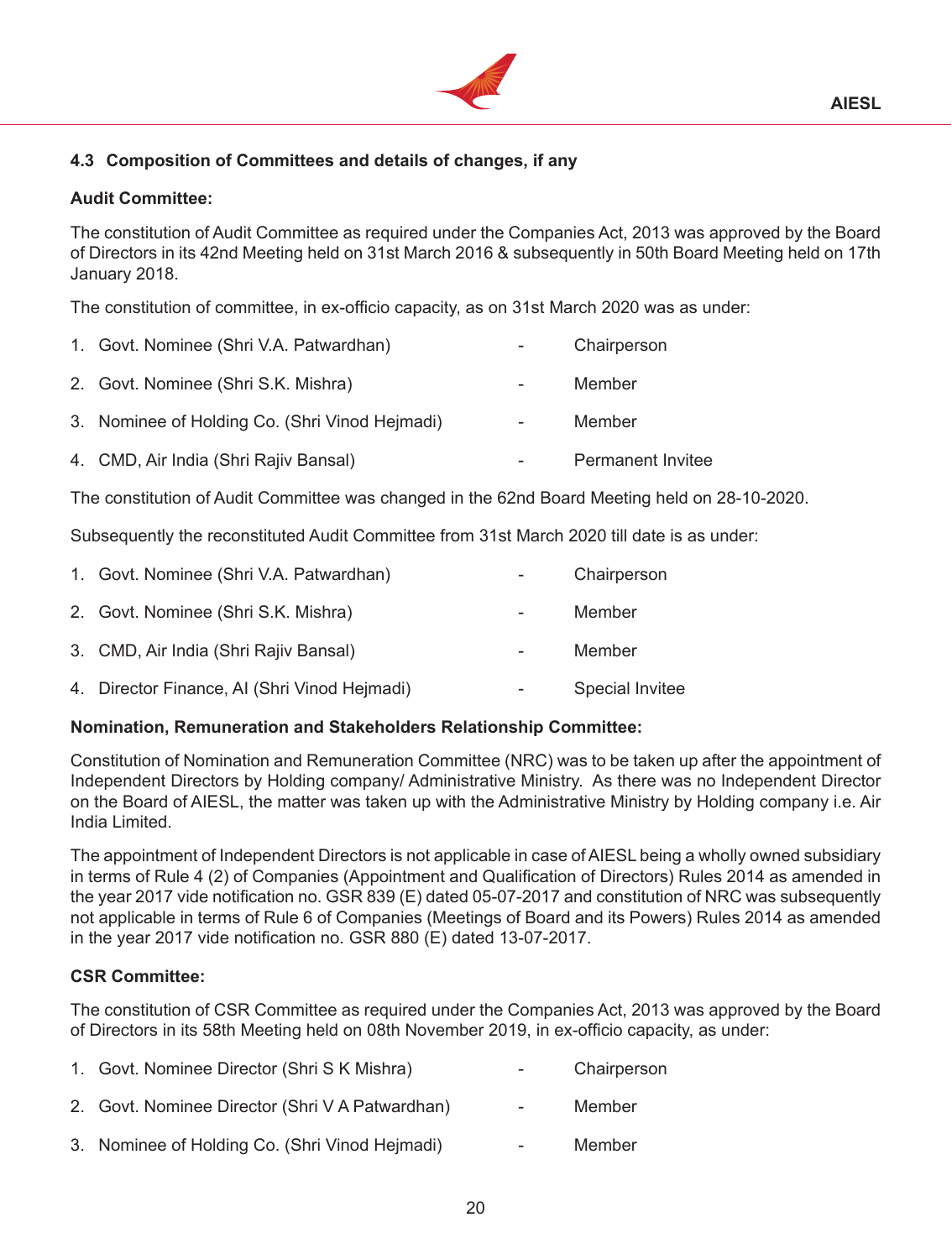

# **4.4 Company's Policy on Director's appointment and remuneration**

# **Appointment policy:**

AIESL is a wholly owned Subsidiary of Air India Limited. As per Article 97 of the Articles of Association of the Company, the number of Directors of the Company shall not be less than three and not more than fifteen all of whom shall be appointed by Air India Limited, who will prescribe the period for which they will hold office as director and may remove them and appoint others in their places and fill in any vacancy that may occur. Accordingly, the Board structure for the company has been prescribed by AI/MOCA on 26-12-2012.

# **Remuneration policy:**

Section 197 in respect of remuneration to directors of the Company is not applicable to AIESL being a Government Company, vide Notification No.G.S.R.463(E) dated 5th June, 2015 of Ministry of Corporate Affairs.

#### **4.5 Board Evaluation**

Pursuant to notification No.G.S.R.463(E) dated 5th June, 2015 of Ministry of Corporate Affairs, the statement indicating the manner in which formal annual evaluation has been made by the Board of its own performance and that of its committees and individual directors is not applicable to the company, being a Government company.

#### **4.6 Remuneration received by Managing / Whole time Director from holding or subsidiary company**

There was no Managing / Whole time director on the Board of the company during FY 2019-20.

# **4.7 Directors' Responsibility Statement"**

The Board of Directors of the Company confirm that:

- a) In the preparation of the Annual Accounts, the applicable Accounting Standards have been followed along with proper explanation relating to material departures;
- b) The Directors have selected such accounting policies and applied them consistently and made judgments and estimates that are reasonable and prudent so as to give a true and fair view of the state of affairs of the company at the end of the financial year and of the profit and loss of the company for that period;
- c) The Directors have taken proper and sufficient care for the maintenance of adequate accounting records in accordance with the provisions of the Act for safeguarding the assets of the company and for preventing and detecting fraud and other irregularities;
- d) The Directors have prepared the Annual Accounts on a going concern basis;
- e) Company being unlisted sub clause (e) of section 134(3) is not applicable
- f) The Directors have devised proper systems to ensure compliance with the provisions of all applicable laws and that such systems are adequate and operating effectively.

#### **4.8 Internal financial controls**

Adequate internal financial controls are in place for ensuring the orderly and efficient conduct of its business, including adherence to the Company's policies; the safeguarding of its assets; the prevention and detection of frauds and errors; the accuracy and completeness of the accounting records; and the timely preparation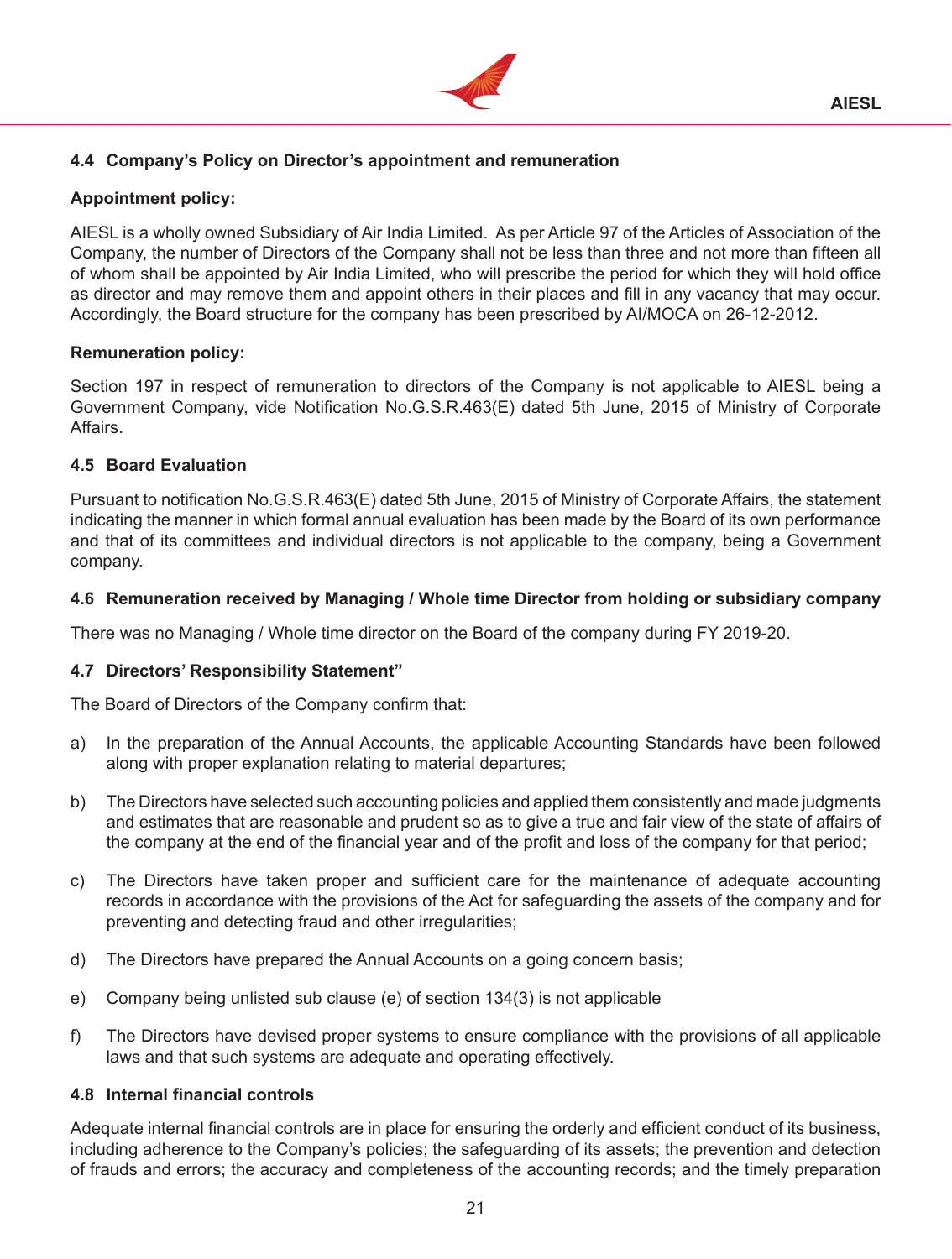of reliable financial information, which is commensurate with the operations of the Company.

Further, the company is in the process of strengthening the internal control process so as to ensure the coverage of all the areas as envisaged and ensure effective internal controls at stations, regional offices, user departments.

M/s Sanjay Gupta & Associates were appointed as Internal Auditors for the financial year 2019-20. The Internal Auditor has carried out an extensive audit, including internal financial controls.

Statutory Auditors are also required to issue the Independent Auditor's Report on the Internal Financial Controls of the Company under Clause (i) of Sub-Section 3 of Section 143 of the Companies Act 2013.

# **4.9 Disclosure regarding frauds**

There were no frauds reported by the Auditor to the Audit Committee or to the Board.

# **5. DISCLOSURES RELATING TO SUBSIDIARIES, ASSOCIATES AND JOINT VENTURES**

Company does not have any Subsidiary, Joint venture or Associate Company.

# **6. DETAILS OF DEPOSITS**

The Company has not accepted any public deposit during the year ended 31st March, 2020 as covered under the provisions of Section 76 of the Companies Act, 2013 read with the Companies (Acceptance of Deposits) Rules, 2014.

# **7. PARTICULARS OF LOANS, GUARANTEES AND INVESTMENTS**

Particulars of loans, guarantees and investment if any, have been disclosed in the financial statements.

# **8. PARTICULARS OF CONTRACTS OR ARRANGEMENTS WITH RELATED PARTIES**

All contracts/arrangements/transactions entered by the Company during the financial year with the related parties were in the ordinary course of business and on arm's length basis. The omnibus approval of Audit Committee and Board was taken for entering into transactions with Air India Group companies (Air India, AAAL, AIXL, AIASL, HCI & AISATS) for providing MRO related services upto the specified limits during FY 2019-20.

There was no material related party transaction with the company's Directors, Management or their relatives, which could have had a potential conflict with the interests of the company.

# **9. DISCLOSURES PERTAINING TO CORPORATE SOCIAL RESPONSIBILITY**

Provisions of Section 135 of Companies Act, 2013 relating to Corporate Social Responsibility were not applicable to the Company as the company had not earned any profits until FY 2018-19. However, in FY 2019-20, Company earned profits for the first time and accordingly CSR Committee has been constituted by the Company.

# **10. DETAILS OF REMUNERATION OF EMPLOYEES**

Section 197 read with Rule 5 of The Companies (Appointment and Remuneration of Managerial Personnel) Rules, 2014 in respect of details of employees of the Company is not applicable to the Company being a Government Company, pursuant to Notification No. G.S.R.463(E) Dated 5th June, 2015 of Ministry of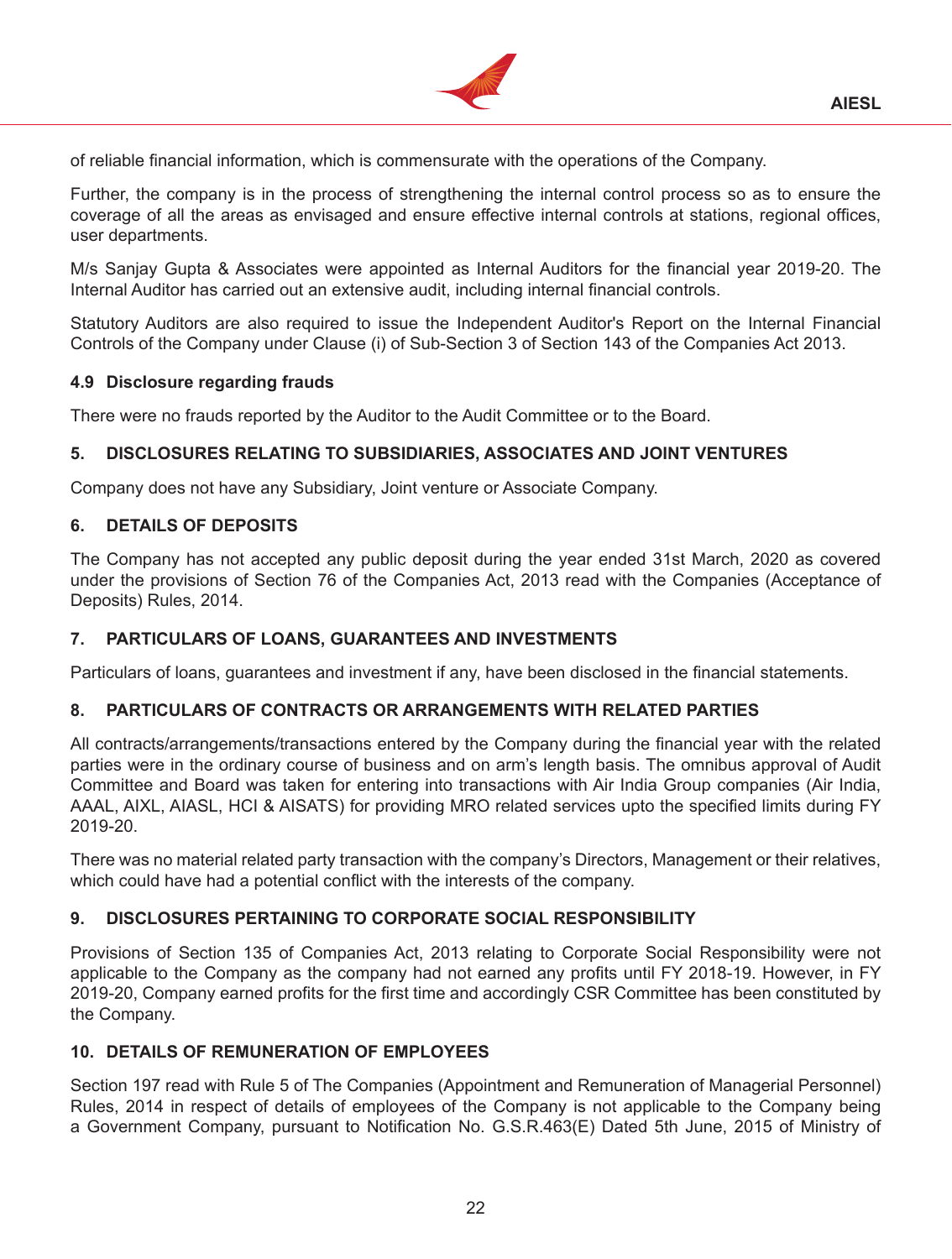

Corporate Affairs.

- **11. CONSERVATION OF ENERGY, TECHNOLOGY ABSORPTION, FOREIGN EXCHANGE EARNINGS AND OUTGO** 
	- **(A) Conservation of Energy & Technology absorption:**Your Company has made all efforts wherever possible for conservation of non-renewable sources of energy and utilizing the alternative sources of energy.
	- **(B) Foreign exchange earnings and Outgo**

|          | (INR)        |
|----------|--------------|
| Earnings | 41,84,22,225 |
| Outgo    | 12,45,52,633 |

# **12. RISK MANAGEMENT**

The Company does not have any Risk Management Policy, at present. Therefore, the process of framing a risk management policy for the company has been initiated.

# **13. MATERIAL ORDERS OF REGULATORS**

No significant and material orders have been passed by the regulators or courts or Tribunals impacting the going concern status and company's operation in future during the year.

# **14. DETAILS OF ESTABLISHMENT OF VIGIL MECHANISM**

Provisions of Section 177(9) relating to establishment of Vigil Mechanism for directors and employees, to report a genuine concern, are not applicable to the Company.

However, the holding company i.e. Air India has a separate Vigilance Department which covers the activities of AIESL also.

# **15. STATUTORY AUDITOR**

Comptroller & Auditor General of India (CAG) had appointed M/s Prakash Chandra Jain & Co, Chartered Accountants as Statutory Auditors of the Company for FY 2019-20.

The Auditors' Report along with Management's replies thereon are **attached.**

The notes on financial statements are self-explanatory, and needs no further explanation.

Comments of Comptroller and Auditor General of India

The NIL comments dated 22-01-2021 of the Comptroller and Auditor General of India (C&AG) under Section 143(6)(b) of the Companies Act, 2013 on the accounts of the Company for the year ended 31st March are attached.

# **16. SECRETARIAL AUDIT REPORT**

Your company had appointed M/s SGS Associates, Practicing Company Secretary as Secretarial Auditor to conduct the Secretarial Audit for FY 2019-20. The Secretarial Audit Report given by him is attached.

The explanations or comments by the Board on Auditor's Report are **attached.**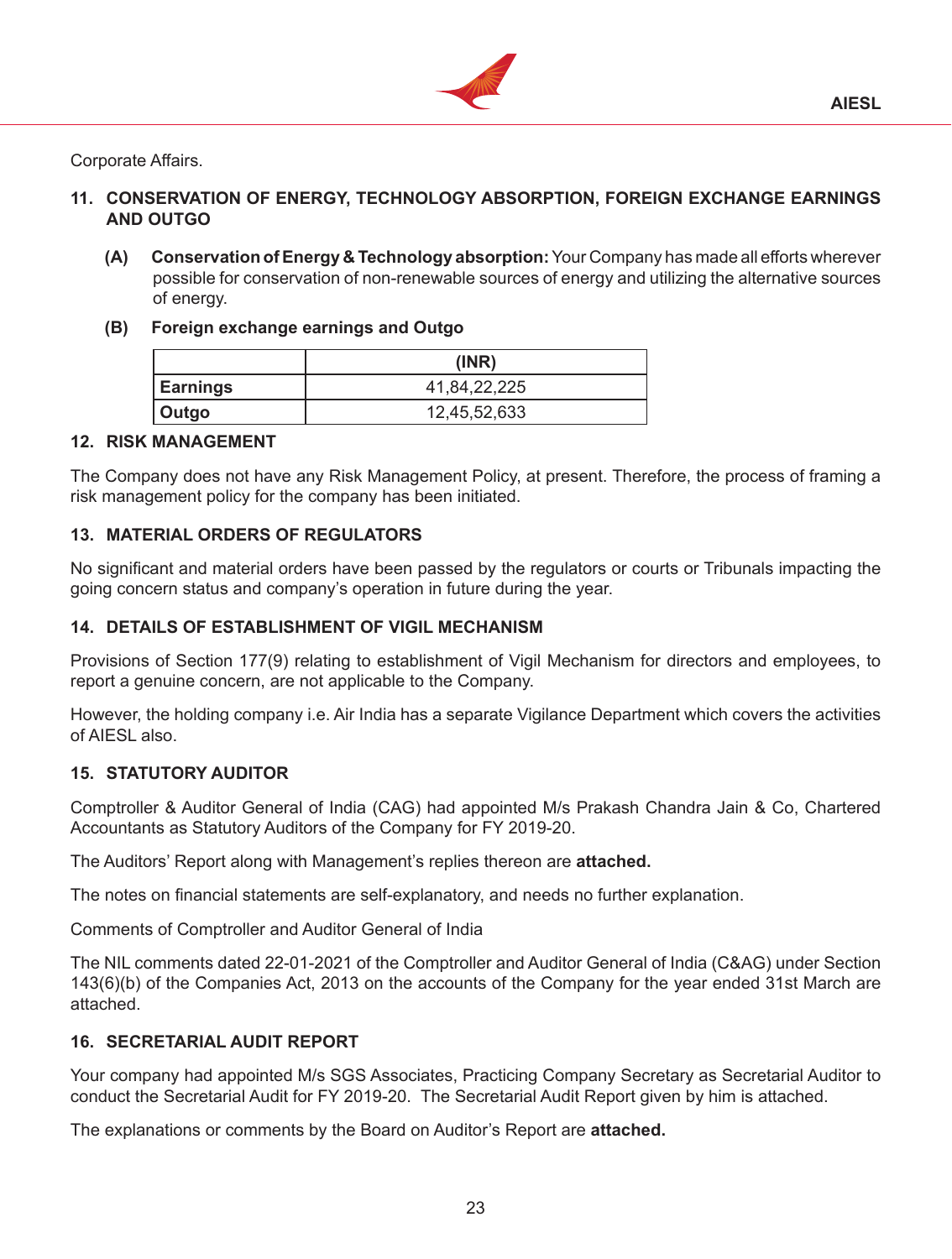

## **17. COMPLIANCE WITH SECRETARIAL STANDARDS**

The Secretarial Standards issued by ICSI under Section 118(10) of Companies Act, 2013 were compiled with by your company to the extent applicable.

## **18. EXTRACT OF ANNUAL RETURN**

In compliance with the provisions of Section 92(3) of the Companies Act, 2013 read with Rule 12(1) of the Companies (Management and Administration) Rules, 2014, extract of Annual Return is **attached.**

# **19. MANAGEMENT DISCUSSION AND ANALYSIS REPORT**

A detailed Management Discussion and Analysis Report is attached.

#### **20. ACKNOWLEDGEMENTS**

The Board sincerely acknowledges the support and guidance received from the, Ministry of Civil Aviation, Comptroller and Auditor General of India, Ministry of Corporate Affairs and other agencies.

# **For and on behalf of the Board of Directors**

 Sd/- Chairman

Place : New Delhi Date : 16.02.2021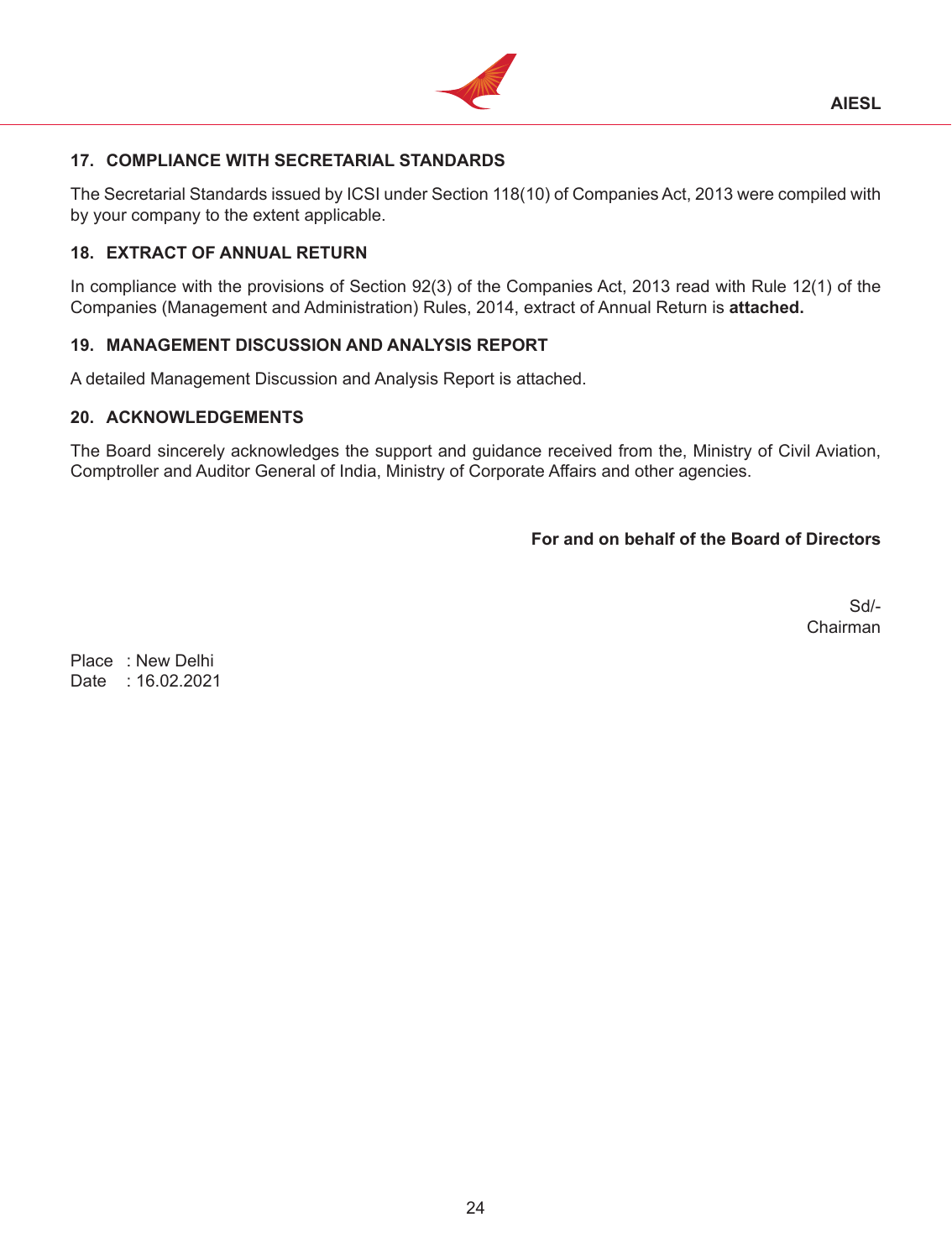

# **MANAGEMENT DISCUSSION & ANALYSIS REPORT (2019-20)**

## **I. Analysis of Financial Performance:**

#### **Revenue**

■ Total revenue earned during 2019-20 was Rs 1427.58 Crores as against Rs.1206.38 Crores during 2018-19 i.e. an increase of approx Rs. 221 crores.

#### **Expenditure**

■ The total expenditure incurred during the year 2019-20 was Rs.1351.73 Crores as compared to the previous year's figure of Rs 1411.32 Crores, a decrease of approx. Rs. 59.59 crores.

#### **2. Business Environment Analysis:**

# **A. ASIA PACIFIC MRO Scenario:**

 In Asia-Pacific, China and India combined represent 22 per cent of the world market. Whereas, India handles approximately one per cent of the global MRO business. Total MRO expenditure is expected to rise to USD 1160 crores by the year 2029, i.e. increased from USD 819 crores in 2019, as per the Global Fleet and MRO Market Forecast 2019-2029 by Oliver Wyman's Aviation Competitive & Market Intelligence team. Singapore has had a viable MRO industry and spare parts base for many global civil aircraft players. Thailand is also emerging as an MRO base. The Indian industry has good models to emulate in the Asian neighborhood. However, in India, very few companies provide heavy maintenance service.

#### **B. Indian Aviation Scenario:**

Private non-scheduled operators are required by the Directorate General of Civil Aviation (DGCA) to set up a CAR 145-approved maintenance shop or work with a DGCAapproved third-party MRO. Most private operators prefer the outsourced model for line maintenance (on-tarmac checks) and use OEM/DGCA-approved facilities for engine, heavy maintenance and modifications on their aircraft. The Indian business aviation market is complex from a maintenance perspective as it has over 60 different aircraft types operating in a total market of about 350 aircraft (business jets, turboprops and helicopters). Each individual type requires trained technical manpower, tooling and approvals from regulator as well as the OEM to enable an MRO to offer world-class maintenance services.

## **C. INDIAN MRO Scenario:**

 The Indian MRO market is currently estimated to be around USD 80 crores and is growing at about eight per cent annually against a four per cent world average. A recent Ernst & Young study reveals that Indian MRO market growth rate will go up to 15 per cent. With India's growing aircraft fleet, it is cost-effective for domestic airlines to have their aircraft serviced within the country. The increasing age of Indian aircraft, both civil and defense, requires frequent maintenance.

 MRO abroad involves ferry flight, logistics costs& engine and component hours. Having the flexibility to get the aircraft serviced in India at a local MRO, results in 30 to 40 per cent savings in aircraft maintenance costs for an airline, despite the tax regime on import of spares into the country making them 30 per cent more expensive as compared to international MROs. The other key impediment to growth of airline MRO in India is the lack of availability of hangar space at key international airports. This limits the ability of MROs to tap into the larger potential market of aircraft operating within five to six hours of flying distance from India.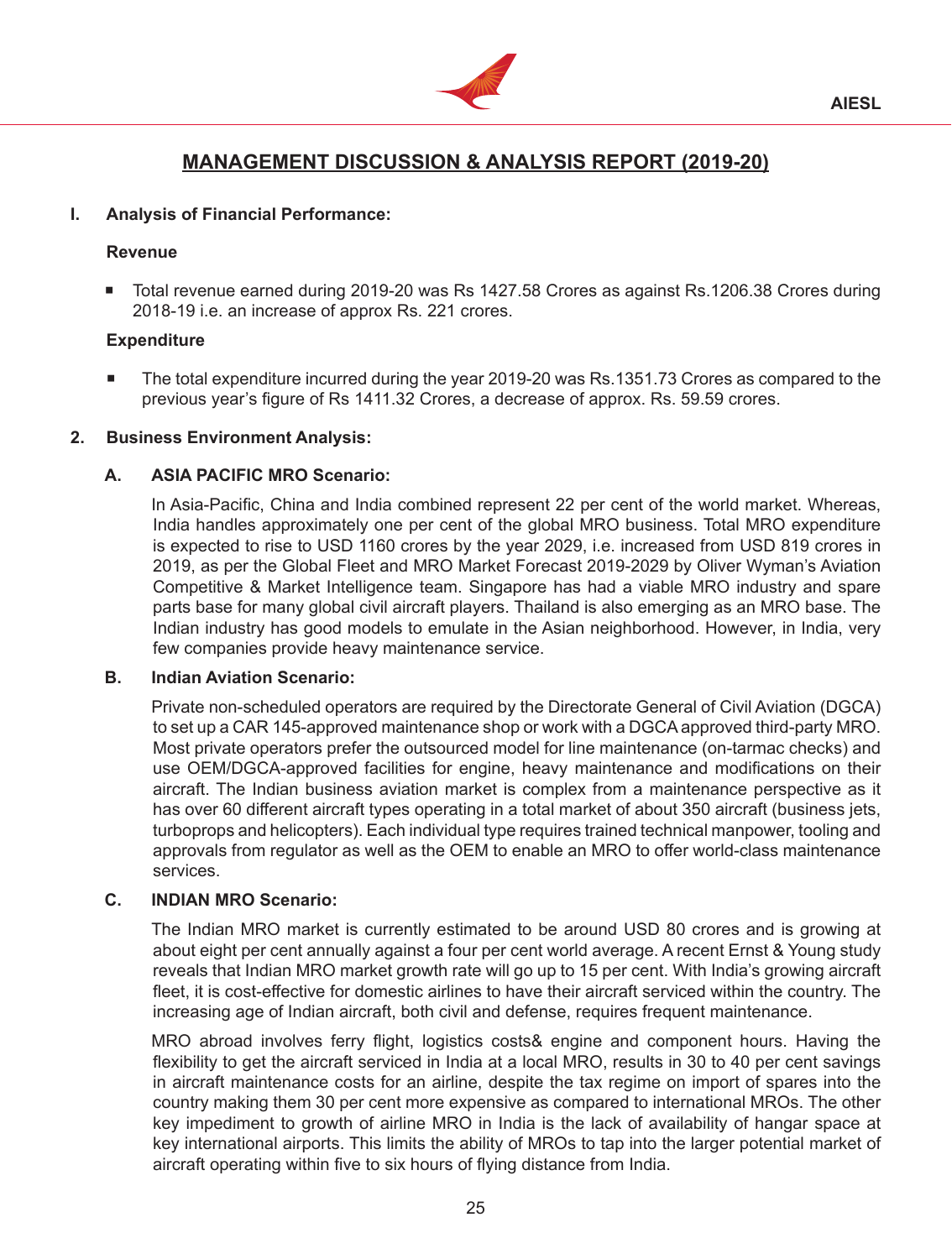

 The key MRO segments are defense, commercial aviation and business aviation. Major tasks are of engine overhaul, airframe heavy maintenance and modifications, line/field maintenance, and component overhaul. The Indian MRO industry must meet global standards. Setting up an MRO is highly capital intensive with a long break-even time. There is a need for the right manpower. Also, it requires continuous investment in tooling, certification from Indian and international regulators, and clearance from OEMs. The Indian MRO Market has just begun to grow.

# **D. Initiatives by government:**

 Recognising the potential of the MRO business and in line with the 'Make in India' policy, the Government of India has introduced certain policy initiatives recently. These include exemption from customs duty for the tools and tool-kits used by the industry; extension of the one-year timeline for utilisation of duty-free parts to three years so as to enable economies of scale and permission for foreign aircraft brought to India for MRO work to stay for the entire period of maintenance or up to six months. Earlier, foreign aircraft could not come into India for more than 15 days without a cumbersome approval process. Further, aircraft are now allowed to come in with passengers, which were not permitted earlier, leading to losses for the airlines. GST on MRO services reduced from 18 per cent to five per cent is considered great news for MRO in the Defense and Aerospace sector.

# **E. Private MRO players in India:**

 Air India has MRO facility at Nagpur. MRO services for GE aviation engines are at Mumbai. HAL and Pratt & Whitney Canada have an engine overhaul facility at Bengaluru. France-based Safran Group announced in December 2019, that it is planning to invest \$150 million in a new unit for aircraft engine MRO in India to cater to its airline customers. The other major players in the market are Air Works, Hindustan Aeronautics Limited (HAL), Indamer Private Limited, Deccan Charter, Taj Air, Bird ExecuJet, GMR Aero Technic Limited, and Max MRO Private Limited.

 Air Works India (Engineering) Pvt Ltd provides aviation services. The Company offers line maintenance, aircraft cabin interior, commercial aircraft asset management, and safety management solutions.AirWorks is CEMILAC and DGAQAcertified for MROservices and provides maintenance and warranty support programmes on behalf of OEM to defence establishments in India for airframe-related MRO. Max Aerospace and Aviation Ltd at Juhu airport and Hyderabad Aircraft Maintenance Company (HAMCO) at Hyderabad overhaul avionics and electrical and airframe services. Taneja Aerospace & Aviation Limited (TAAL) is part of the Pune-based Indian Seamless group. Most of these players provide line maintenance, heavy maintenance and component overhaul. AIESL is the only player extending full-fledged engine overhaul facility in India. AIESL is the market leader, followed by Air Works which has the second highest share in the market revenue. Air Works has a global presence. However, it provides only MRO services in India.

# **F. Joint Ventures/Partnerships**

 With the increase in the number of civil and military aircraft, more and more global MRO companies are planning to offer engineering services by forming Joint Ventures (JV) with Indian firms. For instance, GMR Hyderabad International Airport (GHIAL) and MAS Aerospace Engineering (MAE), a wholly-owned subsidiary of Malaysia Airlines have set up a 50:50 JV airframe MRO company in Hyderabad. The company would make an initial investment of \$50 million. Another 1,000 acre MRO and aerospace park will be developed near the international airport at Devanahalli in Bengaluru. Also, Jupiter Aviation and HAL have already acquired land for MRO in Karnataka. Other JVs include Boeing with Air India, Airbus with Air India, Sabena Technics of TAT Group, France with TAAL, Timco Aviation Services with HAL, EADS with Air India and Jupiter Aviation & Logistics, Eurocopter with Pawan Hans Helicopters for Dauphin fleet, Concor with HAL, SIA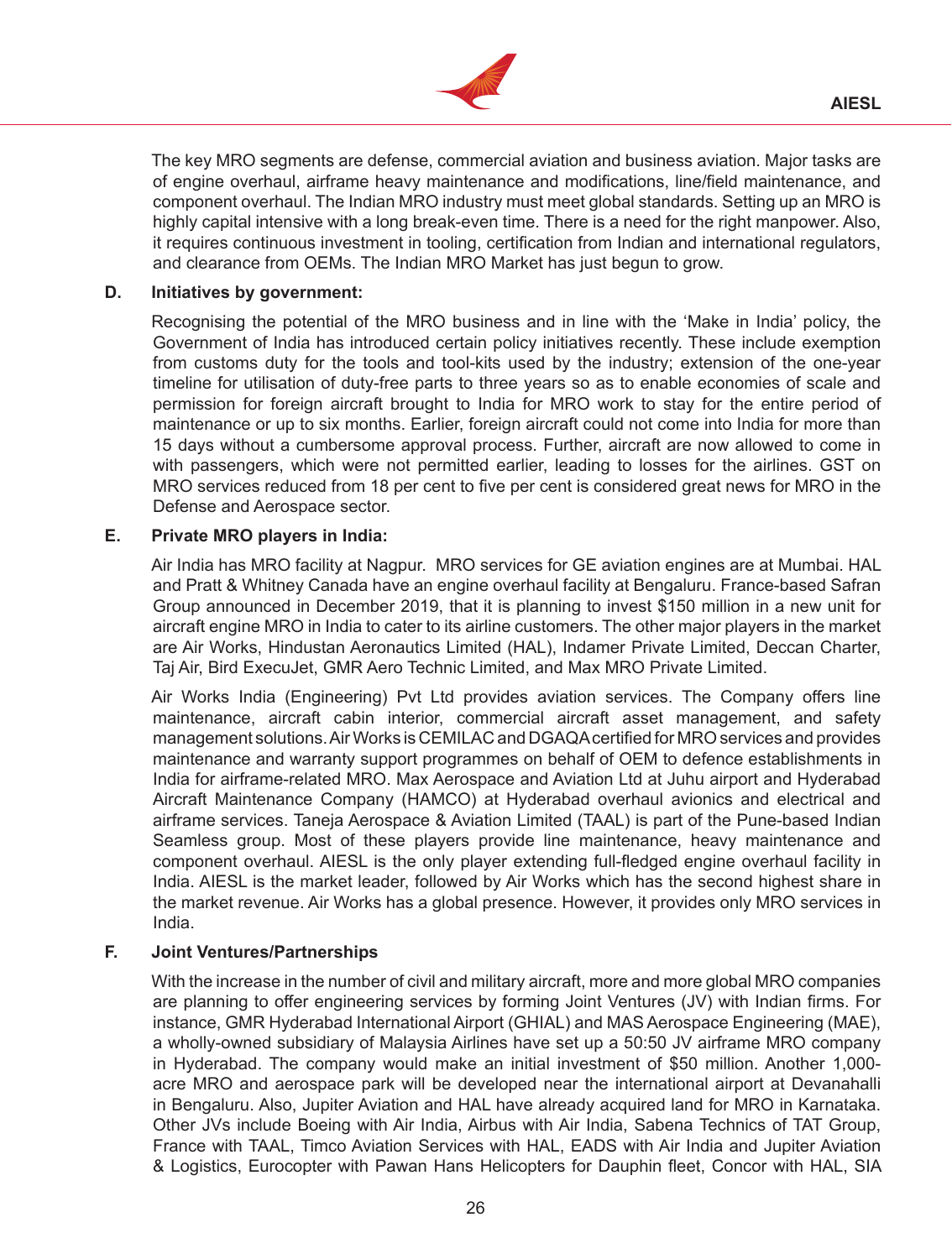

Engineering of Singapore with Wadia group, Pratt and Whitney with HAL (engines), GE Aviation with Air India (engines), Rosoboronexport of Russia and India's Krasny Marine Services for Russian fleet, Taneja Aerospace with Air Works Commercial MRO Services Pvt. Ltd. For MRO, GMR with Lufthansa Technik, EADS with Indian Aero Ventures for airport development and operation, Max Aerospace with Air France-KLM for MRO facility for aircraft components in India and Maini Global Aerospace Pvt. Ltd. (MGA) with GE Aviation, among others.

## **G. Military MRO Market**

 The generated revenue from defense aircraft MRO has finally started increasing. The prime reason facilitating this has been the large fleet size of the Indian Air Force (IAF). Moreover, the Indian Navy and the Indian Army have their independent fleet which further increases the demand for aviation MRO. HAL provides aircraft MRO for Kiran, Jaguar, Mirage 2000, MiG-21 Bison, Dornier Do-228, HS-748, An-32, ALH, Cheetah and Chetak helicopters. Most of the revenue is generated from engine overhaul.

 Militaries focus more on the periodic maintenance of the fleet in view of the flying risks involved. Technology advancements entail several upgrade contracts which have also propelled the growth of the military aviation MRO market. The increasing complexity of the engine and its parts gets high priority and militaries focus on frequent engine maintenance and periodic checks, irrespective of whether it is flying or not. Engine MRO is also the most expensive one. The quantum of flying being undertaken in each fleet is known and requirement of overhauls can be predicted. There is, therefore, some clarity in the task and job required for overhaul. It will make it is easier for industry to do logistics and economic planning based on such predictions. Success of the industry could also relieve the IAF of some non-core activities. The IAF operates nearly 240 Mi-17 variants. There are civil variants of this platform. This could be a great starting point. The strategic partner route will soon open up manufacture and procurements of aircraft and systems made in India. Production of parts will get the technological fillip. The setting up of aircraft production will certainly create MRO opportunities.

#### **H. Regulatory changes**

 The below mentioned changes in Civil Aviation requirements have positively aided AIESL:

| SL.<br>No. | <b>BRIEF REQUIREMENT</b>                                                                                                                                                                                                                                                                                                                                                                                                              | <b>REFERENCE</b>                                      |
|------------|---------------------------------------------------------------------------------------------------------------------------------------------------------------------------------------------------------------------------------------------------------------------------------------------------------------------------------------------------------------------------------------------------------------------------------------|-------------------------------------------------------|
| 01         | The required Practical aircraft maintenance experience Amendment of Rule 61 of Aircraft<br>on operating aircraft for issue of Cat A & B1/B2 CAR 66   Rules 1937.<br>AME License is 01 & 02 year respectively for the applicant<br>who has successfully completed training in an approved<br>aircraft Maintenance Organization as a part of syllabi of the<br>course he has from a Basic CAR 147 Maintenance training<br>Organization. | CAR 66.AMC.30 (1A), Issue II,<br>R4, dated 05/02/2019 |
| 02         | Airbus A 319/320/321 (CFM 56 Leap-1A), Boeing 737- Appendix 1 to AMC for CAR 66,<br>7/8/9 (CFM Leap-1B) & Boeing 787-8/9 (GEnx) type rating   Issue II, R5, dated 03/12/2019<br>endorsement in CAR 66 AME License, under Group 1 is<br>introduced.                                                                                                                                                                                    |                                                       |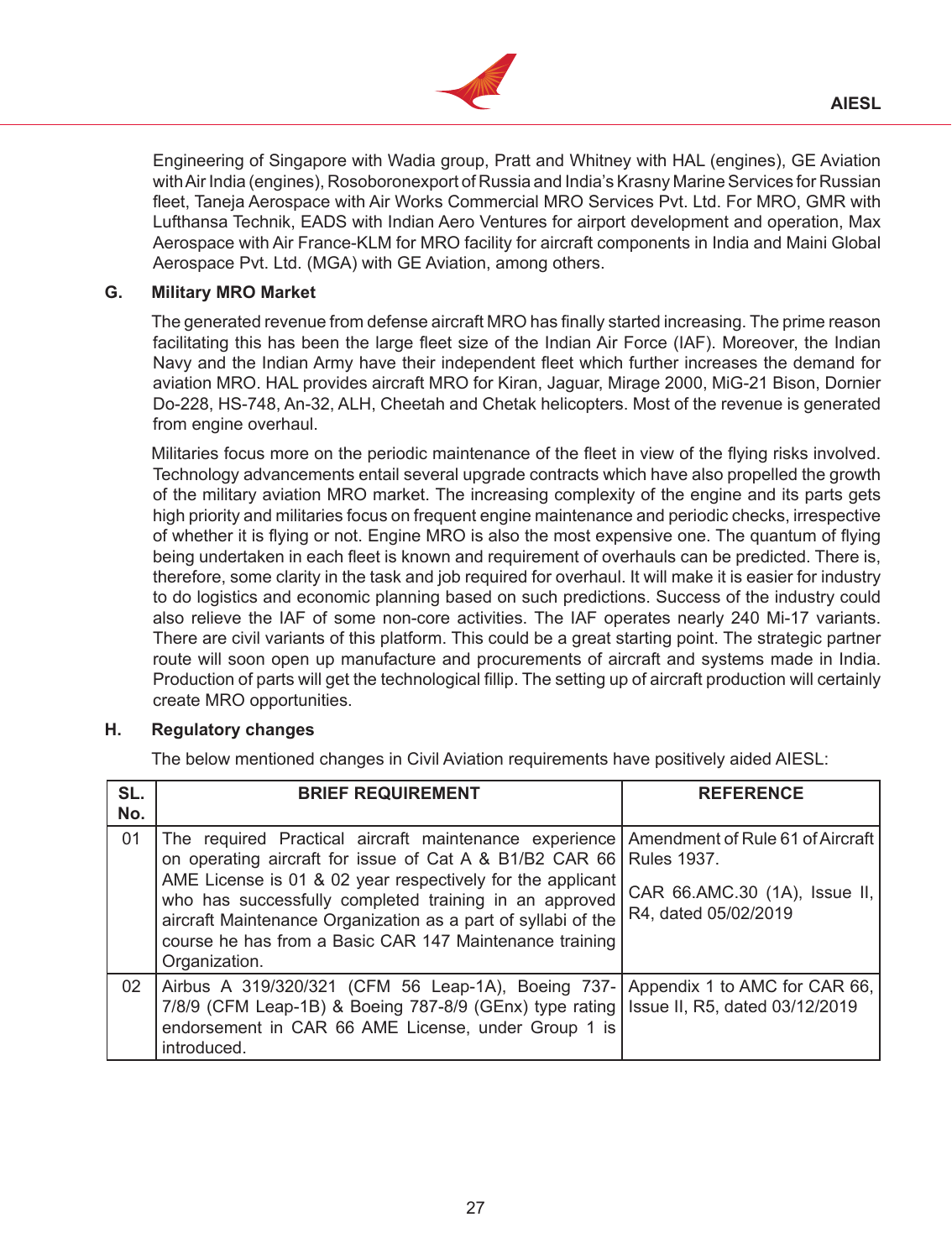

| SL. | <b>BRIEF REQUIREMENT</b>                                                                                                                                                                                                                                                                  | <b>REFERENCE</b>                                                                             |
|-----|-------------------------------------------------------------------------------------------------------------------------------------------------------------------------------------------------------------------------------------------------------------------------------------------|----------------------------------------------------------------------------------------------|
| No. |                                                                                                                                                                                                                                                                                           |                                                                                              |
| 03  | All the Certifying/ Support staff receive sufficient continuation<br>training (Refresher Training) in each 2 Years. These training                                                                                                                                                        | CAR 145.A. 35 (d), Issue II, R4,<br>dated 12/06/2020.                                        |
|     | Modules & other approved trainings of Level 1 standard<br>(without any mandatory Practical element) is permitted By                                                                                                                                                                       | AAC 4 of 2020, dated 05/05/2020                                                              |
|     | DGCA through Distance online training as per approved<br>MOE. Further, all the meetings required as per CAR 145<br>may also be conducted online, approved by DGCA.                                                                                                                        | MOE, Section 3, Sub-section<br>3.4.4 (2) & Sub Section 1.3.4.1,<br>Issue 3, Rev 18, May 2020 |
| 04  | At least 10 % individuals employed in the Aircraft Maintenance<br>Organization (CS/SS/AMP) are randomly subjected to BA<br>Test, when reported on duty. This is mandatory for compliance<br>as preventive measure of aircraft accident /incident due to<br>use of psychoactive substance. | CAR, Section 5, Series F, Part IV                                                            |

# **3. FUTURE OUTLOOK:**

# **Opportunities and Challenges**

Announcing the measures to boost the country's aviation sector, Hon'ble Finance Minister Ms Nirmala Sitharaman in May 2020 mentioned that the steps would be taken to make the country a hub for MRO services.

 According to the Economic Survey for 2019-20, the annual import of MRO services by Indian carriers is around Rs 9,700 crore.

 "With airlines' fleet growing annually by 100, the size of domestic and imported Indian airline MRO is set to grow annually to Rs 21,600 crore in the next five years and to Rs 36,000 crore once the fleet size reaches 2,000 aircraft," the Survey said.

The aircraft component repairs and airframe maintenance segment is worth Rs. 800 Crores and would increase to Rs. 2000 crores in three years.

As per an Advaya Legal Consultancy firm report, when compared to some other countries, India's taxation policies are less favourable for the MRO industry. With high rate of GST, Indian service providers have to compete with overseas players that only pay five per cent tax, that too at cost price. Furthermore, the MRO rentals at the privatised airports in New Delhi and Mumbai are higher than the rates for equivalent facilities in Europe and Turkey. Indian airports also charge a royalty of nearly 20 per cent on maintenance work. GST, royalty and lease rentals needed to be rationalised and made competitive so as to promote the Indian MRO business.The GST on MRO was finally reviewed in the Council meeting chaired by Finance Minister Nirmala Sitharaman, and the change is being implemented w.e.f. April 01, 2020.

#### **Strengths and Weaknesses**

 The highest MRO revenue comes from defence aircraft. The revenue from commercial aircraft MRO has been the second highest share. The revenue generated from Engine Overhaul is the highest for civil sector. AIESL Overhaul facilities are located in Mumbai, Delhi, Nagpur, Kolkata. The revenue from aircraft heavy maintenance and modifications is the second highest. In India, very few companies provide heavy maintenance services and one stop solutions for almost all MRO services, and therefore,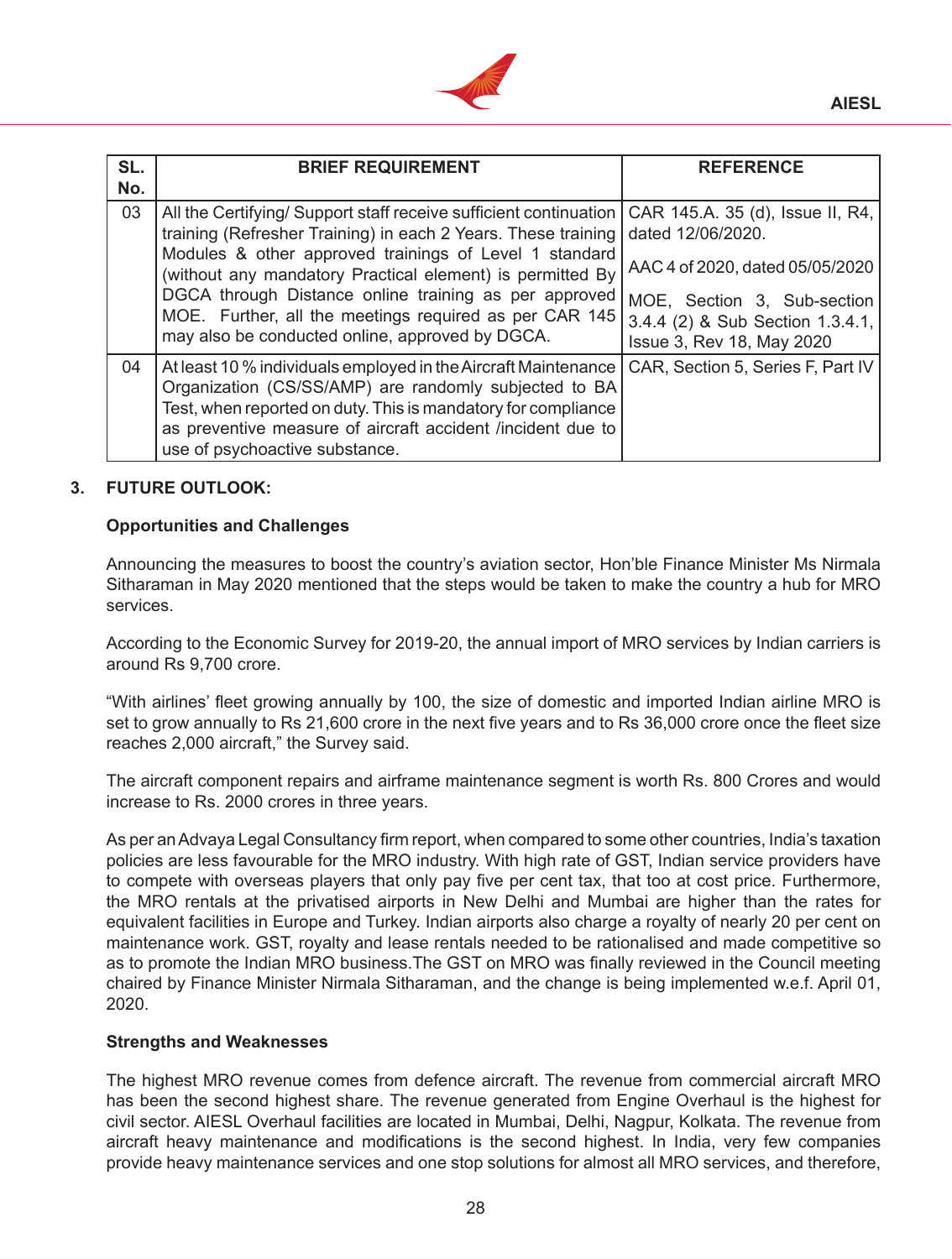

AIESL has an edge in this sphere.

## **5. GOING CONCERN**

The high rate of growth in Indian Economy was resulting in more no. of passengers travelling by Air. The growth in Air Passenger traffic was in double digits prior to COVID-19. This was expected to result in more number of aircraft being operated by Airlines in India. The scenario was however affected due to COVID-19 outbreak which is expected to be temporary phase. Meanwhile, AIESL is focusing on capability enhancements, reduction in manpower costs, providing training facilities etc.

#### **6. DEVELOPMENT ON HUMAN RESOURCE**

The details of various categories of employees including permanent, contractual and on deputation has been given as a separate para in the Board's Report.

# **7. INTERNAL CONTROL SYSTEMS AND THEIR ADEQUACY**

 The Company has Internal Control System commensurate with the size, scale and complexity of its operations. The company has in place adequate internal financial controls for ensuring efficient conduct of its business. M/s Sanjay Gupta & Associates were appointed as Internal Auditors for the financial year 2019-20. The Internal Auditors have carried out an extensive audit including internal financial controls of the company.

#### **Cautionary Statement:**

Statements made in Management Discussion and Analysis may be forward looking statements. Actual results may differ materially from those expressed or implied. The discussions on Business environment &industry scenario as also future outlookis based on information and analysis available in print or electronic media, views expressed by experts and relied upon by the management. The important factors that could make a difference to what is stated, expressly or implied include economic conditions, domestic as well as global like demand and supply forces operating in the market, policies, rules and regulation of government as amended from time to time including tax laws and other statues as well as other incidental factors having impact on the business environment.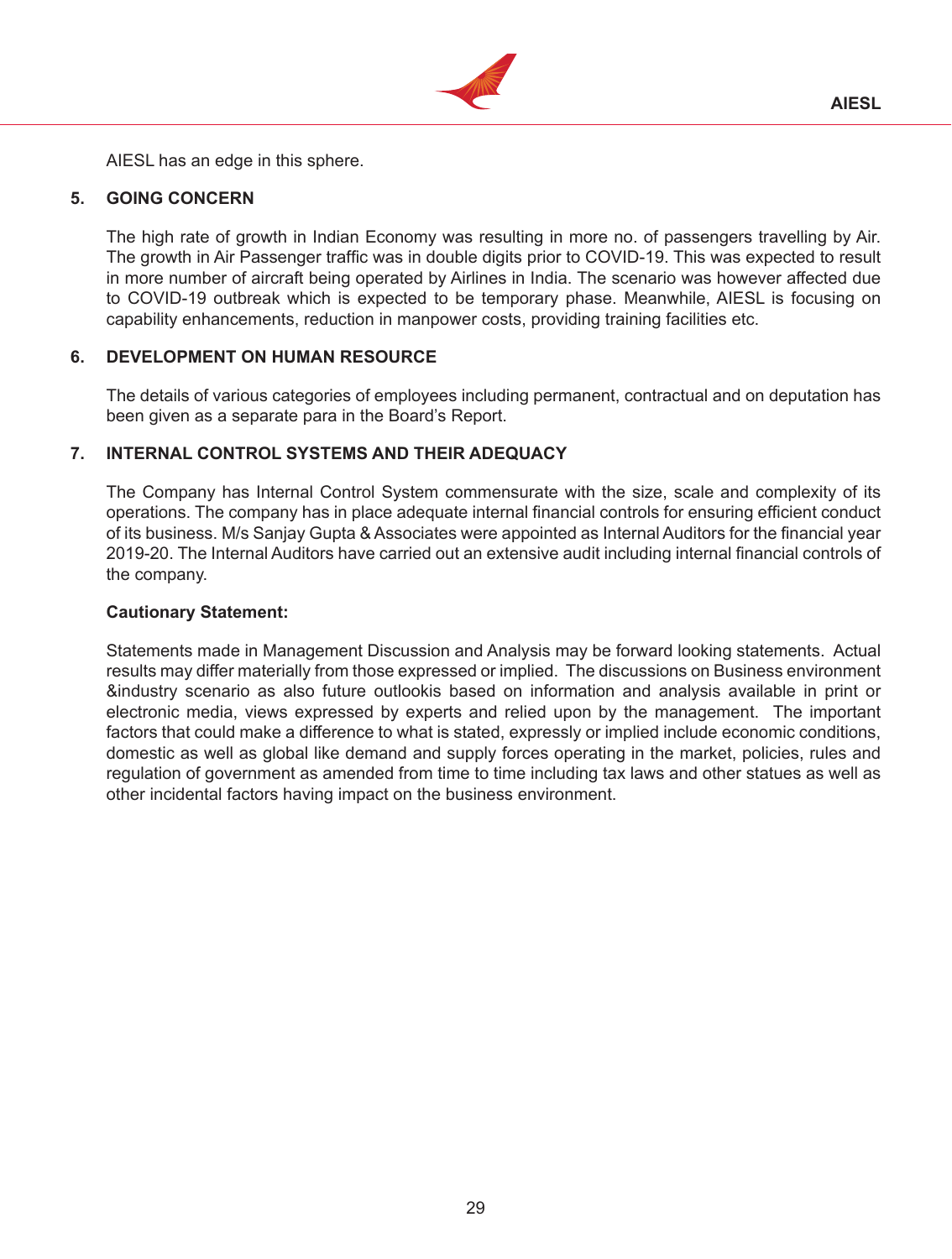

# **CORPORATE GOVERNANCE REPORT**

## **1. Company's Philosophy on Code of Corporate Governance**

 The company firmly believes in and has consistently practiced good Corporate Governance. The company's essential character is shaped by the values of transparency, professionalism and accountability. The company is committed to attain the highest standard of Corporate Governance. The philosophy of the company in relation to Corporate Governance is to ensure transparency in all its operations, make disclosures and enhance all stakeholders' value within the framework of laws and regulations.

#### **2. Board of Directors**

 AIESL is a public sector undertaking and wholly owned subsidiary of Air India Ltd. Its Directors are appointed by holding company / administrative ministry. As per Articles of Association of the Company, the number of Directors shall not be less than three and not more than fifteen all of whom shall be appointed by Air India Ltd.

 Accordingly, the composition of Board of AIESL has been prescribed by MOCA vide its order dated 26- 12-2012.

#### **a) Composition of Board as on 31 March 2020**

| Shri Rajiv Bansal   | CMD, AI (Chairman)                   |
|---------------------|--------------------------------------|
| Shri Vinod Hejmadi  | DF, AI (Nominee of Holding Co.)      |
| Shri S K Mishra     | JS, MOCA (Govt Nominee Director)     |
| Shri V.A.Patwardhan | JS&FA, MOCA (Govt. Nominee Director) |

 Shri Ashwani Lohani ceased to be Chairman effective 14-02-2020 and Shri Rajiv Bansal, who was appointed Chairman & Managing Director of Air India became Chairman of the company, in ex officio capacity, from that date.

Further, Ms Meenakshi Mallik was appointed as Woman Director by Air India vice Shri Vinod Hejmadi w.e.f. 11-09-2020.

 The Board placed on record its appreciation of the valuable services rendered by Shri Ashwani Lohani, as Chairman and Shri Vinod Hejmadi as Director on the Board of the Company.

During the year, all meetings of the Board and the Shareholders were chaired by the Chairman of the company.

#### **b) Meetings of Board:**

 Four Meetings of Board were held during the financial year as per details given below:

| S No. | <b>Meeting</b> | Date of Meeting | <b>Board Strength</b> | <b>No. of Directors Present</b> |
|-------|----------------|-----------------|-----------------------|---------------------------------|
|       | 56th           | 21.05.2019      |                       |                                 |
|       | 57th           | 05.08.2019      |                       |                                 |
|       | 58th           | 08.11.2019      |                       |                                 |
|       | 59th           | 04.03.2020      |                       |                                 |

The gap between two meetings of Board was less than 120 days.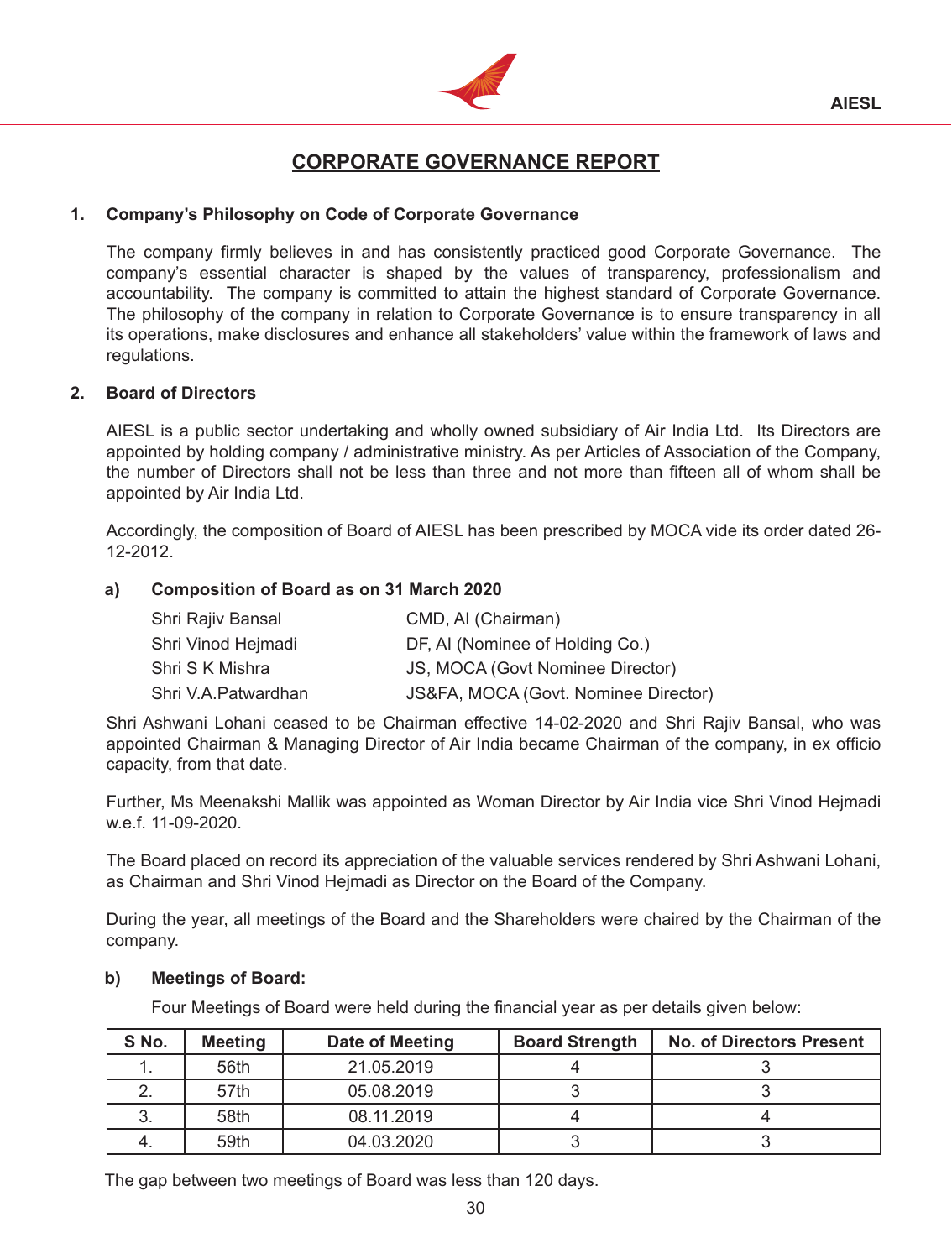

# **C. Code of Conduct:**

In terms of requirements of DPE guidelines on Corporate Governance for CPSEs, Board has adopted Code of Conduct for the Directors and Senior Management. There is a system of affirming compliance with the Code by the Board Members and Senior Management Personnel of the Company. A declaration of compliance signed by Chief Executive Officer of the Company is enclosed with the Report.

**Name of the Director | Attendance Particulars | Details of other Companies** Board Meetings Last AGM held on 21/11/2019 Directorships in other companies Memberships held other Committees Shri Rajiv Bansal, Chairman 1 No Chairman: 8 Director: 3 Chairman: 1 Member: 3 Shri V.A. Patwardhan, **Director** 0 | No | Director: 8 Part Time Member: 1 Chairman:4 Member: 2 Shri Arun Kumar, **Director** 0 | No | Government Nominee Director: 8 Member: 6 Chairperson: 3 Shri Praveen Garg, **Director** 1 No Government Nominee Director: 8 Member: 6 Chairperson: 3 Shri Vinod Hejmadi, **Director** 4 Yes Director: 8 Chairman: 1 Member: 7 Special Invitee: 1 Co-opted Member: 1 Shri S.K. Mishra, **Director** 4 No Government Nominee Director: 5 Member: 8

Particulars of Directors and their attendance at the meetings:

# **e) Board Procedures:**

 The meetings of the Board are generally held at the Company's Registered Office in New Delhi. The meetings are generally scheduled well in advance. In case of exigencies or urgency, resolutions are passed by circulation. The agenda for the meeting is prepared by concerned officials / CEO and approved by Chairman of the company. Board papers are generally circulated in advance to Board members. The members of Board have access to all information and are free to recommend inclusion of any matter in the agenda for discussion. Senior executives are invited to attend the Board Meetings and provide clarification as and when required.

# **3. Board Committees:**

# **Audit Committee**

As part of the Corporate Governance and in compliance with the provisions of the Companies Act, 2013 and DPE Guidelines, the Company has the Audit Committee of the Board.

# **a) Composition of committee:**

 As on 31 March 2020, the following were the Members of the Audit Committee, in ex officio capacity: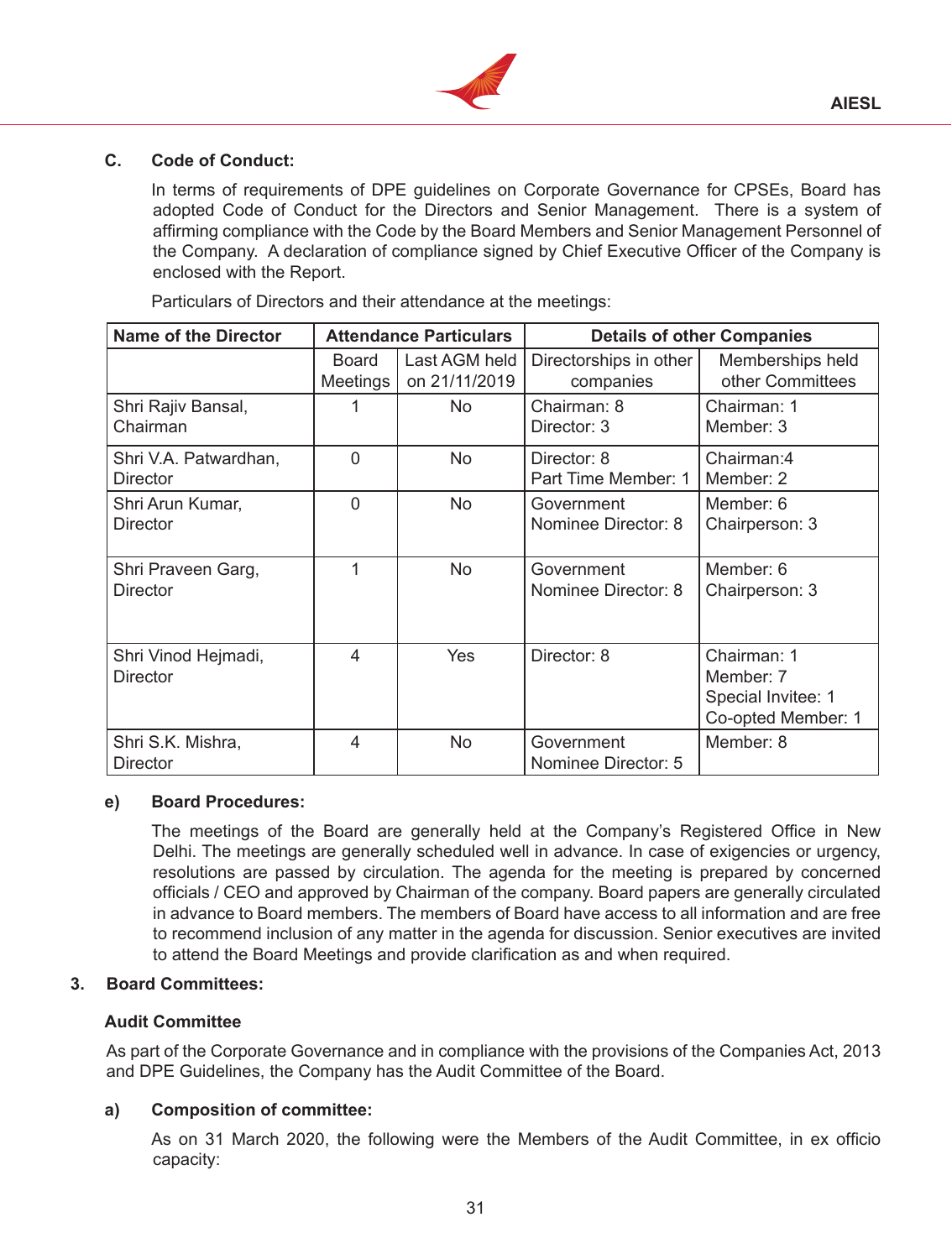

| Name of the Director  | Position held in the Committee |
|-----------------------|--------------------------------|
| JS&FA, MOCA           | Chairman                       |
| (Shri V.A Patwardhan) |                                |
| JS, MOCA              | Member                         |
| (Shri S.K. Mishra)    |                                |
| DF, AI                | Member                         |
| (Shri Vinod Hejmadi)  |                                |
| CMD, AI               | <b>Permanent Invitee</b>       |
| (Shri Rajiv Bansal)   |                                |

- **b) Terms of Reference:** Terms of Reference of the Audit Committee are as prescribed under Section 177 (4) of Companies Act 2013:
	- 1. To recommend for appointment, remuneration and terms of appointment of auditors of the company;
	- 2. To review and monitor the auditor's independence and performance, and effectiveness of audit process;
	- 3. To examine the financial statement and the auditors' report thereon;
	- 4. To approve any subsequent modification of transactions of the company with related parties;
	- 5. To scrutiny of inter-corporate loans and investments;
	- 6. Valuation of undertakings or assets of the company, wherever it is necessary;
	- 7. To evaluate internal financial controls and risk management systems;
	- 8. To monitor the end use of funds raised through public offers and related matters.

#### **c. Meetings of committee:**

The Audit Committee had met four times during the year to review various issues including inter alia Financial Statement of the Company for the year before submission to the Board, as per details given below:

| S No. | <b>Meeting Number</b> | Date of the Meeting | <b>No. of Directors present</b> |
|-------|-----------------------|---------------------|---------------------------------|
|       | 11th                  | 21.05.2019          |                                 |
|       | 12th                  | 05.08.2019          |                                 |
|       | 13th                  | 08.11.2019          |                                 |
|       | 14th                  | 04.03.2020          |                                 |

The gap between two meetings of Board was less than 120 days.

# **Corporate Social Responsibility (CSR) Committee**

In compliance with the requirements of Companies Act 2013, the Board constituted a CSR Committee on 08-11-2019 to approve and review Sustainable Development projects from time to time. The Committee consisted of following members, in ex officio capacity:

| Name of the Director   | <b>Position held in the Committee</b> |
|------------------------|---------------------------------------|
| <b>JS, MOCA</b>        | Chairman                              |
| <b>JS&amp;FA, MOCA</b> | Member                                |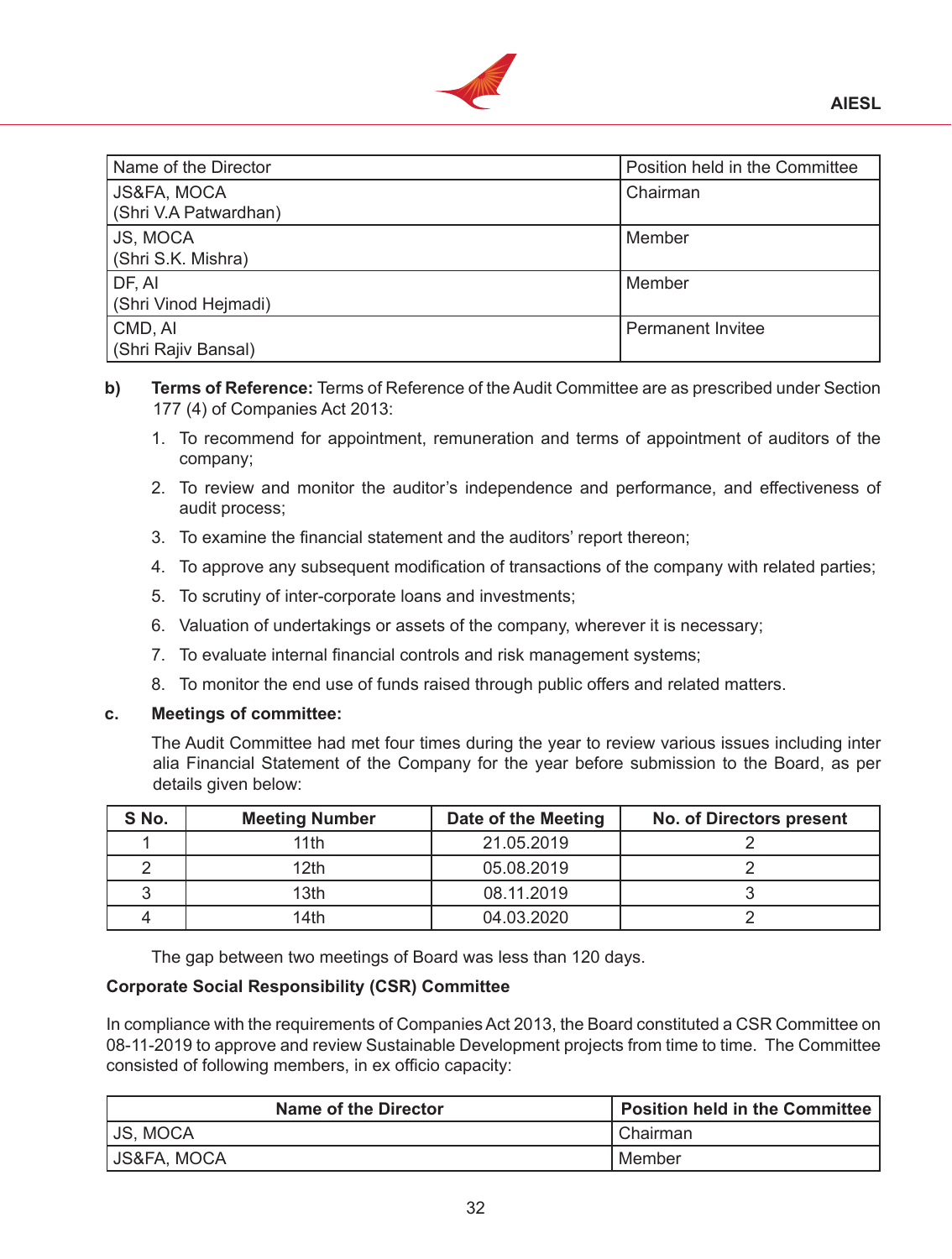

| 'DF.<br>д.<br>$\mathsf{m}$ | Member    |
|----------------------------|-----------|
| Al                         | Invitee   |
| ' CMD.                     | 'ermanent |

#### **4. Remuneration to Directors**

 AIESL being a wholly owned subsidiary Company, the appointment and remuneration payable to its Directors is determined by the holding company/ Ministry. The company does not have any whole-time director.

The part-time (Nominee) Directors do not receive any remuneration from the Company.

Company does not have a policy of paying performance lined incentives to any of the Directors of the Company.

Government Companies have been exempted from formulating policy relating to remuneration of Directors required under section 178 of the Companies Act.

 The Company has not introduced any Stock Option Scheme.

#### **5. Annual General Meetings during the last three years**

| <b>AGM / EGM</b>      | Date and time of the<br><b>Meeting</b>                                                                           | Venue of the meeting                                                                       | <b>Special</b><br><b>Resolution</b> |
|-----------------------|------------------------------------------------------------------------------------------------------------------|--------------------------------------------------------------------------------------------|-------------------------------------|
| 14th AGM              | 21.11.2019<br>at 1415 Hrs                                                                                        | RegdOffice : Airlines House,<br>113, Gurudwara Rakabganj Road,<br><b>New Delhi 110 001</b> | <b>Yes</b>                          |
| 13th AGM              | RegdOffice : Airlines House,<br>26.12.2018<br>113, Gurudwara Rakabganj Road,<br>at 1730 Hrs<br>New Delhi 110 001 |                                                                                            | No                                  |
| 12th Adjourned<br>AGM | 19.03.2018<br>at 1100 Hrs                                                                                        | RegdOffice : Airlines House,<br>113, Gurudwara Rakabganj Road,<br><b>New Delhi 110 001</b> | No.                                 |
| 12th AGM              | 20.09.2017<br>at 1600 Hrs                                                                                        | RegdOffice : Airlines House,<br>113, Gurudwara Rakabganj Road,<br>New Delhi 110 001        | No.                                 |
| <b>EGM</b>            | 04.07.2017<br>at 11.15 Hrs                                                                                       | RegdOffice : Airlines House,<br>113, Gurudwara Rakabganj Road,<br>New Delhi 110 001        | <b>Yes</b>                          |
| 11th Adjourned<br>AGM | 04.07.2017<br>at 11.00 Hrs                                                                                       | RegdOffice : Airlines House,<br>113, Gurudwara Rakabganj Road,<br><b>New Delhi 110 001</b> | No.                                 |

The details of these meetings are given below:

 M/s Link Intime India Pvt Ltd having its address at C 101, 247 Park, L B S Marg, Vikhroli West, Mumbai 400 083 are the Registrars and Transfer Agents of the Company.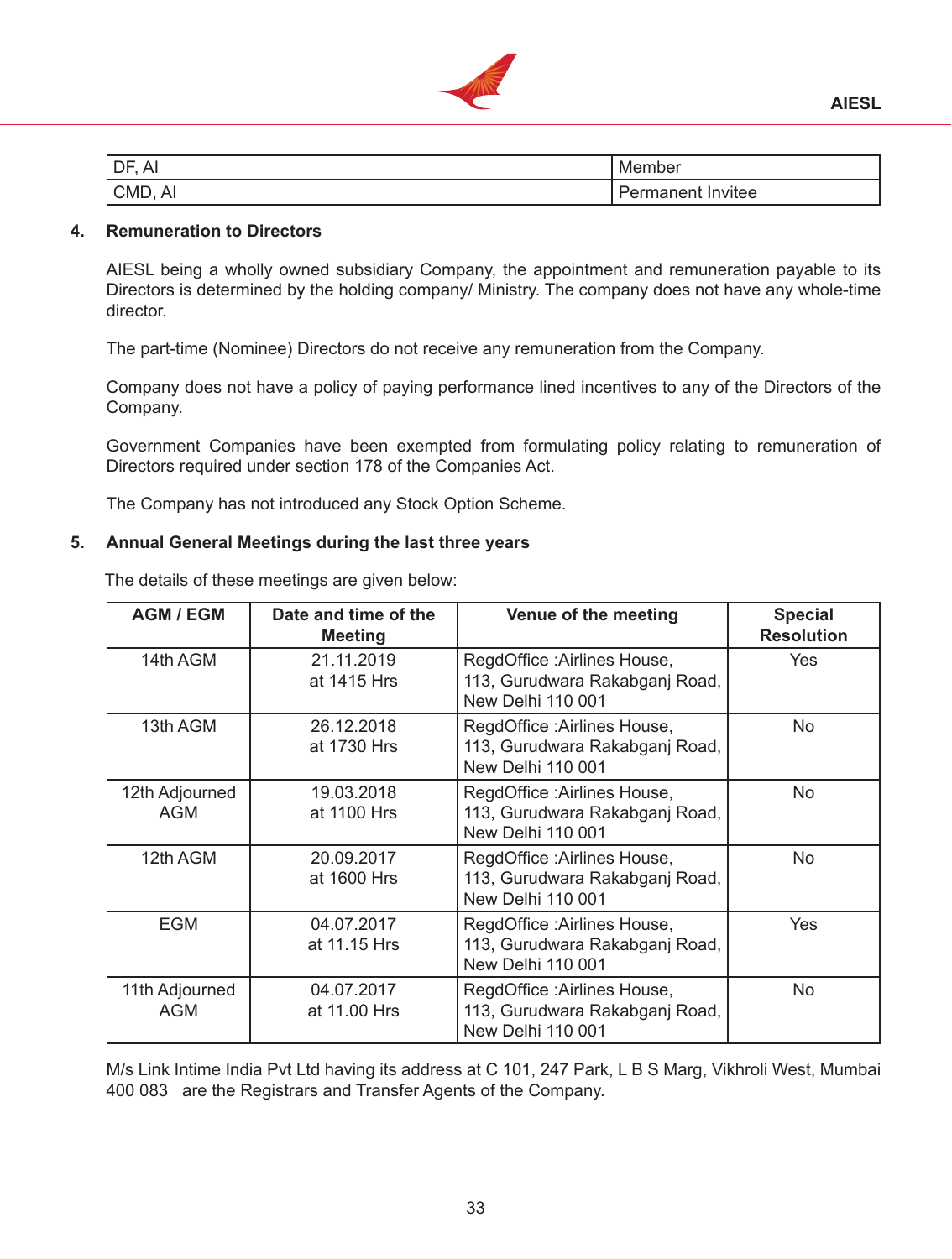

# **CODE OF CONDUCT**

# **DECLARATION**

Pursuant to DPE guidelines on Corporate Governance for CPSEs, all the Board Members & Senior Management Personnel have affirmed compliance with the Code of Conduct, as adopted by the Board of Directors, for the year ended 31 March 2020.

> Sd/- (Arun Kumar Bansal) Chief Executive Officer AI Engineering Services Limited

Place : New Delhi Date : 24.12.2020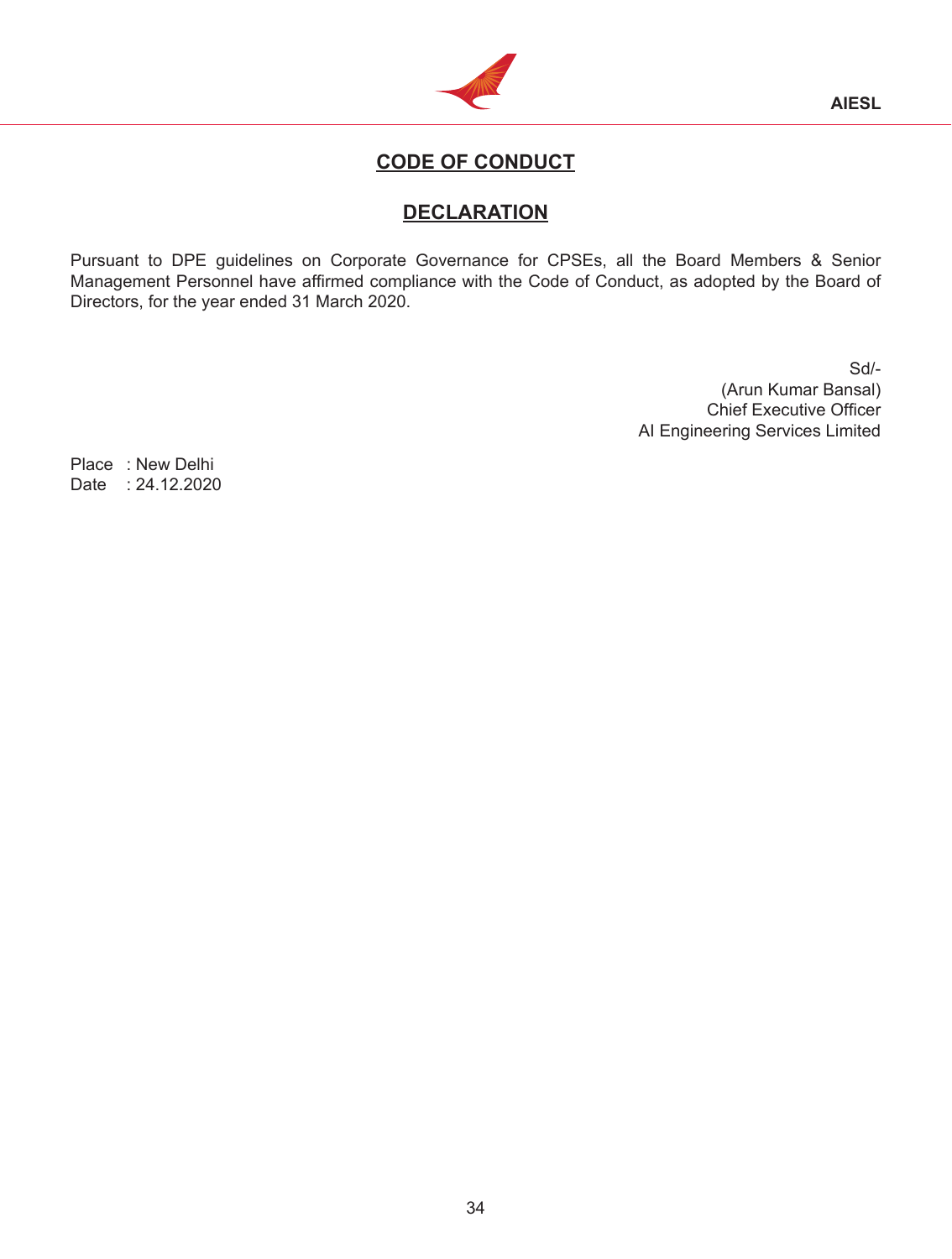

# **SECRETARIAL AUDIT REPORT**

# **FOR THE FINANCIAL YEAR ENDED 31ST MARCH 2020**

(Pursuant to Section 204 (1) of the Companies Act, 2013 and rule No.9 of the Companies (Appointment and Remuneration of Managerial Personnel) Rules, 2014)

To,

The Members, AI Engineering Services Limited (formerly Air-India Engineering Services Limited) Airlines House, 113, Gurudwara Rakab Ganj Road, New Delhi – 110001.

I have conducted the secretarial audit of the compliance of applicable statutory provisions and the adherence to good corporate practices by **AI Engineering Services Limited** (CIN:U74210DL2004GOI125114) (formerly Air-India Engineering Services Limited) (hereinafter called the Company or AIESL). Secretarial Audit was conducted in a manner that provided me a reasonable basis for evaluating the corporate conducts / statutory compliances and expressing my opinion thereon.

Based on my verification of the **AI Engineering Services Limited's** books, papers, minute books, forms and returns led and other records maintained by the company and also the information provided by the company, its officers, agents and authorized representatives during the conduct of secretarial audit and as per the explanations given to me and the representations made by the Management, I hereby report that in my opinion, the Company has, during the audit period covering the financial year ended on 31st March, 2019 generally complied with the statutory provisions listed hereunder and also that the Company has proper Board processes and compliance mechanism in place to the extent, in the manner and subject to the reporting made hereinafter:

- A. I have examined the books, papers, minute books, forms and returns filed and other records made available to me and maintained by the company for the financial year ended on 31st March 2020 according to the applicable provisions of:
	- i. The Companies Act, 2013 ('the Act') and the rules made there under;

During the period under review the Company has complied with the provisions of Companies Act, 2013, ('the Act') and the rules made thereunder, as applicable, subject to the following observations:

- a) *There were few instances of delay in filing of e-forms under the Act and the rules made there under, but they were regularized by payment of additional fees under the Act.*
- b) *Company needs to appoint a woman director in compliance to Section 149 (1) and Rule 3 of the Companies (Appointment and Qualifications of Directors) Rules, 2014 w.e.f. 24th January 2019.*
- c) *Risk Management Policy:*

*Provisions of Section 134(3)(n) of Companies Act, 2013 provides that there shall be attached to financial statements laid before a company in general meeting, a report by its Board of Directors, which shall include—*

*a statement indicating development and implementation of a risk management policy for the*  company including identification therein of elements of risk, if any, which in the opinion of the *Board may threaten the existence of the company.*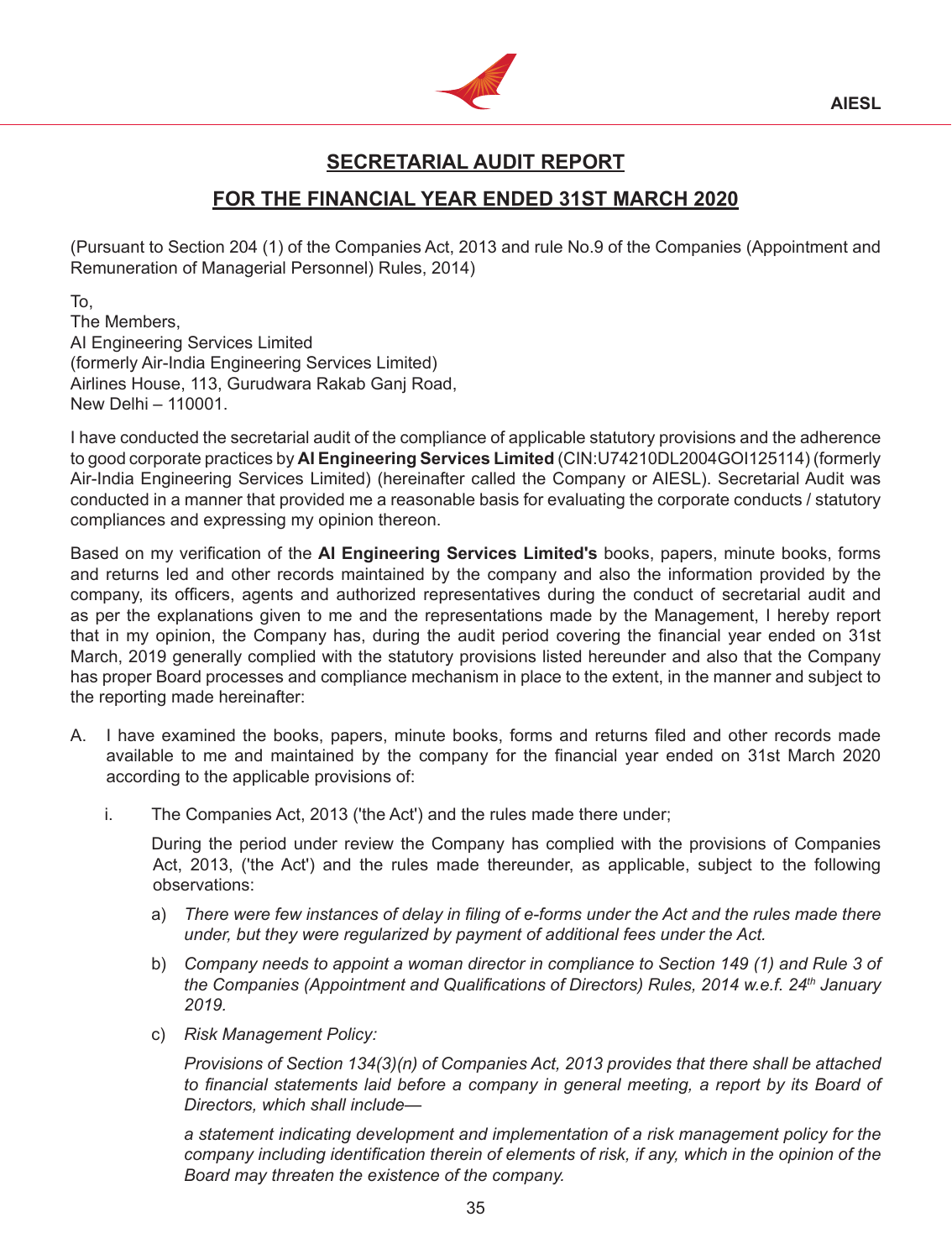

*It has been clarified that the Company is under process of development of Risk Management Policy.*

*DPE Guidelines also emphasize that the Board should ensure the integration and alignment of the risk management system with the corporate and operational objectives and that risk management is undertaken as a part of normal business practice.*

*Queries raised by Statutory auditors of the company in Audit Observations in relation to compliance of Companies Act, 2013 which has been replied by the Management in Directors Report have not been reproduced here.*

- (ii) The Securities Contracts (Regulation) Act, 1956 ('SCRA') and the rules made thereunder; (Not applicable to the company)
- (iii) The Depositories Act, 1996 and the Regulations and Byelaws framed thereunder; (Not applicable to the company)
- (iv) Foreign Exchange Management Act, 1999 and the rules and regulations made thereunder to the extent of Foreign Direct Investment, Overseas Direct Investment and External Commercial Borrowings; (Not applicable to the company)
- (v) The following Regulations and Guidelines prescribed under the Securities and Exchange Board of India Act, 1992 ('SEBI Act'):
	- (a) The Securities and Exchange Board of India (Substantial Acquisition of Shares and Takeovers) Regulation, 2011; (Not applicable to the company)
	- (b) The Securities and Exchange Board of India (Prohibition of Insider Trading) Regulations, 1992; (NOT APPLICABLE TO THE COMPANY)
	- (c) The Securities and Exchange Board of India (Issue of Capital and Disclosure Requirements) Regulations, 2009; (Not applicable to the company)
	- (d) The Securities and Exchange Board of India (Employee Stock Option Scheme and Employee Stock Purchase Scheme) Guidelines, 1999; (Not applicable to the company)
	- (e) The Securities and Exchange Board of India (Issue and Listing of Debt Securities) Regulations, 2008; (Not applicable to the company)
	- (f) The Securities and Exchange Board of India (Registrars to an Issue and Share Transfer Agents) Regulations, 1993 regarding the Companies Act and dealing with client; (Not applicable to the company)
	- (g) The Securities and Exchange Board of India (Delisting of Equity Shares) Regulations, 2009; (Not applicable to the company) and
	- (h) The Securities and Exchange Board of India (Buyback of Securities) Regulations, 1998; (Not applicable to the company)
- (vi) In aviation sector, following laws are specifically applicable to the Company:
	- Aircraft Act, 1934
	- Civil Aviation Requirements issued by DGCA

 AIESL is approved by the DGCA under CAR 145, and CAR 147, both issued by the DGCA. Both these regulations have been issued under Rule 133B of Indian Aircraft Rule 1937. Besides that, any person certifying the aircraft needs to hold a license issued under the provision of CAR 66, which is a regulation under Rule 61.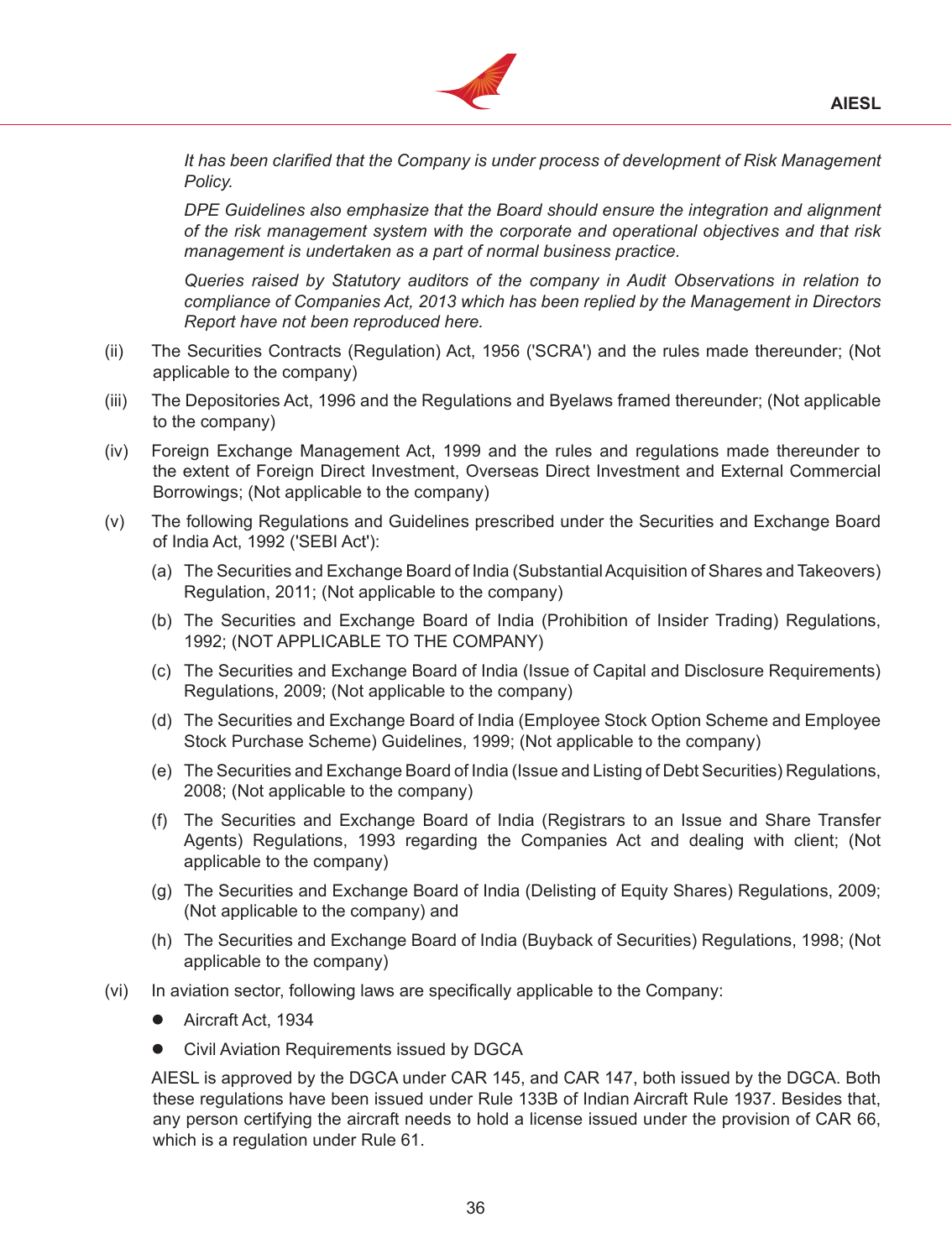

For the compliance of the mentioned Regulations,

- a) AIESL had made the policy documents called "Maintenance Organization Exposition (MOE)" and "Maintenance Training Organization Exposition (MTOE)". These Documents are approved by the DGCA. Any amendment also needs to be approved by the DGCA.
- b) AIESL Quality system needs to carry out frequent internal audits to ensure that each of the sections is in compliance of the regulations and the provision of MOE/MTOE.
- c) DGCA conducts yearly scheduled audits. DGCA also carries out spot-checks, and other surprise audits.
- d) AIESL is audited by agencies getting work done by AIESL, like the Air India and a number of other airlines.
- e) AIESL is also subject to audits by foreign regulators, where AIESL is certifying the aircraft registered in their respective countries.
- f) AIESL is also approved by many foreign regulators like EASA and FAA, who carry out surveillance audits.

DGCA has issued Civil Aviation Requirements (CAR) under section 4 of Aircraft Act, 1934 read with Rule 133A of Aircraft Rules, 1937 and the company is required to comply such requirements under DGCA check systems. While the broad principles of law are contained in the Aircraft Rules, 1937, Civil Aviation Requirements are issued to specify the detailed requirements and compliance procedures.

#### **I further report, that the company is generally regular in compliance of aforesaid CAR under aviation laws and the compliance by the Company of such aviation laws have not been reviewed in this Audit which have been subject to review by DGCA and other designated professionals/ authorities.**

I have also examined compliance with the applicable clauses of the following:

- a) Secretarial Standards issued by The Institute of Company Secretaries of India.
- b) Guidelines on Corporate Governance for Central Public Sector Enterprises as stipulated in the O.M. No. 18(8)/2005-GM dated 14th May, 2010 of the Ministry of Heavy Industries and Public Enterprises, Government of India.
- c) Being unlisted company, company was not required to enter into any listing agreements with Stock exchange(s).

I have examined the framework, processes and procedures of compliance with respect to following laws applicable to the company on test basis.

Apprentices Act, 1961; Payment of Wages Act,1948; Minimum Wages Act, 1948; Industrial Disputes Act, 1947; Payment of Bonus Act, 1965; Payment of Gratuity Act, 1972; Contract Labour (Regulation and Abolition) Act, 1970; Maternity Benefit Act, 1961; The Child Labour (Prohibition & Regulation) Act, 1986; Equal RemunerationAct,1976; The Employment Exchange (Compulsory Notification of Vacancies) Act,1956,

The Company contributes to Air India and its subsidiary airlines Employees Provident Fund Trusts under the Provident Fund Act, which governs the Provident Fund Plans for eligible employees.

Sexual Harassment of Women at Workplace (Prevention, Prohibition and Regulation) Act, 2013: The Company has in place an Anti-Sexual Harassment Policy in line with the requirements of The Sexual Harassment of Women at the Workplace (Prevention, Prohibition & Redressal) Act, 2013.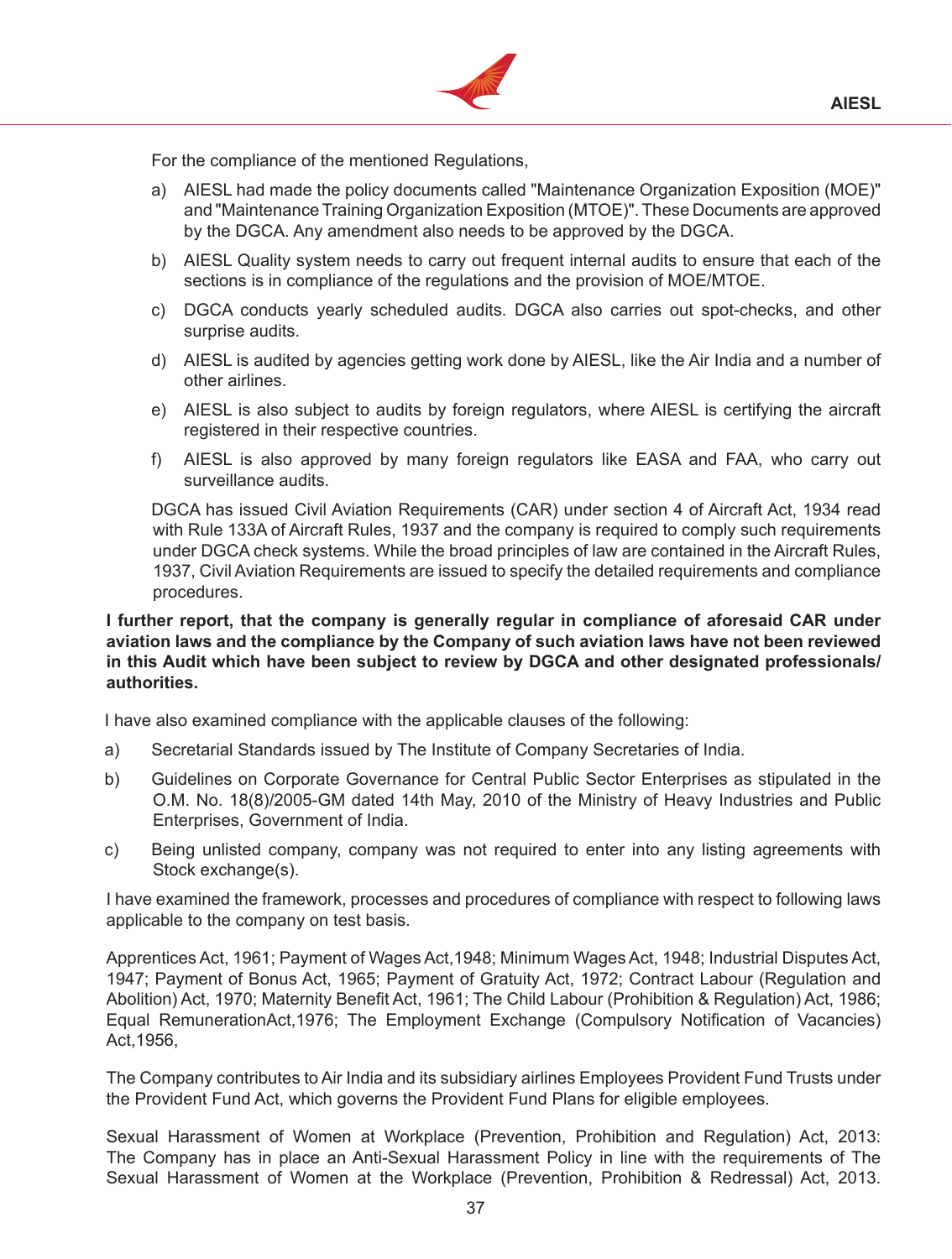

Internal Complaints Committee (ICC) has been set up to redress complaints received regarding sexual harassment.

In connection with aforesaid laws, adequate systems and processes are in place to monitor and ensure compliance with such laws.

During the audit, it is observed that the Compliance Management System needs to be further strengthen by taking the following actions:

- a) To establish Corporate Compliance Committee and designate a Chief Compliance officer and to maintain centralized mechanism to ensure compliance with all applicable laws;
- b) To establish and maintain effective co-ordination of functional units and the compliance department under the overall supervision of the Board;
- c) To establish mechanisms to prevent, detect, report and to respond to non-compliances;
- d) To present Quarterly compliance Report to the Board;
- e) Identification and classification of various compliance risks;
- f) Organization of compliance Check list, Audit, feedback, remedies.

 I further report, that the compliance by the Company of applicable financial laws, like direct and indirect tax laws, has not been reviewed in this Audit since the same have been subject to review by statutory financial audit and other designated professionals.

 During the period under review and as per the explanations and clarifications given to me and their presentations made by the Management, the Company has generally complied with the provisions of the Act, Rules, Regulations, Guidelines, etc. mentioned above subject to the observation made therein.

#### I further report that:

Subject to observation made above, the Board of Directors of the Company is duly constituted with proper balance of Executive Directors, Non-Executive Directors and Nominee Directors. The changes in the composition of the Board of Directors that took place during the period under review were carried out in compliance with the provisions of the Act.

Adequate notice is given to all directors to schedule the Board Meetings at least seven days in advance and where the Board meetings are called at shorter notice, presence of at least one Nominee director is ensured, agenda and detailed notes on agenda were sent and a system exists for seeking and obtaining further information and clarifications on the agenda items before the meeting and for meaningful participation at the meeting

Decisions at the Board Meetings, as represented by the management, were taken unanimously.

I further report that as per the explanations given to me and the representations made by the Management and relied upon by me there are adequate systems and processes in the Company commensurate with the size and operations of the Company to monitor and ensure compliance with applicable laws, rules, regulations, and guidelines. It is informed that the Company has responded to notices for demands, claims, penalties etc. levied by various statutory / regulatory authorities and initiated actions for corrective measures, wherever necessary.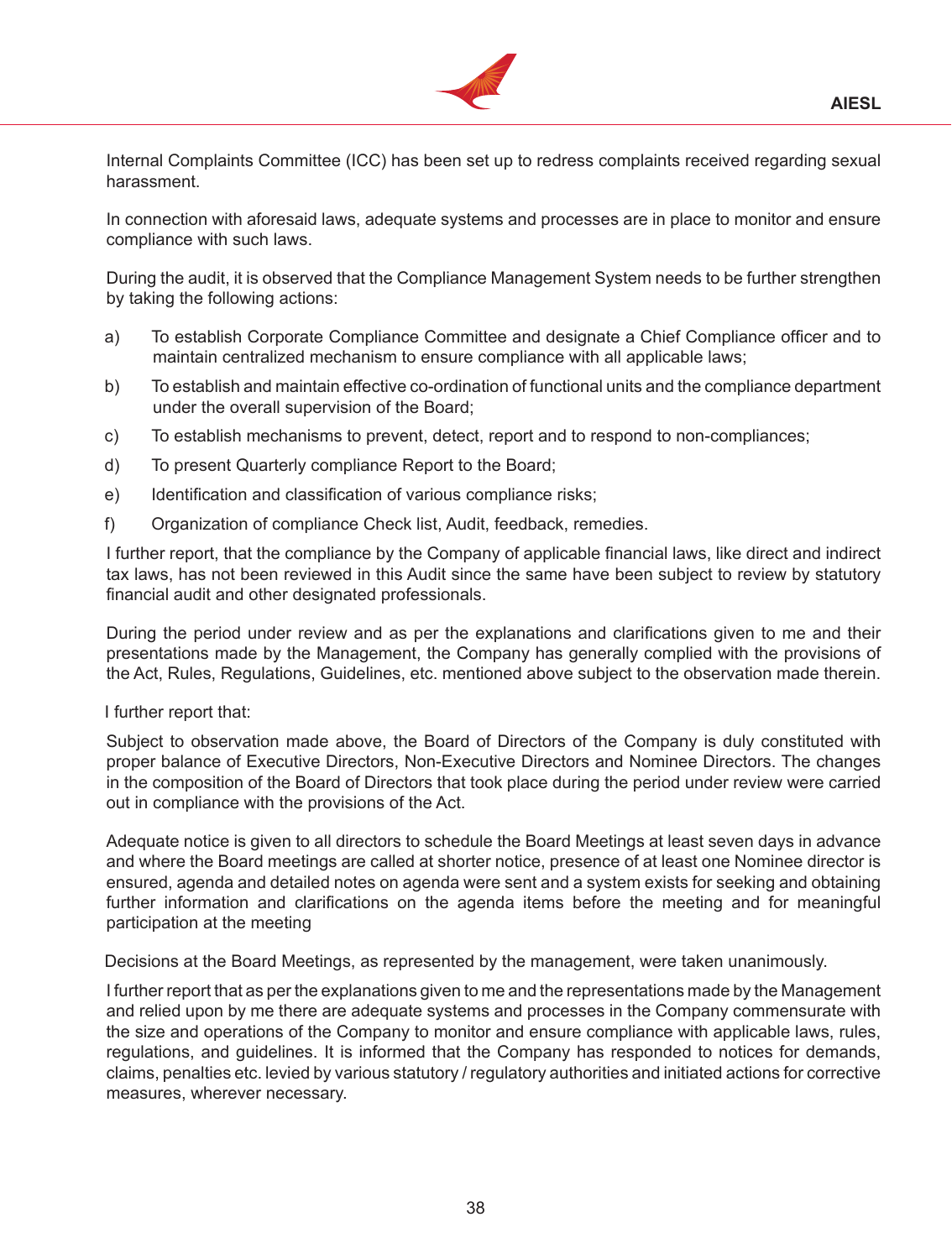

I further report that during the audit period the company has:

I) During the financial year, there are no specific events having a major bearing on the company's affairs in pursuance of the above referred laws, rules, regulations, guidelines, standards, etc. referred to above.

> For SGS Associates Company Secretaries FIRM REGN. NO. S2002DE058200

### **CS DAMODAR PRASAD GUPTA**

FCS No: 2411 CP No: 1509 ICSI UDIN NO. F002411B001695181

Place : New Delhi Date: 28<sup>th</sup> December 2020

Note 1: Specific non compliances / observations / audit qualification, reservation or adverse remarks been reported in respect of the above at appropriate place.

Note\_2: This Report is to be read with my letter of even date which is annexed as Annexure A and forms an integral part of this report.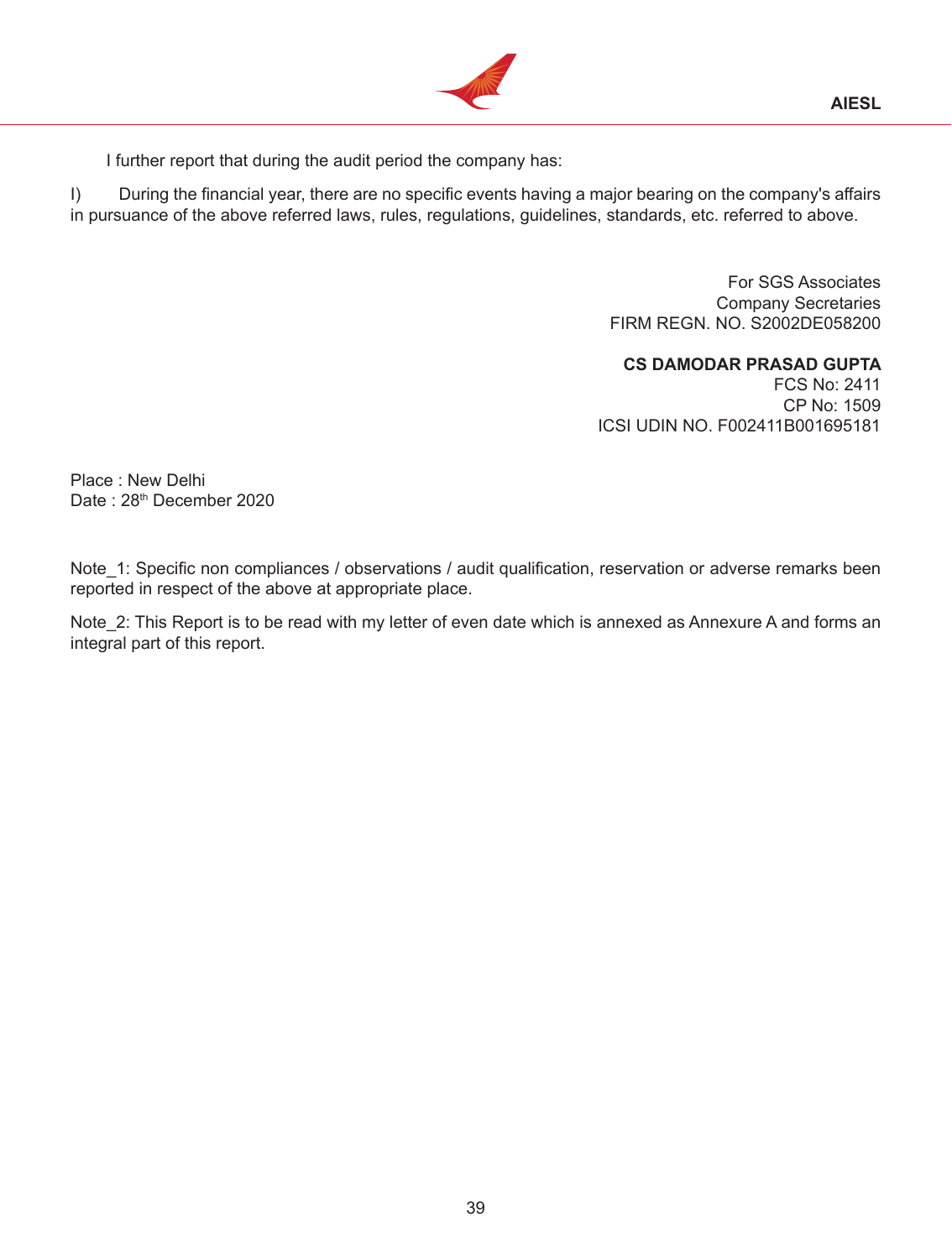

**'Annexure A'**



To, The Members, Air India Engineering Services Limited (formerly Air-India Engineering Services Limited) Airlines House, 113, Gurudwara Rakab Ganj Road, New Delhi – 110001 My report of even date is to be read along with this letter.

- 1. Maintenance of Secretarial record is the responsibility of the management of the Company. My responsibility is to express an opinion on these secretarial records based on my audit.
- 2. I have followed the audit practices and process as were appropriate to obtain reasonable assurance about the correctness of the contents of the Secretarial records. The verification was done on test basis to ensure that correct facts are reflected in Secretarial records. I believe that the process and practices, we followed provide a reasonable basis for my opinion.
- 3. I have not verified the correctness and appropriateness of financial records and Books of Accounts of the Company.
- 4. Wherever required, I have obtained the Management representation about the Compliance of laws, rules and regulations and happening of events etc.
- 5. The Compliance of the provisions of Corporate and other applicable laws, rules, regulations, standards is the responsibility of management. My examination was limited to the verification of procedure on test basis.
- 6. The Secretarial Audit report is neither an assurance as to the future viability of the Company nor of the efficacy or effectiveness with which the management has conducted the affairs of the Company.

For SGS Associates Company Secretaries FIRM REGN. NO. S2002DE058200

### **CS DAMODAR PRASAD GUPTA**

FCS No: 2411 CP No: 1509 ICSI UDIN NO. F002411B001695181

Place : New Delhi Date: 28<sup>th</sup> December 2020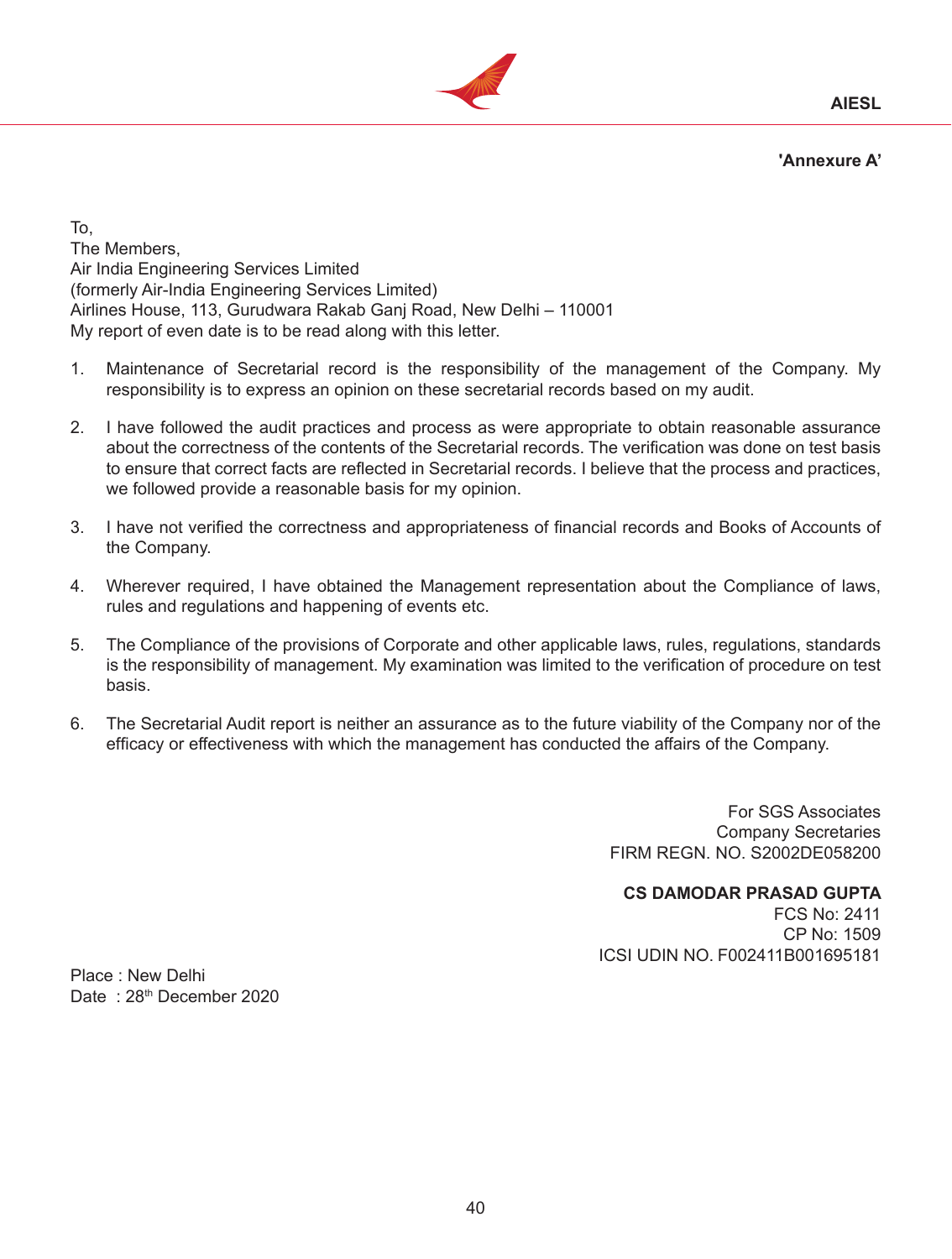

# **REPLY TO OBSERVATIONS OF SECRETARIAL AUDITOR FOR FY 2019-20**

|   | <b>Audit Observations</b>                                                                                                                                                                                                                                            | <b>Management Reply</b>                                                                                                                                                                                                                                                                                                                                     |
|---|----------------------------------------------------------------------------------------------------------------------------------------------------------------------------------------------------------------------------------------------------------------------|-------------------------------------------------------------------------------------------------------------------------------------------------------------------------------------------------------------------------------------------------------------------------------------------------------------------------------------------------------------|
| a | There were few instances of delay in filing of e-forms<br>under the Act and the rules made there under, but<br>they were regularised by payment of additional fees<br>under the Act.                                                                                 | <b>Statement of Fact</b>                                                                                                                                                                                                                                                                                                                                    |
| þ | Company needs to appoint a woman director in<br>compliance to Section 149(1) and Rule 3 of the<br>Companies (Appointment and Qualifications of<br>Directors) Rules, 2014 w.e.f. 24th January 2019.                                                                   | The company (AIESL) was in compliance<br>of these provisions of Companies Act 2013<br>upto January 2019, as Smt. Gargi Kaul, Govt.<br>Nominee Director was the Woman Director<br>on the Board of company. Subsequent to<br>cessation of Smt. Gargi Kaul on Board of the<br>company in her ex-officio capacity, there was<br>no Woman Director on the Board. |
|   |                                                                                                                                                                                                                                                                      | Board of company was constituted by Ministry<br>of Civil Aviation vide its order dated 26-12-<br>2012. In terms of Article of Association of the<br>company, directors on Board of company can<br>be appointed by Air India Ltd (AI).                                                                                                                       |
|   |                                                                                                                                                                                                                                                                      | Ministry of Civil Aviation (MOCA) was,<br>therefore, requested by Air India to consider<br>appointment of a Woman Director on Board of<br>AIESL in compliance of statutory provisions.                                                                                                                                                                      |
|   |                                                                                                                                                                                                                                                                      | Upon directions from MOCA, Ms Meenakshi<br>Mallik has been nominated by AI as Woman<br>Director on Board of AIESL w.e.f. 11-09-2020.                                                                                                                                                                                                                        |
| C | <b>Risk Management Policy:</b>                                                                                                                                                                                                                                       |                                                                                                                                                                                                                                                                                                                                                             |
|   | Provisions of Section 134(3)(n) of Companies Act,<br>2013 provides that there shall be attached to financial<br>statements laid before a company in general meeting,<br>a report by its Board of Directors, which shall include-                                     | In compliance of provisions of Companies Act<br>and DPE guidelines for unlisted CPSEs, the<br>Risk Management policy in AIESL is being<br>framed.                                                                                                                                                                                                           |
|   | development<br>statement<br>indicating<br>and<br>a<br>implementation of a risk management policy for the<br>company including identification therein of elements<br>of risk, if any, which in the opinion of the Board may<br>threaten the existence of the company. |                                                                                                                                                                                                                                                                                                                                                             |
|   | It has been clarified that the Company is under<br>process of development of Risk Management Policy.                                                                                                                                                                 |                                                                                                                                                                                                                                                                                                                                                             |
|   | DPE Guidelines also emphasize that the Board<br>should ensure the integration and alignment of the<br>risk management system with the corporate and<br>operational objectives and that risk management is<br>undertaken as a part of normal business practice.       |                                                                                                                                                                                                                                                                                                                                                             |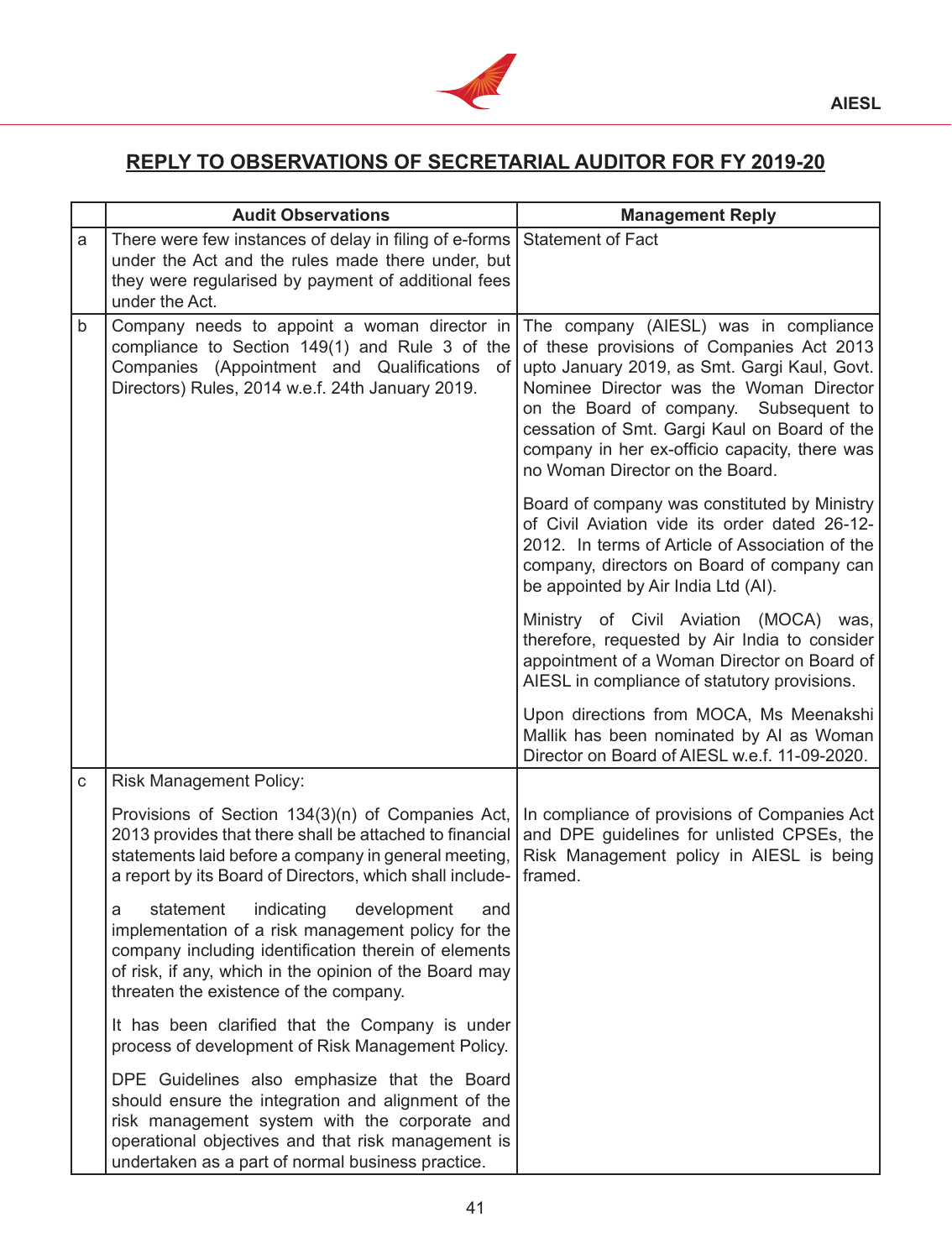

# **Annexure to Board Report**

# **FORM NO. MGT 9 - EXTRACT OF ANNUAL RETURN**

**As on financial year ended on 31.03.2020**

#### **Pursuant to Section 92 (3) of the Companies Act, 2013 and rule 12(1) of the Companies (Management & Administration) Rules, 2014.**

#### **I. REGISTRATION & OTHER DETAILS:**

| 1. | <b>CIN</b>                                                                    | U74210DL2004GOI125114                                                                              |  |  |  |  |  |
|----|-------------------------------------------------------------------------------|----------------------------------------------------------------------------------------------------|--|--|--|--|--|
| 2. | <b>Registration Date</b>                                                      | 11-03-2004                                                                                         |  |  |  |  |  |
| 3. | Name of the Company                                                           | AI ENGINEERING SERVICES LIMITED (AIESL)<br>Earlier known as Air-India Engineering Services Limited |  |  |  |  |  |
| 4. | Category/Sub-category of the Company                                          | by shares/Union Government<br>Company Limited<br>Company                                           |  |  |  |  |  |
| 5. | Address of the Registered office & contact<br>details                         | Airlines House, 113 Gurudwara Rakabganj Road, New<br>Delhi -110001, Ph. No: 011-23422000           |  |  |  |  |  |
| 6  | Whether listed company                                                        | <b>No</b>                                                                                          |  |  |  |  |  |
| 7. | Name, Address & contact details of the<br>Registrar & Transfer Agent, if any. | M/s Link Intime India Pyt Ltd                                                                      |  |  |  |  |  |
|    |                                                                               | C 101, 247 Park, L B S Marg, Vikhroli West, Mumbai<br>400 083                                      |  |  |  |  |  |

### **II. PRINCIPAL BUSINESS ACTIVITIES OF THE COMPANY (All the business activities contributing 10 % or more of the total turnover of the company shall be stated) –**

| <b>Sr</b> | Name and Description of main products |               |  |     |         | NIC Code of the          | % to total turnover of the |
|-----------|---------------------------------------|---------------|--|-----|---------|--------------------------|----------------------------|
| <b>No</b> | ' services                            |               |  |     |         | <b>Product / service</b> | company                    |
|           | Technical<br><b>Services</b>          | Handling, MRO |  | and | Other I | 9987                     | 100%                       |

### **III. PARTICULARS OF HOLDING, SUBSIDIARY AND ASSOCIATE COMPANY:**

| Sr.<br>No. | Name and Address of the<br>Company                                                            | <b>CIN/GIN</b>        | Holding /<br><b>Subsidiary</b><br>/ Associate | $%$ of<br><b>Shares</b> | Applicable<br><b>Section</b> |
|------------|-----------------------------------------------------------------------------------------------|-----------------------|-----------------------------------------------|-------------------------|------------------------------|
|            | Air India Limited<br>Airlines House,<br>113, Gurudwara Rakabganj<br>Road, New Delhi, 110 001. | U62200DL2007GOI161431 | Holding                                       | 100%                    | 2(46)                        |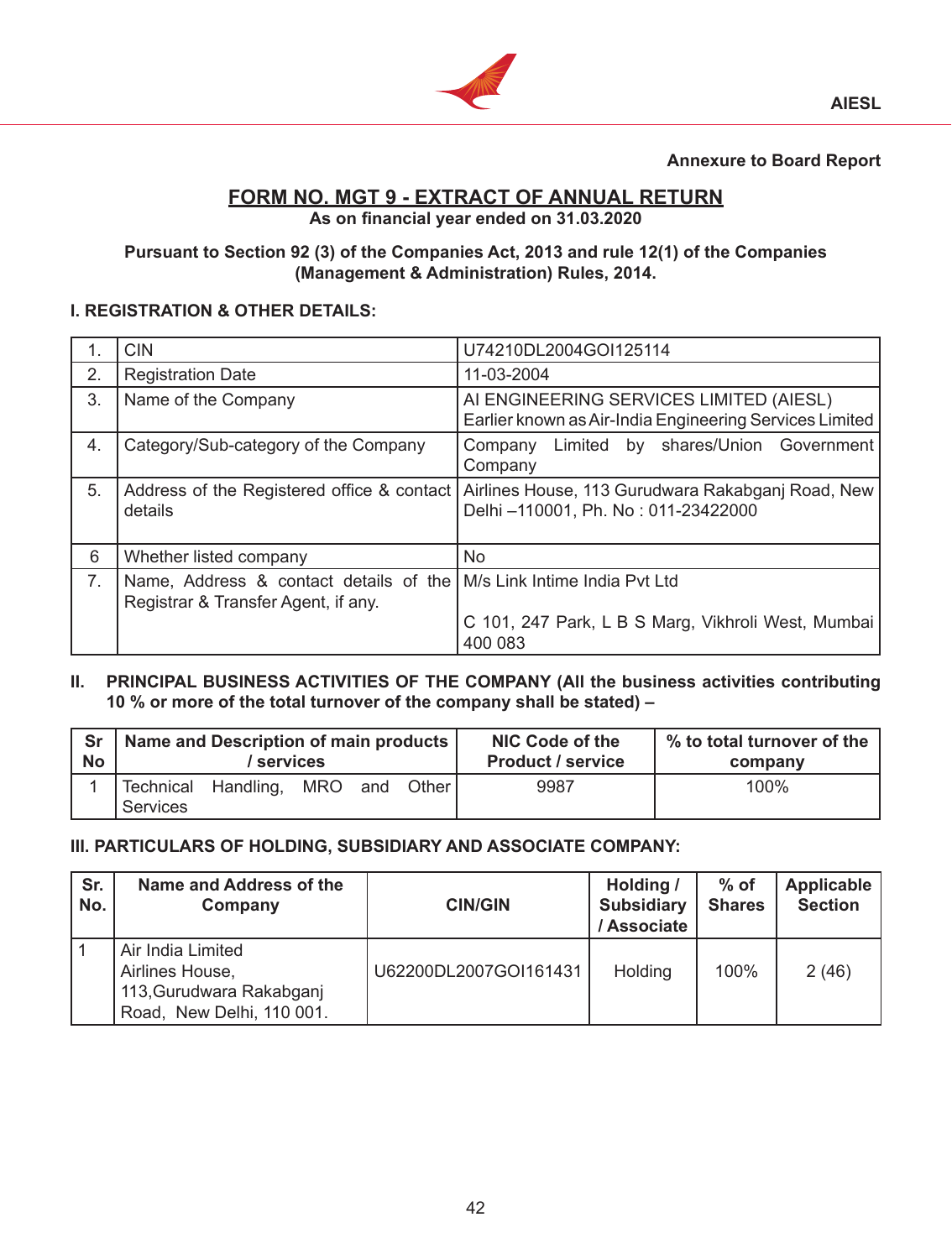

# **IV. SHARE HOLDING PATTERN (Equity Share Capital Breakup as percentage of Total Equity):**

# **A. Category-wise Share Holding**

| <b>Category of</b><br><b>Shareholders</b>                                                     | No. of Shares held at the beginning of the<br>year [As on 01-04-2019] |                |             | No. of Shares held at the end of the year<br>[As on 31-03-2020] |                       |                     |             |                          |          |
|-----------------------------------------------------------------------------------------------|-----------------------------------------------------------------------|----------------|-------------|-----------------------------------------------------------------|-----------------------|---------------------|-------------|--------------------------|----------|
|                                                                                               | Demat                                                                 | Physical       | Total       | % of<br>Total<br>Share                                          | Demat                 | Physical            | Total       | $%$ of<br>Total<br>Share | the year |
| A. Promoters                                                                                  |                                                                       |                |             |                                                                 |                       |                     |             |                          |          |
| $(1)$ Indian                                                                                  |                                                                       |                |             |                                                                 |                       |                     |             |                          |          |
| a) Individual/ HUF                                                                            |                                                                       |                |             |                                                                 |                       |                     |             |                          |          |
| b) Central Govt                                                                               | $\overline{a}$                                                        | $\overline{a}$ |             |                                                                 |                       | $\overline{a}$      |             |                          |          |
| c) State Govt(s)                                                                              | $\overline{\phantom{0}}$                                              |                |             |                                                                 |                       |                     |             |                          |          |
| d) Bodies Corp.                                                                               | $\overline{\phantom{0}}$                                              | 166,666,500    | 166,666,500 | 100                                                             |                       | 166,666,500         | 166,666,500 | 100                      | 0.00     |
| e) Banks / Fl                                                                                 |                                                                       |                |             |                                                                 |                       |                     |             |                          |          |
| f) Any other                                                                                  |                                                                       |                |             |                                                                 |                       |                     |             |                          |          |
| shareholding<br>Total<br>of<br>Promoter (A)                                                   |                                                                       | 166,666,500    | 166,666,500 | 100                                                             |                       | 166,666,500         | 166,666,500 | 100                      | 0.00     |
| <b>B. Public Shareholding</b>                                                                 |                                                                       |                |             |                                                                 | <b>Not Applicable</b> |                     |             |                          |          |
| 1. Institutions                                                                               |                                                                       |                |             |                                                                 |                       |                     |             |                          |          |
| a) Mutual Funds/UTI                                                                           | $\blacksquare$                                                        | $\overline{a}$ |             |                                                                 |                       | L,                  |             |                          |          |
| b) Banks / Fl                                                                                 |                                                                       | $\overline{a}$ |             |                                                                 |                       | $\overline{a}$      |             |                          |          |
| c) Central Govt.                                                                              |                                                                       |                |             |                                                                 |                       |                     |             |                          |          |
| d) State Govt.(s)                                                                             |                                                                       |                |             |                                                                 |                       | L,                  |             |                          |          |
| e) Venture Capital Funds                                                                      | $\frac{1}{2}$                                                         |                |             |                                                                 |                       |                     |             |                          |          |
| f) Insurance Companies                                                                        |                                                                       |                |             |                                                                 |                       | $\overline{a}$      |             |                          |          |
| $g)$ Fils                                                                                     |                                                                       |                |             |                                                                 |                       |                     |             |                          |          |
| h)<br>Foreign<br>Venture $\vert$ -<br><b>Capital Funds</b>                                    |                                                                       |                |             |                                                                 |                       |                     |             |                          |          |
| Others<br>$(specify)$ -<br>i)<br>Foreign Banks                                                |                                                                       | $\overline{a}$ |             |                                                                 |                       |                     |             |                          |          |
| Sub-total $(B)(1)$ :-                                                                         | $\overline{a}$                                                        | $\overline{a}$ |             | $\overline{a}$                                                  |                       |                     |             |                          |          |
| 2. Non-Institutions                                                                           |                                                                       |                |             |                                                                 | Not Applicable        |                     |             |                          |          |
| a) Bodies Corp. (Market<br>Maker + LLP)                                                       |                                                                       |                |             |                                                                 |                       |                     |             |                          |          |
| i) I Indian                                                                                   |                                                                       | $\overline{a}$ |             |                                                                 |                       | L,                  |             |                          |          |
| ii) Overseas                                                                                  |                                                                       |                |             |                                                                 |                       |                     |             |                          |          |
| b) Individuals                                                                                |                                                                       |                |             |                                                                 |                       |                     |             |                          |          |
| i) Individual shareholders  -<br>holding nominal share<br>capital upto Rs. 1 lakh             |                                                                       |                |             |                                                                 |                       |                     |             |                          |          |
| ii) Individual shareholders  -<br>holding nominal share<br>capital in excess of Rs.<br>1 lakh |                                                                       |                |             |                                                                 |                       |                     |             |                          |          |
| c) Others (specify)                                                                           |                                                                       |                |             |                                                                 |                       |                     |             |                          |          |
| i) Non Resident Indians                                                                       | $\overline{a}$                                                        | $\overline{a}$ |             |                                                                 |                       | ÷,                  |             |                          |          |
| ii) Non Resident Indians -                                                                    | $\blacksquare$                                                        |                |             |                                                                 |                       |                     |             |                          |          |
| Non Repatriable                                                                               |                                                                       |                |             |                                                                 |                       |                     |             |                          |          |
| iii) Office Bearers                                                                           | ÷.                                                                    | $\overline{a}$ |             |                                                                 |                       | $\bar{\phantom{a}}$ |             |                          |          |
| iv)Directors                                                                                  | $\overline{\phantom{0}}$                                              |                |             |                                                                 |                       | $\overline{a}$      |             |                          |          |
| v)HUF                                                                                         |                                                                       |                |             |                                                                 |                       |                     |             |                          |          |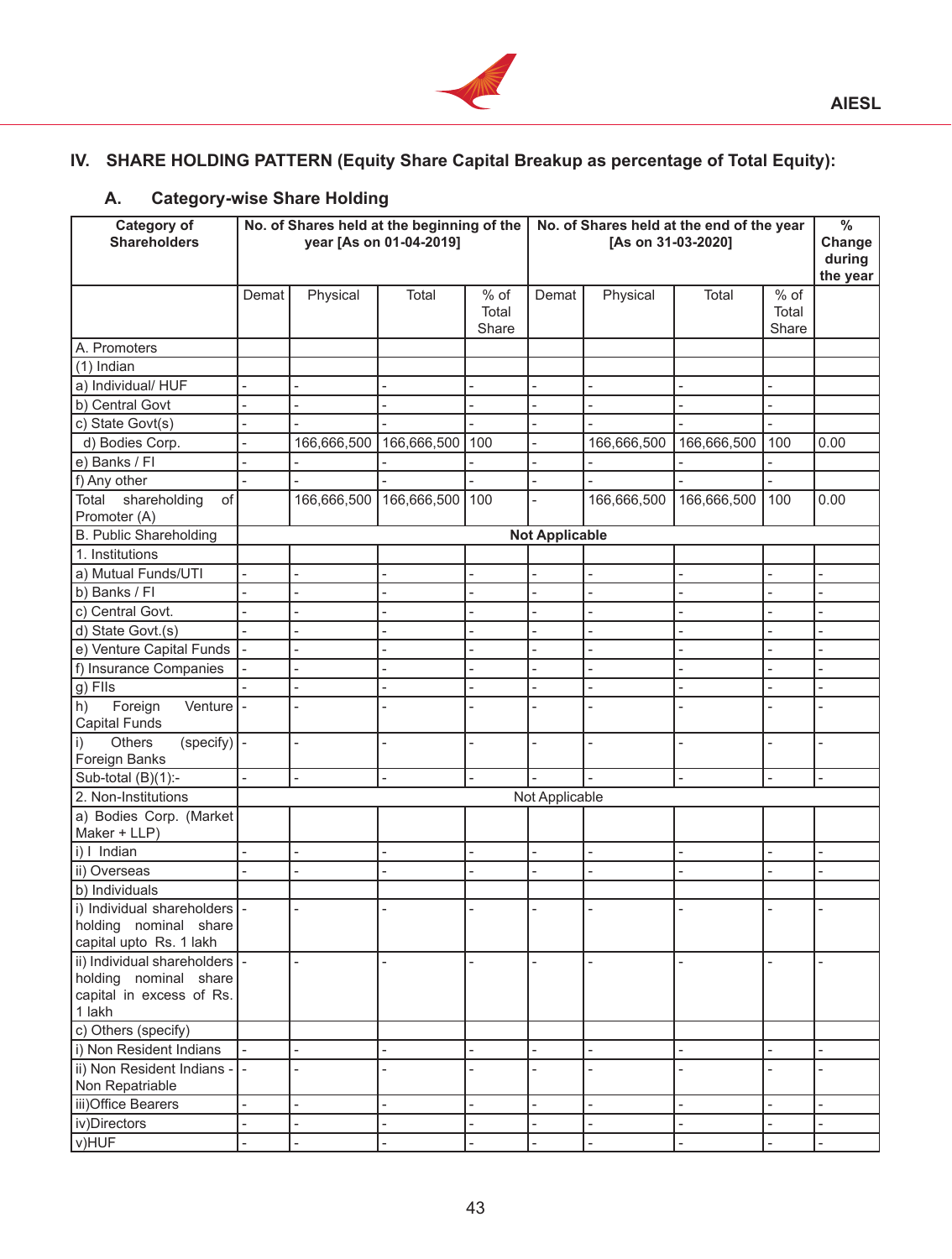

| Corporate  -<br>vi)Overseas      |  |                                 |  |             |                     |      |
|----------------------------------|--|---------------------------------|--|-------------|---------------------|------|
| <b>Bodies</b>                    |  |                                 |  |             |                     |      |
| vi)Foreign Nationals             |  |                                 |  |             |                     |      |
| vii)Clearing Members             |  |                                 |  |             |                     |      |
| viii)Trusts                      |  |                                 |  |             |                     |      |
| ix)Foreign Bodies - D R          |  |                                 |  |             |                     |      |
| Sub-total (B)(2):-               |  |                                 |  |             |                     |      |
| Total Public Shareholding  -     |  |                                 |  |             |                     |      |
| $(B) = (B)(1) + (B)(2)$          |  |                                 |  |             |                     |      |
| C. Shares held<br>$by$ $\vert$ - |  |                                 |  |             |                     |      |
| Custodian for GDRs &             |  |                                 |  |             |                     |      |
| <b>ADRs</b>                      |  |                                 |  |             |                     |      |
| Grand Total (A+B+C)              |  | 166,666,500   166,666,500   100 |  | 166,666,500 | $166,666,500$   100 | 0.00 |

# **Shareholding of Promoter-**

| <b>Sr</b><br>No. | Shareholder's<br><b>Name</b>                      |                         | Shareholding at the beginning of the<br>year          |                                                              |                        | Shareholding at the end of the year                   |                                                              |      |
|------------------|---------------------------------------------------|-------------------------|-------------------------------------------------------|--------------------------------------------------------------|------------------------|-------------------------------------------------------|--------------------------------------------------------------|------|
|                  |                                                   | No. of<br><b>Shares</b> | $%$ of<br>total<br><b>Shares</b><br>of the<br>company | % of Shares<br>Pledged /<br>encumbered<br>to<br>total shares | No. of<br><b>Share</b> | $%$ of<br>total<br><b>Shares</b><br>of the<br>company | % of Shares<br>Pledged /<br>encumbered<br>to total<br>shares |      |
| $\overline{1}$   | Air India<br>Limited<br>along with<br>itsnominees | 166,666,500             | 100                                                   | <b>NIL</b>                                                   | 166,666,500            | 100                                                   | <b>NIL</b>                                                   | 0.00 |

# **C. Change in Promoters' Shareholding (please specify, if there is no change)**

| <b>Sr</b><br>No. | <b>Particulars</b>           | Shareholding at the beginning of<br>the year               |      | <b>Cumulative Shareholding at</b><br>end of the year |                                     |  |
|------------------|------------------------------|------------------------------------------------------------|------|------------------------------------------------------|-------------------------------------|--|
|                  |                              | % of total<br>No. of shares<br>shares<br>of the<br>company |      | No. of shares                                        | % of total shares<br>of the company |  |
|                  | At the beginning of the year |                                                            |      |                                                      |                                     |  |
|                  | Air India Limited            | 166,666,500                                                | 100% |                                                      |                                     |  |
|                  | At the end of the year       |                                                            |      |                                                      |                                     |  |
|                  | Air India Limited            |                                                            |      | 166,666,500                                          | 100%                                |  |

# **D. Shareholding Pattern of top ten Shareholders: (Other than Directors, Promoters and Holders of GDRs and ADRs):**

| $ $ Sr $ $ | For Each of the Top 10 | Shareholding at the beginning of the   Cumulative Shareholding at end |             |
|------------|------------------------|-----------------------------------------------------------------------|-------------|
| No         | Shareholders           | vear                                                                  | of the year |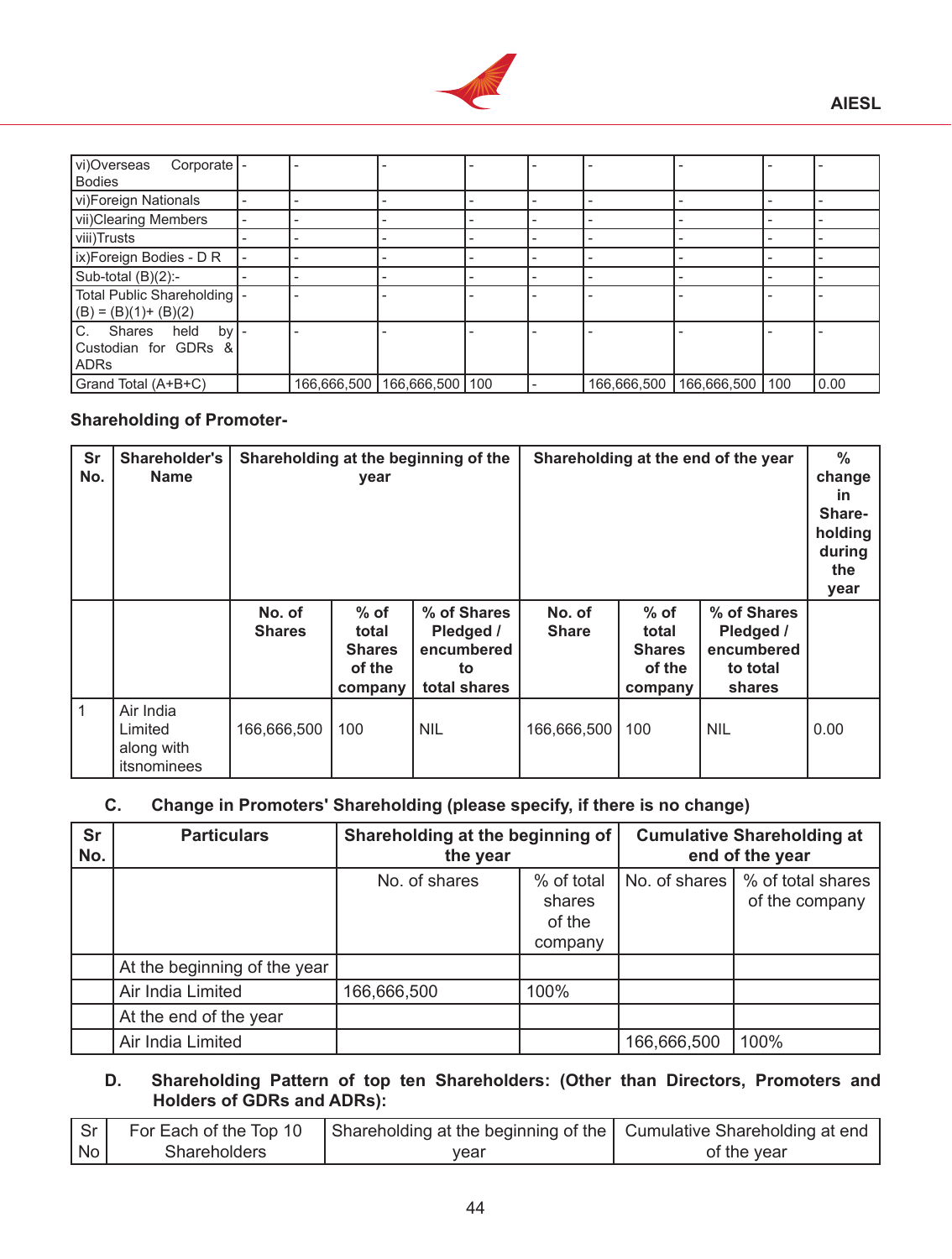

|                | No. of shares | of the company | % of total shares   No. of shares   % of total shares<br>of the company |
|----------------|---------------|----------------|-------------------------------------------------------------------------|
| NOT APPLICABLE |               |                |                                                                         |
|                |               |                |                                                                         |

# **E. Shareholding of Directors and Key Managerial Personnel:**

| S.<br>No. | <b>Shareholding of each Directors and</b><br>each Key Managerial Personnel                        | Shareholding at the<br>beginning of the year |                                        | <b>Cumulative Shareholding</b><br>at the end of year |                                        |  |
|-----------|---------------------------------------------------------------------------------------------------|----------------------------------------------|----------------------------------------|------------------------------------------------------|----------------------------------------|--|
|           |                                                                                                   | No. of shares                                | % of total<br>shares of the<br>company | No. of<br>shares                                     | % of total<br>shares of the<br>company |  |
|           | <b>NIL</b>                                                                                        |                                              |                                        |                                                      |                                        |  |
|           | (Note: Equity Shares are held by<br>Nominees of Air India only, which<br>includes directors also) |                                              |                                        |                                                      |                                        |  |
|           | <b>Total</b>                                                                                      |                                              |                                        |                                                      |                                        |  |

# **V. INDEBTEDNESS -Indebtedness of the Company including interest outstanding/accrued but not due for payment.**

# **(In Rs Crore)**

|                                                           | <b>Secured Loans</b><br>excluding<br>deposits | Unsecured<br>Loans | Deposits | Total<br>Indebtedness |
|-----------------------------------------------------------|-----------------------------------------------|--------------------|----------|-----------------------|
| Indebtedness at the beginning<br>of the<br>financial year |                                               |                    |          |                       |
| i) Principal Amount                                       | ۰                                             | ۰                  | ۰        | ٠                     |
| ii) Interest due but not paid                             | ۰                                             | ۰                  |          |                       |
| iii) Interest accrued but not due                         | ۰                                             | ٠                  | -        | ٠                     |
| Total (i+ii+iii)                                          |                                               | ۰                  |          |                       |
| Change in Indebtedness during the financial<br>year       |                                               |                    |          |                       |
| * Addition                                                |                                               |                    |          |                       |
| * Reduction                                               |                                               | ۰                  |          |                       |
| Net Change                                                |                                               | ۰                  |          |                       |
| Indebtedness at the end of the financial<br>year          |                                               |                    |          |                       |
| i) Principal Amount                                       |                                               | ۰                  |          |                       |
| ii) Interest due but not paid                             | ۰                                             | ۰                  |          |                       |
| iii) Interest accrued but not due                         |                                               | ۰                  |          |                       |
| Total (i+ii+iii)                                          |                                               |                    |          |                       |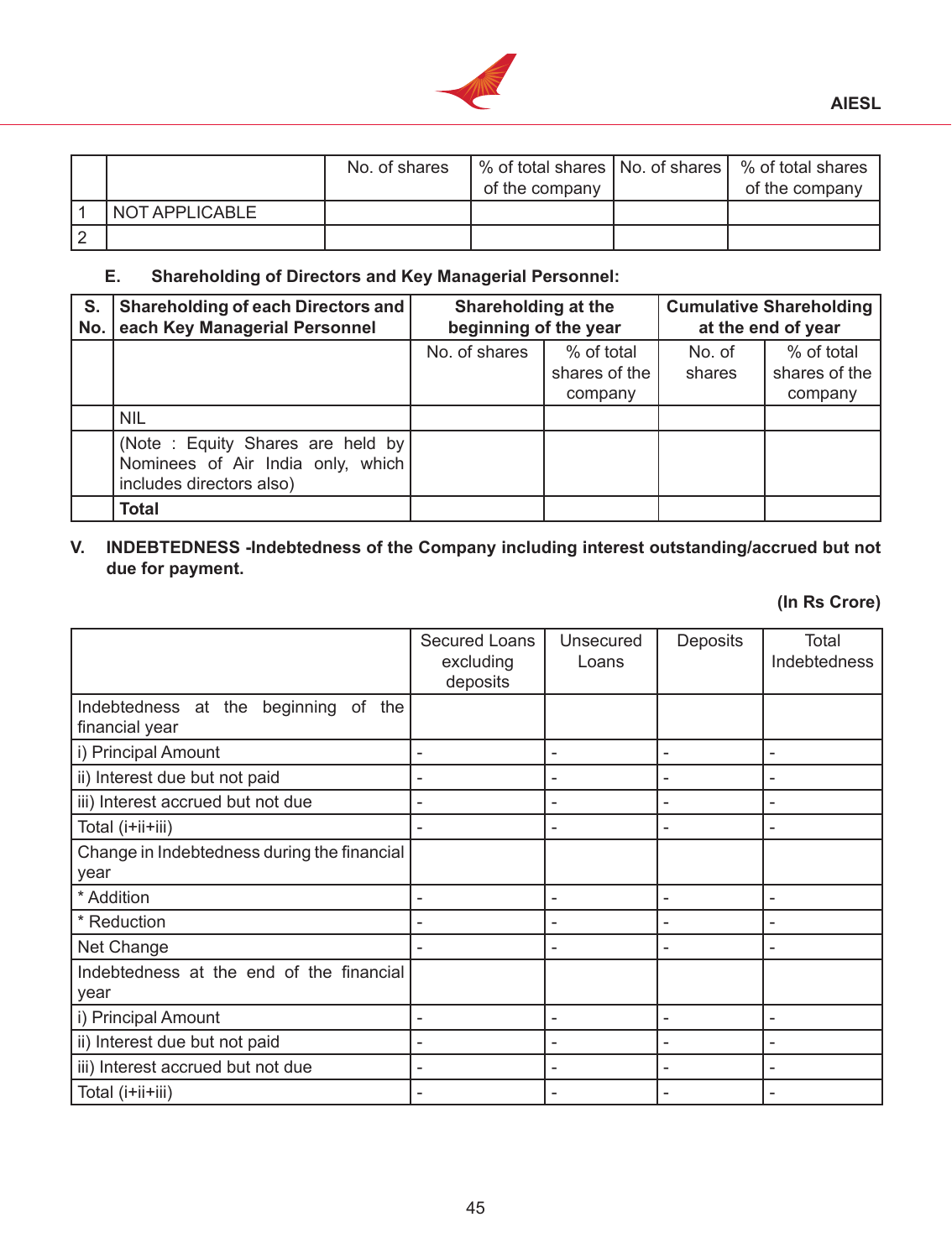

# **VI. REMUNERATION OF DIRECTORS AND KEY MANAGERIAL PERSONNEL**

A. Remuneration to Managing Director, Whole-time Directors and/or Manager:

**(figures In Rs.)**

| <b>Sr</b><br><b>No</b> | <b>Particulars of Remuneration</b>                                                                                                                            |            | Name of MD/WTD/ Manager |  | <b>Total Amount</b> |
|------------------------|---------------------------------------------------------------------------------------------------------------------------------------------------------------|------------|-------------------------|--|---------------------|
|                        | There were no Managing, Whole<br>Time Directors in the Company.<br>During the year 2018-19 except<br>CEO. The details of CEO have<br>been provided under KMP. | <b>NIL</b> |                         |  |                     |
| 1                      | Gross salary<br>(a) Salary as per provisions<br>contained in section 17(1) of the                                                                             |            |                         |  |                     |
|                        | Income-tax Act, 1961<br>(b) Value of perquisites u/s 17(2)                                                                                                    |            |                         |  |                     |
|                        | Income-tax Act, 1961                                                                                                                                          |            |                         |  |                     |
|                        | (c)Profits in lieu of salary under<br>section 17(3) Income- tax Act,<br>1961                                                                                  |            |                         |  |                     |
| $\overline{2}$         | <b>Stock Option</b>                                                                                                                                           |            |                         |  |                     |
| 3                      | <b>Sweat Equity</b>                                                                                                                                           |            |                         |  |                     |
| $\overline{4}$         | Commissionas % of profitothers<br>specify.                                                                                                                    |            |                         |  |                     |
| 5                      | Others: (PF, DCS, House Perks)<br>tax etc)                                                                                                                    |            |                         |  |                     |
|                        | Total (A)                                                                                                                                                     |            |                         |  |                     |
|                        | Ceiling as per the Act                                                                                                                                        |            |                         |  |                     |

# **B. Remuneration to other directors – Not Applicable**

| <b>Sr</b><br>No. | <b>Particulars of</b><br><b>Remuneration</b>                                            | <b>Name of Directors</b> |  |  |  | <b>Total Amount</b> |
|------------------|-----------------------------------------------------------------------------------------|--------------------------|--|--|--|---------------------|
| 1                | <b>Independent Directors</b>                                                            |                          |  |  |  | -                   |
|                  | Fee for attending<br>board $\vert$ -<br>committee meetings                              |                          |  |  |  |                     |
|                  | Commission                                                                              |                          |  |  |  |                     |
|                  | Others, please specify (Fees)-<br>for attending Board Sub<br><b>Committee Meetings)</b> |                          |  |  |  |                     |
|                  | Total(1)                                                                                |                          |  |  |  |                     |
| 2                | <b>Other Non-Executive</b><br><b>Directors</b>                                          |                          |  |  |  |                     |
|                  | Fee for attending<br>board  -<br>committee meetings                                     |                          |  |  |  |                     |
|                  | Commission                                                                              |                          |  |  |  |                     |
|                  | Others, please specify                                                                  |                          |  |  |  |                     |
|                  | Total (2)                                                                               | ۰                        |  |  |  | -                   |
|                  | Total $(B)=(1+2)$                                                                       | ۰                        |  |  |  | ۰                   |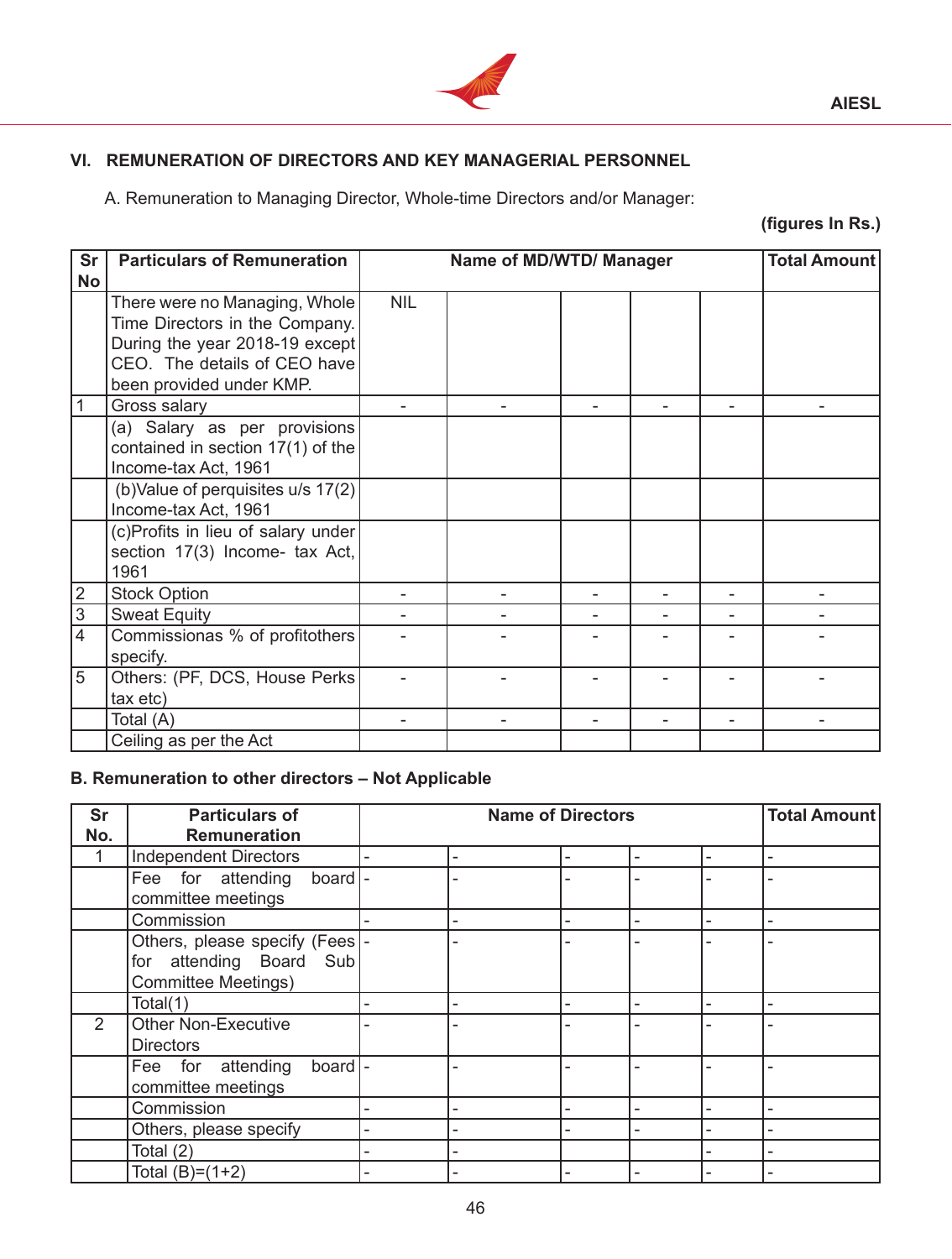

| <b>Sr</b><br>No. | <b>Particulars of</b><br><b>Remuneration</b> |               | <b>Name of Directors</b> |  |  | <b>Total Amount</b> |  |
|------------------|----------------------------------------------|---------------|--------------------------|--|--|---------------------|--|
|                  | Total                                        | Managerial  - |                          |  |  |                     |  |
|                  | Remuneration                                 |               |                          |  |  |                     |  |
|                  | Overall Ceiling as per the Act  -            |               |                          |  |  |                     |  |

# **C. REMUNERATION TO KEY MANAGERIAL PERSONNEL OTHER THAN MD/MANAGER/WTD**

(figures in Rs)

|                |                                                                                        | <b>Key Managerial Personnel</b> |                          |            |              |  |  |
|----------------|----------------------------------------------------------------------------------------|---------------------------------|--------------------------|------------|--------------|--|--|
| Sr.            | <b>Particulars of Remuneration</b>                                                     |                                 |                          |            |              |  |  |
| No.            |                                                                                        |                                 |                          |            |              |  |  |
|                |                                                                                        | <b>CEO</b>                      | $\mathsf{CS}\phantom{0}$ | <b>CFO</b> | <b>Total</b> |  |  |
|                | Gross salary                                                                           | 29,79,200                       |                          |            | 29,79,200    |  |  |
|                | (a) Salary as per provisions contained in<br>section 17(1) of the Income-tax Act, 1961 |                                 |                          | 22,96,485  | 22,96,485    |  |  |
|                | (b) Value of perquisites u/s 17(2) Income-<br>tax Act, 1961                            |                                 |                          | 21,600     | 21,600       |  |  |
|                | (c) Profits in lieu of salary under section<br>17(3) Income-tax Act, 1961              |                                 |                          |            |              |  |  |
| $\overline{2}$ | <b>Stock Option</b>                                                                    |                                 |                          |            |              |  |  |
| $\overline{3}$ | <b>Sweat Equity</b>                                                                    |                                 |                          |            |              |  |  |
| $\overline{4}$ | Commission                                                                             |                                 |                          |            |              |  |  |
|                | - as % of profit                                                                       |                                 |                          |            |              |  |  |
|                | Others, specify.                                                                       |                                 |                          |            |              |  |  |
| 5              | Others: (PF, DCS, House Perks tax etc)                                                 |                                 |                          |            |              |  |  |
|                | <b>Total</b>                                                                           | 29,79,200                       |                          | 23,18,085  | 52,97,285    |  |  |

## **VII. PENALTIES / PUNISHMENT/ COMPOUNDING OF OFFENCES: NIL**

| <b>Type</b>                                                       | <b>Section of</b><br><b>Companies</b><br><b>Act</b> | <b>Brief</b><br><b>Description</b> | <b>Details of</b><br><b>Penalty /</b><br>Punishment/<br>Compounding<br>fees imposed | <b>Authority</b><br>[RD/<br><b>NCLT/</b><br><b>COURT]</b> | <b>Appeal</b><br>made, if<br>any (give<br>Details) |
|-------------------------------------------------------------------|-----------------------------------------------------|------------------------------------|-------------------------------------------------------------------------------------|-----------------------------------------------------------|----------------------------------------------------|
| A. COMPANY<br><b>NIL</b>                                          |                                                     |                                    |                                                                                     |                                                           |                                                    |
| Penalty                                                           |                                                     |                                    |                                                                                     |                                                           |                                                    |
| Punishment                                                        |                                                     |                                    |                                                                                     |                                                           |                                                    |
| Compounding                                                       |                                                     |                                    |                                                                                     |                                                           |                                                    |
| <b>B. DIRECTORS</b><br><b>NIL</b>                                 |                                                     |                                    |                                                                                     |                                                           |                                                    |
| Penalty                                                           |                                                     |                                    |                                                                                     |                                                           |                                                    |
| Punishment                                                        |                                                     |                                    |                                                                                     |                                                           |                                                    |
| Compounding                                                       |                                                     |                                    |                                                                                     |                                                           | ۰                                                  |
| C. OTHER<br><b>OFFICERS</b><br>IN<br><b>DEFAULT</b><br><b>NIL</b> |                                                     |                                    |                                                                                     |                                                           |                                                    |
| Penalty                                                           |                                                     |                                    |                                                                                     |                                                           | ۰                                                  |
| Punishment                                                        |                                                     |                                    |                                                                                     |                                                           |                                                    |
| Compounding                                                       |                                                     |                                    |                                                                                     |                                                           |                                                    |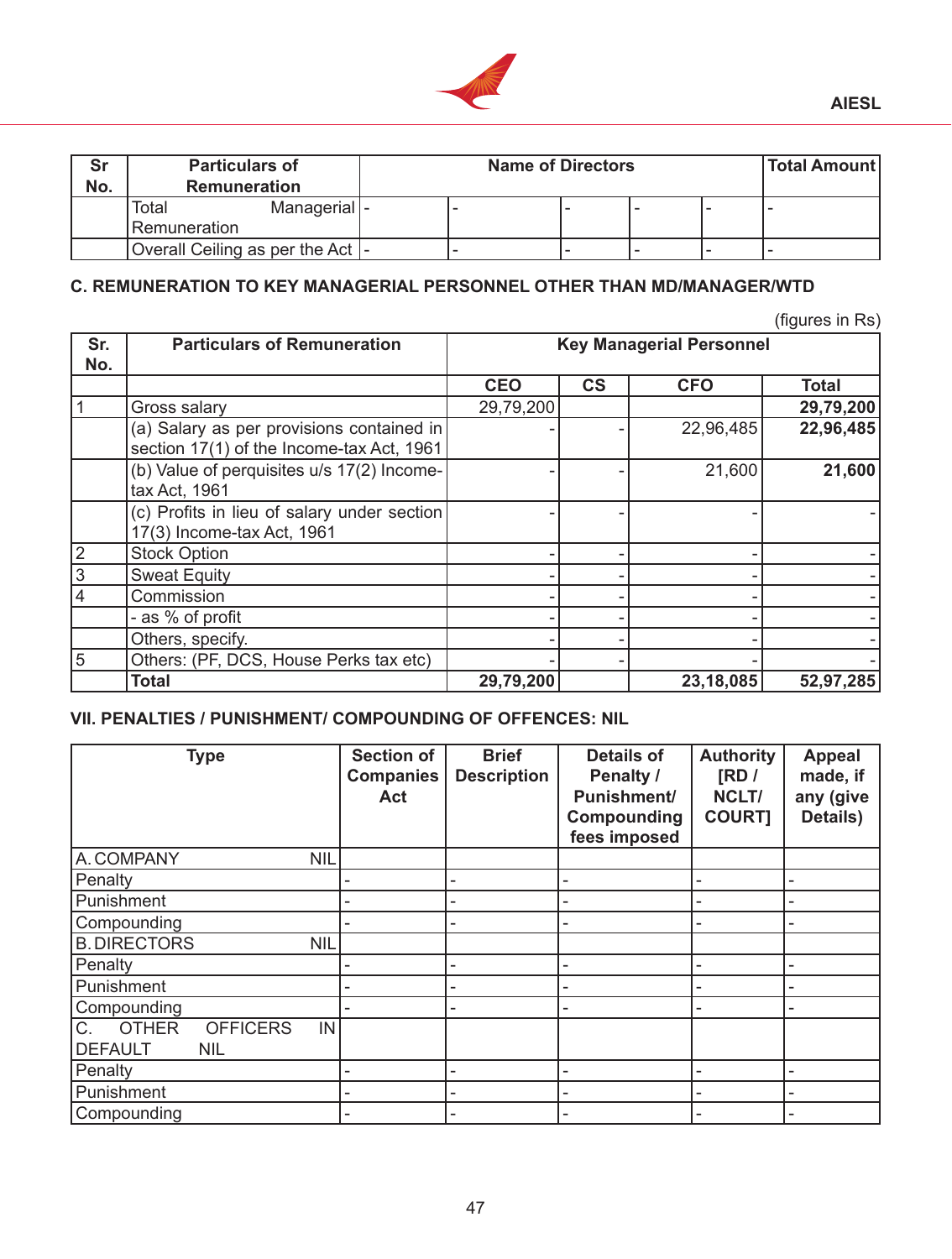

#### **COMMENTS OF THE COMPTROLLER AND AUDITOR GENERAL OF INDIA UNDER SECTION 143(6) (b) OF THE COMPANIES ACT, 2013 ON THE FINANCIAL STATEMENTS OF AIR INDIA ENGINEERING SERVICES LIMITED FOR THE YEAR ENDED 31 MARCH 2019.**

The preparation of financial statements of **AIR INDIA ENGINEERING SERVICES LIMITED** for the year ended 31 March 2020 in accordance with the financial reporting framework prescribed under the Companies Act, 2013 is the responsibility of the management of the company. The statutory auditor appointed by the Comptroller and Auditor General of India under section 139(5) of the Act is responsible for expressing opinion on the financial statements under section 143 of the Act based on independent audit in accordance with the standards on auditing prescribed under section 143(10) of the Act. This is stated to have been done by them vide their Audit Report dated 18 November 2020.

I, on the behalf of the Comptroller and Auditor General of lndia, have conducted a supplementary audit of the financial statements of **AIR INDIA ENGINEERING SERVICES LIMITED** for the year ended 31 March 2020 under section 143(6)(a) of the Act. This supplementary audit has been carried out independently without access to the working papers of the statutory auditor and is limited primarily to inquiries of the statutory auditor and company personnel and a selective examination of some of the accounting records.

On the basis of my supplementary audit nothing significant has come to my knowledge which would gives rise to any comment upon or suppliment to statuory auditor's report under section 143(6)(b) of the act.

> **For and on behalf of the Comptroller and Auditor General of India**

**(Rina Akoijam) Principal Director of Audit (Infrastructure) New Delhi**

Place : New Delhi Date : 22 January 2021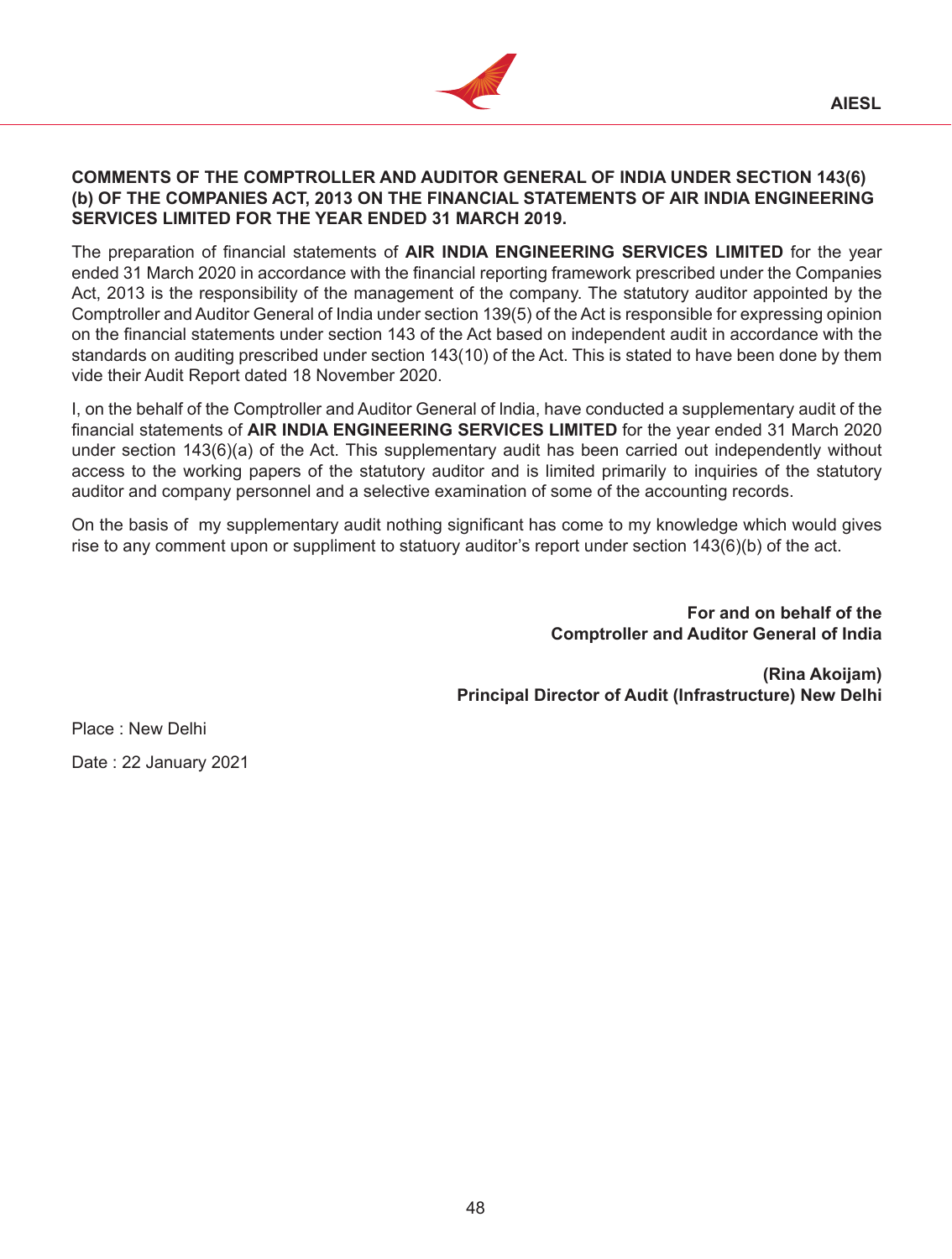

# **INDEPENDENT AUDITOR'S REPORT**

To the Members of

Air-India Engineering Services Limited

### **Report on the Audit of the Standalone Financial Statements**

### **Opinion**

We have audited the standalone financial statements of Air-India Engineering Services Limited ("the Company"), which comprise the balance sheet as at 31<sup>st</sup> March 2020, the statement of Profit and Loss, the statement of changes in equity and statement of Cash Flows for the year then ended, and notes to the financial statements, including a summary of significant accounting policies and other explanatory information.

In our opinion and to the best of our information and according to the explanations given to us, the aforesaid standalone financial statements give the information required by the Companies Act, 2013 in the manner so required and give a true and fair view in conformity with the accounting principles generally accepted in India, of the state of affairs of the Company as at March 31<sup>st</sup>, 2020, and its profit, changes in equity and its cash flows for the year ended on that date.

# **Basis for Opinion**

We conducted our audit in accordance with the Standards on Auditing (SAs) specified under section 143(10) of the Companies Act, 2013. Our responsibilities under those Standards are further described in the *Auditor's Responsibilities for the Audit of the Financial Statements* section of our report. We are independent of the Company in accordance with the Code of Ethics issued by the Institute of Chartered Accountants of India together with the ethical requirements that are relevant to our audit of the financial statements under the provisions of the Companies Act, 2013 and the Rules thereunder, and we have fulfilled our other ethical responsibilities in accordance with these requirements and the Code of Ethics. We believe that the audit evidence we have obtained is sufficient and appropriate to provide a basis for our opinion.

Considering the situation due to pandemic "COVID 2019" and lockdown being declared nationwide from March 22, 2020 and restrictions on movement, the process of audit has been modified. Some of the documents /records /returns were not verified physically; however, the documents were made available in electronic mode and were verified based on the representations received from the Company for its accuracy and authenticity. *(Refer Note No. 46)*

### **Emphasis of Matter**

- 1. Company has not complied certain provisions of The Companies Act 2013, as stated below:
	- (i) Second proviso of section 149 (1) relating to appointment of women director
	- (ii) Section 149 (4) relating to appointment of Independent Directors
- 2. As per para 9 of Ind-AS 2 on Inventories

 Inventories shall be measured at cost or net realizable value.

The Company has valued the inventories during the year at weighted average cost. Valuation of inventories has not been done as per Ind-AS 2 at year end. Hence we are unable to comment on the impact of the same.

3. The Company has not deducted Income tax at source while accounting for certain expenses and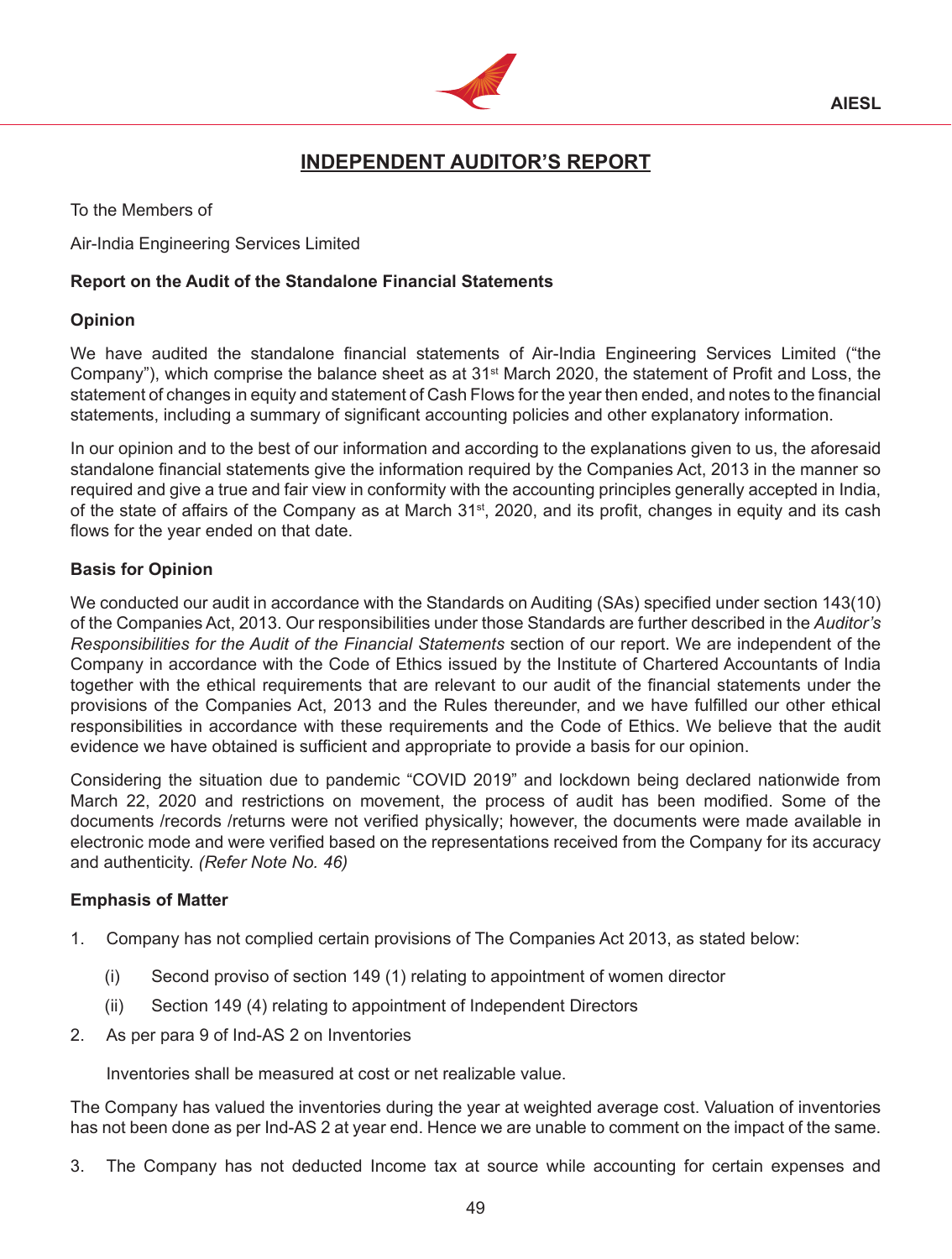

provision for expenses. The impact of such non-compliance cannot be ascertained.

- 4. The Company has calculated Interest Payable/Receivable on average balance of Inter Companies. The Company has not calculated Interest as per MSA with various Inter Companies.
- 5. The Company has not disclosed corrections of prior period errors as required by Ind AS 8 and its corresponding tax effects.

Our Opinion is not qualified in respect of these matters.

### **Key Audit Matters**

Key audit matters are those matters that, in our professional judgment, were of most significance in our audit of the financial statements of the current period. These matters were addressed in the context of our audit of the financial statements as a whole, and in forming our opinion thereon, and we do not provide a separate opinion on these matters. We have determined the matters described below to the key audit matters to be communicated in our report.

| S.<br>No.    | Key audit matter                                                                                                                                                                                                 |                | <b>Auditor's response</b>                                                                                                                                                                              |
|--------------|------------------------------------------------------------------------------------------------------------------------------------------------------------------------------------------------------------------|----------------|--------------------------------------------------------------------------------------------------------------------------------------------------------------------------------------------------------|
| $\mathbf{1}$ | <b>Credit Impairement</b>                                                                                                                                                                                        |                | <b>Principle audit procedures</b>                                                                                                                                                                      |
|              | Ind AS requires the company to recognize<br>the expected credit losses (ECL) on financial<br>assets consisting mainly debtors which involves<br>significant judgment and estimates to be made<br>by the company. | $\blacksquare$ | As per Ind AS, the shift is from 'Incurred Loss'<br>approach to 'Expected Loss' approach while<br>computing provision for losses on loans and<br>advances.                                             |
|              |                                                                                                                                                                                                                  |                | We have relied on the ECL calculations which<br>were done by an expert/ outside agency.                                                                                                                |
|              |                                                                                                                                                                                                                  | <b>I</b>       | The accuracy and completeness of critical<br>data was reviewed.                                                                                                                                        |
|              |                                                                                                                                                                                                                  |                | System of Computation of ECL was found<br>satisfactory.                                                                                                                                                |
|              |                                                                                                                                                                                                                  | ш              | Refer accounting policy No $11(A)(v)$                                                                                                                                                                  |
| 2.           | <b>Intangible Asset</b>                                                                                                                                                                                          | ш              | Details of the expenses has been sought.                                                                                                                                                               |
|              | Expenses of Rs.2713.90 million, incurred prior<br>to the date of obtaining the License, were<br>capitalized in FY 2014-15 as Intangible Assets.                                                                  | $\blacksquare$ | The opinion from Expert Advisory Committee<br>of ICAI has been taken into consideration.                                                                                                               |
|              |                                                                                                                                                                                                                  | $\blacksquare$ | The said expenses has been adjusted with<br>retained earnings. This restatement has<br>resulted into decrease in retained earnings<br>with corresponding decrease in Asset by Rs.<br>2713.19 Millions. |
|              |                                                                                                                                                                                                                  |                | (Refer Note No. 43)                                                                                                                                                                                    |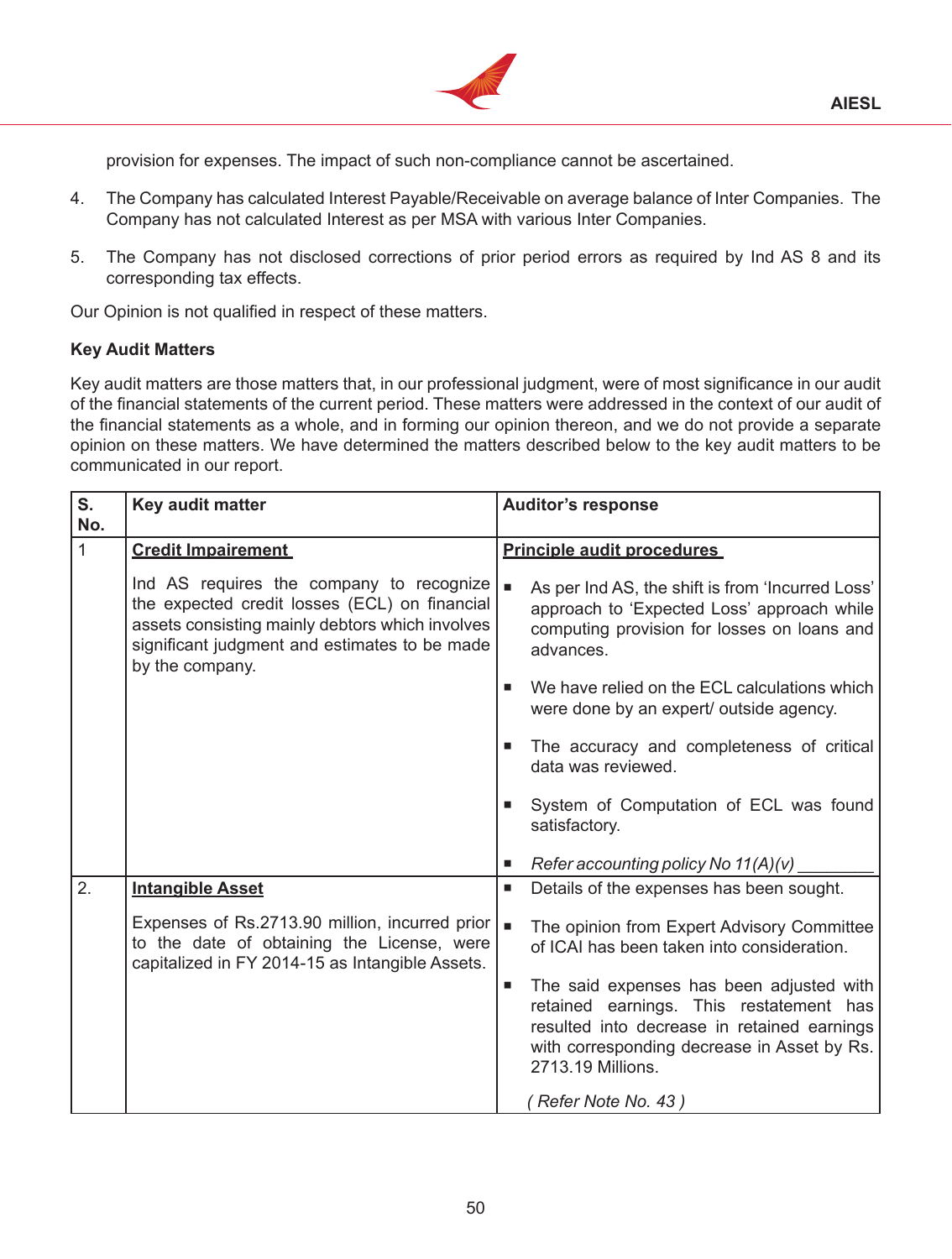# **Information Other than the Financial Statements and Auditor's Report Thereon**

The Company's Board of Directors is responsible for the preparation of other information. The other information comprises the information included in the Board's Report including Annexure to Board's Report, Business Responsibility Report, Corporate Governance and Shareholder's Information, but does not include the standalone financial statements and our auditor's report thereon.

In connection with our audit of the financial statements, our responsibility is to read the other information and, in doing so, consider whether the other information is materially inconsistent with the financial statements or our knowledge obtained during the course of our audit or otherwise appears to be materially misstated.

If, based on the work we have performed, we conclude that there is a material misstatement of this other information; we are required to report that fact. We have nothing to report in this regard.

# **Responsibilities of Management and Those Charged with Governance for the Financial Statements**

The Company's Board of Directors is responsible for the matters stated in section 134(5) of the Companies Act, 2013 ("the Act") with respect to the preparation of these financial statements that give a true and fair view of the financial position, financial performance, total comprehensive income, changes in equity and cash flows of the Company in accordance with the Ind AS and the accounting principles generally accepted in India, including the accounting Standards specified under section 133 of the Act. This responsibility also includes maintenance of adequate accounting records in accordance with the provisions of the Act for safeguarding of the assets of the Company and for preventing and detecting frauds and other irregularities; selection and application of appropriate accounting policies; making judgments and estimates that are reasonable and prudent; and design, implementation and maintenance of adequate internal financial controls, that were operating effectively for ensuring the accuracy and completeness of the accounting records, relevant to the preparation and presentation of the financial statements that give a true and fair view and are free from material misstatement, whether due to fraud or error.

In preparing the financial statements, the Board of Directors is responsible for assessing the Company's ability to continue as a going concern, disclosing, as applicable, matters related to going concern and using the going concern basis of accounting unless the Board of Directors either intends to liquidate the Company or to cease operations, or has no realistic alternative but to do so.

The Board of Directors is also responsible for overseeing the company's financial reporting process.

### **Auditor's Responsibilities for the Audit of the Financial Statements**

Our objectives are to obtain reasonable assurance about whether the financial statements as a whole are free from material misstatement, whether due to fraud or error, and to issue an auditor's report that includes our opinion. Reasonable assurance is a high level of assurance, but is not a guarantee that an audit conducted in accordance with SAs will always detect a material misstatement when it exists. Misstatements can arise from fraud or error and are considered material if, individually or in the aggregate, they could reasonably be expected to influence the economic decisions of users taken on the basis of these financial statements.

As part of an audit in accordance with SAs, we exercise professional judgment and maintain professional skepticism throughout the audit. We also:

 Identify and assess the risks of material misstatement of the financial statements, whether due to fraud or error, design and perform audit procedures responsive to those risks, and obtain audit evidence that is sufficient and appropriate to provide a basis for our opinion. The risk of not detecting a material misstatement resulting from fraud is higher than for one resulting from error, as fraud may involve collusion, forgery, intentional omissions, misrepresentations, or the override of internal control.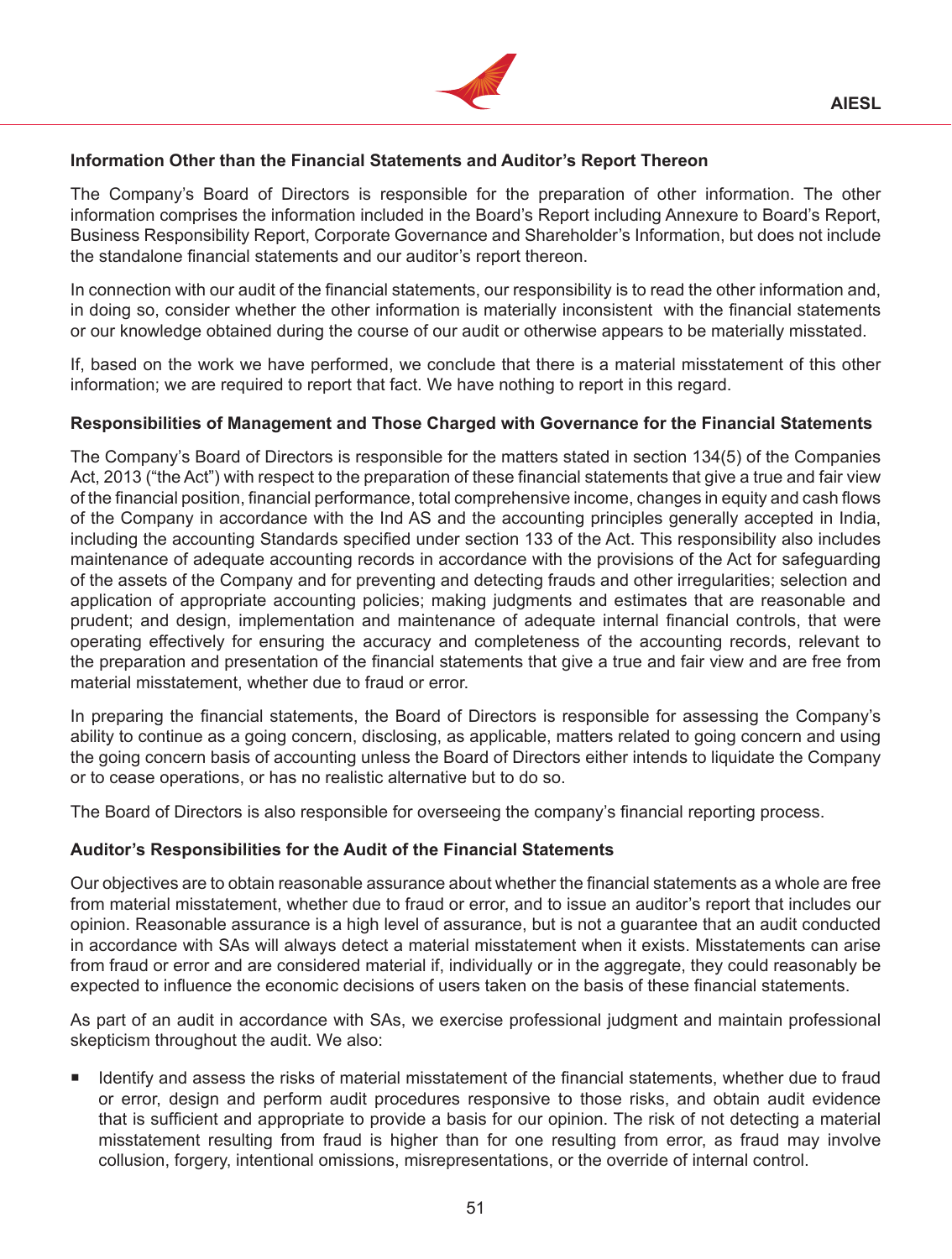- Obtain an understanding of internal financial controls relevant to the audit in order to design audit procedures that are appropriate in the circumstances. Under section 143(3)(i) of the Act, we are also responsible for expressing our opinion on whether the Company has adequate internal financial controls system in place and the operating effectiveness of such controls.
- Evaluate the appropriateness of accounting policies used and the reasonableness of accounting estimates and related disclosures made by management.
- Conclude on the appropriateness of management's use of the going concern basis of accounting and, based on the audit evidence obtained, whether a material uncertainty exists related to events or conditions that may cast significant doubt on the Company's ability to continue as a going concern. If we conclude that a material uncertainty exists, we are required to draw attention in our auditor's report to the related disclosures in the financial statements or, if such disclosures are inadequate, to modify our opinion. Our conclusions are based on the audit evidence obtained up to the date of our auditor's report. However, future events or conditions may cause the Company to cease to continue as a going concern.
- Evaluate the overall presentation, structure and content of the standalone financial statements, including the disclosures, and whether the financial statements represent the underlying transactions and events in a manner that achieves fair presentation.

Materiality is the magnitude of misstatements in the financial statements that, individually or in aggregate, makes it probable that the economic decisions of a reasonably knowledgeable user of the financial statements may be influenced. We consider quantitative materiality and qualitative factors in (i) planning the scope of our audit work and in evaluating the results of our work; and (ii) to evaluate the effect of any identified misstatements in the financial statements.

We communicate with those charged with governance regarding, among other matters, the planned scope and timing of the audit and significant audit findings, including any significant deficiencies in internal control that we identify during our audit.

We also provide those charged with governance with a statement that we have complied with relevant ethical requirements regarding independence, and to communicate with them all relationships and other matters that may reasonably be thought to bear on our independence, and where applicable, related safeguards.

From the matters communicated with those charged with governance, we determine those matters that were of most significance in the audit of the financial statements of the current period and are therefore the key audit matters. We describe these matters in our auditor's report unless law or regulation precludes public disclosure about the matter or when, in extremely rare circumstances, we determine that a matter should not be communicated in our report because the adverse consequences of doing so would reasonably be expected to outweigh the public interest benefits of such communication.

### **Report on Other Legal and Regulatory Requirements**

- 1. As required by the Companies (Auditor's Report) Order, 2016 ("the Order"), issued by the Central Government of India in terms of sub-section (11) of section 143 of the Companies Act, 2013, we give in the *Annexure-A* a statement on the matters specified in paragraphs 3 and 4 of the Order, to the extent applicable.
- 2. As required by Section 143(3) of the Act, we report that:
	- a) We have sought and obtained all the information and explanations which to the best of our knowledge and belief were necessary for the purposes of our audit.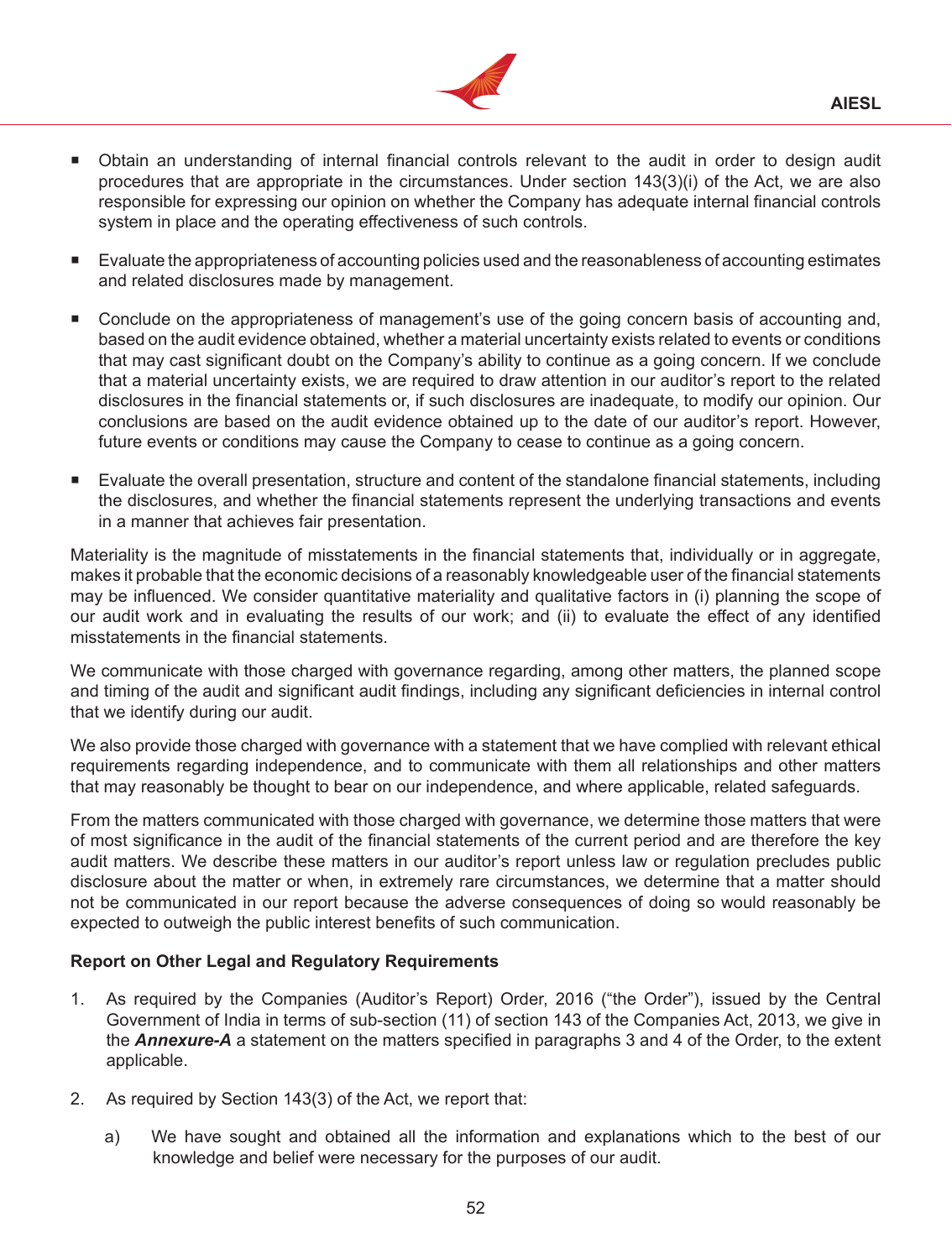

- (b) In our opinion, proper books of account as required by law have been kept by the Company so far as it appears from our examination of those books.
- (c) The Balance Sheet, the Statement of Profit and Loss including other comprehensive income, Statement of Changes in Equity and the Statement of Cash Flow Statement dealt with by this Report are in agreement with the books of account.
- (d) In our opinion, the aforesaid standalone financial statements comply with the Accounting Standards specified under Section 133 of the Act, read with Rule 7 of the Companies (Accounts) Rules, 2014.
- (e) The company, being a government company, is exempt from the provisions of section 164 (2) of the Companies Act, 2013 vide Notification no GSR 463 (E) dated 05-06-2015 from Ministry of Corporate Affairs.
- (f) With respect to the adequacy of the internal financial controls over financial reporting of the Company and the operating effectiveness of such controls, refer to our separate Report in *"Annexure B".* Our report expresses an unmodified opinion on the adequacy and operating effectiveness of the Company's internal financial controls over financial reporting.
- (g) With respect to the other matters to be included in the Auditor's Report in accordance with the requirements of section 197(16) of the Act, as amended:

In our opinion and to the best of our information and according to the explanations given to us, The Company has not paid/provided the remuneration to its directors during the year.

- (h) With respect to the other matters to be included in the Auditor's Report in accordance with Rule 11 of the Companies (Audit and Auditors) Rules, 2014, in our opinion and to the best of our information and according to the explanations given to us:
	- i. The Company has disclosed the impact of pending litigations on its financial position in its financial statements – *Refer Note 27 to notes to financial statements*;
	- ii. The Company does not foresee any material losses on long term contracts including derivatives contracts; hence no provision for the same has been made.
	- iii. There is no amount required to be transferred to the Investor Education and Protection Fund by the Company.
- 3. As required by section 143(5) of the Act and in pursuance of directions issued by the Office of the Comptroller and Auditor General of India for the year ended March  $31<sup>st</sup>$ , 2020, we report that:
	- a) Whether the company has system in place to process all the accounting transactions through IT system? If yes, the implications of processing of accounting transactions outside IT system on the integrity of the accounts along with the financial implications, if any, may be stated.

Yes, the company has the system in place to process all the accounting transactions through IT system except as stated below:-

- (i) The Company has SAP for maintenance of accounts. Most of the entries passed does not contain supportings attached with it. The system needs to be strengthened regarding the same.
- (ii) The company uses the information systems partially for maintenance and processing of payroll.
- (iii) The Company has no system of calculation of Interest on outstanding of Inter Company balances. The same has been done manually.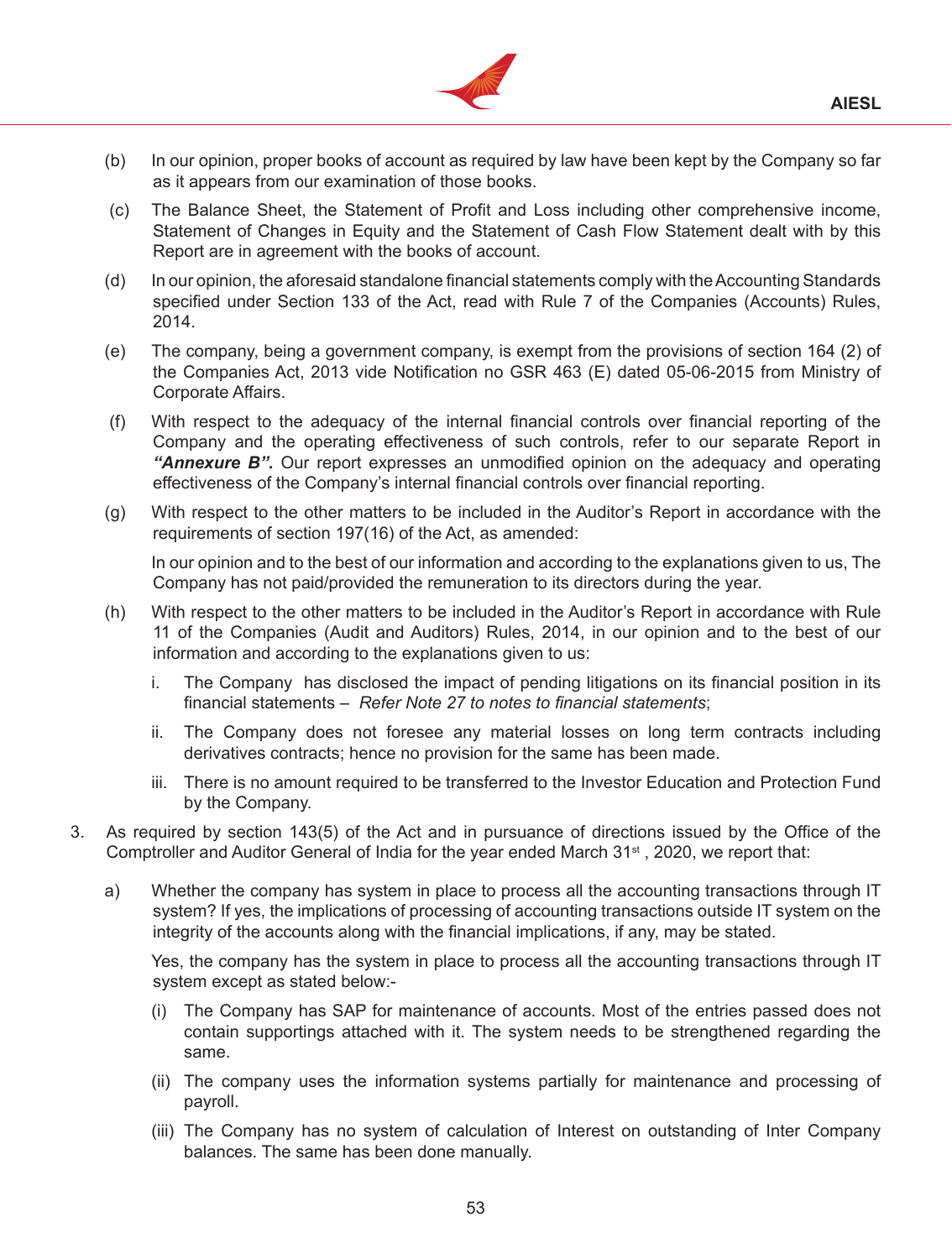On the basis of information and explanation given to us, company has not availed any loans. Hence there is no restructuring, waiver / write off of debts/ loans/ interest etc. made by the lender to the company during the year.

c) Whether funds received/receivable for specific schemes from central/ state agencies were properly accounted for/ utilized as per its term and conditions? List the cases of deviation.

 On the basis of information and explanation given to us, no funds have been received /receivable for specific schemes from central / state agencies.

For and on behalf of

 **Prakash Chandra Jain & Co. Chartered Accountants** Firm Registration No. 002438C

> **CA Pratibha Sharma Partner** Membership No. 400755

UDIN-20400755AAAACA5751

Place : Mumbai

Date : 18.11.2020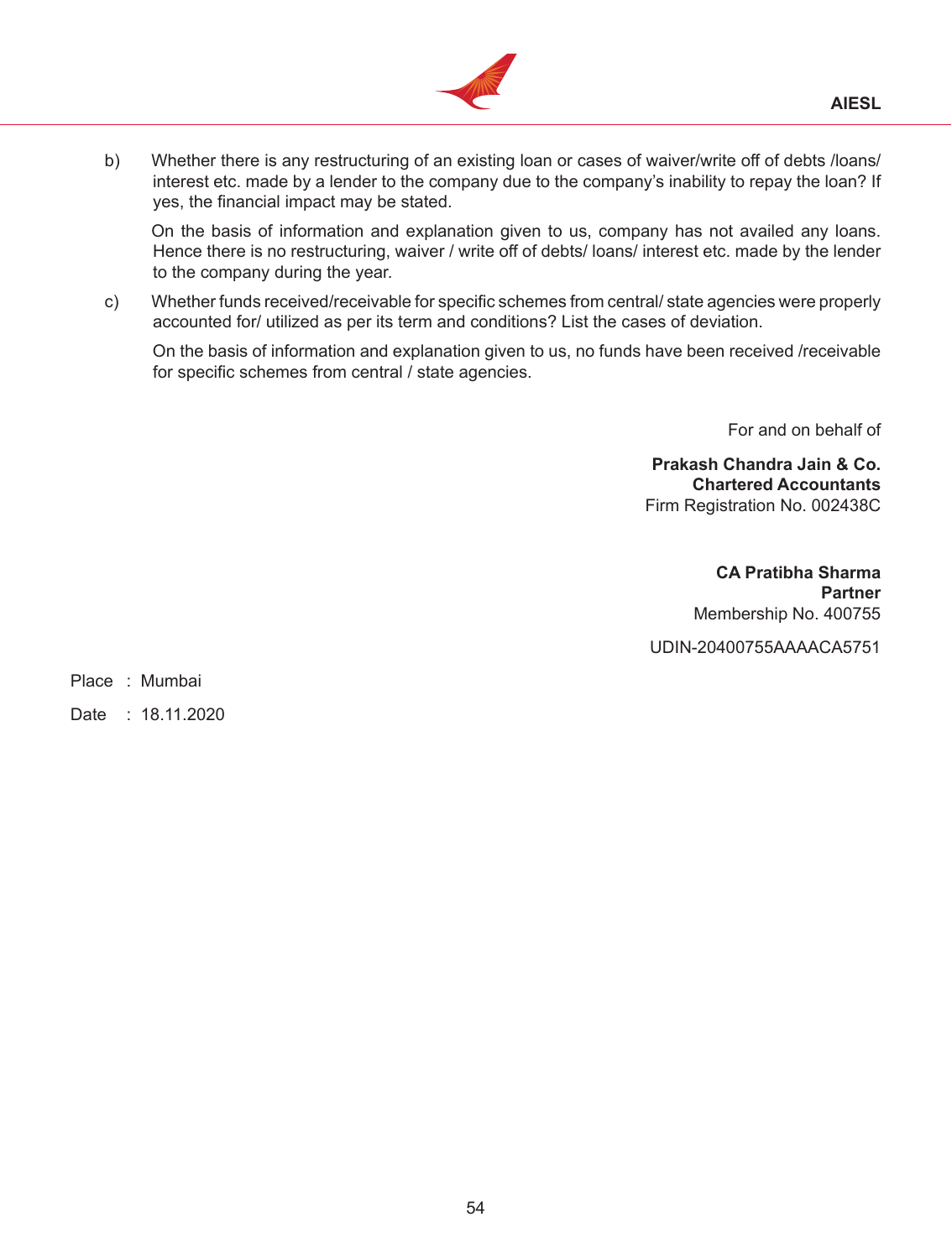

# **ANNEXURE – A TO THE INDEPENDENT AUDITOR'S REPORT**

Referred to in paragraph 1 under "Report on other legal and regulatory requirements" of our report of even date

i **(a)** The Company is in the process of updating its records of fixed assets with respective quantitative details and location thereof.

**(b)** As explained to us, the Company has a policy of verification of fixed assets on bi-annual basis. As per the information and explanation provided to us, all the tools and equipment capitalized have not been physically verified during the years 2018-20. As regard to other fixed assets (i.e. other than tools and equipment), physical verification has not been carried out by the management during the year.

**(c)** According to the information and explanations given to us and on the basis of our examination of the records of the Company, the Company does not own any immovable property.

- ii The Company has policy of physical verification of Inventories on bi-annual basis. The Company has not conducted physical verification of Inventories of only tools for the last two years.
- iii. As per the information and explanation given to us, the Company has not granted loans, secured or unsecured to companies, firms, Limited Liability Partnerships or parties covered in the register maintained under section 189 of the Act. Accordingly, provisions of clause 3(iii) (a), (b) and (c) are not applicable to the Company.
- iv. In our opinion and according to the information and explanation given to us, the Company has not given any loans, guarantees & Security to any party covered by the provisions of section 185 of the Act.

The Company has complied with provisions of Section 186 of the Act in respect of investments made or loans or guarantee or security provided to the parties covered under Section 186.

- v. The Company has not accepted any deposits during the year from the public within the meaning of the provisions of sections 73 to 76 or any other relevant provisions of the Act and rules made there under. Accordingly, the provisions of clause 3(v) of the Order are not applicable.
- vi. According to the information and explanations given to us, the Central Government has not specified maintenance of cost records under Section (1) section 148 of the Act. Accordingly, the provisions of clause 3(vi) of the Order are not applicable.
- vii. (a) According to the information and explanations given to us and based on the records examined by us, the Company is not regular in depositing the undisputed statutory dues including provident fund, employees' state insurance, income-tax, goods and service tax, value added tax, cess and other statutory dues with the appropriate authorities. Arrears of outstanding statutory dues as on the last day of the financial year 31<sup>st</sup> March 2020 of more than six months from the date they became payable are as below:

| <b>Nature of Statutory Dues</b> | Amount Outstanding for more than 6 months |
|---------------------------------|-------------------------------------------|
|                                 | as on 31 <sup>st</sup> March 2020         |
| Goods and Service Tax           | 49,47,37,370.56                           |
| <b>IPF</b>                      | 56,62,36,112.83                           |
| <b>IESIC</b>                    | 10,16,423.00                              |
| <b>TDS</b>                      | 12,64,73,701.00                           |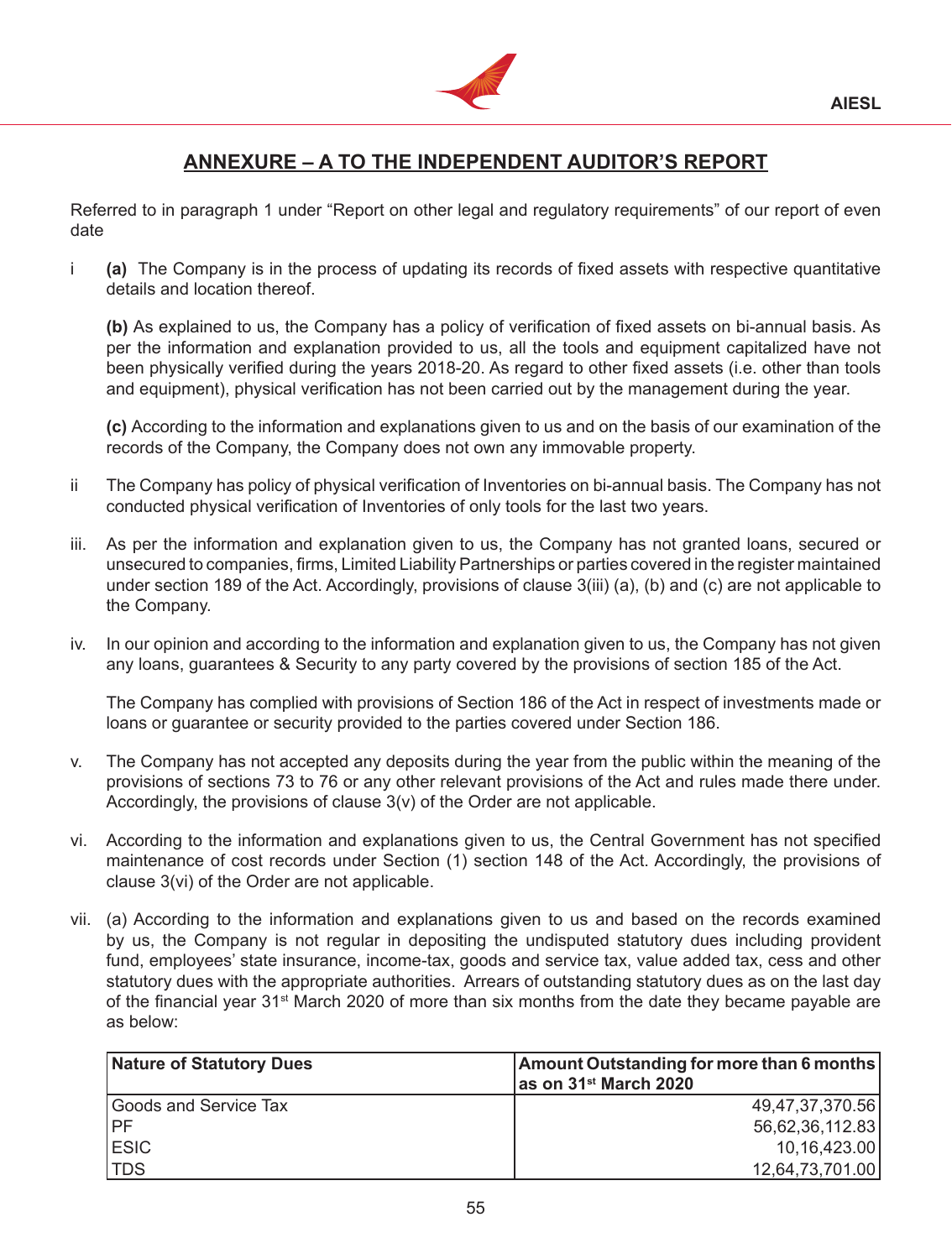

Statutory dues, if any, in respect of foreign business area not covered during the audit, since the record are maintained at the respective business areas which were not available for verification, we are unable to comment whether the dues have been deposited on a time basis.

- (b) According to the information and explanations given to us and based on the records examined by us, there are no dues of Wealth tax, sales tax, service tax, duty of customs, duty of excise, goods and service tax and value added tax which have not been deposited on account of any dispute.
- viii. According to the information and explanations provided to us and based on the records examined by us, The Company does not have any loans or borrowings from any financial institution, banks, and government or debenture holders during the year. Accordingly, paragraph 3(viii) of the Order is not applicable.
- ix. According to information and explanation given to us and based on the records examined by us, The Company did not raise any money by way of initial public offer or further public offer (including debt instruments) and term loans during the year. Accordingly, paragraph 3 (ix) of the Order is not applicable.
- x. According to the information and explanations provided to us, no fraud by the Company or on the Company by its officers or employees has been noticed or reported during the course of the audit.
- xi. According to information and explanation provided to us and based on the records examined by us, the Company has not paid/provided for managerial remuneration during the year. Therefore the provisions of clause 3(xi) of the Order are not applicable to the company.
- xii. In our opinion and according to the information and explanations given to us, the Company is not a Nidhi Company. Accordingly, provisions of clause 3(xii) of the Order are not applicable.
- xiii. According to the information and explanation provided to us and based on our examination of records of the Company, all transactions with the related parties are in compliance with Sections 177 and 188 of the Act, where applicable and the details have been disclosed in the Financial Statements as required by the applicable accounting standards*. ( Refer Note No 38.)*
- xiv. According to the information and explanations given to us and based on our examination of the records of the Company, the Company has not made any preferential allotment or private placement of shares or fully or partly convertible debentures during the year. Accordingly, the provisions of clause 3(xiv) of the Order are not applicable.
- xv. According to the information and explanation provided to us and based on our examination of the records of the Company, the Company has not entered into any non-cash transactions with the directors or persons connected with them. Accordingly, provisions of clause 3(xv) of the Order are not applicable.
- xvi. The Company is not required to be registered under section 45-IA of the Reserve Bank of India Act 1934. Accordingly, paragraph 3(xvi) of the Order is not applicable.

For and on behalf of

 **Prakash Chandra Jain & Co. Chartered Accountants** Firm Registration No. 002438C

**CA Pratibha Sharma Partner** Place : Mumbai Membership No. 400755<br>Date : 18.11.2020 Date : 18.11.2020 UDIN-20400755AAAACA5751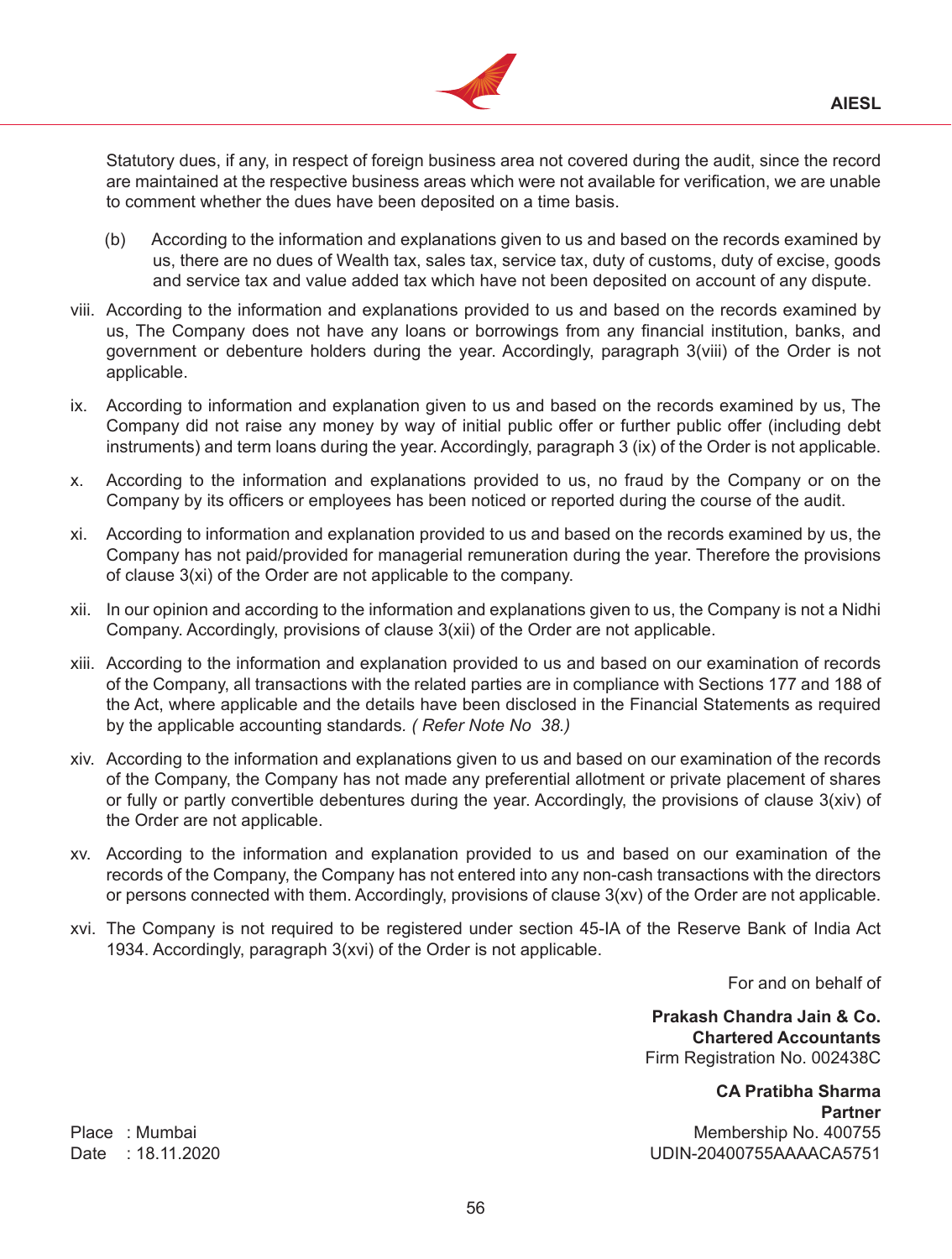

# **ANNEXURE – B TO THE INDEPENDENT AUDITOR'S REPORT**

**Referred to in paragraph 2(f) under "Report on other legal and regulatory requirements" of our report of even date**

#### **Report on the Internal Financial Controls under Clause (i) of Sub-section 3 of Section 143 of the Companies Act, 2013 ("the Act")**

We have audited the internal financial controls over financial reporting of Air-India Engineering Services Limited ("the Company") as of March 31<sup>st</sup>, 2020 in conjunction with our audit of the standalone financial statements of the Company for the year ended on that date.

### **Management's Responsibility for Internal Financial Controls**

The Company's management is responsible for establishing and maintaining internal financial controls based on the internal control over financial reporting criteria established by the Company considering the essential components of internal control stated in the Guidance Note on Audit of Internal Financial Controls over Financial Reporting issued by the Institute of Chartered Accountants of India ('ICAI'). These responsibilities include the design, implementation and maintenance of adequate internal financial controls that were operating effectively for ensuring the orderly and efficient conduct of its business, including adherence to company's policies, the safeguarding of its assets, the prevention and detection of frauds and errors, the accuracy and completeness of the accounting records, and the timely preparation of reliable financial information, as required under the Act.

### **Auditor's Responsibility**

Our responsibility is to express an opinion on the Company's internal financial controls over financial reporting based on our audit. We conducted our audit in accordance with the Guidance Note on Audit of Internal Financial Controls Over Financial Reporting (the "Guidance Note") and the Standards on Auditing, issued by ICAI and deemed to be prescribed under section 143(10) of the Act, to the extent applicable to an audit of internal financial controls, both applicable to an audit of Internal Financial Controls and, both issued by the Institute of Chartered Accountants of India. Those Standards and the Guidance Note require that we comply with ethical requirements and plan and perform the audit to obtain reasonable assurance about whether adequate internal financial controls over financial reporting was established and maintained and if such controls operated effectively in all material respects.

Our audit involves performing procedures to obtain audit evidence about the adequacy of the internal financial controls system over financial reporting and their operating effectiveness. Our audit of internal financial controls over financial reporting included obtaining an understanding of internal financial controls over financial reporting, assessing the risk that a material weakness exists, and testing and evaluating the design and operating effectiveness of internal control based on the assessed risk. The procedures selected depend on the auditor's judgment, including the assessment of the risks of material misstatement of the financial statements, whether due to fraud or error.

We believe that the audit evidence we have obtained is sufficient and appropriate to provide a basis for our audit opinion on the Company's internal financial controls system over financial reporting.

### **Meaning of Internal Financial Controls over Financial Reporting**

A company's internal financial control over financial reporting is a process designed to provide reasonable assurance regarding the reliability of financial reporting and the preparation of financial statements for external purposes in accordance with generally accepted accounting principles. A company's internal financial control over financial reporting includes those policies and procedures that (1) pertain to the maintenance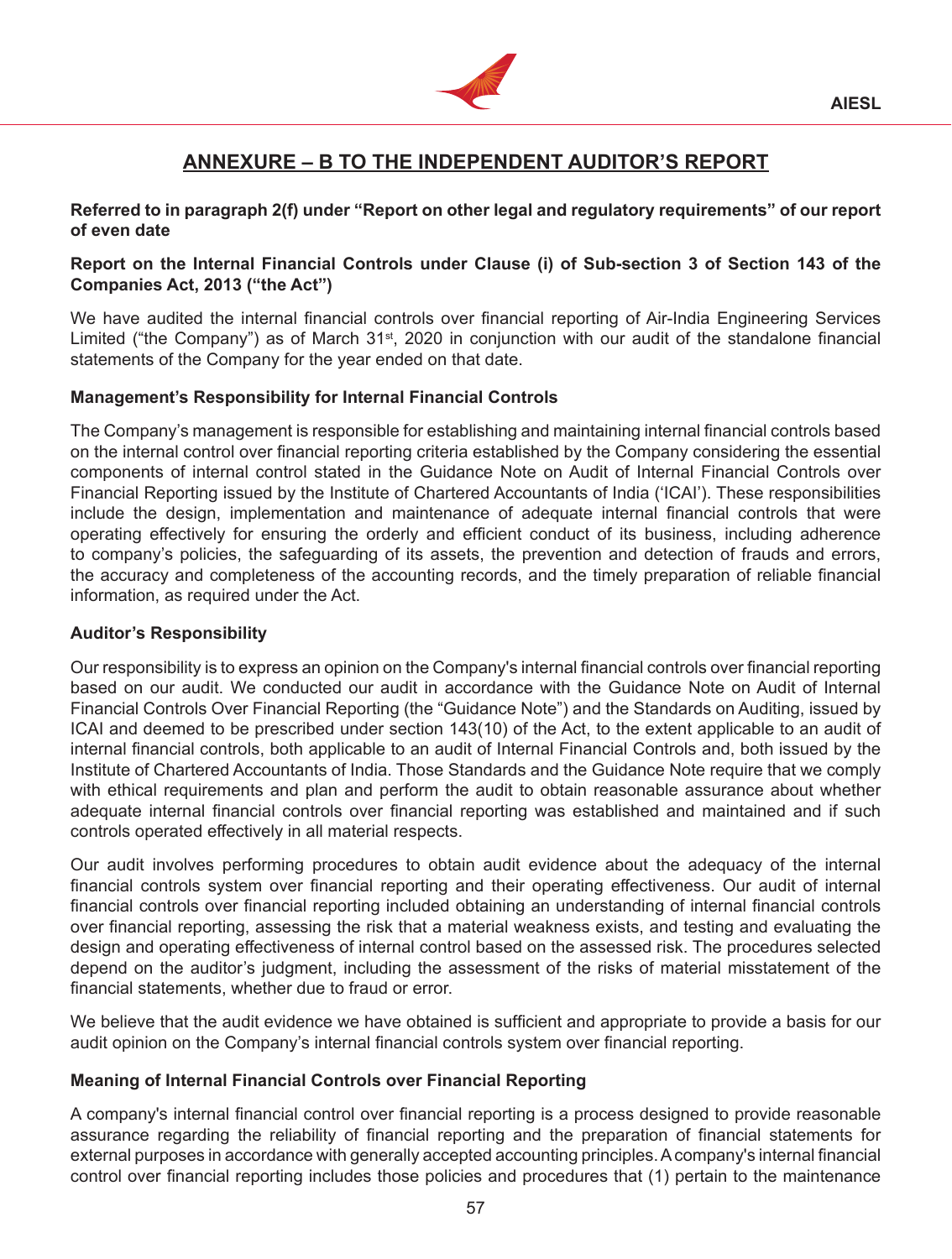

of records that, in reasonable detail, accurately and fairly reflect the transactions and dispositions of the assets of the company; (2) provide reasonable assurance that transactions are recorded as necessary to permit preparation of financial statements in accordance with generally accepted accounting principles, and that receipts and expenditures of the company are being made only in accordance with authorizations of management and directors of the company; and (3) provide reasonable assurance regarding prevention or timely detection of unauthorized acquisition, use, or disposition of the company's assets that could have a material effect on the financial statements.

## **Inherent Limitations of Internal Financial Controls over Financial Reporting**

Because of the inherent limitations of internal financial controls over financial reporting, including the possibility of collusion or improper management override of controls, material misstatements due to error or fraud may occur and not be detected. Also, projections of any evaluation of the internal financial controls over financial reporting to future periods are subject to the risk that the internal financial control over financial reporting may become inadequate because of changes in conditions, or that the degree of compliance with the policies or procedures may deteriorate.

According to the information and explanations given to us and based on our audit, the following weaknesses have been identified as at March 31, 2020:

- i) The Company did not have an effective internal control system for deduction, timely deposit, filing return.
- ii) The Company did not have an effective system for timely accounting of entries, to prevent duplicate accounting entry and maker checker process.
- iii) In SAP most of the entries has no supportings to check the validity of entry. Expenses borne by other group companies and then reimbursed by the Company had no supporting s at all.
- iv) The Company did not have effective system of reconciliation of balance with other parties.
- v) The company has Internal Audit on yearly basis. It shall be on Monthly/Quarterly basis. Year end finalization entries may be checked by internal auditors before posting in SAP.

### **MATERIAL WEAKNESS**

A 'material weakness' is a deficiency, or a combination of deficiencies, in internal financial control over financial reporting, such that there is a reasonable possibility that a material misstatement of the company's annual or interim financial statements will not be prevented or detected on a timely basis.

### **OPINION**

In our opinion, except for the effects/possible effects of the material weaknesses described above on the achievement of the objectives of the control criteria, the Company has maintained, in all material respects, adequate internal financial controls over financial reporting and such internal financial controls over financial reporting were operating effectively as of 31st March 2020 based on the internal control over financial reporting criteria established by the Company considering the essential components of internal control stated in the Guidance Note on Audit of Internal Financial Controls Over Financial Reporting issued by the Institute of Chartered Accountants of India.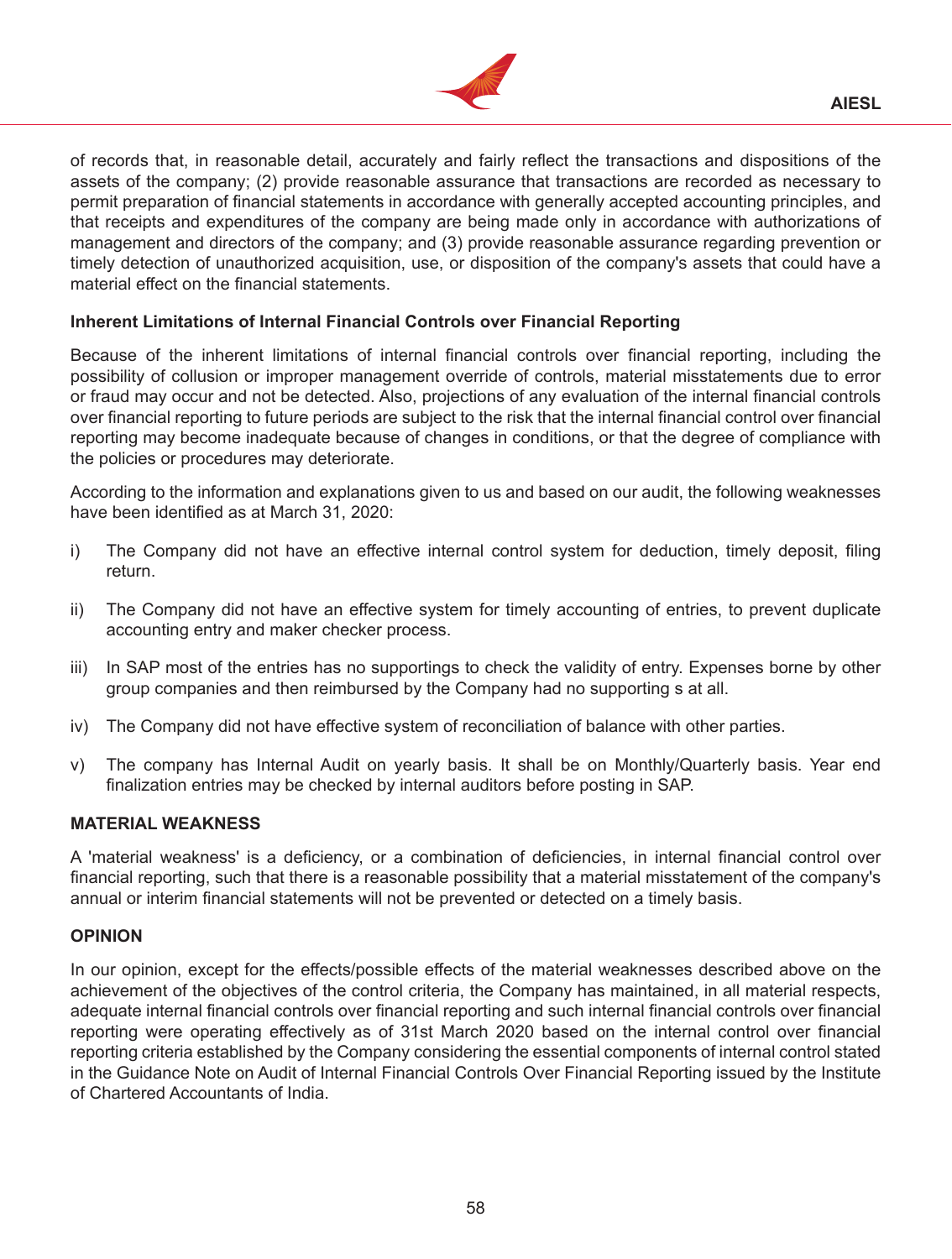

We have considered the material weaknesses identified and reported above in determining the nature, timing, and extent of audit tests applied in our audit of March 31<sup>st</sup>, 2020 standalone financial statements of the Company, and these material weaknesses do not affect our opinion on the standalone financial statements of the Company.

For and on behalf of

 **Prakash Chandra Jain & Co. Chartered Accountants** Firm Registration No. 002438C

**CA Pratibha Sharma Partner** Place : Mumbai Membership No. 400755 Date : 18.11.2020 UDIN-20400755AAAACA5751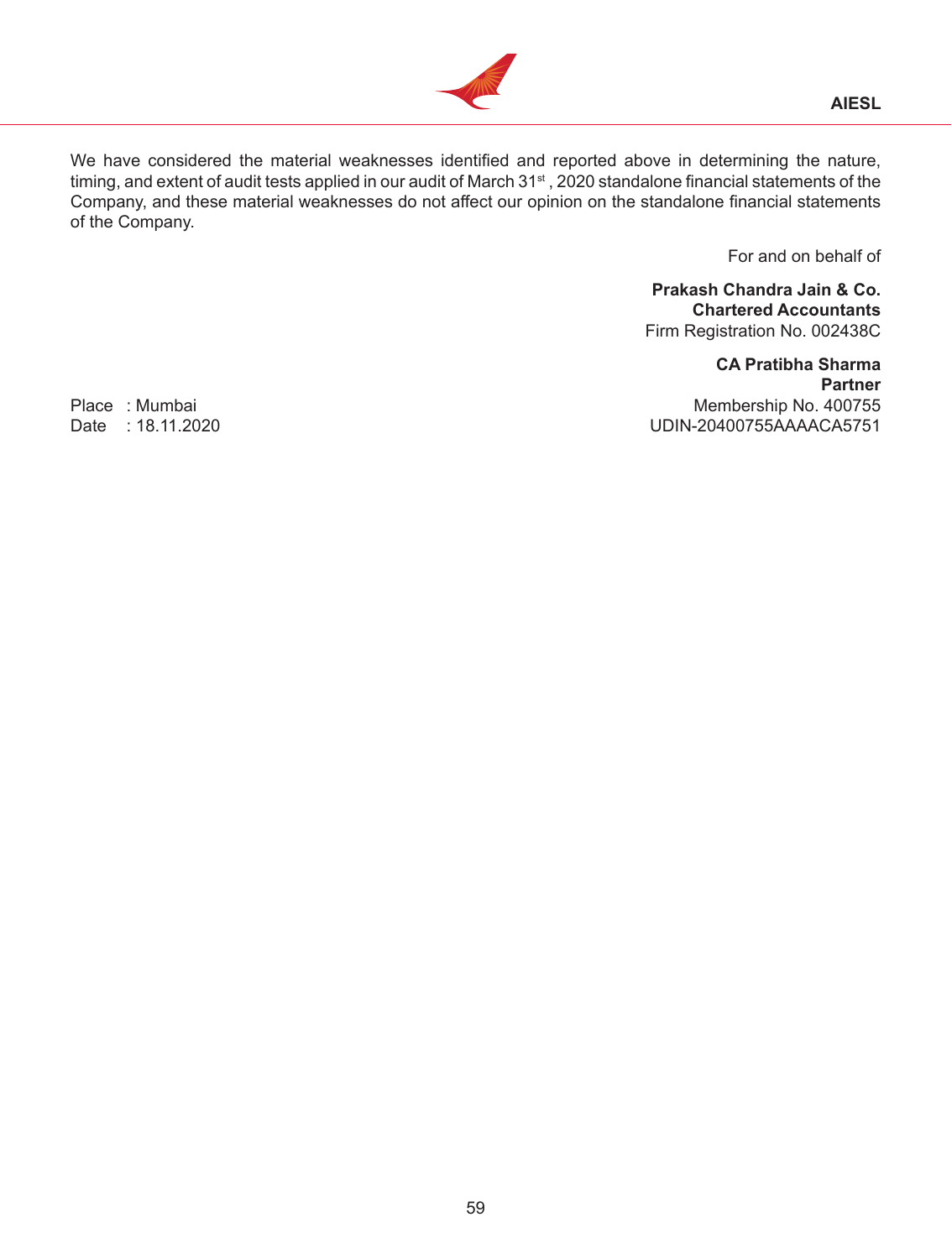

# **COMPLIANCE CERTIFICATE**

We have conducted the audit of accounts of Air India Engineering Services Limited for the year ended 31<sup>st</sup> March, 2020 in accordance with the directions/sub-directions issued by the Comptroller & Auditor General of India under section 143 (5) of the Companies Act, 2013 and certify that we have complied with all the Directions issued to us.

For and on behalf of

 **Prakash Chandra Jain & Co. Chartered Accountants** Firm Registration No. 002438C

**CA Pratibha Sharma Partner** Place : Mumbai Membership No. 400755 Date : 18.11.2020 UDIN-20400755AAAACA5751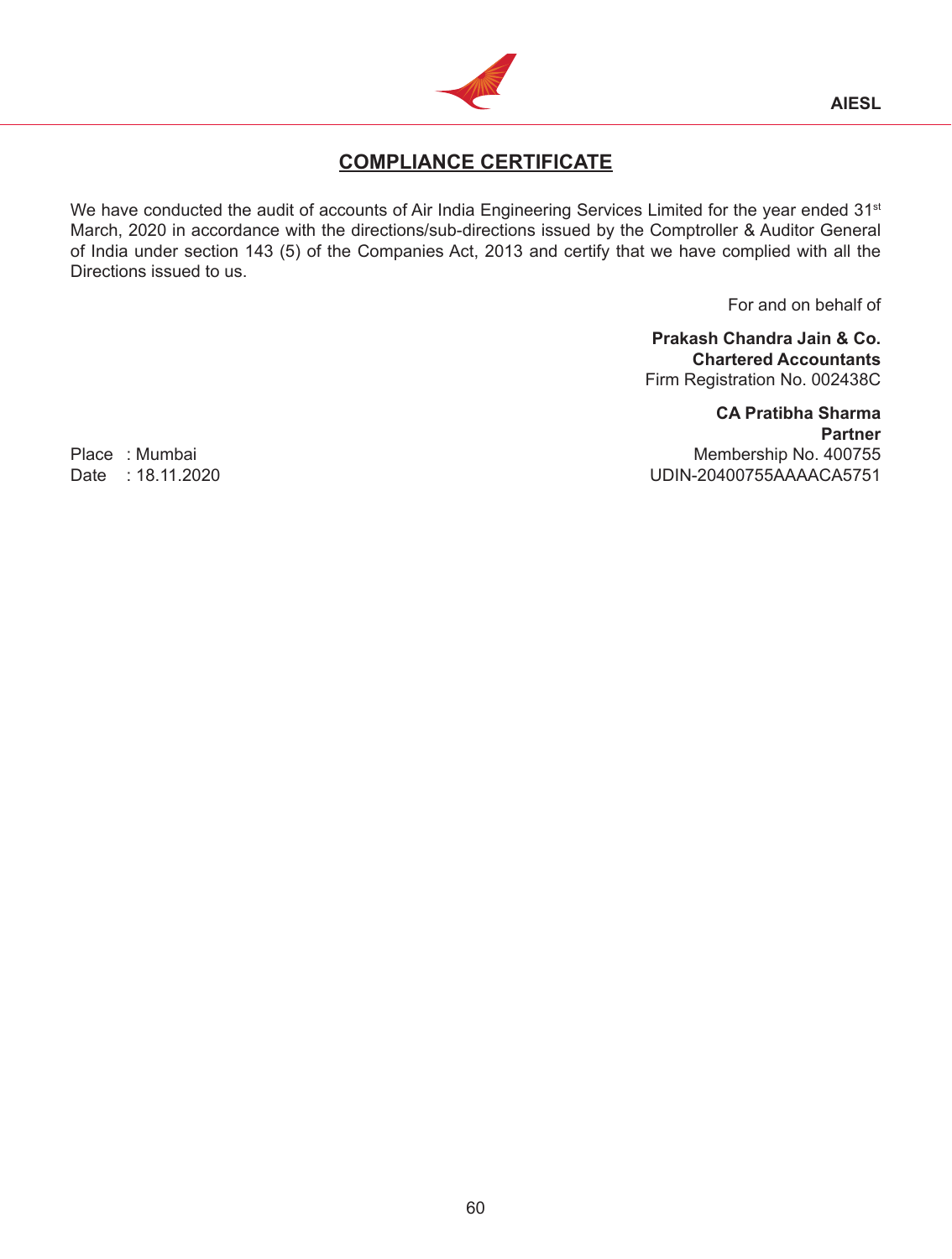

# **AI ENGINEERING SERVICES LIMITED**

# **Management's comments on Statutory Auditors' Report for FY 2019-20**

|    | <b>Audit Observation</b>                                                                                                                                                                                                       | <b>Management's Replies</b>                                                                                                                                                                                                                                                                                                                                                                                                                                                                |  |  |
|----|--------------------------------------------------------------------------------------------------------------------------------------------------------------------------------------------------------------------------------|--------------------------------------------------------------------------------------------------------------------------------------------------------------------------------------------------------------------------------------------------------------------------------------------------------------------------------------------------------------------------------------------------------------------------------------------------------------------------------------------|--|--|
|    | <b>Emphasis of Matter:</b>                                                                                                                                                                                                     |                                                                                                                                                                                                                                                                                                                                                                                                                                                                                            |  |  |
| 1. | Company has not complied certain provisions<br>of The Companies Act 2013, as stated below:                                                                                                                                     |                                                                                                                                                                                                                                                                                                                                                                                                                                                                                            |  |  |
|    | Second proviso of section 149 (1) relating<br>(i)<br>to appointment of women director                                                                                                                                          | In compliance with the provisions of the Companies<br>Act, the company through Ministry has now<br>appointed Women Director - Ms. Meenakshi Mallik,<br>CD, AI w.e.f. 11th Sept 2020.                                                                                                                                                                                                                                                                                                       |  |  |
|    | Section 149 (4) relating to appointment of<br>(ii)<br><b>Independent Directors</b>                                                                                                                                             | The Exemption has been granted by Ministry of<br>Corporate Affairs for appointment of Independent<br>Director for a wholly owned subsidiary.                                                                                                                                                                                                                                                                                                                                               |  |  |
| 2. | As per para 9 of Ind-AS 2 on Inventories                                                                                                                                                                                       |                                                                                                                                                                                                                                                                                                                                                                                                                                                                                            |  |  |
|    | Inventories shall be measured at cost or net<br>realizable value.                                                                                                                                                              |                                                                                                                                                                                                                                                                                                                                                                                                                                                                                            |  |  |
|    | The Company has valued the inventories during<br>the year at weighted average cost. Valuation of<br>inventories has not been done as per Ind-AS 2 at<br>year end. Hence we are unable to comment on the<br>impact of the same. | This is statement of fact.                                                                                                                                                                                                                                                                                                                                                                                                                                                                 |  |  |
| 3. | The Company has not deducted Income tax at<br>source while accounting for certain expenses<br>and provision for expenses. The impact of such<br>non-compliance cannot be ascertained.                                          | This is mainly for the booking of expenditure<br>received from group companies, entries for same<br>had been received very late. While all possible<br>efforts were made to receive the invoices in timely<br>manner, however during this year, mainly due to<br>pandemic situation, invoices were not received on<br>time. Our management has already taken a serious<br>note of same for the issuance of invoices by the<br>group companies on month to month basis in timely<br>manner. |  |  |
| 4. | The Company has calculated Interest Payable/<br>Receivable on average<br>balance of Inter<br>Companies. The Company has not calculated<br>Interest as per MSA with various Inter<br>Companies.                                 | As per the decision taken by the top management<br>of group of companies, interest has been levied<br>based on average balance. As the company has not<br>availed any loan from financial institutions and the<br>rate of interest charged is based on average rate of<br>borrowing of holding company.                                                                                                                                                                                    |  |  |
| 5. | The Company has not disclosed corrections of<br>prior period errors as required by Ind AS 8 and<br>its corresponding tax effects.                                                                                              | As per the Accounting Policy of the company<br>the threshold for booking of expenditure as Prior<br>Period Expenditure is Rs. 5 Crore. Since all such<br>expenditure were well below threshold limit, same<br>has been booked as current year's expenditure.                                                                                                                                                                                                                               |  |  |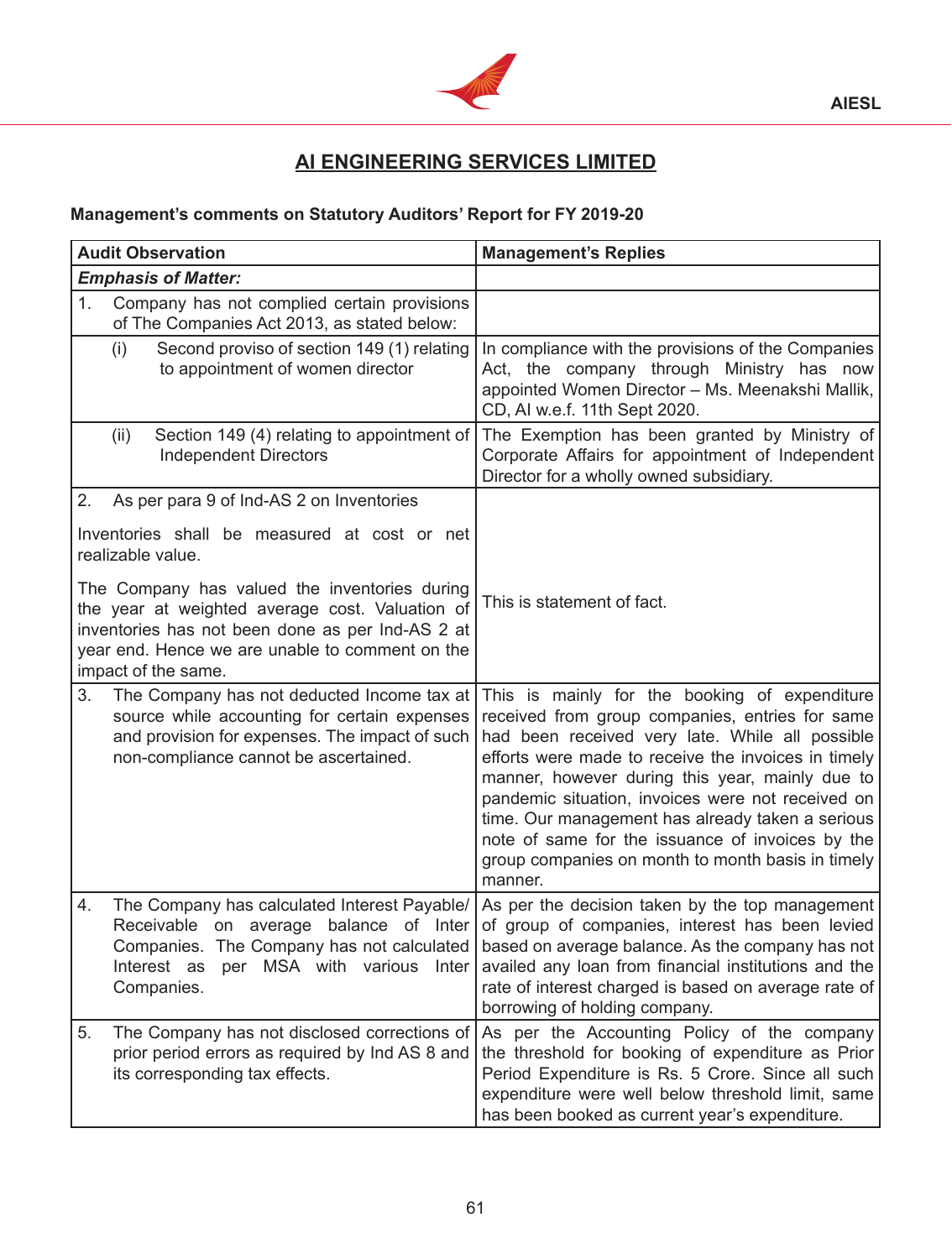

| <b>Audit Observation</b>                                                                                                                                                                                                                      |                                                                                                                                                                                                                                                                                                                                                                                                                                                                                                                                                                         | <b>Management's Replies</b> |
|-----------------------------------------------------------------------------------------------------------------------------------------------------------------------------------------------------------------------------------------------|-------------------------------------------------------------------------------------------------------------------------------------------------------------------------------------------------------------------------------------------------------------------------------------------------------------------------------------------------------------------------------------------------------------------------------------------------------------------------------------------------------------------------------------------------------------------------|-----------------------------|
| be communicated in our report.                                                                                                                                                                                                                | Key Audit Matters: Key audit matters are those<br>matters that, in our professional judgment, were<br>of most significance in our audit of the financial<br>statements of the current period. These matters<br>were addressed in the context of our audit of the<br>financial statements as a whole, and in forming our<br>opinion thereon, and we do not provide a separate<br>opinion on these matters. We have determined the<br>matters described below to the key audit matters to                                                                                 |                             |
|                                                                                                                                                                                                                                               |                                                                                                                                                                                                                                                                                                                                                                                                                                                                                                                                                                         |                             |
| Key audit matter<br>1. Credit Impairement<br>Ind AS requires the<br>expected<br>the<br>losses (ECL) on financial<br>assets consisting mainly<br>debtors which involves<br>significant judgment and<br>estimates to be made by<br>the company. | <b>Auditor's response</b><br><b>Principle</b><br>audit<br>procedures<br>company to recognize $\vert$ As per Ind AS, the shift<br>credit is from 'Incurred Loss'<br>approach to 'Expected<br>Loss' approach while<br>computing<br>provision<br>for losses on loans and<br>advances.<br>We have relied on the<br>ECL calculations which<br>were done by an expert/<br>outside agency.<br>The<br>accuracy<br>and<br>completeness of critical<br>data was reviewed.<br>System of Computation<br>of ECL was found<br>satisfactory.<br>Refer accounting policy<br>No 11(A)(v) | This is statement of Fact   |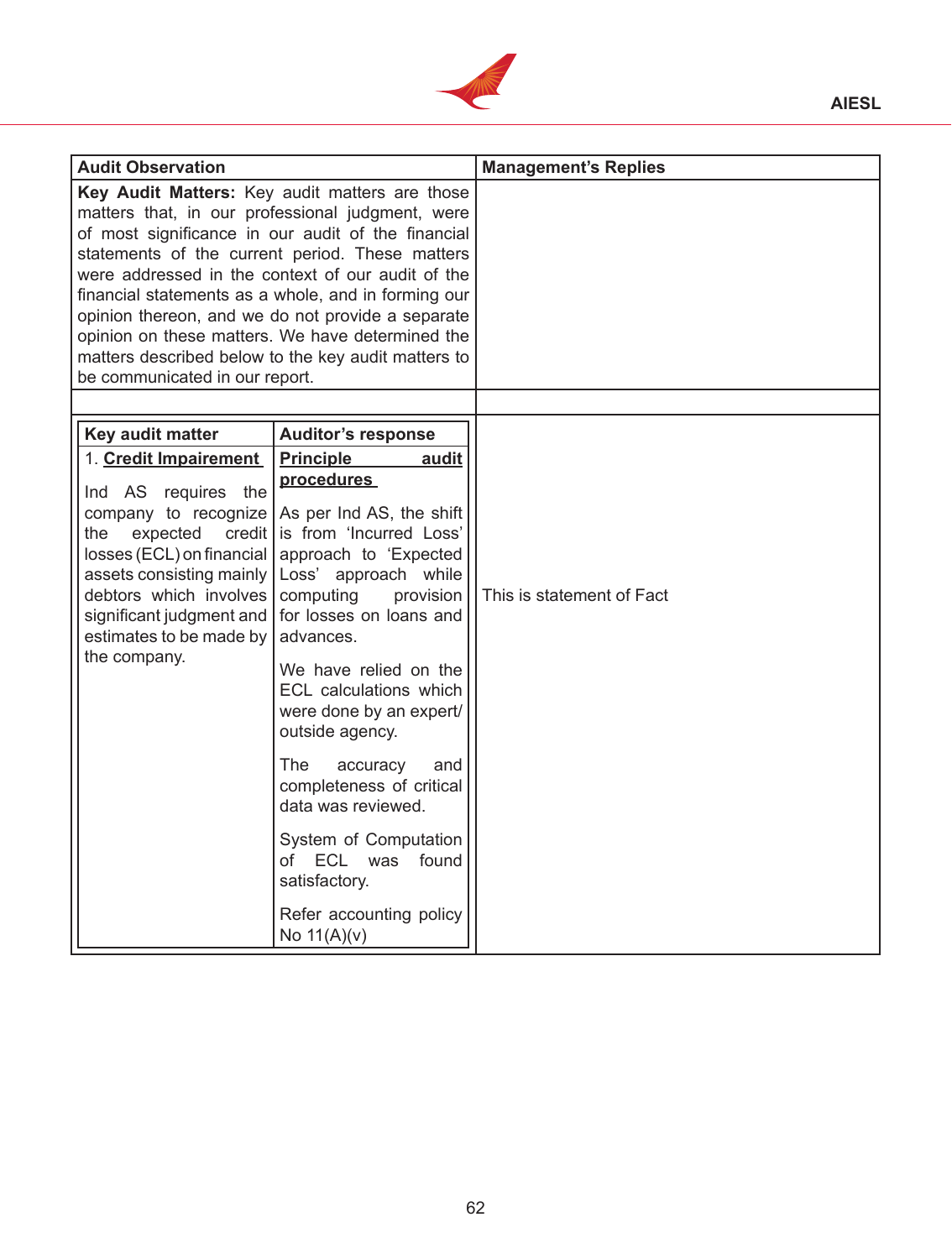

| <b>Audit Observation</b>                                                                                                                                                                                                                                                                                                                                                                                                                                                                                                                                                                          |                                                                                                                                                                                                                                                                                                                                                                                                                                                                                                                                                                                                                                | <b>Management's Replies</b>                                                                                                                                                                                                                                                                                                                                                                                                                                                                                          |  |  |
|---------------------------------------------------------------------------------------------------------------------------------------------------------------------------------------------------------------------------------------------------------------------------------------------------------------------------------------------------------------------------------------------------------------------------------------------------------------------------------------------------------------------------------------------------------------------------------------------------|--------------------------------------------------------------------------------------------------------------------------------------------------------------------------------------------------------------------------------------------------------------------------------------------------------------------------------------------------------------------------------------------------------------------------------------------------------------------------------------------------------------------------------------------------------------------------------------------------------------------------------|----------------------------------------------------------------------------------------------------------------------------------------------------------------------------------------------------------------------------------------------------------------------------------------------------------------------------------------------------------------------------------------------------------------------------------------------------------------------------------------------------------------------|--|--|
| 2. Intangible Asset<br>Details of the expenses<br>have been sought.<br>Expenses of Rs.2713.90<br>million, incurred prior to<br>The opinion from Expert<br>the date of obtaining<br>Advisory Committee of<br>ICAI has been taken<br>License,<br>were<br>the<br>capitalized in FY 2014-<br>into consideration.<br>15 as Intangible Assets.<br>The<br>said<br>expenses<br>been<br>adjusted<br>has<br>with retained earnings.<br>This restatement has<br>resulted into decrease<br>in retained earnings with<br>corresponding decrease<br>in Asset by Rs. 2713.19<br>Millions.<br>(Refer Note No. 43) |                                                                                                                                                                                                                                                                                                                                                                                                                                                                                                                                                                                                                                | This is statement of Fact                                                                                                                                                                                                                                                                                                                                                                                                                                                                                            |  |  |
| <b>Report</b><br><b>Other</b><br>on                                                                                                                                                                                                                                                                                                                                                                                                                                                                                                                                                               | and<br><b>Regulatory</b><br>Legal                                                                                                                                                                                                                                                                                                                                                                                                                                                                                                                                                                                              |                                                                                                                                                                                                                                                                                                                                                                                                                                                                                                                      |  |  |
| <b>Requirements:</b><br>3.<br>that:<br>a)<br>except as stated below:-                                                                                                                                                                                                                                                                                                                                                                                                                                                                                                                             | As required by section 143(5) of the Act and in<br>pursuance of directions issued by the Office of<br>the Comptroller and Auditor General of India<br>for the year ended March 31st, 2020, we report<br>Whether the company has system in place<br>to process all the accounting transactions<br>through IT system? If yes, the implications<br>of processing of accounting transactions<br>outside IT system on the integrity of<br>the accounts along with the financial<br>implications, if any, may be stated.<br>Yes, the company has the system in place to process<br>all the accounting transactions through IT system | This is statement of fact.                                                                                                                                                                                                                                                                                                                                                                                                                                                                                           |  |  |
|                                                                                                                                                                                                                                                                                                                                                                                                                                                                                                                                                                                                   | a (i) The Company has SAP for maintenance of<br>accounts. Most of the entries passed does not<br>contain supporting attached with it. The system<br>needs to be strengthened regarding the same.                                                                                                                                                                                                                                                                                                                                                                                                                               | As regard to the expenditure incurred at HQ<br>level, physical documents are kept and since the<br>documents are bulky, it is not possible to attach the<br>invoice copy along with SAP Payment Voucher. As<br>regard to other regions, except WR, all other regions<br>are attaching the copies of duly certified invoices, as<br>the payments are centrally processed at HQ level.<br>Also, we are making efforts to attach the supporting<br>documents in respect of billing received through<br>group companies. |  |  |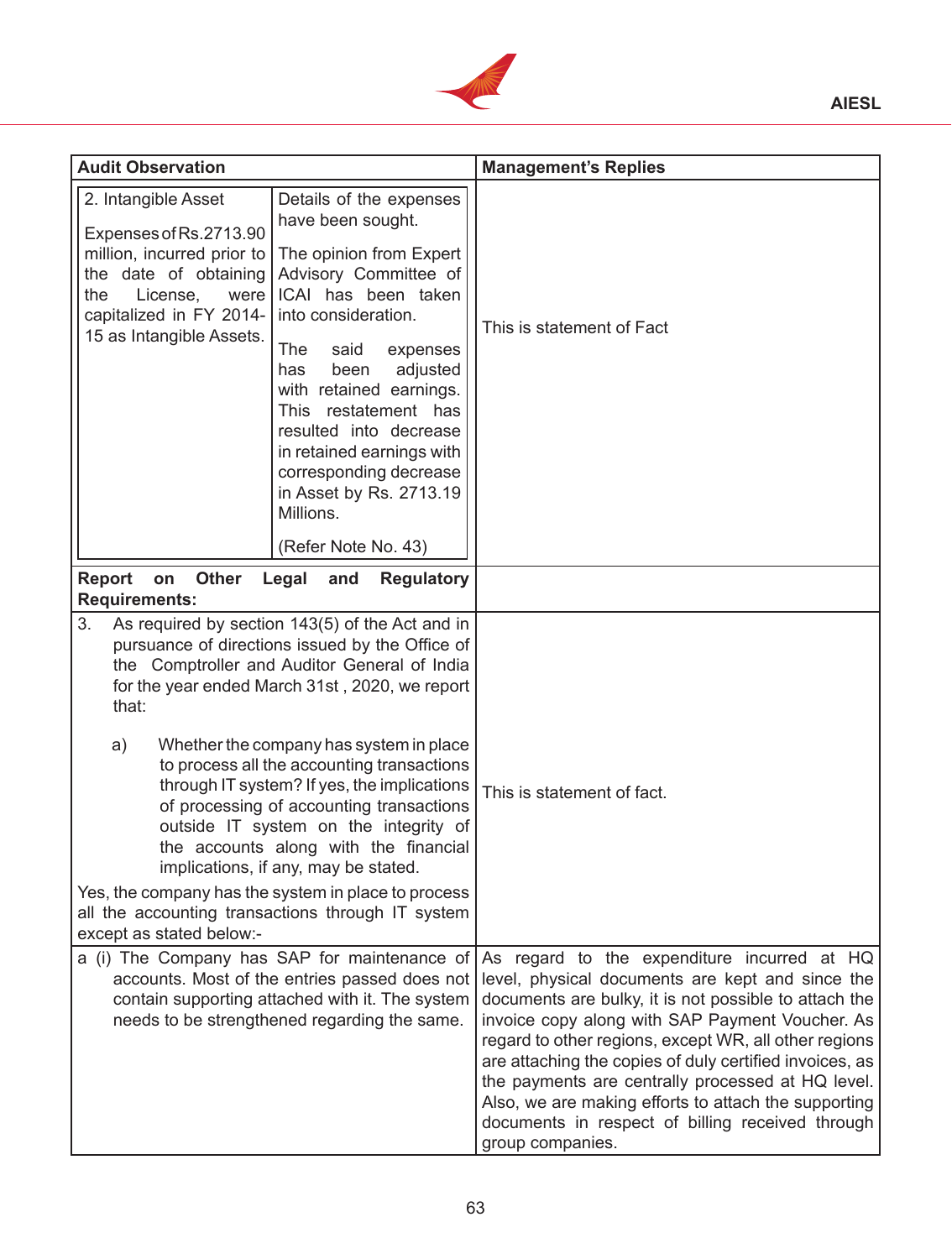

| <b>Audit Observation</b>                                                                                                                                                                                                                                                                                                                                                                                                                      | <b>Management's Replies</b>                                                                                                                                                                                  |
|-----------------------------------------------------------------------------------------------------------------------------------------------------------------------------------------------------------------------------------------------------------------------------------------------------------------------------------------------------------------------------------------------------------------------------------------------|--------------------------------------------------------------------------------------------------------------------------------------------------------------------------------------------------------------|
| (ii) The company uses the information systems<br>partially for maintenance and processing of payroll.                                                                                                                                                                                                                                                                                                                                         | This is statement of fact.                                                                                                                                                                                   |
| (iii) The Company has no system of calculation of<br>Interest on outstanding of Inter Company balances.<br>The same has been done manually.                                                                                                                                                                                                                                                                                                   | The basis of charging interest among group<br>companies has been decided by the top management<br>and if required, SAP can generate ageing report<br>based on which interest can be calculated, if required. |
| (b) Whether there is any restructuring of an existing<br>loan or cases of waiver/write off of debts /loans/<br>interest etc. made by a lender to the company due<br>to the company's inability to repay the loan? If yes,<br>the financial impact may be stated.                                                                                                                                                                              |                                                                                                                                                                                                              |
| On the basis of information and explanation given to<br>us, company has not availed any loans. Hence there<br>is no restructuring, waiver / write off of debts/ loans/<br>interest etc. made by the lender to the company<br>during the year.                                                                                                                                                                                                 | This is statement of fact.                                                                                                                                                                                   |
| (c) Whether funds received/receivable for specific<br>schemes from central/ state agencies were properly<br>accounted for/ utilized as per its term and conditions?<br>List the cases of deviation.                                                                                                                                                                                                                                           |                                                                                                                                                                                                              |
| On the basis of information and explanation<br>given to us, no funds have been received /receivable<br>for specific schemes from central / state agencies.                                                                                                                                                                                                                                                                                    | This is statement of fact.                                                                                                                                                                                   |
| Annexure - A to the Independent Auditor's<br><b>Report</b>                                                                                                                                                                                                                                                                                                                                                                                    |                                                                                                                                                                                                              |
| (i) (a) The Company is in the process of updating its<br>records of fixed assets with respective quantitative<br>details and location thereof.                                                                                                                                                                                                                                                                                                | This is statement of fact.                                                                                                                                                                                   |
| (b) As explained to us, the Company has a policy<br>of verification of fixed assets on bi-annual basis.<br>As per the information and explanation provided to<br>us, all the tools and equipment capitalized have not<br>been physically verified during the years 2018-20.<br>As regard to other fixed assets (i.e. other than tools<br>and equipment), physical verification has not been<br>carried out by the management during the year. | This is statement of fact.                                                                                                                                                                                   |
| (c) According to the information and explanations<br>given to us and on the basis of our examination of<br>the records of the Company, the Company does not<br>own any immovable property.                                                                                                                                                                                                                                                    | This is statement of fact.                                                                                                                                                                                   |
| (ii) The Company has policy of physical verification<br>of Inventories on bi-annual basis. The Company has<br>not conducted physical verification of Inventories of<br>only tools for the last two years.                                                                                                                                                                                                                                     | This is statement of fact.                                                                                                                                                                                   |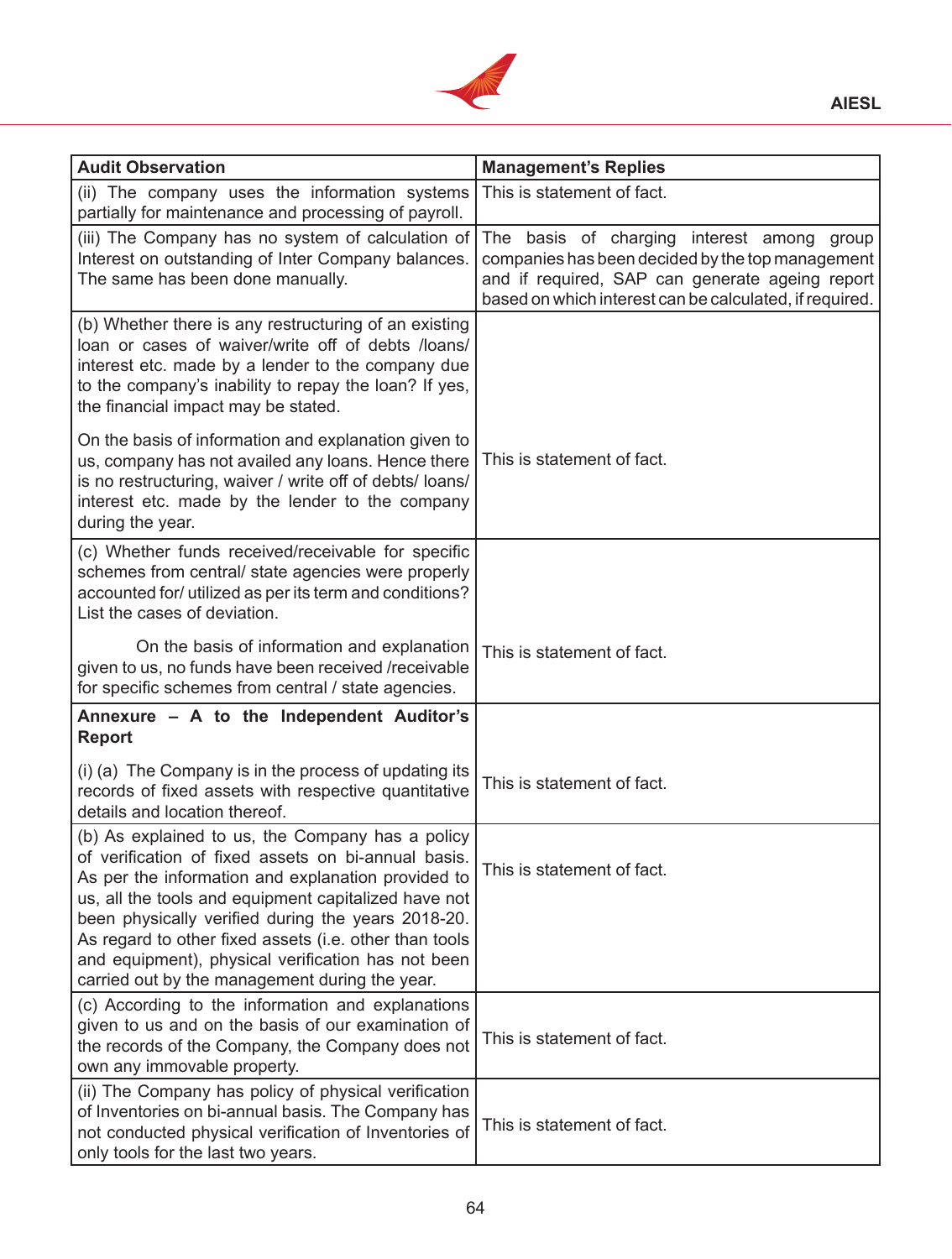

| <b>Audit Observation</b>                                                                                                                                                                                                                                                                                                                 |                                                                                                                                                                                                                                                                                                                                    | <b>Management's Replies</b>                                                                                                                                                                                                                                  |
|------------------------------------------------------------------------------------------------------------------------------------------------------------------------------------------------------------------------------------------------------------------------------------------------------------------------------------------|------------------------------------------------------------------------------------------------------------------------------------------------------------------------------------------------------------------------------------------------------------------------------------------------------------------------------------|--------------------------------------------------------------------------------------------------------------------------------------------------------------------------------------------------------------------------------------------------------------|
| applicable to the Company.                                                                                                                                                                                                                                                                                                               | (iii) As per the information and explanation given to<br>us, the Company has not granted loans, secured<br>or unsecured to companies, firms, Limited Liability<br>Partnerships or parties covered in the register<br>maintained under section 189 of the Act. Accordingly,<br>provisions of clause 3(iii) (a), (b) and (c) are not | This is statement of fact.                                                                                                                                                                                                                                   |
| covered by the provisions of section 185 of the Act.                                                                                                                                                                                                                                                                                     | (iv)In our opinion and according to the information<br>and explanation given to us, the Company has not<br>given any loans, guarantees & Security to any party                                                                                                                                                                     | This is statement of fact.                                                                                                                                                                                                                                   |
| the parties covered under Section 186.                                                                                                                                                                                                                                                                                                   | The Company has complied with provisions of<br>Section 186 of the Act in respect of investments<br>made or loans or guarantee or security provided to                                                                                                                                                                              |                                                                                                                                                                                                                                                              |
| the Order are not applicable.                                                                                                                                                                                                                                                                                                            | (v) The Company has not accepted any deposits<br>during the year from the public within the meaning<br>of the provisions of sections 73 to 76 or any other<br>relevant provisions of the Act and rules made there<br>under. Accordingly, the provisions of clause $3(v)$ of                                                        | This is statement of fact.                                                                                                                                                                                                                                   |
| of clause 3(vi) of the Order are not applicable.                                                                                                                                                                                                                                                                                         | (vi) According to the information and explanations<br>given to us, the Central Government has not<br>specified maintenance of cost records under Section<br>(1) section 148 of the Act. Accordingly, the provisions                                                                                                                | This is statement of fact.                                                                                                                                                                                                                                   |
|                                                                                                                                                                                                                                                                                                                                          | (vii) (a) According to the information and explanations<br>given to us and based on the records examined by<br>us, the Company is not regular in depositing the<br>undisputed statutory dues including provident fund,                                                                                                             | This is statement of fact.                                                                                                                                                                                                                                   |
| employees' state insurance, income-tax, goods<br>and service tax, value added tax, cess and other<br>statutory dues with the appropriate authorities.<br>Arrears of outstanding statutory dues as on the last<br>day of the financial year 31st March 2020 of more<br>than six months from the date they became payable<br>are as below: |                                                                                                                                                                                                                                                                                                                                    | While all possible efforts are made to deposit the<br>statutory dues in timely manner, however, due to<br>shortage of liquidity due to non-payment of dues<br>mainly by group companies the company not in<br>position to make the payment in timely manner. |
| Nature<br>of<br>Statutory<br>Dues                                                                                                                                                                                                                                                                                                        | Amount Outstanding for<br>more than 6 months as<br>on 31st March 2020                                                                                                                                                                                                                                                              |                                                                                                                                                                                                                                                              |
| Goods and Service Tax                                                                                                                                                                                                                                                                                                                    | 49, 47, 37, 370. 56                                                                                                                                                                                                                                                                                                                |                                                                                                                                                                                                                                                              |
| PF                                                                                                                                                                                                                                                                                                                                       | 56,62,36,112.83                                                                                                                                                                                                                                                                                                                    |                                                                                                                                                                                                                                                              |
| <b>ESIC</b>                                                                                                                                                                                                                                                                                                                              | 10,16,423.00                                                                                                                                                                                                                                                                                                                       |                                                                                                                                                                                                                                                              |
| <b>TDS</b>                                                                                                                                                                                                                                                                                                                               | 12,64,73,701.00                                                                                                                                                                                                                                                                                                                    |                                                                                                                                                                                                                                                              |

**AIESL**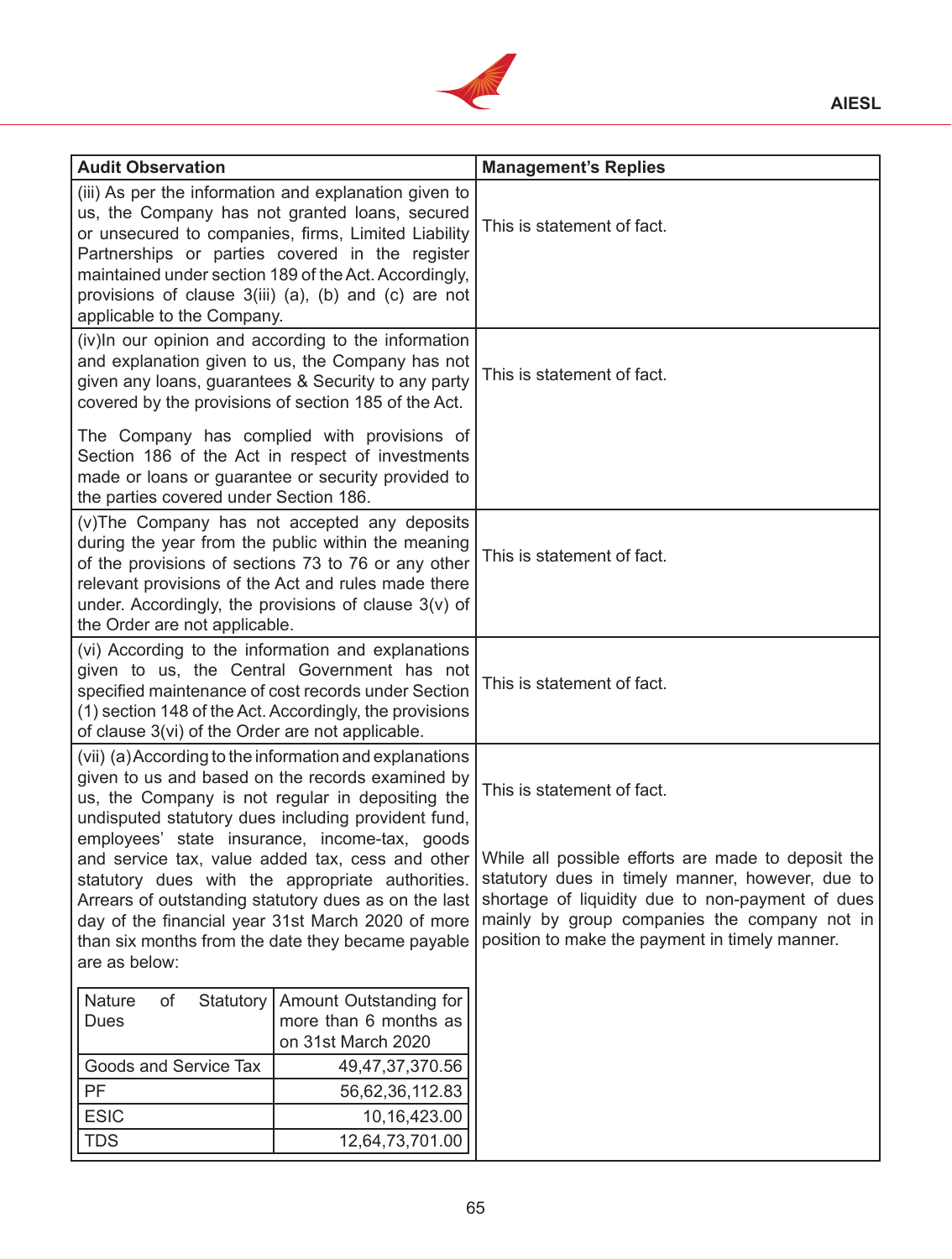

| <b>Audit Observation</b>                                                                                                                                                                                                                                                                                                                    | <b>Management's Replies</b>                                                                                                    |
|---------------------------------------------------------------------------------------------------------------------------------------------------------------------------------------------------------------------------------------------------------------------------------------------------------------------------------------------|--------------------------------------------------------------------------------------------------------------------------------|
| Statutory dues, if any, in respect of foreign business<br>area not covered during the audit, since the record<br>are maintained at the respective business areas<br>which were not available for verification, we are<br>unable to comment whether the dues have been<br>deposited on a time basis.                                         |                                                                                                                                |
| (b) According to the information and explanations<br>given to us and based on the records examined<br>by us, there are no dues of Wealth tax, sales tax,<br>service tax, duty of customs, duty of excise, goods<br>and service tax and value added tax which have not<br>been deposited on account of any dispute.                          | This is statement of fact.                                                                                                     |
| (viii) According to the information and explanations<br>provided to us and based on the records examined<br>by us, The Company does not have any loans or<br>borrowings from any financial institution, banks, and<br>government or debenture holders during the year.<br>Accordingly, paragraph 3(viii) of the Order is not<br>applicable. | This is statement of fact.                                                                                                     |
| (ix) According to information and explanation given<br>to us and based on the records examined by us,<br>The Company did not raise any money by way of<br>initial public offer or further public offer (including<br>debt instruments) and term loans during the year.<br>Accordingly, paragraph 3 (ix) of the Order is not<br>applicable.  | This is statement of fact.                                                                                                     |
| (x) According to the information and explanations<br>provided to us, no fraud by the Company or on the<br>Company by its officers or employees has been<br>noticed or reported during the course of the audit.                                                                                                                              | This is statement of fact.                                                                                                     |
| (xi) According to information and explanation<br>provided to us and based on the records examined<br>by us, the Company has not paid/provided for<br>managerial remuneration during the year. Therefore<br>the provisions of clause $3(xi)$ of the Order are not<br>applicable to the company.                                              | This is statement of fact.<br>No managerial remuneration other than Rs. 3.03<br>Million paid to CEO as salary during the year. |
| (xii) In our opinion and according to the information<br>and explanations given to us, the Company is not<br>a Nidhi Company. Accordingly, provisions of clause<br>3(xii) of the Order are not applicable.                                                                                                                                  | This is statement of fact.                                                                                                     |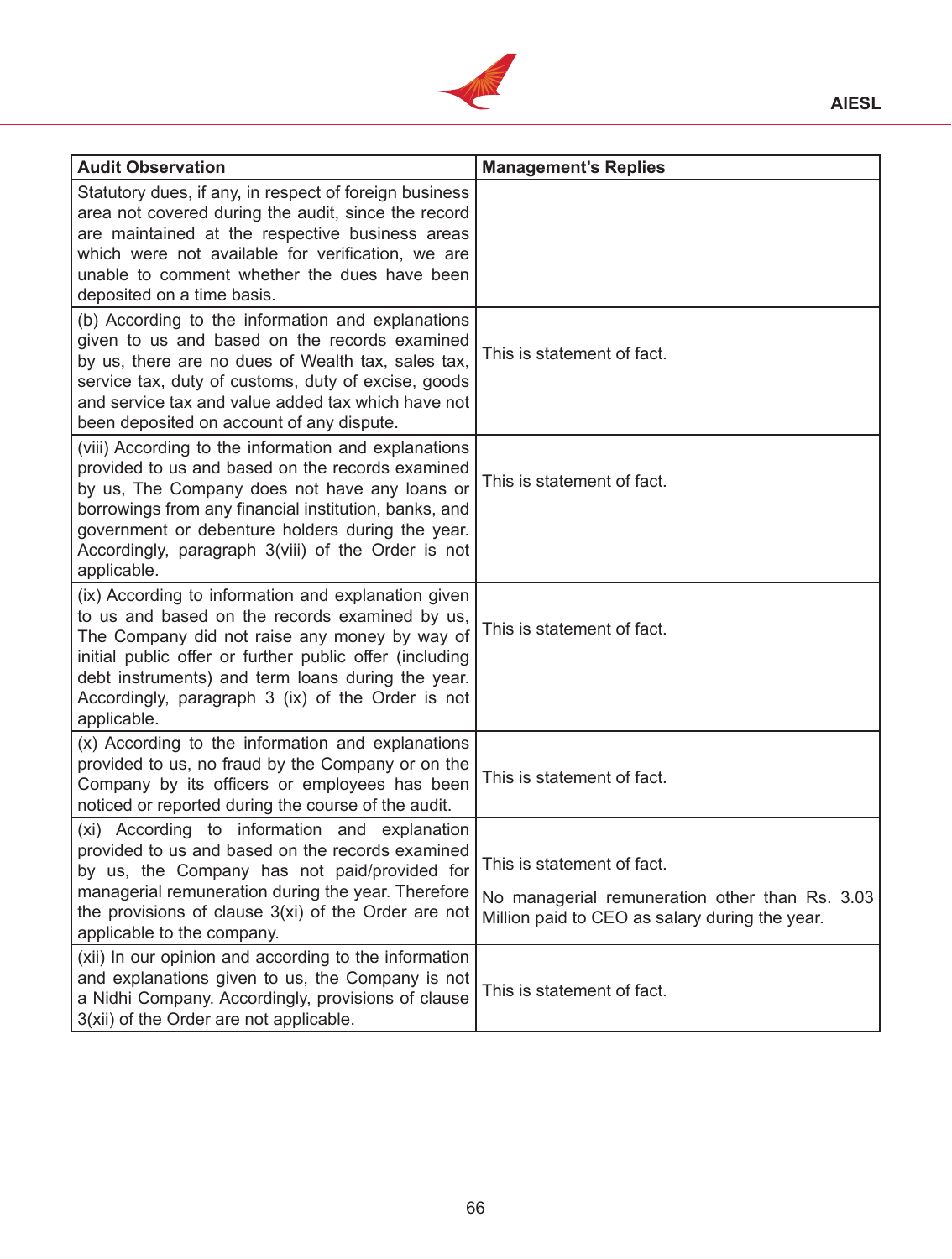

| <b>Audit Observation</b>                                                                                                                                                                                                                                                                                                                                                                                                                                                                                                                                                                                                                       | <b>Management's Replies</b> |
|------------------------------------------------------------------------------------------------------------------------------------------------------------------------------------------------------------------------------------------------------------------------------------------------------------------------------------------------------------------------------------------------------------------------------------------------------------------------------------------------------------------------------------------------------------------------------------------------------------------------------------------------|-----------------------------|
| (xiii) According to the information and explanation<br>provided to us and based on our examination of<br>records of the Company, all transactions with the<br>related parties are in compliance with Sections 177<br>and 188 of the Act, where applicable and the details<br>have been disclosed in the Financial Statements as<br>required by the applicable accounting standards. (<br>Refer Note No 38.)                                                                                                                                                                                                                                    | This is statement of fact.  |
| (xiv) According to the information and explanations<br>given to us and based on our examination of the<br>records of the Company, the Company has not made<br>any preferential allotment or private placement of<br>shares or fully or partly convertible debentures<br>during the year. Accordingly, the provisions of clause<br>3(xiv) of the Order are not applicable.                                                                                                                                                                                                                                                                      | This is statement of fact.  |
| (xv) According to the information and explanation<br>provided to us and based on our examination<br>of<br>the records of the Company, the Company has<br>not entered into any non-cash transactions with<br>the directors or persons connected with them.<br>Accordingly, provisions of clause 3(xv) of the Order<br>are not applicable.                                                                                                                                                                                                                                                                                                       | This is statement of fact.  |
| (xvi) The Company is not required to be registered<br>under section 45-IA of the Reserve Bank of India Act<br>1934. Accordingly, paragraph 3(xvi) of the Order is<br>not applicable.                                                                                                                                                                                                                                                                                                                                                                                                                                                           | This is statement of fact.  |
| Annexure - B to the Independent Auditor's<br><b>Report</b>                                                                                                                                                                                                                                                                                                                                                                                                                                                                                                                                                                                     |                             |
| <b>Limitations</b><br><b>Financial</b><br><b>Inherent</b><br>of<br><b>Internal</b><br><b>Controls over Financial Reporting</b>                                                                                                                                                                                                                                                                                                                                                                                                                                                                                                                 |                             |
| Because of the inherent limitations of internal<br>financial controls over financial reporting, including<br>the possibility of collusion or improper management<br>override of controls, material misstatements due to<br>error or fraud may occur and not be detected. Also,<br>projections of any evaluation of the internal financial<br>controls over financial reporting to future periods are<br>subject to the risk that the internal financial control<br>over financial reporting may become inadequate<br>because of changes in conditions, or that the degree<br>of compliance with the policies or procedures may<br>deteriorate. |                             |
| According to the information and explanations<br>given to us and based on our audit, the following<br>weaknesses have been identified as at March 31,<br>2020:                                                                                                                                                                                                                                                                                                                                                                                                                                                                                 |                             |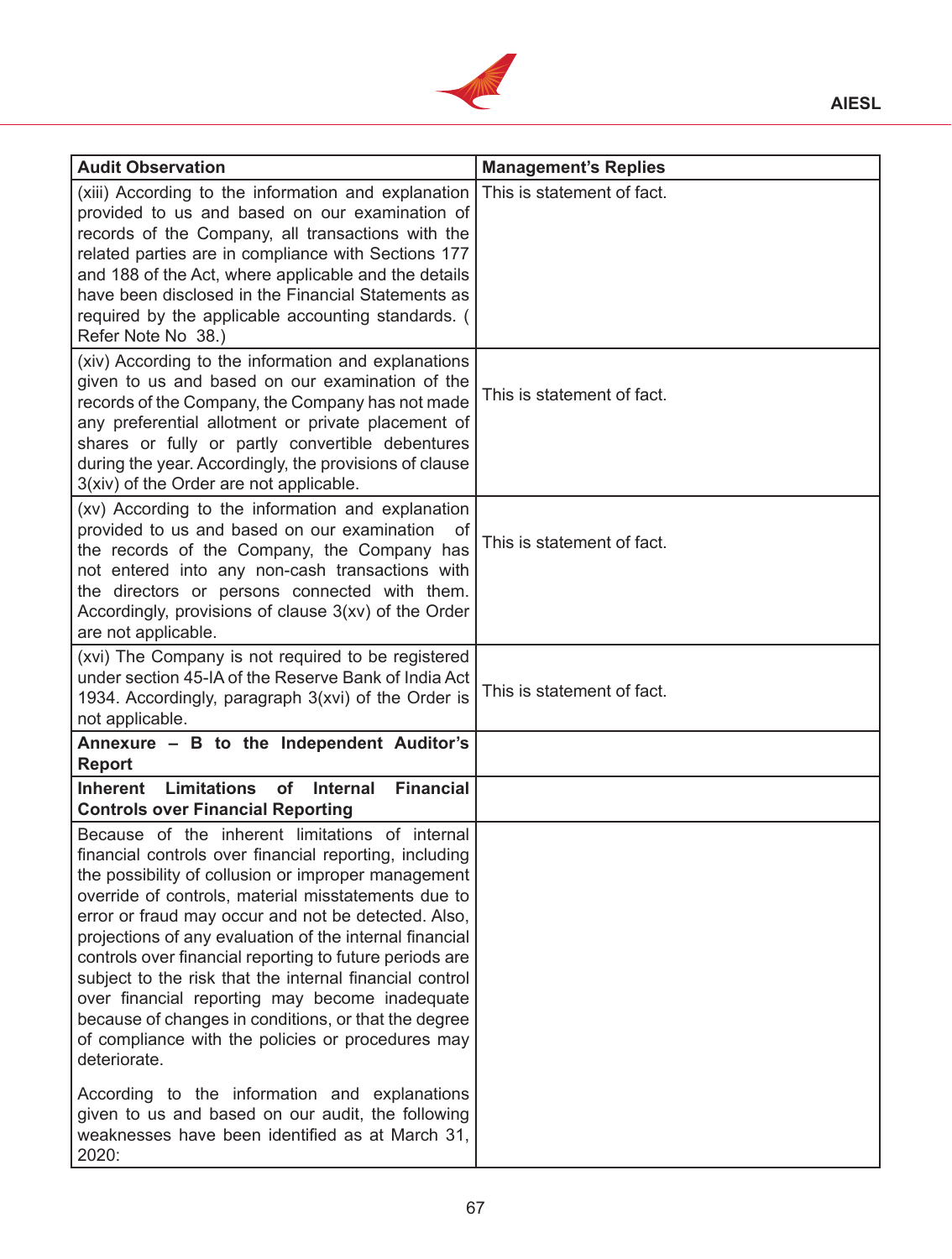

| <b>Audit Observation</b>                                                                                                                                                                         | <b>Management's Replies</b>                                                                                                                                                                                                                                                                                                           |
|--------------------------------------------------------------------------------------------------------------------------------------------------------------------------------------------------|---------------------------------------------------------------------------------------------------------------------------------------------------------------------------------------------------------------------------------------------------------------------------------------------------------------------------------------|
| i) The Company did not have an effective internal<br>control system for deduction, timely deposit, filing<br>return.                                                                             | The company is making all possible efforts for filing<br>of various returns, however due to paucity of funds,<br>company is not able to pay the taxes in timely manner<br>which has resulted in delay in filing return on time.                                                                                                       |
| ii) The Company did not have an effective system<br>for timely accounting of entries, to prevent duplicate<br>accounting entry and maker checker process.                                        | As a procedure, no payment is made unless<br>invoices are entered in SAP and also the invoices<br>are entered in SAP first before raising the invoices<br>on all the customers. The delay is happening mainly<br>for accounting MSA based transaction received from<br>Inter company, for which company is taking proactive<br>steps. |
| iii) In SAP most of the entries has no supporting<br>to check the validity of entry. Expenses borne by<br>other group companies and then reimbursed by the<br>Company had no supportings at all. | We are taking necessary corrective steps in this<br>regard.                                                                                                                                                                                                                                                                           |
| iv) The Company did not have effective system of<br>reconciliation of balance with other parties.                                                                                                | Reconciliation of amount recoverable from all major<br>customers is a continuous process. However, as<br>regard to reconciliation with group companies, we<br>are taking necessary corrective action.                                                                                                                                 |
| v) The company has Internal Audit on yearly basis.<br>It shall be on Monthly/Quarterly basis. Year-end<br>finalization entries may be checked by internal<br>auditors before posting in SAP.     | We have already mandated this requirement at<br>the time of selection of external internal auditor for<br>forthcoming financial year.                                                                                                                                                                                                 |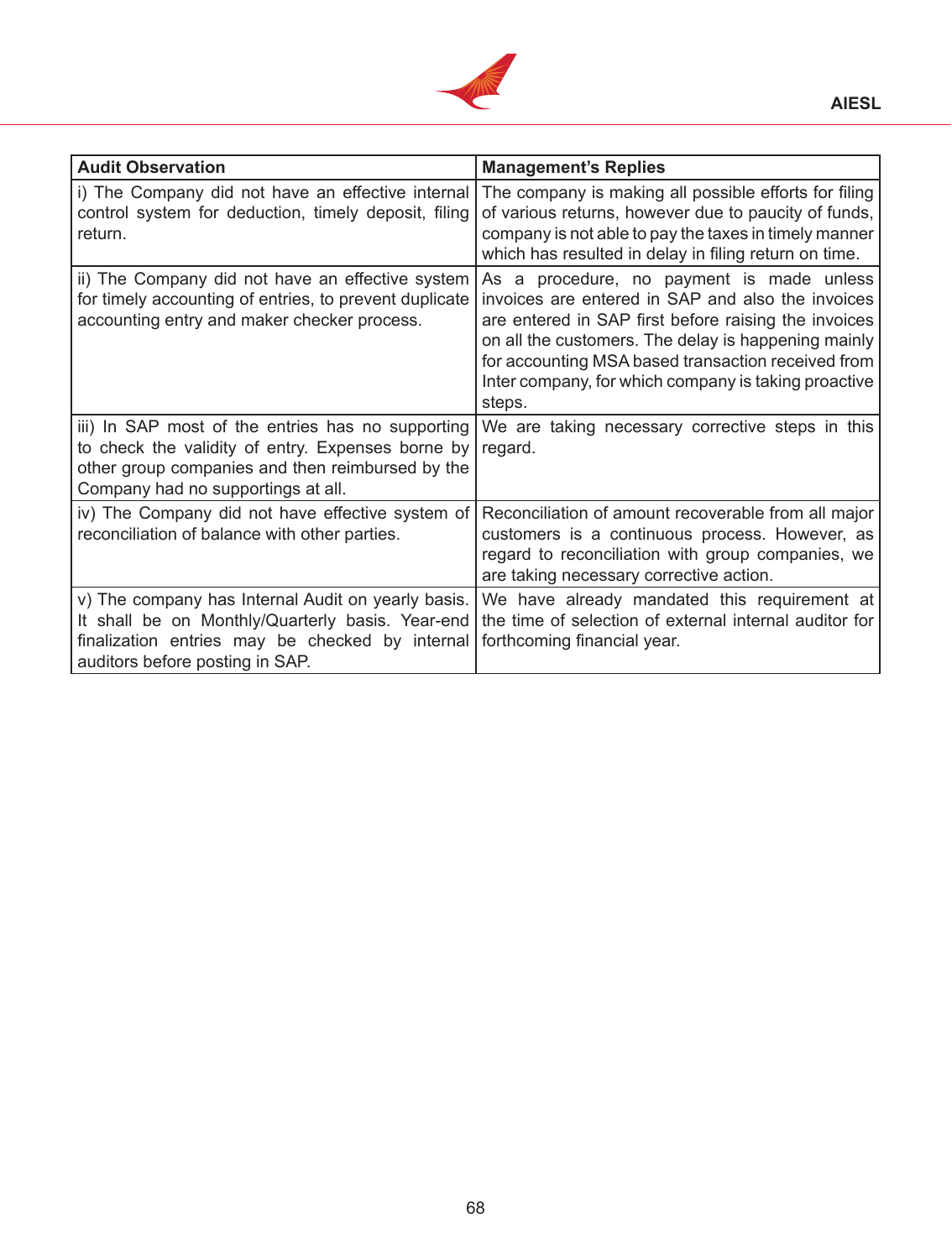

**(Amount in Millions)**

# **BALANCE SHEET AS AT 31ST MARCH 2020**

| <b>Particulars</b>                                                                                                                                                                     | Note No.                      |                                               | As at March 31, 2020 |                                             | As at March 31, 2019 |
|----------------------------------------------------------------------------------------------------------------------------------------------------------------------------------------|-------------------------------|-----------------------------------------------|----------------------|---------------------------------------------|----------------------|
| ASSETS:                                                                                                                                                                                |                               |                                               |                      |                                             |                      |
| $\vert$ 1)<br><b>Non-current Assets</b><br>(i) Property, Plant & Equipment<br>(ii) Other Intangible Asset<br>(iii) Financial Assets:                                                   | $\mathbf 2$<br>$\overline{2}$ | 593.85                                        |                      | 680.35<br>2,713.83                          |                      |
| a) Loans<br>b) Others<br>iv) Income Tax Assets<br>v) Other Non-Current Assets                                                                                                          | 3<br>4                        | 0.06                                          |                      | 0.06<br>0.20                                |                      |
|                                                                                                                                                                                        |                               |                                               | 593.91               |                                             | 3,394.44             |
| 2)<br><b>Current Assets</b><br>i) Inventories                                                                                                                                          | 5                             | 752.62                                        |                      | 632.39                                      |                      |
| ii) Financial Assets:<br>a) Trade Receivables<br>b) Cash and Cash Equivalents<br>c) Bank Balance other than (b) above<br>c) Loans                                                      | 6<br>$\overline{7}$<br>8<br>9 | 26,686.33<br>82.28<br>33.75<br>3.91           |                      | 14,085.35<br>53.67<br>25.11<br>3.08         |                      |
| d) Others<br>iii) Current Tax Assets<br>iv) Other Current Assets                                                                                                                       | 10<br>11                      | 1,125.14<br>245.55                            | 28,929.58            | 715.66<br>127.19                            | 15,642.45            |
| <b>TOTAL</b>                                                                                                                                                                           |                               |                                               | 29,523.49            |                                             | 19,036.88            |
| <b>EQUITY AND LIABILITIES:</b>                                                                                                                                                         |                               |                                               |                      |                                             |                      |
| 1<br><b>Equity</b><br>i) Equity Share Capital<br>ii) Other Equity                                                                                                                      | 12<br>13                      | 1,666.67<br>$-23,453.32$                      | $-21,786.65$         | 1,666.67<br>$-21,498.07$                    | $-19,831.40$         |
| 2<br>Liabilities:<br><b>Non Current Liabilities</b><br>a) Financial Liabilities<br>i) Borrowings<br>ii) Trade Payables<br>iii) Other<br>b) Provisions<br>c) Other Liabilities          | 14                            | 6,554.09                                      |                      | 6,328.17                                    |                      |
|                                                                                                                                                                                        |                               |                                               | 6,554.09             |                                             | 6,328.17             |
| <b>Current Liabilities</b><br>a) Financial Liabilities<br>i) Trade Payables<br>- MSME<br>- Other than MSME<br>ii) Other<br>b) Provisions<br>c) Other Non Financial Current Liabilities | 15<br>15<br>16<br>17<br>18    | 4,516.44<br>31,954.50<br>3,107.25<br>5,177.87 | 44,756.06            | 659.55<br>27,532.64<br>1,561.71<br>2,786.21 | 32,540.11            |
| <b>TOTAL</b>                                                                                                                                                                           |                               |                                               | 29,523.49            |                                             | 19,036.88            |
| <b>Significant Accounting Policies and</b><br>Notes forming part of the Financial Statement                                                                                            | $\mathbf{1}$<br>$2 - 47$      |                                               |                      |                                             |                      |

**The accompanying notes are an integral part of the Financial Statements This is the Balance Sheet referred to in our report of even date.**

#### **For and on Behalf of** Prakash Chandra Jain & Co. **For and on behalf of the Board** Chartered Accountants Firm Registration No. 002438C Sd/- Sd/- Sd/- Sd/- **Rajiv Bansal V A Patwardhan Arun Kumar Bansal**

Partner DIN - 00245460 Membership No:400755

Place : New Delhi Date: 18th November, 2020

**UDIN: 20400755AAAACA5751** Sd/-<br>**Gagan Batra** Kapil Aseri **Gagan Batra Kapil Aseri<br>
Company Secretary Chief Financial Officer** Company Secretary ACS-19523

**Praction Sharman Sharman Chief Executive Office<br>
<b>PIN - 08701559** 

69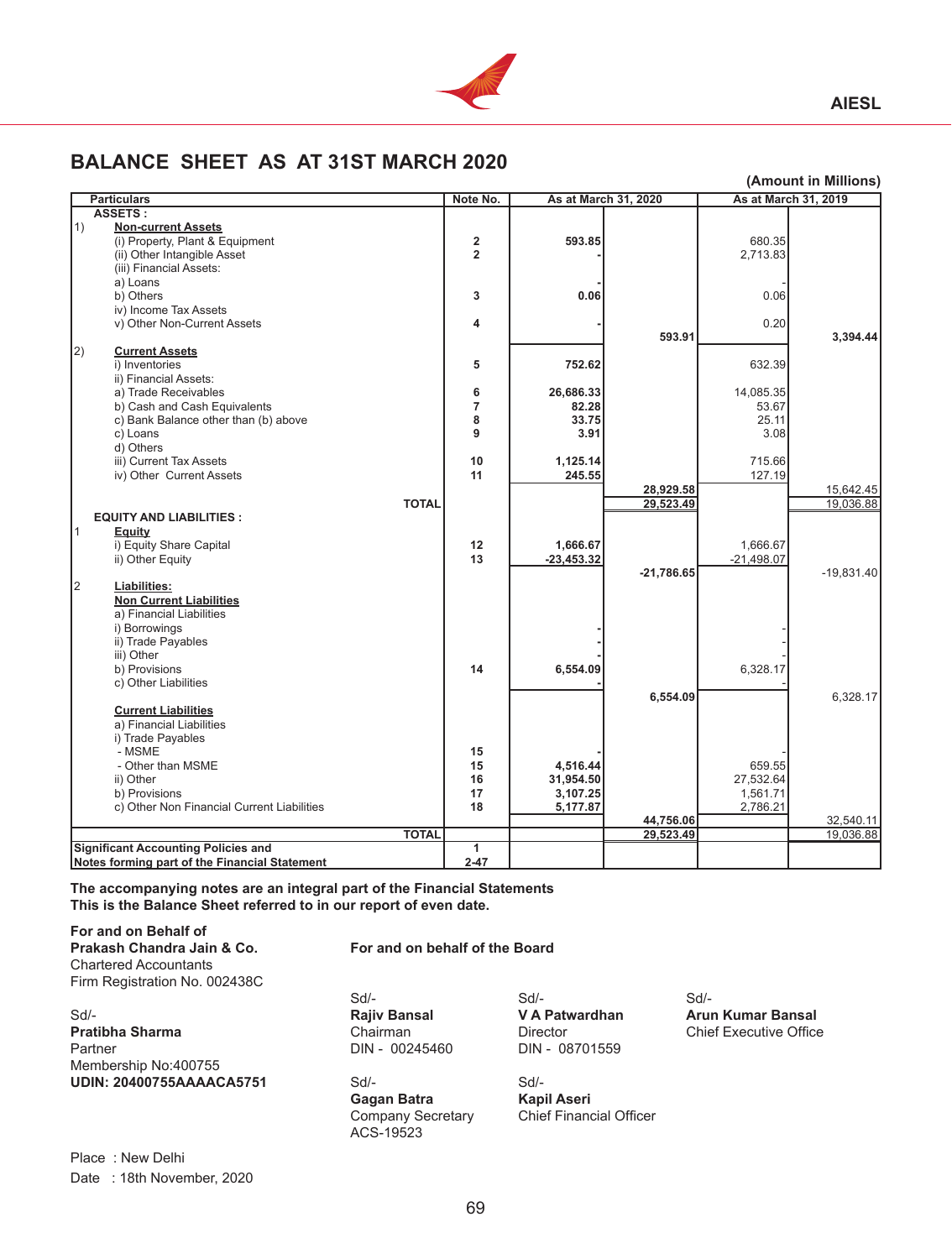

# **STATEMENT OF PROFIT AND LOSS FOR THE YEAR ENDED 31ST MARCH 2020**

| (Amount in Millions) |                                                          |          |           |             |  |  |  |  |
|----------------------|----------------------------------------------------------|----------|-----------|-------------|--|--|--|--|
|                      | <b>Particulars</b>                                       | Note No. | 2019-20   | 2018-19     |  |  |  |  |
|                      | <b>Revenue</b>                                           |          |           |             |  |  |  |  |
|                      | <b>Revenue from Operations</b>                           | 19       | 14,028.29 | 11,919.66   |  |  |  |  |
| Ш                    | Other Income                                             | 20       | 247.56    | 144.21      |  |  |  |  |
| Ш                    | <b>Total Reveune (I+II)</b>                              |          | 14,275.85 | 12,063.87   |  |  |  |  |
| IV                   | <b>Expenses</b>                                          |          |           |             |  |  |  |  |
|                      | <b>Employee Benefit Expenses</b>                         | 21       | 8,573.70  | 8,960.06    |  |  |  |  |
|                      | <b>Finance Costs</b>                                     | 22       | 1,442.60  | 1,448.50    |  |  |  |  |
|                      | Depreciation and Amortization Expense                    | 23       | 126.45    | 193.93      |  |  |  |  |
|                      | <b>Other Expenses</b>                                    | 24       | 3,061.06  | 3,270.15    |  |  |  |  |
|                      | <b>Total Expenditure</b>                                 |          | 13,203.81 | 13,872.64   |  |  |  |  |
|                      | <b>Total Expenditure After Prior Period Adj</b>          |          | 13,203.81 | 13,872.64   |  |  |  |  |
| V                    | Profit/ (Loss) before Exceptional                        |          | 1,072.04  | $-1,808.77$ |  |  |  |  |
|                      | Items and Tax (III-IV)                                   |          |           |             |  |  |  |  |
| VI                   | <b>Exceptional Items</b>                                 |          |           |             |  |  |  |  |
| VII                  | Profit/ (Loss) before Extraordinary Items and Tax (V+VI) |          | 1,072.04  | $-1,808.77$ |  |  |  |  |
| <b>VIII</b>          | Tax Expenses :                                           |          |           |             |  |  |  |  |
|                      | i) Current Tax                                           |          | 0.16      |             |  |  |  |  |
|                      | ii) Tax Adjustment relating to earlier year              |          |           |             |  |  |  |  |
|                      | iii) Deferred Tax                                        |          |           |             |  |  |  |  |
| IX                   | Profit/ (Loss) after Tax for the period (IX-X)           |          | 1,071.88  | $-1,808.77$ |  |  |  |  |
| $\mathsf{X}$         | <b>Other Comprehensive Income</b>                        |          |           |             |  |  |  |  |
|                      | Acturial Gain/(Loss) on Defined benefit obligation       |          | $-313.30$ | $-240.60$   |  |  |  |  |
|                      | <b>Total Comprehensive Income</b>                        |          | 758.58    | $-2,049.37$ |  |  |  |  |
| XI                   | Earning per Share of Rs. 10 each                         |          |           |             |  |  |  |  |
|                      | <b>Basic</b>                                             | 25       | 6.43      | $-10.85$    |  |  |  |  |
|                      | <b>Diluted</b>                                           | 25       | 6.43      | $-10.85$    |  |  |  |  |
|                      | <b>Significant Accounting Policies</b>                   | 1        |           |             |  |  |  |  |
|                      | Notes forming part of the Financial Statement            | $2 - 47$ |           |             |  |  |  |  |

**The accompanying notes are an integral part of the Financial Statements This is the Balance Sheet referred to in our report of even date.**

**For and on Behalf of** For and on behalf of the Board Chartered Accountants Firm Registration No. 002438C Sd/- Sd/- Sd/- Sd/- **Rajiv Bansal V A Patwardhan Arun Kumar Bansal Praction Sharman Sharman Chief Executive Office**<br> **PIN - 08701559** Partner DIN - 00245460 Membership No:400755 **UDIN: 20400755AAAACA5751** Sd/-<br>Gagan Batra **Kapil Aseri Gagan Batra Kapil Aseri**  Company Secretary ACS-19523

Place : New Delhi Date : 18th November, 2020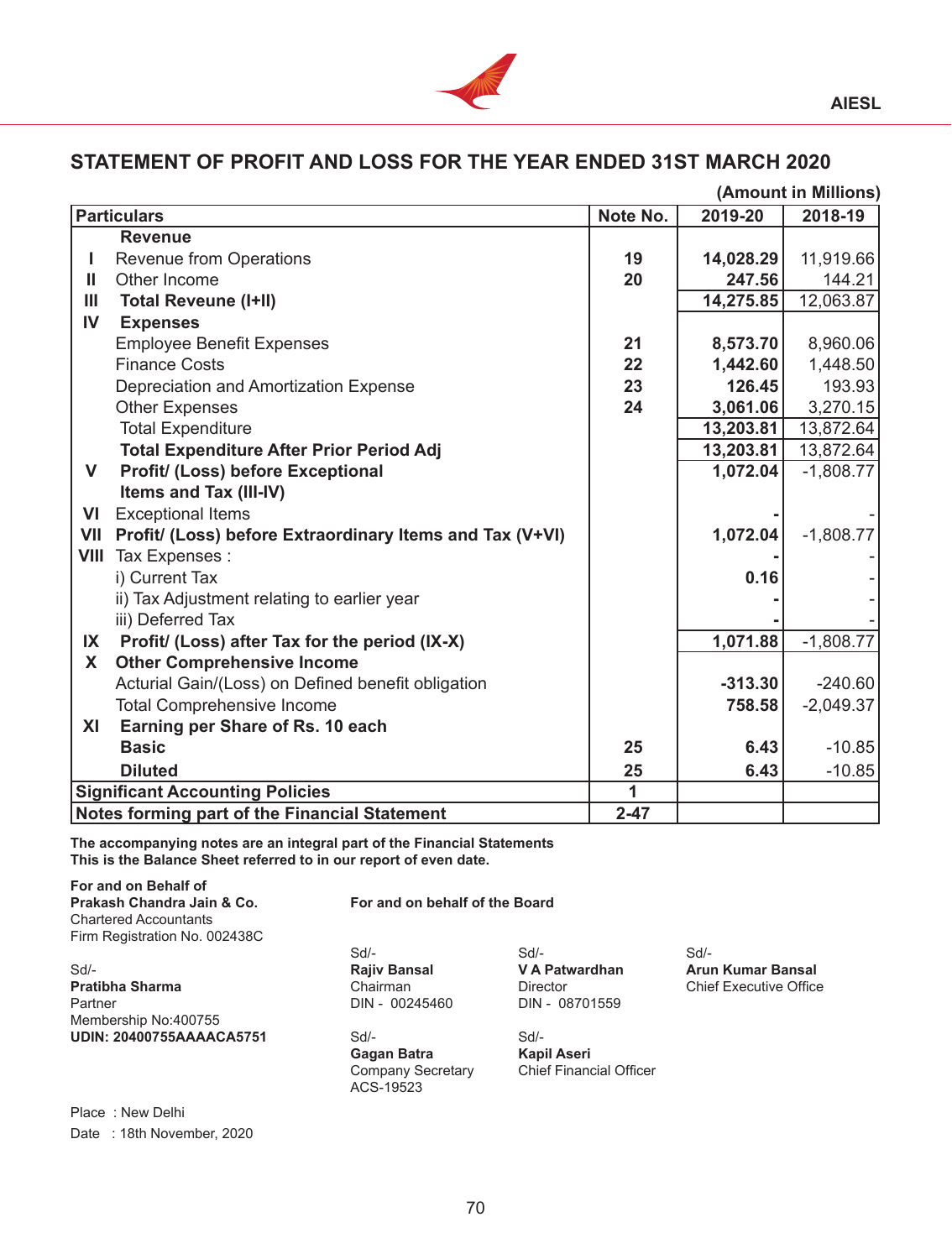

# **STATEMENT OF CHANGES IN EQUITY FOR THE YEAR ENDED 31ST MARCH, 2020**

| (Amount in Millions) |  |  |  |
|----------------------|--|--|--|
|----------------------|--|--|--|

| <b>A. Equity Share Capital</b>                   | As at 31.03.2020 |          | As at 31.03.2019 |               |  |
|--------------------------------------------------|------------------|----------|------------------|---------------|--|
|                                                  | No. of Share     | Amount   | No. of Share     | <b>Amount</b> |  |
| Balance at the beginning of the reporting period | 166,666,500      | 1,666.67 | 166,666,500      | 1,666.67      |  |
| Changes in equity share capital during the year  |                  |          |                  |               |  |
| Add: Equity Shares alloted during the year       |                  |          |                  |               |  |
| Less: Buybacks                                   |                  |          |                  |               |  |
| Balance at the end of reporting period           | 166,666,500      | 1,666.67 | 166,666,500      | 1,666.67      |  |

| <b>Particulars</b>                            |                                    | <b>Other Equity</b>                              |                                   |  |  |  |
|-----------------------------------------------|------------------------------------|--------------------------------------------------|-----------------------------------|--|--|--|
|                                               | <b>Reserves</b><br>and Surplus     | <b>Other</b><br>comprehensive                    | attributable to<br>equity Holders |  |  |  |
|                                               |                                    | income - Reserve                                 | of the company                    |  |  |  |
|                                               | <b>Retained</b><br><b>Earnings</b> | <b>Remeasurement of</b><br>defined benefit plans |                                   |  |  |  |
| <b>Opening Balance as at 1 April 2018</b>     | $-19,448.70$                       |                                                  | $-19,448.70$                      |  |  |  |
| Profit/(Loss) for the period                  | $-1,808.77$                        |                                                  | $-1,808.77$                       |  |  |  |
| Other Comprehensive Income/(loss)             |                                    | $-240.60$                                        | $-240.60$                         |  |  |  |
| Balance as at 31 March 2019                   | $-21,257.47$                       |                                                  | $-21,498.07$                      |  |  |  |
| <b>Opening Balance as at 1 April 2019</b>     | $-21,257.47$                       |                                                  | $-21,498.07$                      |  |  |  |
| Effect of Deferred Tax Asset of earlier years |                                    |                                                  |                                   |  |  |  |
| Profit/(Loss) for the period                  | 1,071.88                           |                                                  | 1,071.88                          |  |  |  |
| Add/Less: Prior Period Adjustments            | $-2,713.83$                        |                                                  | $-2,713.83$                       |  |  |  |
| Other Comprehensive Income/(loss)             |                                    | $-313.30$                                        | $-313.30$                         |  |  |  |
| Balance as at 31 March 2020                   | $-22,899.42$                       | $-313.30$                                        | $-23,453.32$                      |  |  |  |

**For and on Behalf of** Chartered Accountants Firm Registration No. 002438C

Sd/- **Rajiv Bansal V A Patwardhan Arun Kumar Bansal** Partner DIN - 00245460 Membership No:400755

Place : New Delhi Date: 18th November, 2020 For and on behalf of the Board

**UDIN: 20400755AAAACA5751** Sd/- Sd/- Sd/- Sd/- Sd/- Sd/- Sd/-Company Secretary ACS-19523

 Sd/- Sd/- Sd/- **Praction Sharman Sharman Chief Executive Office<br>
<b>PIN - 08701559** 

**Gagan Batra Kapil Aseri<br>
Company Secretary Chief Financial Officer**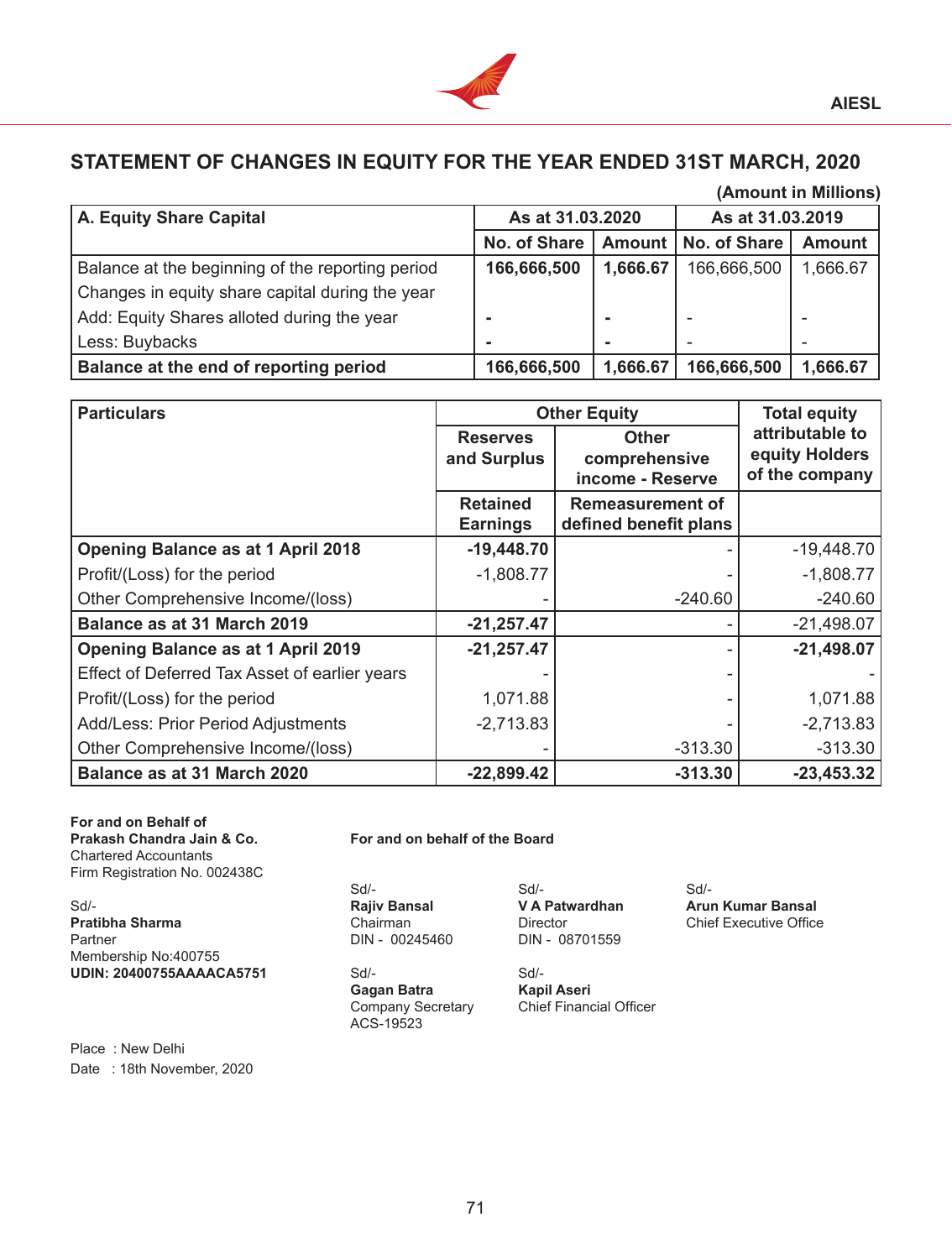

# **CASH FLOW STATEMENT FOR THE YEAR ENDED 31ST MARCH, 2020**

|     |                                                                 |                      |             |             | (Amount in Millions) |
|-----|-----------------------------------------------------------------|----------------------|-------------|-------------|----------------------|
|     | <b>Particulars</b>                                              | As at March 31, 2020 |             |             | As at March 31, 2019 |
| A.  | <b>CASH FLOW FROM OPERATING ACTIVITIES</b>                      |                      |             |             |                      |
|     | Net (Loss) / Profit Before Taxes:                               |                      | 1,072.04    |             | $-1,808.77$          |
|     | Adiustment for:                                                 |                      |             |             |                      |
|     | Depreciation and amortisation                                   | 126.45               |             | 193.93      |                      |
|     | Net (Loss) / Profit from sale of Assets                         | 0.01                 |             | $-0.14$     |                      |
|     | Interest on Call & Fixed Deposit                                | $-0.95$              |             |             |                      |
|     | Interest Expense                                                | 1,442.60             |             | 1,454.97    |                      |
|     | <b>Other Adjustments</b>                                        | $-313.30$            | 1,254.81    | $-240.60$   | 1,408.16             |
|     | <b>Operating (Loss) / Profit Before Working Capital Changes</b> |                      | 2,326.85    |             | $-400.61$            |
|     | Change in Assets & Liabilities                                  |                      |             |             |                      |
|     | Trade and Other Receivables                                     | $-12,600.98$         |             | $-6,359.61$ |                      |
|     | Trade and Other Payables                                        | 3,856.89             |             | $-1,332.86$ |                      |
|     | Other Financial Assets & Other Assets                           | $-657.54$            |             | 729.35      |                      |
|     | Other Financial Liabilities & Other Liabilities                 | 8,584.97             | $-816.66$   | 8,715.02    | 1,751.91             |
|     | Cash flow from operations                                       |                      | 1,510.19    |             | 1,351.31             |
|     | Income Tax Paid                                                 |                      | 0.16        |             |                      |
|     | Net Cash Flow (used in)/ from Operating Activities              |                      | 1,510.03    |             | 1,351.31             |
| IB. | <b>CASH FLOW FROM INVESTING ACTIVITIES</b>                      |                      |             |             |                      |
|     | Acquisition of fixed assets                                     | $-39.97$             |             | $-14.32$    |                      |
|     | Acquisition of other non current assets                         | 0.20                 |             | 156.74      |                      |
|     | Interest Income                                                 | 0.95                 | $-38.82$    |             |                      |
|     | Net Cash Flow used in Investing Activities                      |                      | $-38.82$    |             | 142.42               |
| IC. | <b>CASH FLOW FROM FINANCING ACTIVITIES</b>                      |                      |             |             |                      |
|     | <b>Interest Expense</b>                                         | $-1,442.60$          |             | $-1,454.97$ |                      |
|     | Net Cash Flow from/(used in) Financing Activities               |                      | $-1,442.60$ |             | $-1,454.97$          |
|     | Net increase/ (Decrease) in Cash and Cash equivalents           |                      | 28.61       |             | 38.75                |
|     | <b>Cash and Cash equivalents (Opening balance)</b>              |                      | 53.67       |             | 14.92                |
|     | <b>Cash and Cash equivalents (Closing balance)</b>              |                      | 82.28       |             | 53.67                |

### **Notes**

1 The Cash Flow Statement has been prepared under the "Indirect Method" as set out in the Accounting Standard 3 (AS-3) on "Cash Flow Statements", and present cash flows by operating, investing and financing actvities.

#### **As per our report of even date attached**

| For and on Behalf of<br>Prakash Chandra Jain & Co.<br><b>Chartered Accountants</b><br>Firm Registration No. 002438C | For and on behalf of the Board |                                |                               |  |  |  |  |
|---------------------------------------------------------------------------------------------------------------------|--------------------------------|--------------------------------|-------------------------------|--|--|--|--|
|                                                                                                                     | $Sd$ -                         | $Sd$ -                         | $Sd$ -                        |  |  |  |  |
| $Sd$ -                                                                                                              | <b>Rajiv Bansal</b>            | V A Patwardhan                 | <b>Arun Kumar Bansal</b>      |  |  |  |  |
| <b>Pratibha Sharma</b>                                                                                              | Chairman                       | Director                       | <b>Chief Executive Office</b> |  |  |  |  |
| Partner                                                                                                             | DIN - 00245460                 | DIN - 08701559                 |                               |  |  |  |  |
| Membership No:400755                                                                                                |                                |                                |                               |  |  |  |  |
| <b>UDIN: 20400755AAAACA5751</b>                                                                                     | $Sd$ -                         | $Sd$ -                         |                               |  |  |  |  |
|                                                                                                                     | Gagan Batra                    | <b>Kapil Aseri</b>             |                               |  |  |  |  |
|                                                                                                                     | Company Secretary<br>ACS-19523 | <b>Chief Financial Officer</b> |                               |  |  |  |  |

Place : New Delhi Date: 18th November, 2020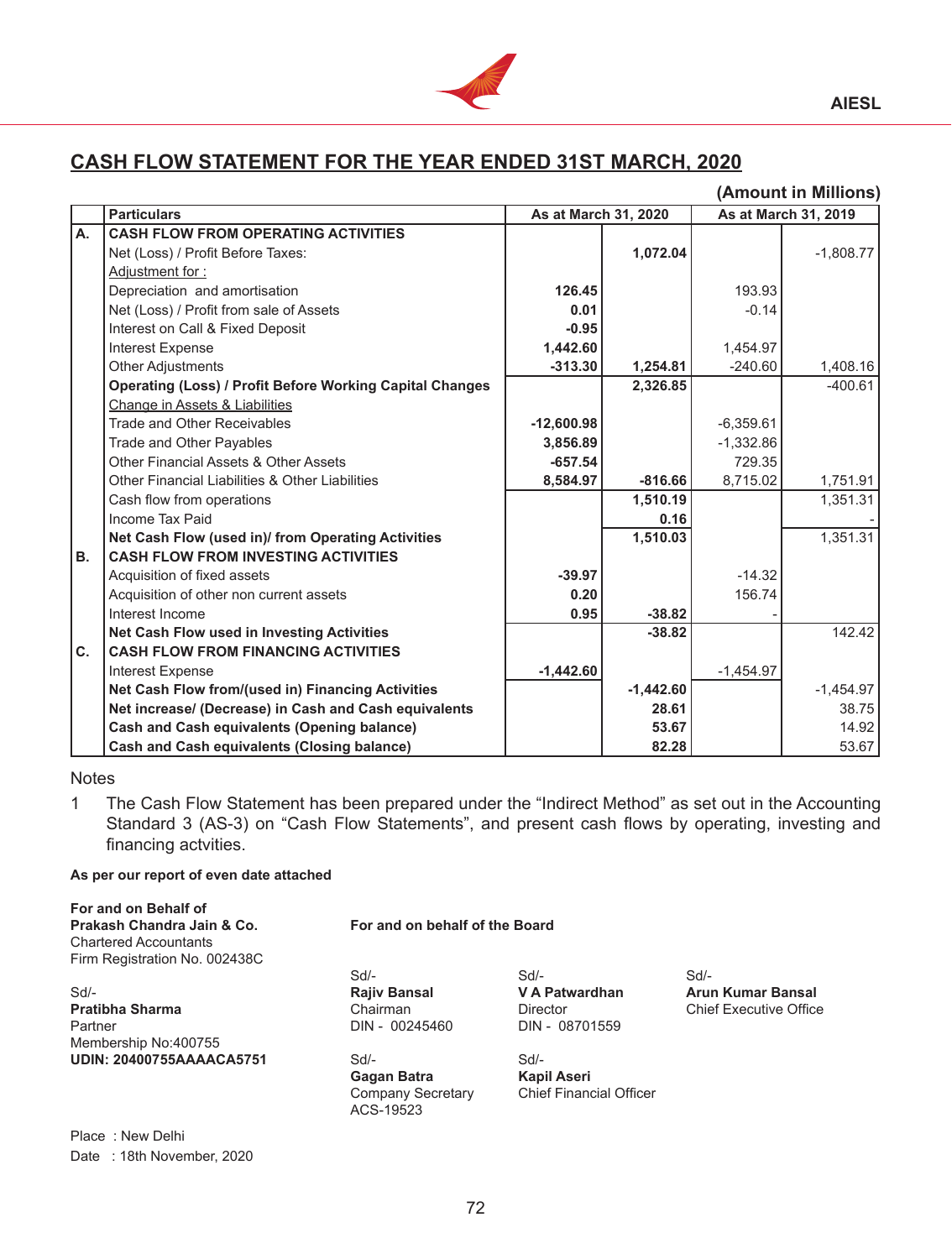

### **Notes forming part of the financial statements as at and for the year ended March 31, 2020**

### **NOTE "1"**

### **A. CORPORATE INFORMATION**

 AI Engineering Services Limited (a wholly owned subsidiary of Air India Limited a Government of India Company) is a public limited company incorporated in India under the provisions of the Companies Act applicable in India with a CIN: U74210DL2004GOI125114. The Company has changed its name from Air India Engineering Services Limited to AI Engineering Services Limited dated 3rd August, 2020. The registered office of the company is situated at: Airlines House 113, Gurudwara Rakabganj Road, New Delhi-110001. The company secured DGCA approval for providing MRO services from 1<sup>st</sup> January, 2015. The Company has entered into MOUs with its parent company, Air India Ltd and subsidiary companies of Air India Ltd, viz. 'Air India Express Ltd' and 'Airline Allied Services Ltd' for rendering their aircraft engineering related services. The company is also providing the Line Maintenance Services and MRO services to Indian and Foreign Third parties, mainly airlines.

### **B. ACCOUNTING CONVENTION**

The Company has prepared these Financial Statements which comprise the Balance Sheet as at March 31, 2020, the Statement of Profit and Loss, the Statement of Cash Flows and the Statement of Changes in Equity for the year ended as on that date, and accounting policies and other explanatory information (together hereinafter referred to as "Financial Statements").

i. Basis of preparation and presentation:

The Financial Statements have been prepared in accordance with Indian Accounting Standards (Ind AS), under the historical cost convention except for certain financial instruments measured at fair values at the end of each reporting year, as explained in the accounting policies below.

Fair value is the price that would be received to sell an asset or paid to transfer a liability in an orderly transaction between market participants at the measurement date, regardless of whether that price is directly observable or estimated using another valuation technique. In estimating the fair value of an asset or a liability, the Company takes into account the characteristics of the asset or liability if market participants would take those characteristics into account when pricing the asset or liability at the measurement date.

 Fair value for measurement and/or disclosure purposes in these financial statements is determined on such a basis, except for leasing transactions that are within the scope of Ind AS 17, and measurements that have some similarities to fair value but are not fair value, such as net realizable value in Ind AS 2 or value in use in Ind AS 36.

 In addition, for financial reporting purposes, fair value measurements are categorized into Level 1,2, or 3 based on the degree to which the inputs to the fair value measurements are observable and the significance of the inputs to the fair value measurements in its entirety, which are described as follows:

- Level 1 inputs are quoted prices (unadjusted) in active markets for identical assets or liabilities that the entity can access at the measurement date;
- **EXECT** Level 2 inputs are inputs, other than quoted prices included within level 1, that are observable for the asset or liability, either directly or indirectly; and
- **Level 3 inputs are unobservable inputs for the asset or liability.**

 For assets and liabilities that are recognized in the balance sheet on a recurring basis, the Company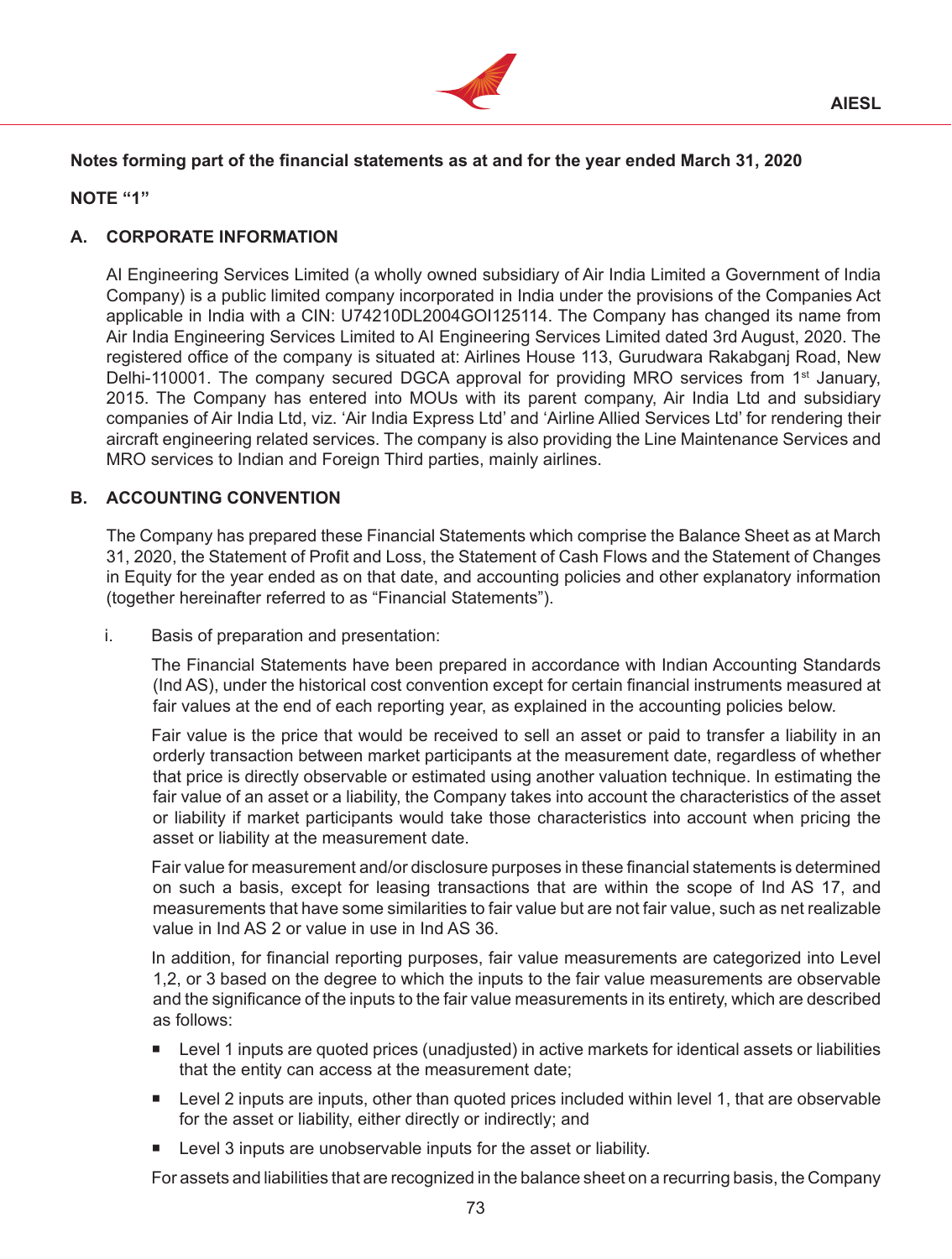

For the purpose of fair value disclosures, the Company has determined classes of assets and liabilities on the basis of the nature, characteristics and risks of the asset or liability and the level of the fair value hierarchy as explained above.

#### **ii. Functional Currency**

 CurrencyoftheprimaryeconomicenvironmentinwhichtheCompanyoperates("theFunctionalCurrency") is Indian Rupee (Rs.) in which the Company primarily generates and expends cash. Accordingly, the Management has assessed its functional currency to be Indian Rupee (Rs.) The Financial Statements are presented in Indian Rupee (INR) which is Company's Presentation and Functional currency and all amounts disclosed in the Financial Statements and Notes have been rounded off to the nearest Million (up to one decimal), unless otherwise stated.

### **iii. Current and non-current classification**

 The Company being in service sector, there is no specific operating cycle; 12 months period has been adopted as "the Operating Cycle" in-terms of the provisions of Schedule III to the Companies Act 2013.

The Company presents assets and liabilities in the balance sheet based on current / non-current classification.

 An asset is classified as current when it satisfies any of the following criteria:

- **if is expected to be realized in the Company's normal operating cycle. it is held primarily for the** purpose of providing services;
- it is expected to be realized within 12 months after the reporting date; or
- **the it is cash or cash equivalent unless it is restricted from being exchanged or used to settle a liability** for at least 12 months after the reporting date.

All other assets are classified as non-current.

A liability is classified as current when it satisfies any of the following criteria:

- it is expected to be settled in the Company's normal operating cycle;
- **if it is held primarily for the purpose of providing services;**
- $\blacksquare$  it is due to be settled within 12 months after the reporting date; or the Company does not have an unconditional right to defer settlement of the liability for at least 12 months after the reporting date. Terms of a liability that could, at the option of the counterparty, result in its settlement by the issue of equity instruments do not affect its classification.

All other liabilities are classified as non-current.

Deferred tax assets and liabilities are classified as non-current only.

**iv.** The standalone Financial Statements for the year ended 31<sup>st</sup> March, 2020 have been approved by Board of Directors of the Company in their meeting held on 18<sup>th</sup> November, 2020.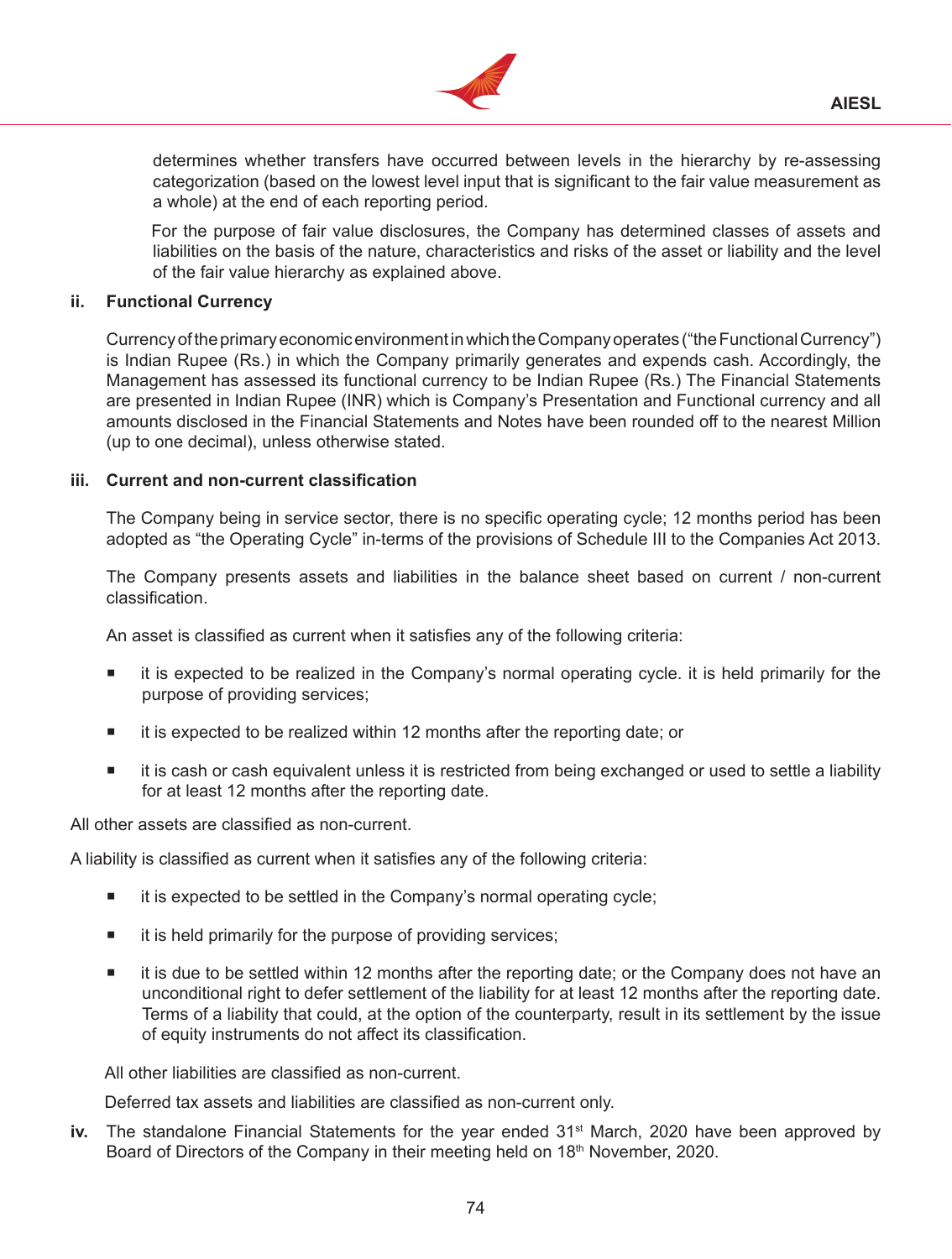

#### **v. Critical accounting estimates / judgments:**

 In preparing these financial statements, management has made judgments, estimates and assumptions that affect the application of accounting policies and the reported amounts of assets, liabilities, income and expenses. However, the actual results may differ from these estimates.

Estimates and underlying assumptions are reviewed on an ongoing basis. Revisions to accounting estimates where necessary are recognized prospectively.

 Significant areas of estimation and judgments (as stated in the respective Accounting Policies) that have the most significant effect on the Financial Statements are as follows:

- a) Impairment of Assets
- b) Measurement of useful life and residual values of property, plant and equipment and the assessment as to which components of the cost may be capitalized
- c) Basis of classification of a Property as Investment Property
- d) Basis of classification of Non-Current Assets held for sale
- e) Estimation of Costs of Re-delivery
- f) Recognition of Deferred Tax Assets
- g) Recognition and measurement of defined benefit obligations
- h) Judgment required to ascertain lease classification
- i) Measurement of Fair Values and Expected Credit Loss (ECL)
- j) Judgment is required to ascertain whether it is probable or not that an outflow of resources embodying economic benefits will be required to settle the taxation disputes and legal claim.

#### **C. SIGNIFICANT ACCOUNTING POLICIES**

#### **1. PROPERTY PLANT & EQUIPMENT**

- a. Property Plant and Equipment are stated at cost including incidental costs incurred pertaining to the acquisition and bringing them to the location for use and interest on loans borrowed where applicable, upto the date of putting the concerned asset to use.
- b. Physical Verification of Assets

 Physical Verification of Assets is done on a rotational basis so that every asset is verified once in every two years and the discrepancies if any observed are dealt with in the books of accounts accordingly.

### **2. DEPRECIATION / AMORTIZATION**

- i. Depreciation is provided on all assets on straight-line method over the useful life of assets as provided in Part C of Schedule II of the Companies Act 2013, keeping a residual value of 5% of the original cost.
- ii. Depreciation on addition to assets provided for the full year of acquisition and no depreciation is provided in the year of disposal.
- iii. Intangible asset which have a definite useful economic life are amortized over the estimated useful life. Intangible Assets which have an indefinite useful life are tested for impairment.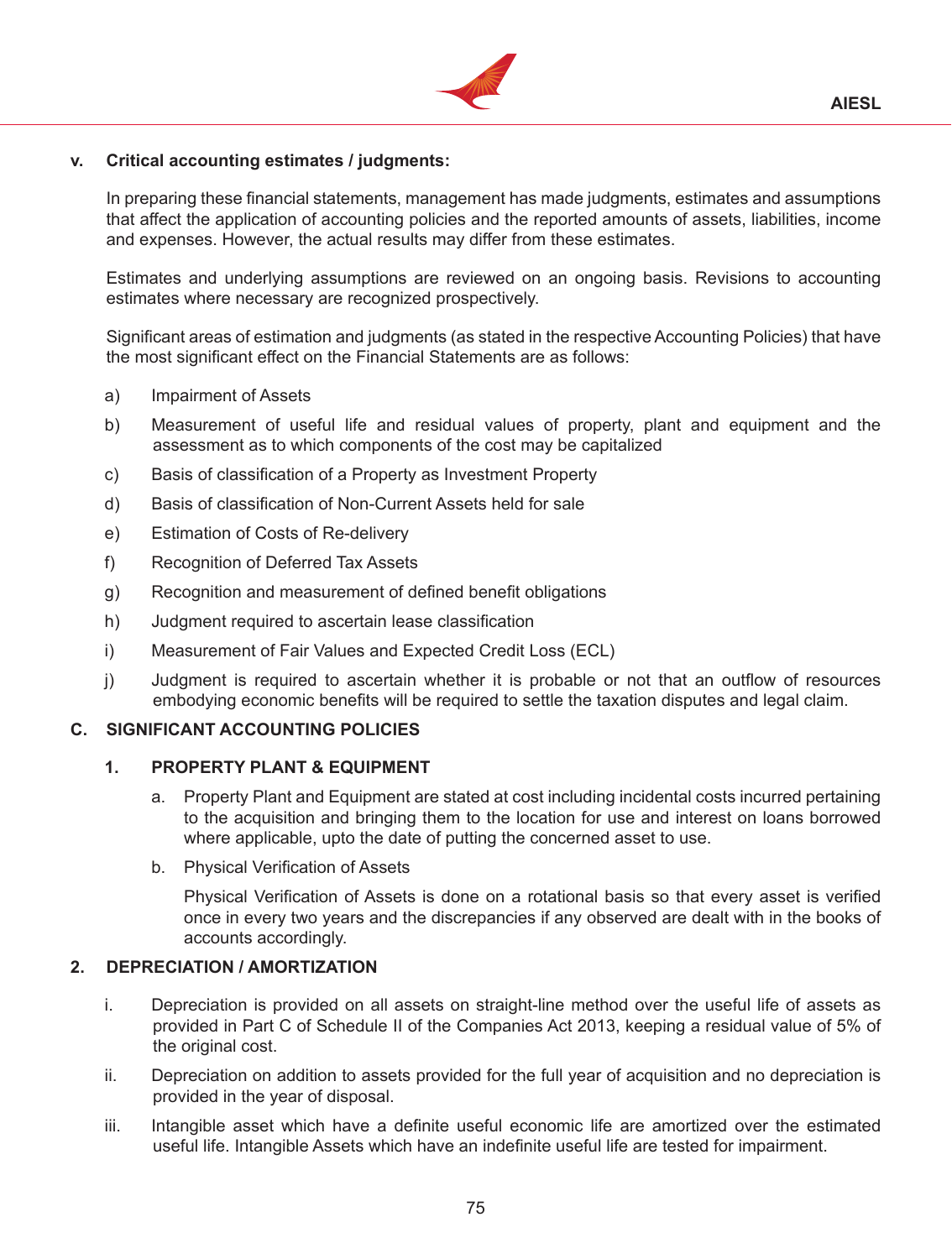

### **3. Leases**

The Company assesses at contract inception whether a contract is, or contains, a lease. That is, if the contract conveys the right to control the use of an identified asset for a period of time in exchange for consideration and the company applied practical expedient to "grandfather approach" for the assessment of transactions as leases. Accordingly, Ind AS 116 is applied only to contracts that were previously identified as leases under Ind AS 17. Leases as Lessee (Assets taken on lease) the Company applies a single recognition and measurement approach for all leases, except for short-term leases, leases of low-value assets and the lease contracts in which the lessee and the lessor each have the right to terminate the lease without permission from the other party with no more than an insignificant penalty.

### **As a lessee:**

The Company assesses whether a contract contains a lease, at inception of a contract. A contract is, or contains, a lease if the contract conveys the right to control the use of an identified asset for a period of time in exchange for consideration. To assess whether a contract conveys the right to control the use of an identified asset, the Company assesses whether**:** 

- i. the contact involves the use of an identified asset.
- ii. the Company has substantially all of the economic benefits from use of the asset through the period of the lease and
- iii. the Company has the right to direct the use of the asset.

#### **As a Lessor:**

 Leases for which the Company is a lessor is classified as a finance or operating lease. Whenever the terms of the lease transfer substantially all the risks and rewards of ownership to the lessee, the contract is classified as a finance lease. All other leases are classified as operating leases. When the Company is an intermediate lessor, it accounts for its interests in the head lease and the sublease separately. The sublease is classified as a finance or operating lease by reference to the ROU asset arising from the head lease. For operating leases, rental income is recognized on a straight line basis over the term of the relevant lease.

### **4. REVENUE RECOGNITION**

- i. The Company derives revenue primarily from maintenance, Repair and Overhaul services (MRO Services) and line maintenance (technical handling) of Aircraft Engines and other aircraft related services.
- ii. Revenue from Operations

 Revenue is recognised when the entity satisfies a performance obligation by transferring the promised good or service (i.e. an asset) to a customer. An asset is transferred when the customer obtains control of that asset.

 In the case of contract based on Block Hours flown by Aircraft and Aircraft Engines, the revenue is recognised on the basis of actual Block Hours flown.

 In case of other contracts for Line Maintenance services, revenue is being recognised based on number of flights handled.

iii. Revenue from the training services is recognised as and when fees are received.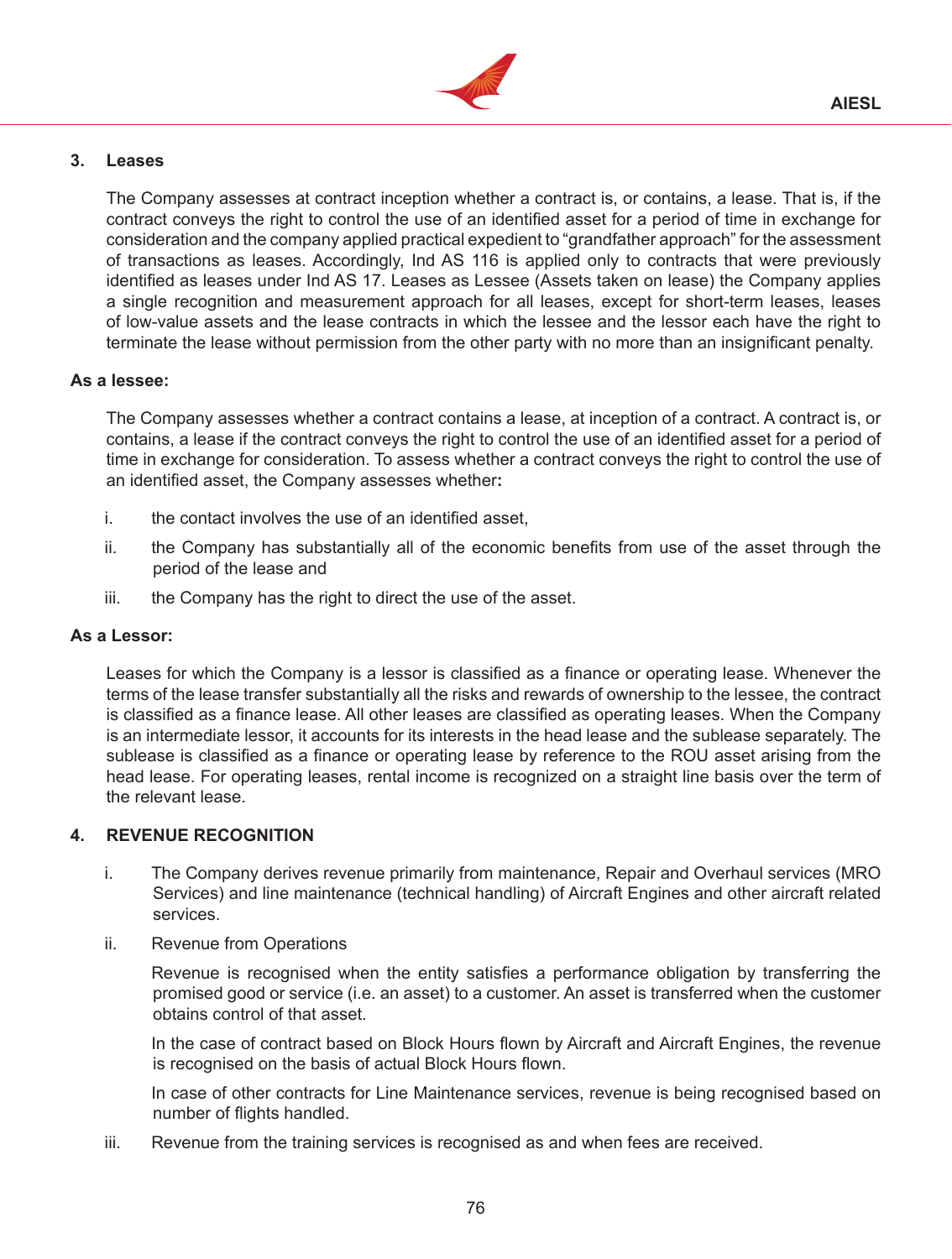

- iv. Gain or loss arising out of sale/scrap of PPE over the net depreciated value is taken to Statement of Profit & Loss as Non-Operating Revenue or Other Expenses.
- v. Income from Interest is recognized using the effective interest method on a time proportion basis. Income from Rentals is recognized on a time proportion basis.
- vi. The claims receivable from Insurance Company are accounted for on the acceptance by the Insurance Company of such claims.
- vii. Warranty claims/credit notes received from vendors are recognized on acceptance of claim/receipt of credit note.

### **5. INVENTORIES**

Inventories primarily consist of stores and spares and loose tools. Inventories consist of various stores and spares which are valued at lower of cost and Net Realizable Value ('NRV'). Costs of inventories are determined on weighted average basis. Net realizable value represents the estimated selling price for inventories less all estimated costs of completion and costs necessary to make the sale.

#### **6. EMPLOYEE BENEFITS**

a) **Short term employee benefits:** All employee benefits falling due wholly within twelve months of rendering the services are classified as short term employee benefits. The benefits like salaries, wages, and short term compensated absences etc. and the expected cost of bonus, ex-gratia are recognized in the period in which the employee renders the related services.

#### b) **Post-employment benefits:**

**Defined Contribution Plans** consist of contributions to Employees Provident Fund and Employees State Insurance Scheme. As regard to the permanent employees of Air India Limited transferred to the company, the PF dues are deposited in the PF trusts created by Air India Limited. As regard to the other employees, PF dues are deposited with the office of EPFO by the company.

ESI dues are regularly deposited with government authorities.

**Defined Benefit Plans**, which are not funded, consist of Gratuity, Leave Encashment including Sick Leave and other benefits.

 The liability for Gratuity, Leave Encashment and medical are actuarially determined under the Projected Unit Credit Method at the end of the financial year.

# **7. IMPAIRMENT OF ASSETS**

At each Balance Sheet date, the carrying amount of assets is tested for impairment in terms of Ind AS-36 so as to determine:

- a) the provision for impairment loss, if any; and
- b) the reversal of impairment loss recognized in previous periods, if any,

 Impairment loss is recognized when the carrying amount of an asset exceeds its recoverable amount.

#### **8. TAXES ON INCOME**

Income tax expense represents the sum of the tax currently payable and deferred tax.

#### **i. Current Tax**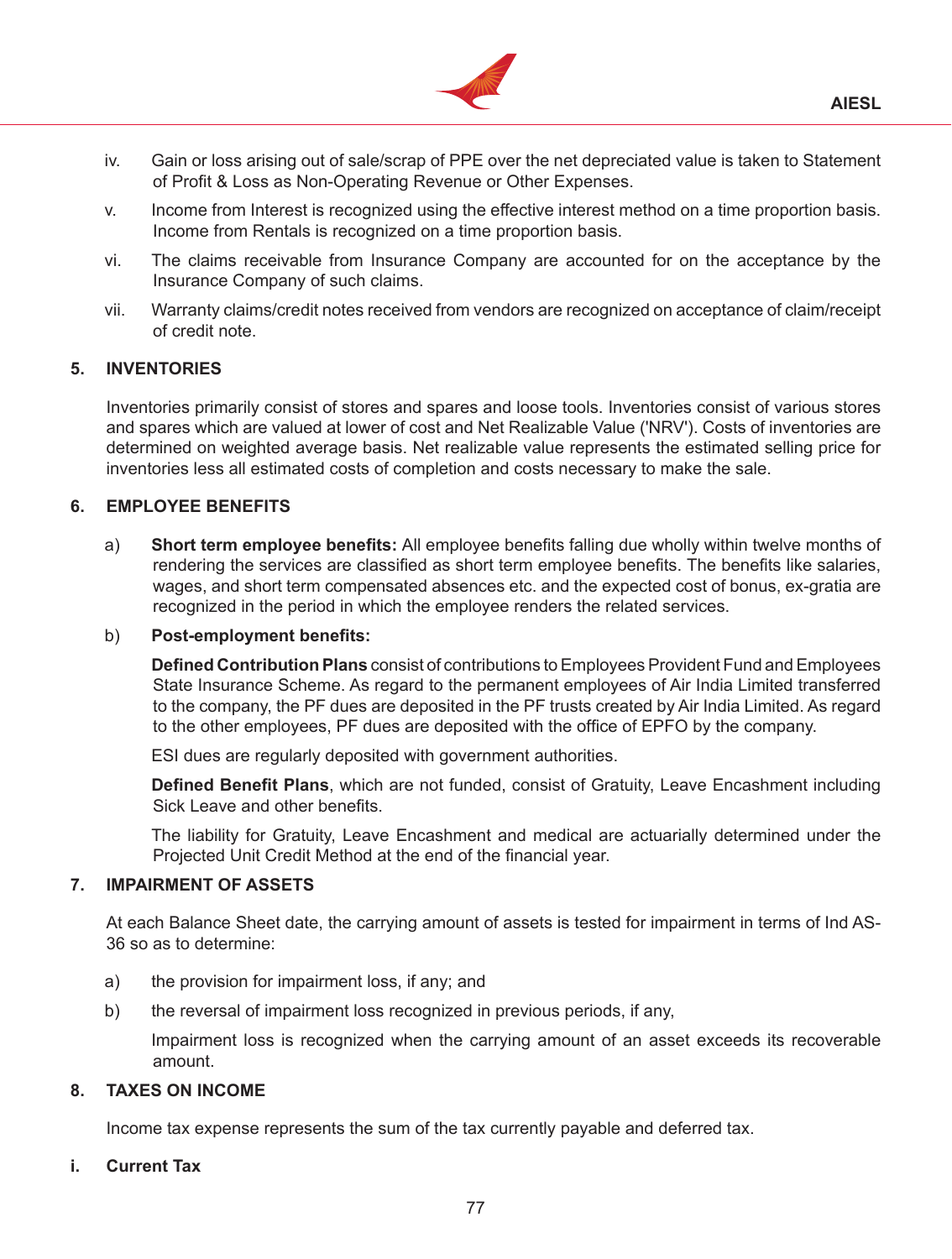

Provision for current tax, if any, is made in accordance with the provisions of Income Tax Act, 1961.

### **ii. Deferred tax**

 Deferred tax is recognized on temporary differences between the carrying amounts of assets and liabilities in the financial statements and the corresponding tax bases used in the computation of taxable profit. Deferred tax liabilities are recognized for all taxable temporary differences. Deferred tax assets are recognized for all deductible temporary differences to the extent that it is probable that taxable profits will be available against which those deductible temporary differences can be utilized. Such deferred tax assets and liabilities are not recognized if the temporary difference arises from the initial recognition (other than in a business combination) of assets and liabilities in a transaction that affects neither the taxable profit nor the accounting profit. In addition, deferred tax liabilities are not recognized if the temporary difference arises from the initial recognition of goodwill. The carrying amount of deferred tax assets is reviewed at the end of each reporting year and reduced to the extent that it is no longer probable that sufficient taxable profits will be available to allow all or part of the asset to be recovered.

 Minimum Alternate Tax (MAT) paid in accordance with the tax laws, which gives future economic benefits in the form of adjustment to future income tax liability, is considered as a deferred tax asset if there is convincing evidence that the Company will pay normal income tax. Accordingly, MAT is recognized as an asset in the Balance Sheet when it is probable that future economic benefit associated with it will flow to the Company.

Deferred tax assets and liabilities are measured at the tax rates that are expected to apply in the year in which the liability is settled or the asset realized, based on tax rates (and tax laws) that have been enacted or substantively enacted by the end of the reporting year.

Deferred tax assets and deferred tax liabilities are offset if a legally enforceable right exists to set off current tax assets against current tax liabilities and the deferred taxes relate to the same taxable entity and the same taxation authority.

 The Deferred tax assets are recognized and carried forward to the extent that there is a virtual certainty based on operational and financial restructuring, revenue generation and cost reduction program of the company that the assets will be realized in the future.

#### **Current and deferred tax for the year**

 Current and deferred tax are recognised in profit or loss, except when they are relating to items that are recognised in other comprehensive income or directly in equity, in which case, the current and deferred tax are also recognized in other comprehensive income or directly in equity respectively. Where current tax or deferred tax arises from the initial accounting for a business combination, the tax effect is included in the accounting for the business combination.

Deferred tax assets and liabilities are offset when they relate to income taxes levied by the same taxation authority and the relevant entity intends to settle its current tax assets and liabilities on a net basis.

### **9. PROVISIONS, CONTINGENT LIABILITIES & CONTINGENT ASSETS**

a) Provisions involving a substantial degree of estimation in measurement are recognized when there is a present obligation (legal or constructive) as a result of past events and it is probable that there will be an outflow of resources. If the effect of the time value of money is material, provisions are discounted using a current pre-tax rate that reflects, when appropriate, the risks specific to the liability. These estimates are reviewed at each reporting date and adjusted to reflect the current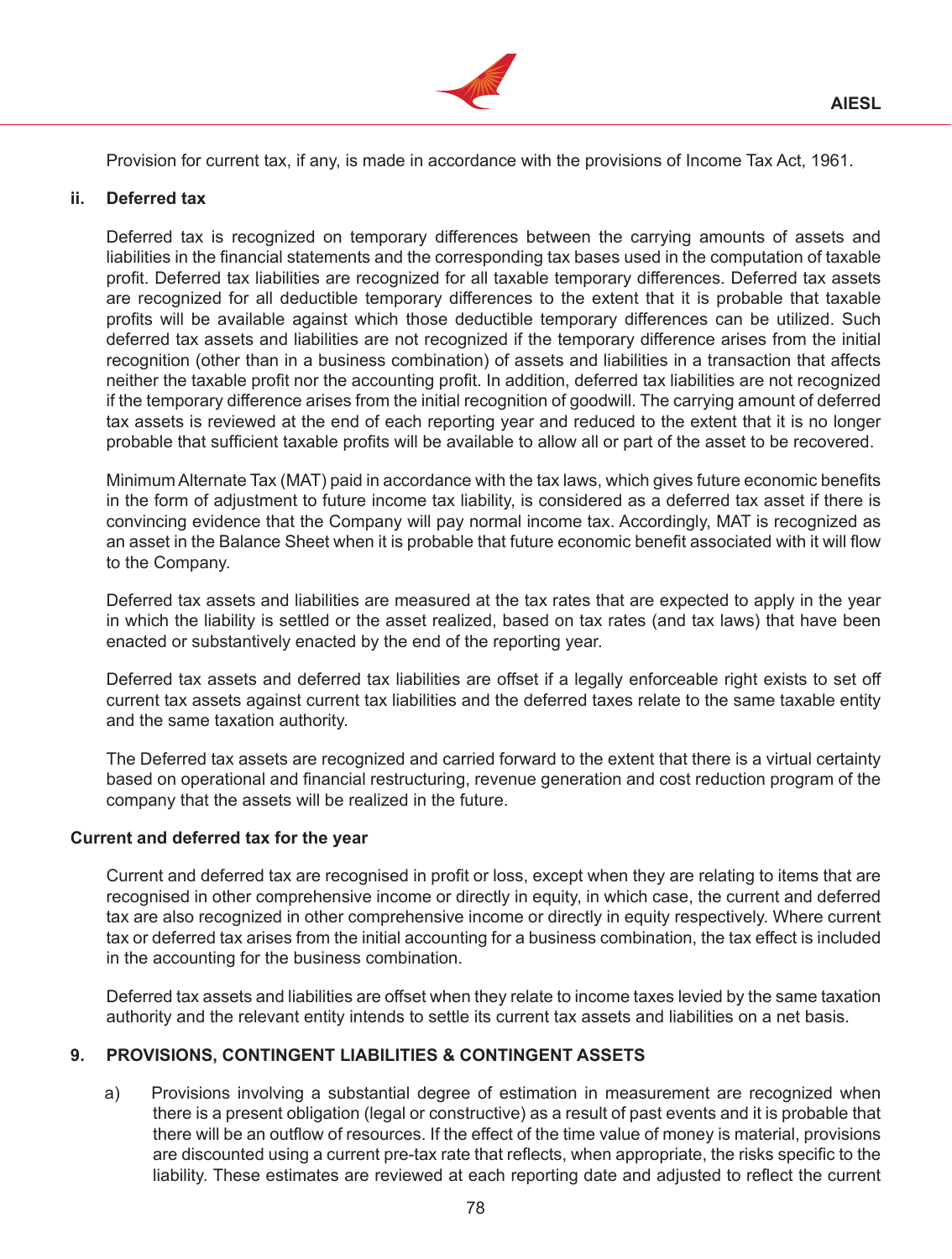

best estimates. The expense relating to a provision is presented in the statement of profit and loss

- b) The amount recognized as a provision is the best estimate of the consideration required to settle the present obligation at the balance sheet date, taking into account the risks and uncertainties surrounding the obligation. When a provision is measured using the cash flows estimated to settle the present obligation, it carrying amount is the present value of those cash flows (when the effect of the time value of money is material).
- c) When some or all of the economic benefits required to settle a provision are expected to be recovered from a third party, a receivable is recognized as an asset if it is virtually certain that reimbursement will be received and the amount of the receivable can be measured reliably.
- d) Contingent liabilities are disclosed by way of a note in respect of possible obligations that may arise from past events but their existence is confirmed by the occurrence or non-occurrence of one or more uncertain future events not wholly within the control of the Company.
- e) Contingent assets are possible assets that arises from past events and whose existence will be confirmed only by the occurrence or non-occurrence of one or more uncertain future events not wholly within the control of the Company. A contingent asset is disclosed, when an inflow of economic benefits is probable.

#### **Onerous contracts**

f) An onerous contract is considered to exist where the Company has a contract under which the unavoidable costs of meeting the obligations under the contract exceed the economic benefits expected to be received from the contract. Present obligations arising under onerous contracts are recognized and measured as provisions.

### **10. EARNING PER SHARE**

The Company presents basic and diluted earnings/ (loss) per share (EPS) data for its equity shares. Basic earnings per equity share are computed by dividing the net profit after tax attributable to the equity shareholders by the weighted average number of equity shares outstanding during the year. Diluted earnings per equity share is computed by dividing adjusted net profit after tax by the aggregate of weighted average number of equity shares and dilutive potential equity shares during the year.

### **11. FINANCIAL INSTRUMENTS**

A financial instrument is any contract that gives rise to a financial asset of one entity and a financial liability or equity instrument of another entity.

### **A. Financial Assets**

### **(i) Classification**

 The Company classifies financial assets as subsequently measured at amortized cost, fair value through other comprehensive income (FVTOCI) or fair value through Statement of Profit and Loss (FVTPL) on the basis of its business model for managing the financial assets and the contractual cash flows characteristics of the financial asset.

#### **(ii) Initial recognition and measurement**

 All financial assets are recognized initially at fair value plus, in the case of financial assets not recorded at fair value through Statement of Profit and Loss, transaction costs that are attributable to the acquisition of the financial asset.

#### **(iii) Subsequent measurement**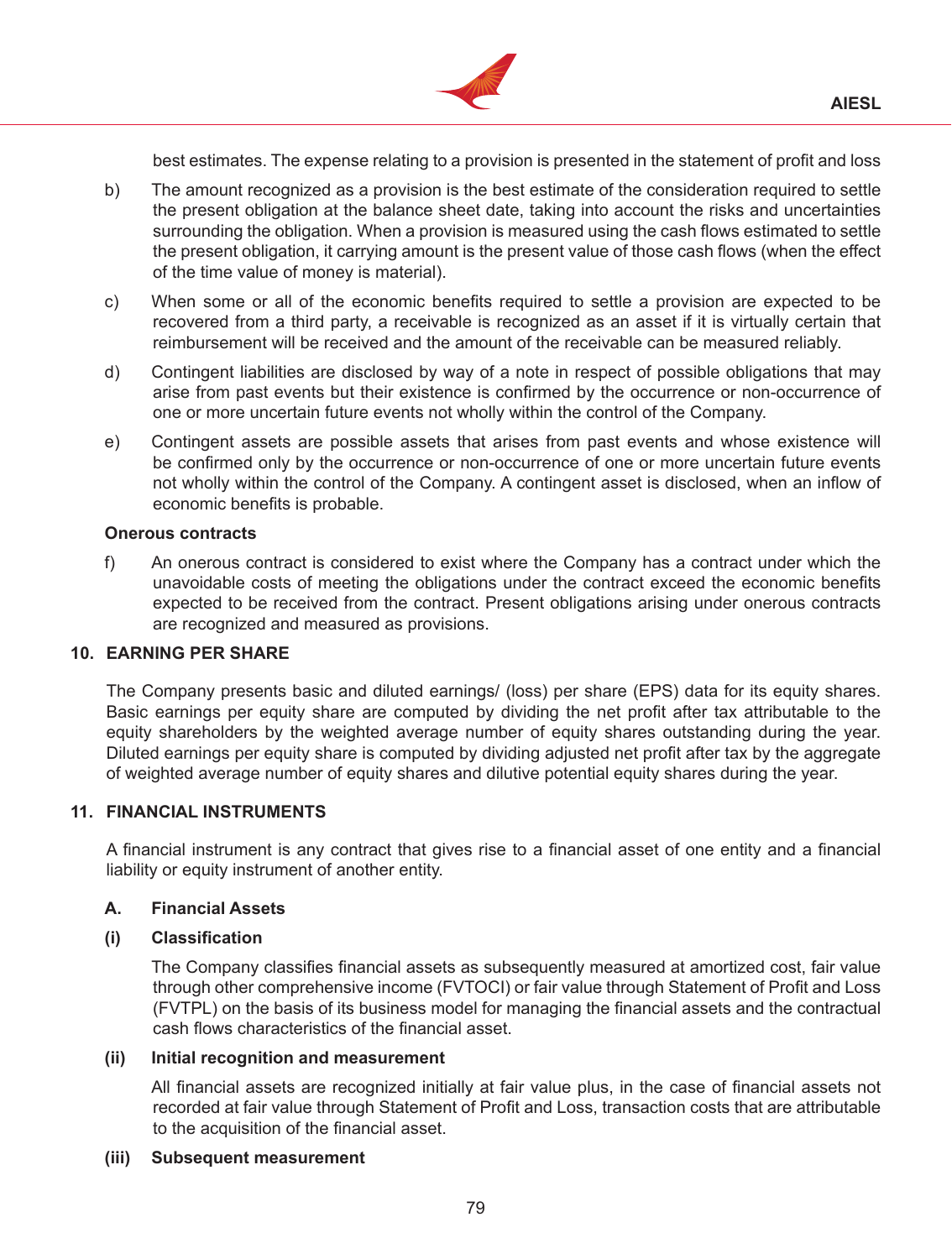

For purposes of subsequent measurement financial assets are classified in below categories:

- **(a) Financial assets carried at amortized cost:** A financial asset other than derivatives and specific investments, is subsequently measured at amortized cost if it is held within a business model whose objective is to hold the asset in order to collect contractual cash flows and the contractual terms of the financial asset give rise on specified dates to cash flows that are solely payments of principal and interest on the principal amount outstanding.
- **(b) Financial assets at fair value through other comprehensive income:** Afinancialassetcomprising specific investment is subsequently measured at fair value through other comprehensive income if it is held within a business model whose objective is achieved by both collecting contractual cash flows and selling financial assets and the contractual terms of the financial asset give rise on specified dates to cash flows that are solely payments of principal and interest on the principal amount outstanding. The Company has made an irrevocable election for its investments which are classified as equity instruments to present the subsequent changes in fair value in other comprehensive income based on its business model.
- **(c) Financial assets at fair value through Statement of Profit and Loss:** A financial asset comprising derivatives which is not classified in any of the above categories is subsequently fair valued through profit or loss.

### **(iv) De-recognition**

 A financial asset is primarily derecognized when the rights to receive cash flows from the asset have expired or the Company has transferred its rights to receive cash flows from the asset

### **(v) Impairment of other financial assets**

 The Company assesses impairment based on expected credit losses (ECL) model for measurement and recognition of impairment loss on the financial assets that are trade receivables or contract revenue receivables etc.

#### **(vi) Write-off**

 The gross carrying amount of a financial asset is written off (either partially or in full) to the extent that there is no realistic prospect of recovery. This is generally the case when the Company determines that the counterparty does not have assets or sources of income that could generate sufficient cash flows to repay the amounts subject to the write-off. However, financial assets that are written off could still be subject to enforcement activities in order to comply with the Company's procedures for recovery of amounts due.

### **B. Financial Liabilities**

### **(i) Initial recognition and measurement**

 All financial liabilities are recognized initially at fair value and, in the case of loans and borrowings and payables, net of directly attributable transaction costs. The Company's financial liabilities include trade and other payables, loans and borrowings including bank overdrafts, and derivative financial instruments.

### **(ii) Classification**

 The Company classifies all financial liabilities as subsequently measured at amortized cost, except for financial liabilities at fair value through Statement of Profit and Loss. Such liabilities, including derivatives shall be subsequently measured at fair value.

#### **(iii) Subsequent measurement**

 The measurement of financial liabilities depends on their classification, as described below.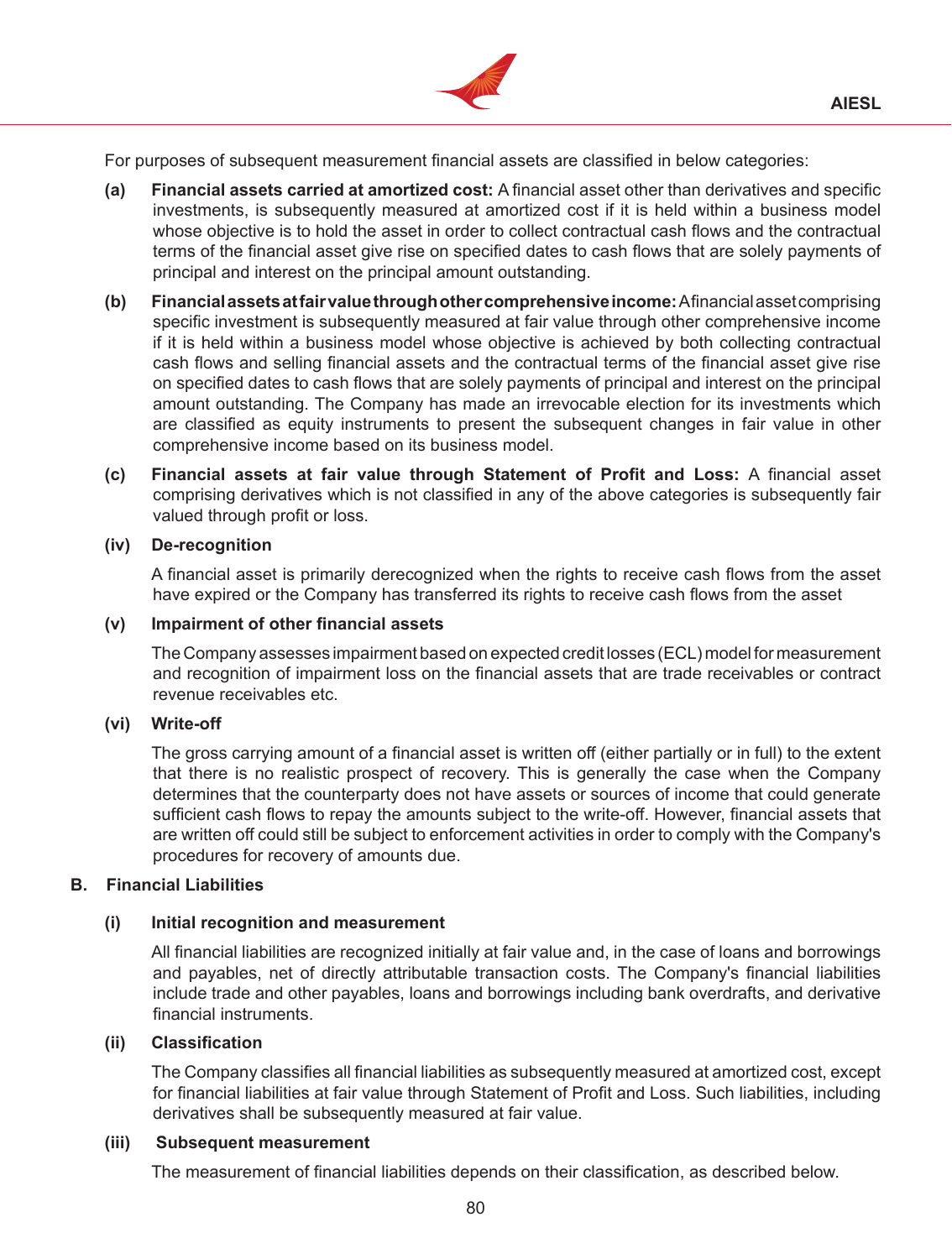

#### a) **Financial liabilities at amortized cost:**

 All financial liabilities are recognized initially at fair value and, in the case of loans and borrowings and payables, net of directly attributable transaction costs. The Company's financial liabilities include trade and other payables.

### b) **Financial liabilities at fair value through Statement of Profit and Loss:**

Financial liabilities at fair value through Statement of Profit and Loss include financial liabilities held for trading and financial liabilities designated upon initial recognition as at fair value through Statement of Profit and Loss. Financial liabilities are classified as held for trading if they are incurred for the purpose of repurchasing in the near term. This category comprises derivative financial instruments entered into by the Company that are not designated as hedging instruments in hedge relationships as defined by Ind AS 109. Separated embedded derivatives are also classified as held for trading unless they are designated as effective hedging instruments. Gains or losses on liabilities held for trading are recognized in the Statement of Profit and Loss.

#### **(iv) De-recognition**

 Afinancial liability is derecognized when the obligation under the liability is discharged or cancelled or expires.

### **(v) Offsetting of financial instruments**

 Financial assets and financial liabilities are offset and the net amount is reported in the balance sheet if there is a currently enforceable legal right to offset the recognized amounts and there is an intention to sell on a net basis, to realize the assets and sell the liabilities simultaneously.

### **12. BORROWING COST**

- **i.** Borrowing cost that are directly attributable to acquisition, construction of qualifying assets including capital work–in-progress are capitalized, as part of the cost of assets, up to the date of commencement of commercial use of the assets.
- **ii.** Interest incurred on borrowed funds or other temporary borrowings in anticipation of the receipt of long term borrowings that are used for acquisition of qualifying assets exceeding the value of Rs.10.0 million is capitalized at the weighted average borrowing rate on loans outstanding at the time of acquisition.

### **13. CASH AND CASH EQUIVALENTS**

Cash and cash equivalents consist of cash at bank and in hand and short-term deposits with an original maturity of three months or less, which are subject to an insignificant risk of changes in value**.**

#### **14. FOREIGN CURRENCY MONETARY ITEM**

- **i.** Foreign currency Revenue and Expenditure transactions relating to Foreign Stations are recorded at established monthly rates (based on published IATA rates).
- ii. Foreign currency monetary items are translated using the exchange rate circulated by Foreign Exchange Dealers Association of India (FEDAI). Gains/ (losses) arising on account of realization/ settlement of foreign exchange transactions and on translation of monetary foreign currency assets and liabilities are recognized in the Statement of Profit and Loss.

#### **15. THRESHOLD LIMIT**

 The Company has adopted following materiality thresh hold limits in the classification of expenses/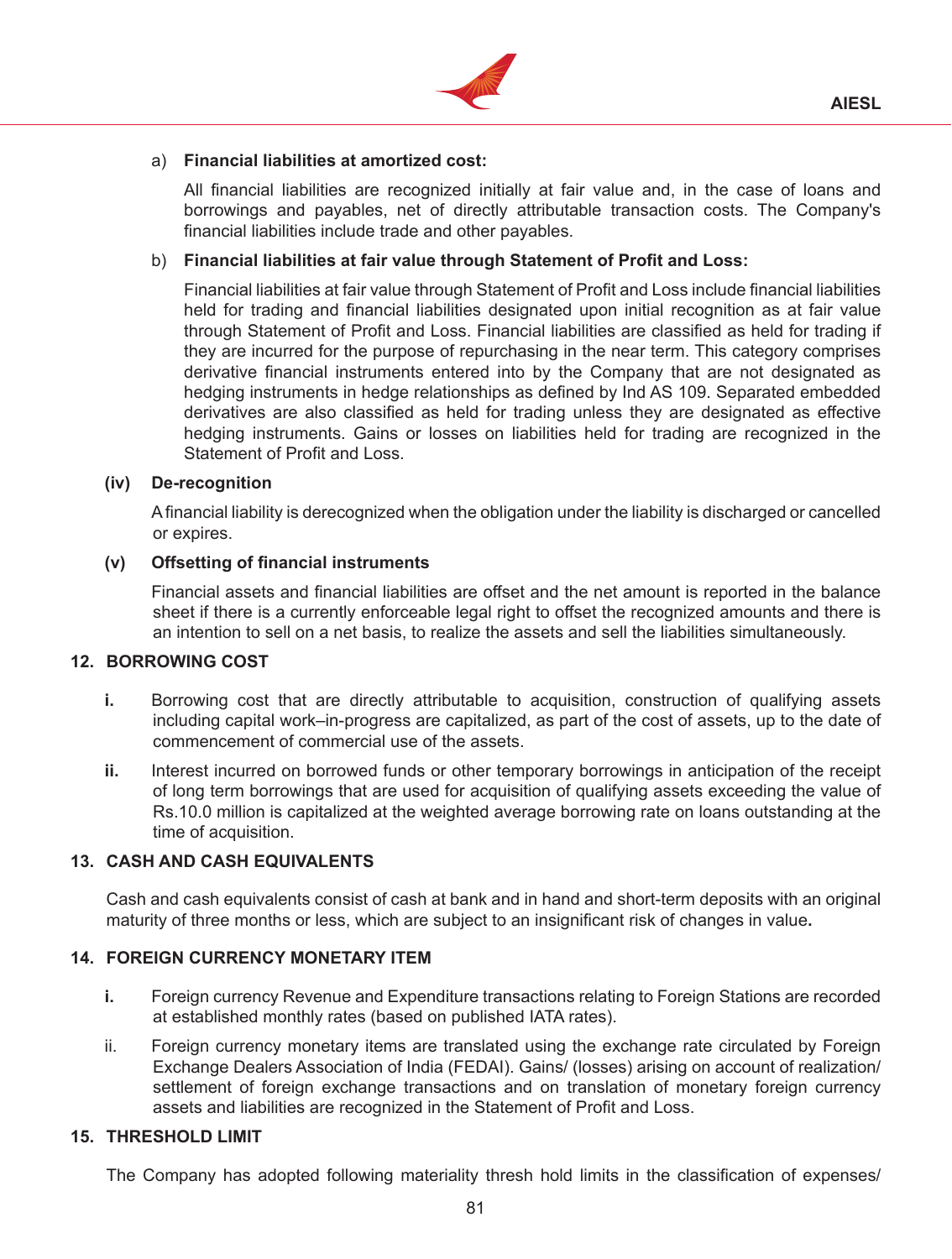

incomes and disclosure:

| Thresh hold Items                              | Unit           | <b>Thresh hold Value</b>                       |
|------------------------------------------------|----------------|------------------------------------------------|
| <b>Prior Period Expenditure/Revenue</b>        |                |                                                |
| - Restatement based on individual limits       | <b>Million</b> | 150.00                                         |
| - Restatement based on overall limits          | Million        | 1% of Total Revenue of previous financial year |
| <b>Fair Valuation of Financial Instruments</b> | Million        | 50.00                                          |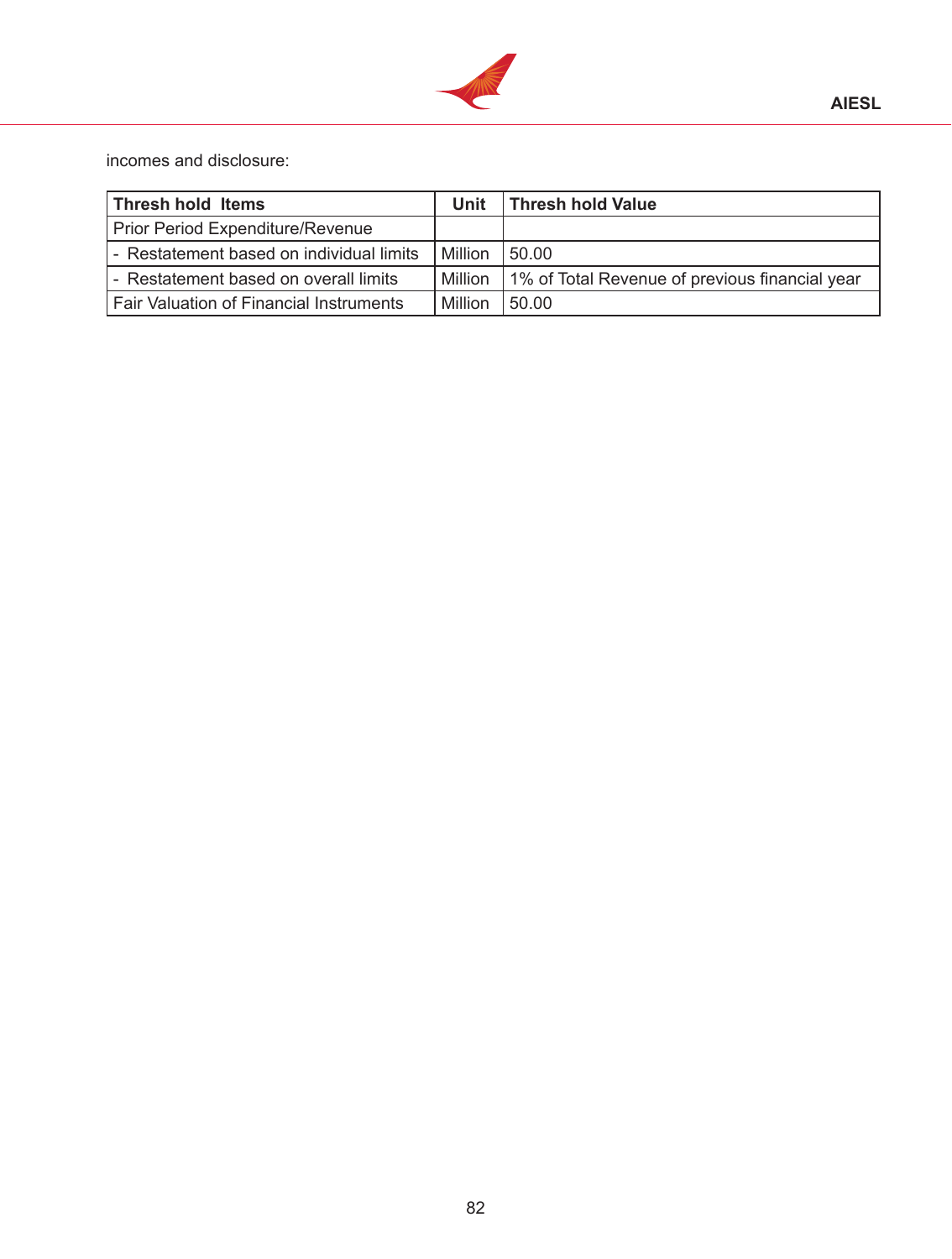

#### **NOTE "2" : PROPERTY PLANT AND EQUIPMENT**

| Sr.          | <b>Particulars</b>          |                 |        | <b>GROSS BLOCK</b> |                   |                  |           |                 | <b>DEPRECIATION</b> |                   | <b>NET BLOCK</b>         |                   |
|--------------|-----------------------------|-----------------|--------|--------------------|-------------------|------------------|-----------|-----------------|---------------------|-------------------|--------------------------|-------------------|
| lNo.         |                             | As at           | Add-   | Other              | <b>Deductions</b> | As at            | As at     | For             | <b>Deductions</b>   | <b>Total Upto</b> | As at                    | As at             |
|              |                             | April 01,       | itions | Adjust-            | / Adjust-         | March            | April 01, | the             | / Adjust-           | March 31.         | March                    | April 01,         |
|              |                             | 2018            |        | ments              | ments             | 31, 2019         | 2018      | vear            | ments               | 2019              | 31, 2019                 | 2018              |
|              | <b>TANGIBLE ASSETS:</b>     |                 |        |                    |                   |                  |           |                 |                     |                   |                          |                   |
| la)          | Land                        |                 |        |                    |                   |                  |           |                 |                     |                   |                          |                   |
| b)           | <b>Buildings</b>            |                 |        |                    |                   |                  |           |                 |                     |                   |                          |                   |
| lc)          | Plant & Equipment           |                 |        |                    |                   |                  |           |                 |                     |                   |                          |                   |
|              | Workshop Equipment,         |                 | 4.13   |                    | $-0.81$           | 1,405.52         |           | 628.86 178.73   | $-0.77$             | 806.83            | 598.69                   | 773.34            |
|              | Instruments.                | 1,402.20        |        |                    |                   |                  |           |                 |                     |                   |                          |                   |
|              | Machinery and Plants        | 86.11           | 5.81   |                    | $-0.71$           | 91.21            | 19.93     | 10.12           | $-0.60$             | 29.46             | 61.75                    | 66.18             |
| d)           | Furniture & Fixtures        | 7.41            | 2.63   |                    |                   | 10.04            | 1.37      | 0.95            |                     | 2.32              | 7.72                     | 6.04              |
| le)          | <b>Electrical Fittings</b>  | 0.20            | 0.11   |                    |                   | 0.30             | 0.04      | 0.03            |                     | 0.07              | 0.24                     | 0.16              |
| f)           | Computer System             | 2.23            | 2.94   |                    |                   | 5.16             | 1.36      | 1.64            |                     | 2.99              | 2.17                     | 0.87              |
| g)           | <b>Vehicles</b>             | 10.26           |        |                    | $-2.60$           | 7.65             | 1.34      | 0.91            | $-0.29$             | 1.95              | 5.70                     | 8.92              |
| h)           | Office Equipment            | 6.81            | 1.31   |                    |                   | 8.12             | 2.50      | 1.55            |                     | 4.05              | 4.07                     | 4.31              |
|              | <b>TOTAL FOR TANGIBLE</b>   | 1,515.22        | 16.93  |                    | $-4.12$           | 1,528.02         | 655.40    | 193.93          | $-1.66$             | 847.67            | 680.34                   | 859.82            |
|              | <b>ASSETS</b>               |                 |        |                    |                   |                  |           |                 |                     |                   |                          |                   |
|              | <b>INTANGIBLE ASSETS :</b>  |                 |        |                    |                   |                  |           |                 |                     |                   |                          |                   |
| la)          | Goodwill                    |                 |        |                    |                   |                  |           |                 |                     |                   |                          |                   |
| b)           | Brands/trademarks           |                 |        |                    |                   |                  |           |                 |                     |                   |                          |                   |
| lc)          | <b>Computer Software</b>    |                 |        |                    |                   |                  |           |                 |                     |                   |                          |                   |
| d)           | Licenses & Franchise        |                 |        |                    |                   | 2,713.83         |           |                 |                     |                   |                          | 2,713.83 2,713.83 |
|              |                             | 2,713.83        |        |                    |                   |                  |           |                 |                     |                   |                          |                   |
|              | <b>TOTAL FOR INTANGIBLE</b> | 2,713.83        |        |                    |                   | 2,713.83         |           |                 |                     |                   |                          | 2,713.83 2,713.83 |
|              | <b>ASSETS</b>               |                 |        |                    |                   |                  |           |                 |                     |                   |                          |                   |
| <b>TOTAL</b> |                             | 4,229.04        | 16.92  |                    | $-4.12$           | 4,241.85         |           | 655.40   193.93 | $-1.66$             | 847.67            |                          | 3,394.18 3,573.65 |
|              | <b>PREVIOUS YEAR</b>        | 4,112.84 116.84 |        |                    |                   | $-0.64$ 4,230.31 |           | 423.31 232.69   | $-0.60$             |                   | 655.40 3,573.65 3,689.53 |                   |

Note : 1. As per MOU entered between Air India Limited (AIL) & Air India Engineering Services Limited (AIESL) dated 5th April, 2013 Air India Limited shall trasnfer all its movable assets such as machinery, equipment etc. pertaining to MRO unit of AIL to AIESL at a written down value of such moveable assets as on 01-04-2014. It was clarified by MOU that written down value of movable assets trfansferred from AIL to AIESL shall be the cost of these assets transferred and shall form part of initial equity contribution.

| Sr.          | <b>Particulars</b>            | <b>GROSS BLOCK</b><br><b>DEPRECIATION</b> |       |         |                      |                  |           | <b>NET BLOCK</b> |             |              |          |                          |
|--------------|-------------------------------|-------------------------------------------|-------|---------|----------------------|------------------|-----------|------------------|-------------|--------------|----------|--------------------------|
| No.          |                               | As at                                     | Addi- | Other   | <b>Deductions</b>    | As at            | As at     | For              | Deductions/ | <b>Total</b> | As at    | As at                    |
|              |                               | April 01,                                 | tions | Adjust- | / Adjust-            | March            | April 01, | the              | Adjust-     | Upto         | March    | March                    |
|              |                               | 2019                                      |       | ments   | ments                | 31, 2020         | 2019      | year             | ments       | March 31,    | 31, 2020 | 31, 2019                 |
|              |                               |                                           |       |         |                      |                  |           |                  |             | 2020         |          |                          |
|              | <b>TANGIBLE ASSETS:</b>       |                                           |       |         |                      |                  |           |                  |             |              |          |                          |
| la)          | Land                          |                                           |       |         |                      |                  |           |                  |             |              |          |                          |
| b)           | <b>Buildings</b>              |                                           |       | 10.42   |                      | 10.42            |           | 0.16             | 4.79        | 4.95         | 5.47     |                          |
| lc)          | Plant & Equipment             |                                           |       |         |                      |                  |           |                  |             |              |          |                          |
|              | Workshop Equipment,           |                                           | 26.40 |         | $-0.09$              | 1,431.83         | 806.83    |                  | $-0.07$     | 917.22       | 514.61   | 598.69                   |
|              | Instruments,                  | 1,405.52                                  |       |         |                      |                  |           | 110.47           |             |              |          |                          |
|              | Machinery and Plants          | 91.21                                     | 0.62  |         |                      | 91.83            | 29.46     | 10.00            |             | 39.46        | 52.37    | 61.75                    |
| d)           | Furniture & Fixtures          | 10.04                                     | 1.52  |         |                      | 11.56            | 2.32      | 1.10             |             | 3.42         | 8.14     | 7.72                     |
| le)          | <b>Electrical Fittings</b>    | 0.30                                      | 0.17  |         |                      | 0.47             | 0.07      | 0.04             |             | 0.11         | 0.36     | 0.24                     |
| f)           | <b>Computer System</b>        | 5.16                                      | 2.40  |         |                      | 7.57             | 2.99      | 1.74             |             | 4.74         | 2.83     | 2.17                     |
| lg)          | Vehicles                      | 7.65                                      |       |         |                      | 7.65             | 1.95      | 0.87             |             | 2.83         | 4.83     | 5.70                     |
| h)           | Office Equipment              | 8.12                                      | 3.22  |         |                      | 11.34            | 4.05      | 2.06             |             | 6.10         | 5.24     | 4.07                     |
|              | TOTAL FOR TANGIBLE 1,528.02   |                                           | 34.33 | 10.42   | $-0.09$              | 1,572.67         | 847.67    | 126.44           | 4.72        | 978.83       | 593.85   | 680.34                   |
|              | <b>ASSETS</b>                 |                                           |       |         |                      |                  |           |                  |             |              |          |                          |
|              | <b>INTANGIBLE ASSETS :</b>    |                                           |       |         |                      |                  |           |                  |             |              |          |                          |
| d)           | Licenses & Franchise          |                                           |       |         | $-2,713.83$          |                  |           |                  |             |              |          | 2,713.83                 |
|              |                               | 2,713.83                                  |       |         |                      |                  |           |                  |             |              |          |                          |
|              | (Refer Note 43)               |                                           |       |         |                      |                  |           |                  |             |              |          |                          |
|              | TOTAL FOR INTANGIBLE 2,713.83 |                                           |       |         | $-2,713.83$          |                  |           |                  |             |              |          | 2,713.83                 |
|              | <b>ASSETS</b>                 |                                           |       |         |                      |                  |           |                  |             |              |          |                          |
| <b>TOTAL</b> |                               | 4,241.85                                  | 34.34 | 10.42   | -2,713.91   1,572.69 |                  |           | 847.67 126.44    | 4.71        | 978.84       |          | 593.85 3.394.18          |
|              | <b>PREVIOUS YEAR</b>          | 4,229.04                                  | 16.92 |         |                      | $-4.12$ 4,241.84 |           | 655.40   193.93  | $-1.66$     |              |          | 847.67 3,394.18 3,573.65 |

Note : 1. As per MOU entered between Air India Limited (AIL) & Air India Engineering Services Limited (AIESL) dated 5th April, 2013 Air India Limited shall trasnfer all its movable assets such as machinery, equipment etc. pertaining to MRO unit of AIL to AIESL at a written down value of such moveable assets as on 01-04-2014. It was clarified by MOU that written down value of movable assets trfansferred from AIL to AIESL shall be the cost of these assets transferred and shall form part of initial equity contribution.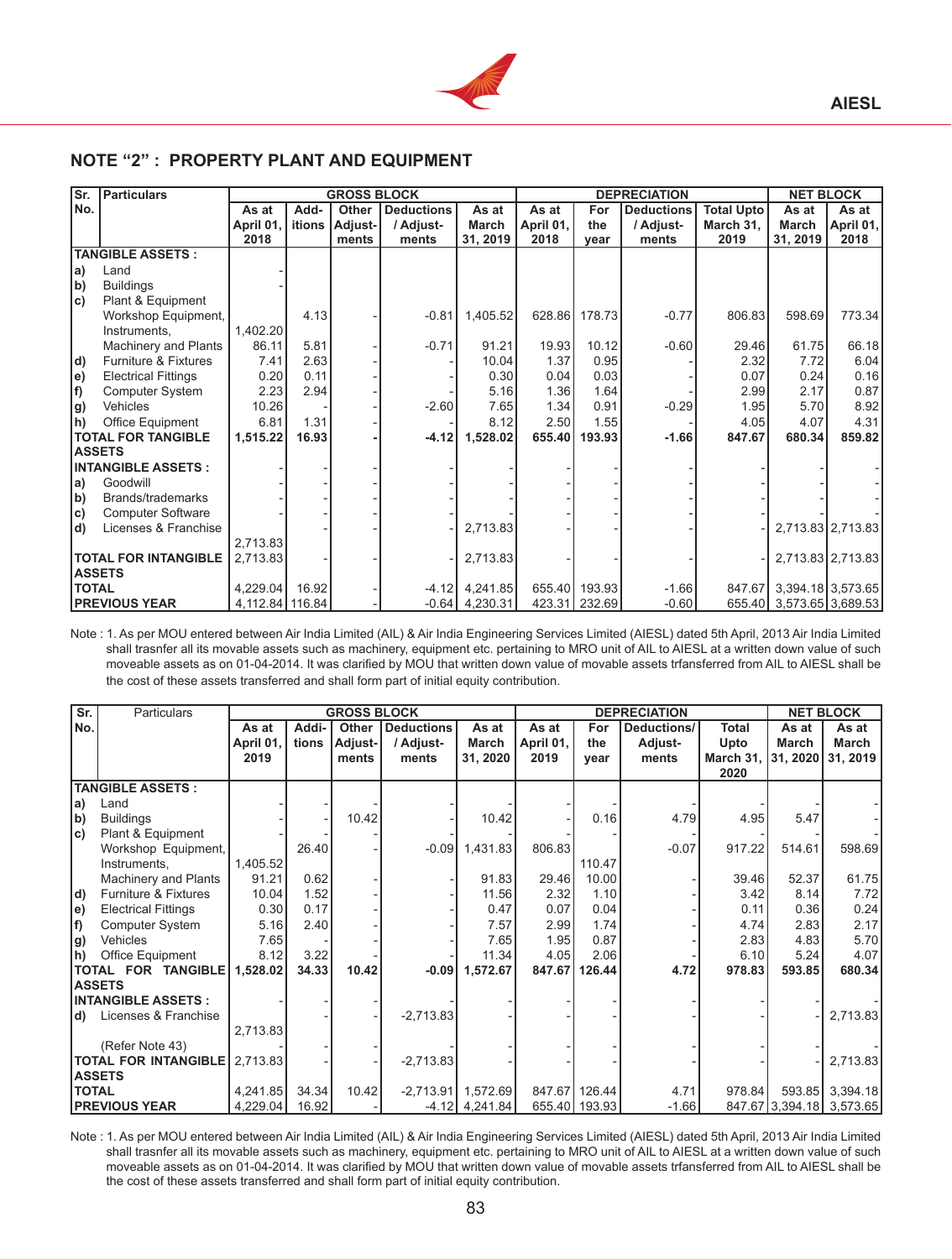

# **NOTE "3" : OTHER NON CURRENT FINANCIAL ASSET**

|                                         |                           | (Amount in Millions)      |
|-----------------------------------------|---------------------------|---------------------------|
| <b>Particulars</b>                      | As at March 31st,<br>2020 | As at March 31st,<br>2019 |
| Deposits - Others (More than 12 Months) | 0.06                      | 0.06'                     |
| <b>TOTAL</b>                            | 0.06                      | 0.06                      |

### **NOTE ''4" : OTHER NON- CURRENT ASSETS**

|                                      |                           | (Amount in Millions)      |
|--------------------------------------|---------------------------|---------------------------|
| <b>Particulars</b>                   | As at March 31st,<br>2020 | As at March 31st,<br>2019 |
| Advances Recoverable in Cash or Kind |                           |                           |
| <b>Capital Advances</b>              |                           |                           |
| Security deposit with DGCA           |                           | 0.201                     |
| Other                                |                           |                           |
| <b>TOTAL</b>                         |                           | 0.20                      |

### **NOTE "5" : INVENTORY**

|                                     |       |                           | (Amount in Millions)      |
|-------------------------------------|-------|---------------------------|---------------------------|
| <b>Particulars</b>                  |       | As at March 31st,<br>2020 | As at March 31st,<br>2019 |
| <b>Stores and Spare Parts</b>       |       | 20.53                     | 19.06                     |
| Loose Tools                         |       | 453.56                    | 399.25                    |
| Fuel, Gas, Coal, Oil and lubricants |       | 1.14                      | 1.34                      |
| Non-Aircraft Inventory              |       | 6.38                      | 6.38                      |
| Other Inventory                     |       | 271.01                    | 206.35                    |
|                                     | TOTAL | 752.62                    | 632.38                    |

# **NOTE "6" : TRADE RECEIVABLES**

| (Amount in Millions) |  |  |
|----------------------|--|--|
|----------------------|--|--|

| <b>Particulars</b>                                           | As at March 31st,<br>2020 | As at March 31st,<br>2019 |
|--------------------------------------------------------------|---------------------------|---------------------------|
| Secured, Considered Good                                     |                           |                           |
| Unsecured, Considered Good                                   | 26,686.33                 | 14,085.35                 |
| Trade Receivables having significant increase in Credit Risk | 446.97                    | 284.75                    |
| Trade Receivables - Credit Impaired                          |                           |                           |
|                                                              | 27,133.30                 | 14,370.10                 |
| Less: Allowance for Doubtful                                 | 446.97                    | 284.75                    |
| <b>TOTAL</b>                                                 | 26,686.33                 | 14,085.35                 |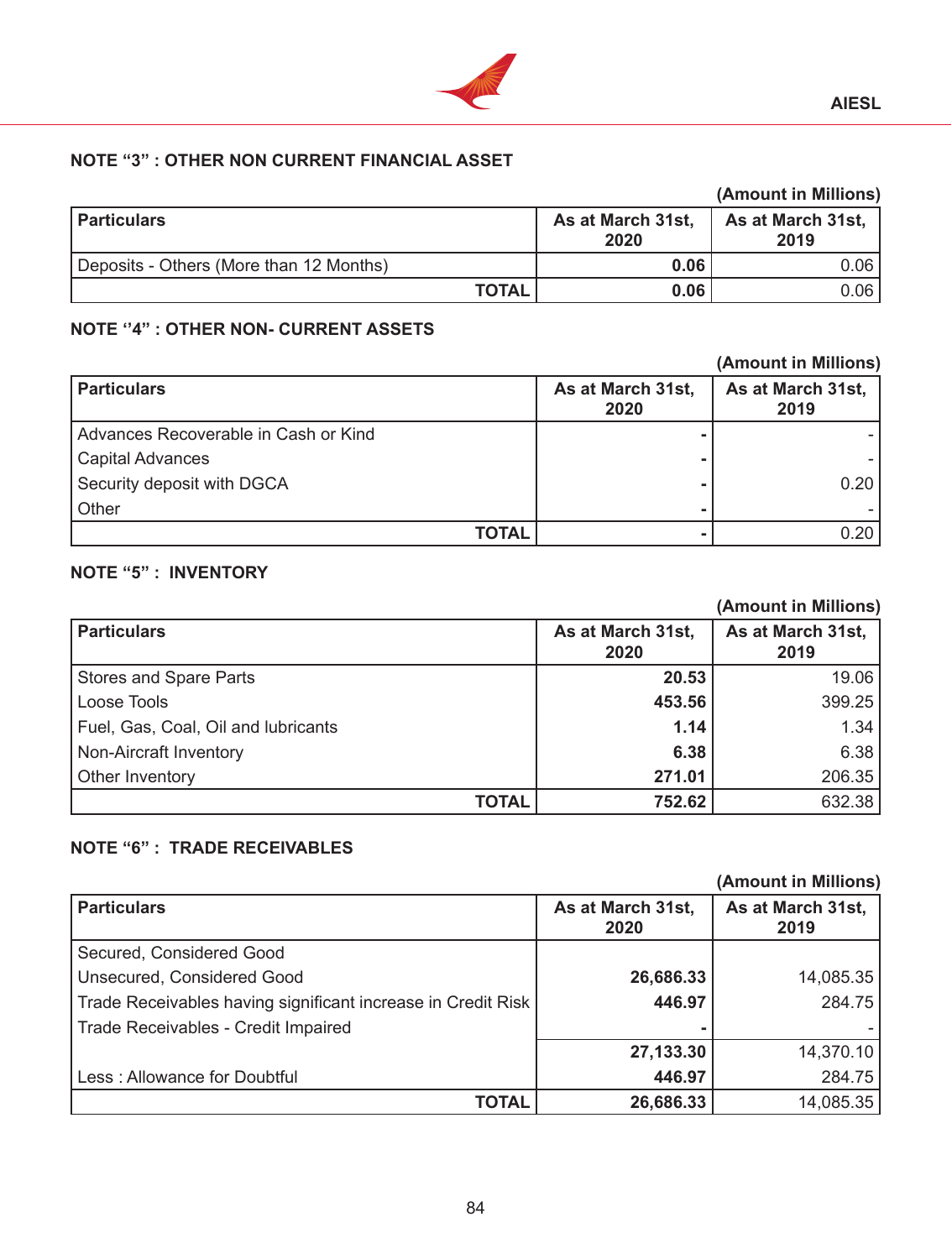

# **NOTE "7" : CASH AND BANK BALANCES**

|                                                       |                           | (Amount in Millions)      |
|-------------------------------------------------------|---------------------------|---------------------------|
| <b>Particulars</b>                                    | As at March 31st,<br>2020 | As at March 31st,<br>2019 |
| <b>Balances with Banks</b>                            |                           |                           |
| a) In Current Accounts                                | 82.07                     | 53.03                     |
| b) In Deposit Accounts (Maturity less than 12 months) |                           |                           |
| C) Cash in Hand                                       | 0.15                      | 0.63                      |
| Cheques, Drafts on Hand                               | 0.06                      | 0.01                      |
| <b>TOTAL</b>                                          | 82.28                     | 53.67                     |

# **NOTE ''8'' : BANK BALANCES OTHER THAN CASH EQUIVALENTS**

|                                                    | (Amount in Millions)      |                           |
|----------------------------------------------------|---------------------------|---------------------------|
| <b>Particulars</b>                                 | As at March 31st,<br>2020 | As at March 31st,<br>2019 |
| <b>Balance with Banks</b>                          |                           |                           |
| In Margin Money Deposits $(3 \lt Maturity \lt 12)$ | 33.75                     | 25.11                     |
| <b>TOTAL</b>                                       | 33.75                     | 25.11                     |

### **NOTE ''9'' :CURRENT LOANS**

|                                           |                           | (Amount in Millions)      |
|-------------------------------------------|---------------------------|---------------------------|
| <b>Particulars</b>                        | As at March 31st,<br>2020 | As at March 31st,<br>2019 |
| Advances                                  |                           |                           |
| Secured - Considered Good                 |                           |                           |
| Unsecured-Considered Good (Inter Company) |                           |                           |
| <b>Security Deposits</b>                  | 3.91                      | 3.08                      |
| <b>TOTAL</b>                              | 3.91                      | 3.08                      |

### **NOTE "10" : CURRENT TAX ASSETS**

|                                              |                           | (Amount in Millions)      |
|----------------------------------------------|---------------------------|---------------------------|
| <b>Particulars</b>                           | As at March 31st,<br>2020 | As at March 31st,<br>2019 |
| Total Advance payment for Income Tax and TDS | 1,125.14                  | 715.66                    |
| Balances with Statutory / Govt Authorities   |                           |                           |
| <b>TOTAL</b>                                 | 1,125.14                  | 715.66                    |

# **(Amount in Millions)**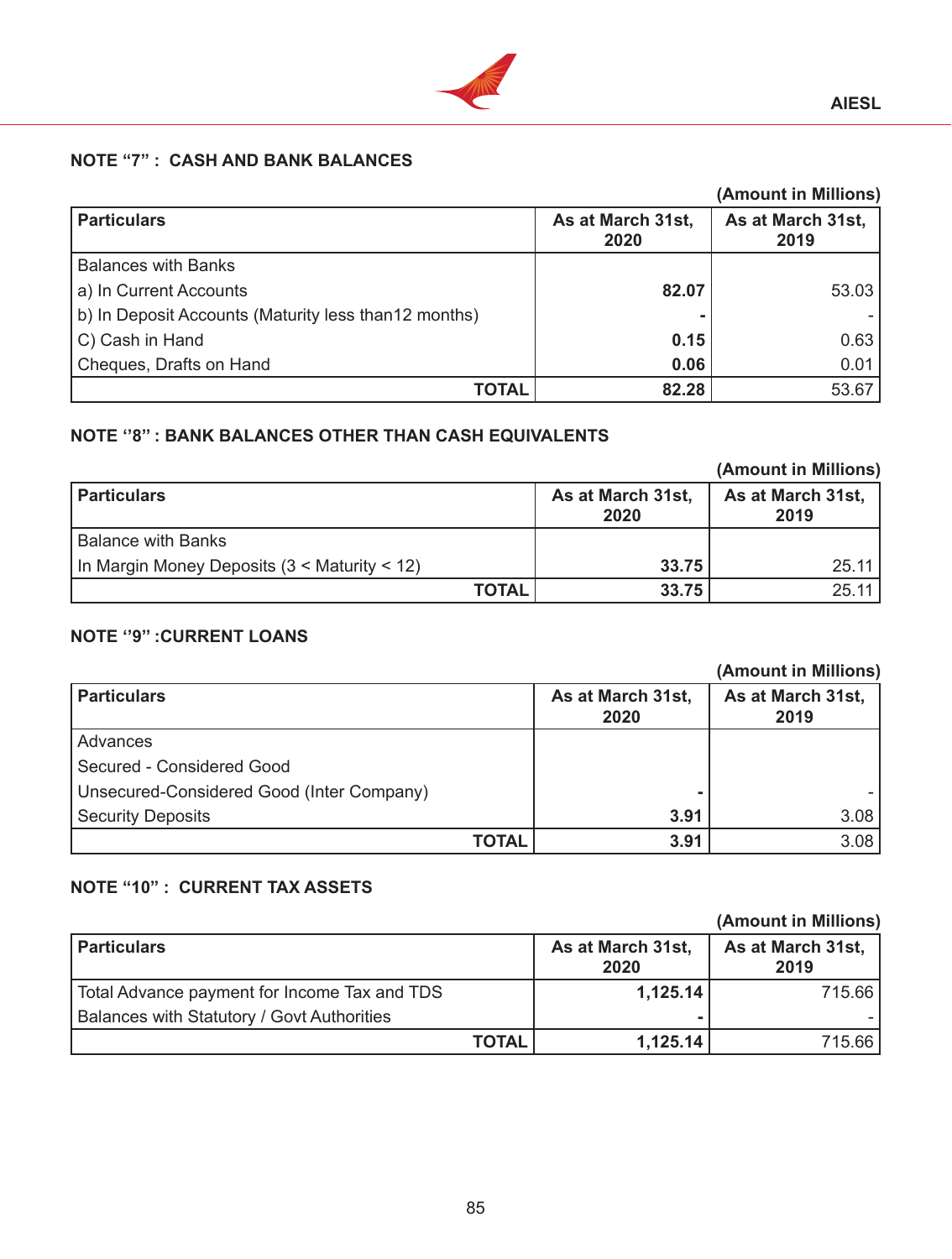

# **NOTE "11" : OTHERS-CURRENT ASSET**

|                                      |                        | (Amount in Millions)          |
|--------------------------------------|------------------------|-------------------------------|
| <b>Particulars</b>                   | As at March 31st, 2020 | <b>As at March 31st, 2019</b> |
| <b>Prepaid Expenses</b>              | 16.38                  | $-0.00$                       |
| Advances Recoverable in Cash or Kind | 227.06                 | 125.85                        |
| Interest accrued on investment       | 2.11                   | 1.34                          |
| <b>TOTAL</b>                         | 245.55                 | 127.19                        |

### **NOTE "12" : SHARE CAPITAL**

|              | (Amount in Millions)                                                    |                      |               |                      |               |
|--------------|-------------------------------------------------------------------------|----------------------|---------------|----------------------|---------------|
|              | <b>Particulars</b>                                                      | As at March 31, 2020 |               | As at March 31, 2019 |               |
|              |                                                                         | <b>No. of Shares</b> | <b>Amount</b> | <b>No. of Shares</b> | <b>Amount</b> |
| a)           | <b>AUTHORISED</b>                                                       |                      |               |                      |               |
|              | 1000,000,000 Equity Shares (Previous<br>Year: 10,000,000) of Rs.10 each | 1,000,000,000        | 10,000.00     | 1,000,000,000        | 10,000.00     |
|              |                                                                         | 1,000,000,000        | 10,000.00     | 1,000,000,000        | 10,000.00     |
| $\mathbf{b}$ | <b>ISSUED, SUBSCRIBED AND FULLY</b><br><b>PAID-UP SHARES</b>            |                      |               |                      |               |
|              | 1666,66,500 Equity Shares of Rs. 10<br>each                             | 166,666,500          | 1,666.67      | 166,666,500          | 1,666.67      |
|              |                                                                         | 166,666,500.00       | 1,666.67      | 166,666,500.00       | 1,666.67      |

### **c) Reconciliation of number of shares :**

#### **(Amount in Millions)**

| <b>Particulars</b>                                                                              | As at March 31, 2020 |               | As at March 31, 2019 |               |
|-------------------------------------------------------------------------------------------------|----------------------|---------------|----------------------|---------------|
|                                                                                                 | <b>No. of Shares</b> | <b>Amount</b> | <b>No. of Shares</b> | <b>Amount</b> |
| Equity Shares at the beginning of the<br>year<br>Add: Equity Shares Allotted during the<br>vear | 166,666,500          | 1,666.67      | 166,666,500          | 1,666.67      |
| Equity Shares at the end of the year                                                            | 166,666,500          | 1,666.67      | 166,666,500          | 1,666.67      |

### **d) Rights Preferences and restriction attached to equity shares**

The company has single class of shares i.e. Equity Shares having a par value of Rs. 10 per share as per. Each holder of equity shares is entitled to one vote per share

In the event of liquidation of the company, the holders of equity shares will be entitled to receive remaining assets of the company, after distribution of all preferential amounts. The distribution will be in proportion to the number of equity shares held by the shareholders.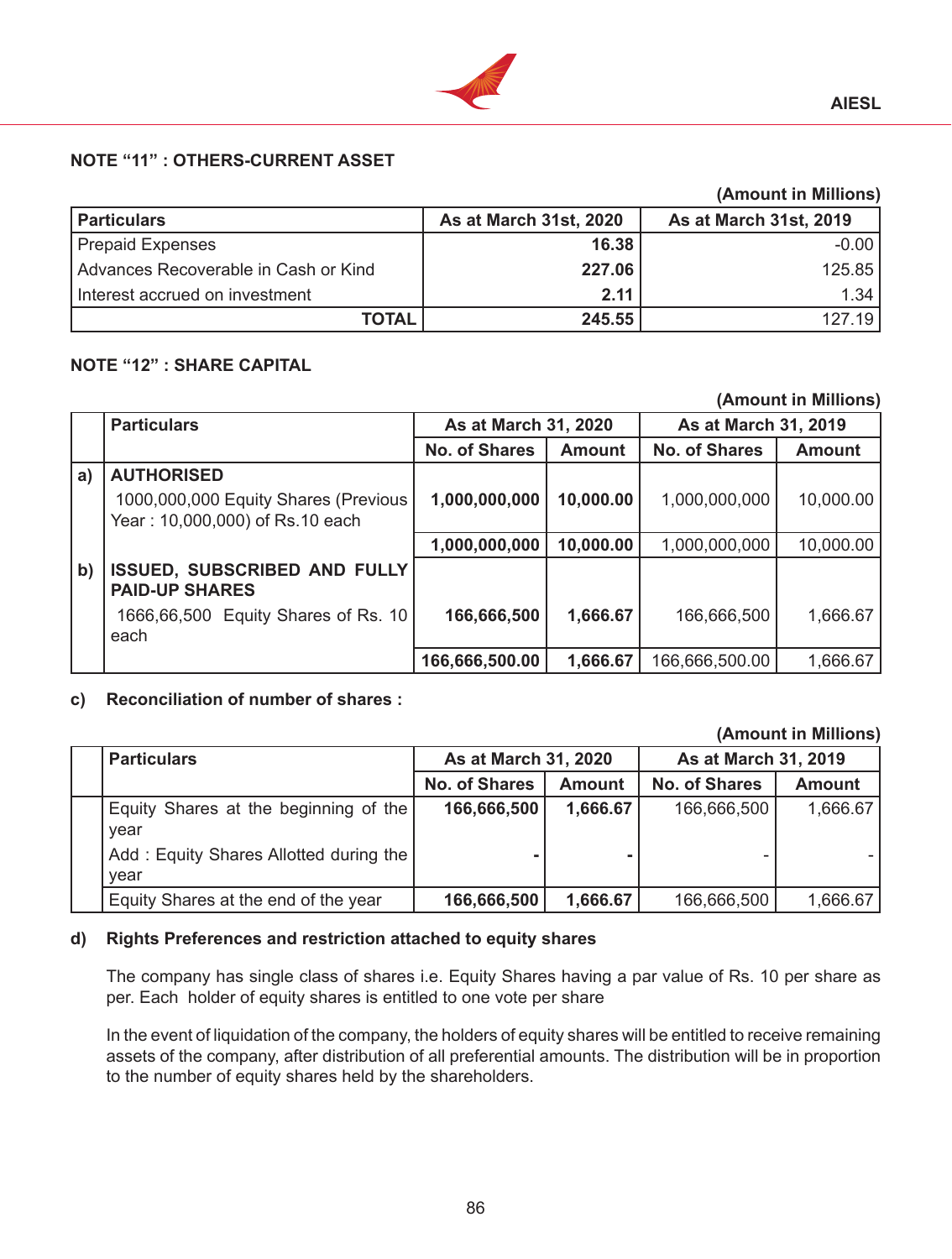

### **e) Details of Shares held by the Holding Company, Subsidiary & Associates**

| (Amount in Millions) |                                       |                      |               |                             |               |
|----------------------|---------------------------------------|----------------------|---------------|-----------------------------|---------------|
|                      | <b>Particulars</b>                    | As at March 31, 2020 |               | <b>As at March 31, 2019</b> |               |
|                      |                                       | <b>No. of Shares</b> | <b>Amount</b> | <b>No. of Shares</b>        | <b>Amount</b> |
|                      | <b>Shares held by Holding Company</b> |                      |               |                             |               |
|                      | Air India Limited                     | 166,666,500          | 1,666.67      | 166,666,500                 | 1,666.67      |

### **f) Details of Shareholders holding more than 5%**

| (Amount in Millions) |                             |               |                             |               |  |
|----------------------|-----------------------------|---------------|-----------------------------|---------------|--|
| <b>Particulars</b>   | <b>As at March 31, 2020</b> |               | <b>As at March 31, 2019</b> |               |  |
|                      | <b>No. of Shares</b>        | <b>Amount</b> | <b>No. of Shares</b>        | <b>Amount</b> |  |
| Air India Limited    | 166,666,500                 | 1.666.67      | 166,666,500                 | 1,666.67      |  |

## **g) Details of Shares Issued & Allotted as fully paid up pursuant to contract without payment being received in cash**

# **(Amount in Millions)**

| <b>Particulars</b>                                                                                                                                                                                                                                                                       | As at March 31, 2020 | As at March 31, 2019 |  |
|------------------------------------------------------------------------------------------------------------------------------------------------------------------------------------------------------------------------------------------------------------------------------------------|----------------------|----------------------|--|
| 1666, 16, 500 Equity Shares of Rs. 10   -<br>each were allotted towards the WDV<br>of engineering assets transferred by<br>the Holding Company Air India Limited<br>as on 1st April 2014 towards capital<br>infusion in terms of clause 5 (a) MoU<br>entered between Air India Limited & |                      |                      |  |
| Air India Engineering Services Limited<br>dated 05th April, 2013)                                                                                                                                                                                                                        |                      |                      |  |

### **NOTE "13" : OTHER EQUITY**

|                                                       |                         | (Amount in Millions)    |
|-------------------------------------------------------|-------------------------|-------------------------|
| <b>Particulars</b>                                    | As at March 31,<br>2020 | As at March 31,<br>2019 |
| Surplus / (Deficit) as per Statement of Profit & Loss |                         |                         |
| <b>Opening Balance</b>                                | $-21,498.07$            | $-19,448.70$            |
| Add/Less Prior Period Adjustments                     | $-2,713.83$             |                         |
| Profit / (Loss) for the year                          | 758.58                  | $-2,049.37$             |
| <b>Closing Balance</b>                                | $-23,453.32$            | $-21,498.07$            |
| <b>TOTAL</b>                                          | $-23,453.32$            | $-21,498.07$            |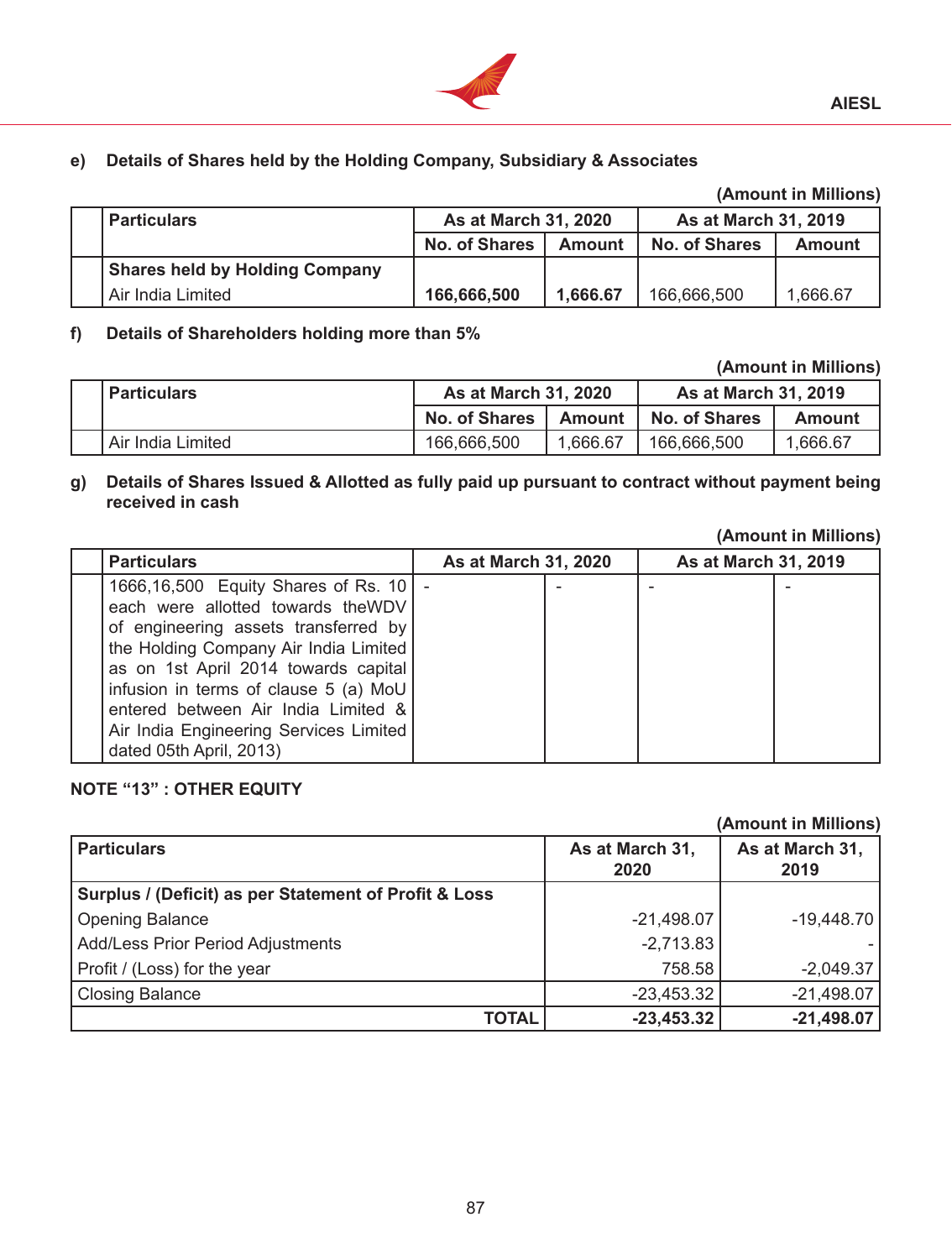

# **NOTE "14" : NON CURRENT PROVISIONS**

|                                        |              |                         | (Amount in Millions)    |
|----------------------------------------|--------------|-------------------------|-------------------------|
| <b>Particulars</b>                     |              | As at March 31,<br>2020 | As at March 31,<br>2019 |
| <b>Provision for Employee Benefits</b> |              |                         |                         |
| a) Gratuity                            |              | 2,596.61                | 2,624.90                |
| b) Leave Encashment                    |              | 1,766.51                | 1,796.37                |
| c) Medical                             |              | 2,190.97                | 1,906.90                |
|                                        | <b>TOTAL</b> | 6,554.09                | 6,328.17                |

### **NOTE "15" : TRADE PAYABLES**

#### **(Amount in Millions) Particulars As at March 31, As at March 31, 2020 As at March 31, 2019**  Due to Micro and Small Enterprises **Fig. 2018 -**  $\blacksquare$ Others Payables 659.55 (Refer Point no. '13' of Note No. 21) **TOTAL** 4,516.44 659.55

# **NOTE "16" : OTHER CURRENT FINANCIAL LIABILITY**

|                                                      |                 | (Amount in Millions) |
|------------------------------------------------------|-----------------|----------------------|
| <b>Particulars</b>                                   | As at March 31, | As at March 31,      |
|                                                      | 2020            | 2019                 |
| <b>Security Deposit</b>                              | 21.02           | 19.66                |
| <b>Earnest Money Deposit</b>                         | 4.55            | 4.17                 |
| Loan & Advances                                      | 104.50          | 129.84               |
| Payable to Employees                                 | 417.19          | 348.60               |
| Holding Company - Air India Limited- Current Account |                 |                      |
| Inter company Payable/Receivable                     | 31,327.01       | 27,003.84            |
| <b>Others</b>                                        | 80.23           | 26.52                |
| <b>TOTAL</b>                                         | 31,954.50       | 27,532.63            |

# **NOTE "17" : CURRENT PROVISIONS**

|                               |              |                         | (Amount in Millions)    |
|-------------------------------|--------------|-------------------------|-------------------------|
| <b>Particulars</b>            |              | As at March 31,<br>2020 | As at March 31,<br>2019 |
| <b>Provision</b>              |              |                         |                         |
| <b>For employees Benefits</b> |              |                         |                         |
| a) Gratuity                   |              | 626.28                  | 593.98                  |
| b) Leave Encashment           |              | 451.63                  | 454.57                  |
| c) Other Benefits             |              | 107.22                  | 90.04                   |
| Other than employees          |              | 1,922.12                | 423.12                  |
|                               | <b>TOTAL</b> | 3,107.25                | 1,561.71                |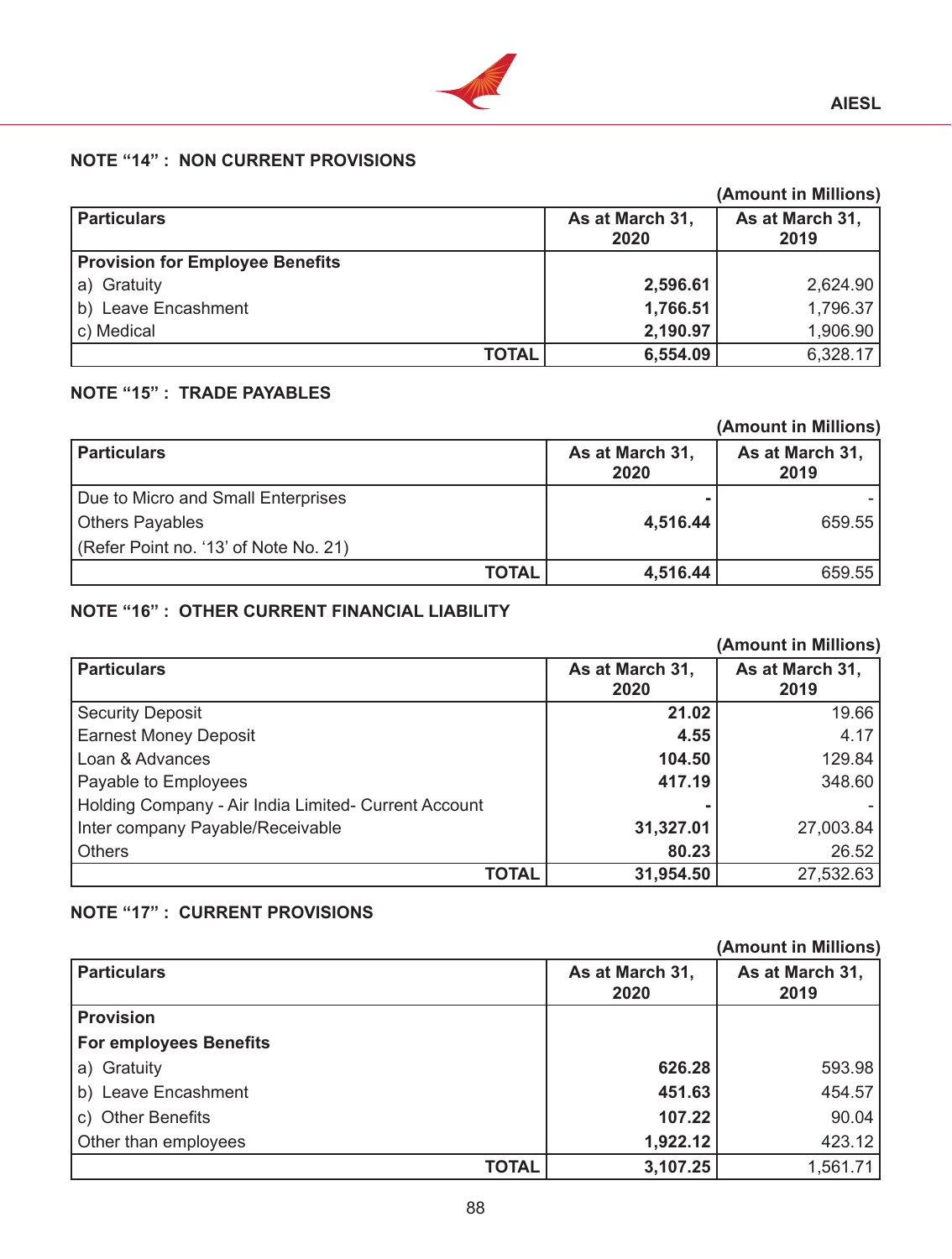

# **NOTE "18" : OTHER CURRENT LIABILITIES**

|                               |              |                         | (Amount in Millions)    |
|-------------------------------|--------------|-------------------------|-------------------------|
| <b>Particulars</b>            |              | As at March 31,<br>2020 | As at March 31,<br>2019 |
| Other Payables (Net)          |              |                         |                         |
| <b>Advance from Customers</b> |              |                         |                         |
| <b>Forward Sales</b>          |              |                         |                         |
| others                        |              |                         |                         |
| <b>Statutory Dues</b>         |              | 5,177.87                | 2,786.21                |
|                               | <b>TOTAL</b> | 5,177.87                | 2,786.21                |

### **NOTE "19" : REVENUE FROM OPERATION**

|           |                                            |           | (Amount in Millions) |
|-----------|--------------------------------------------|-----------|----------------------|
| Sr.       | <b>Particulars</b>                         | 2019-20   | 2018-19              |
| No.       |                                            |           |                      |
| $\vert$ 1 | <b>Sales of Services</b>                   |           |                      |
|           | <b>Technical Handling Services Reveune</b> | 3,390.27  | 142.38               |
|           | <b>Other Servicing Revenue</b>             | 10,167.88 | 11,494.27            |
|           |                                            | 13,558.15 | 11,636.65            |
| $\vert$ 2 | <b>Other Operating Revenue</b>             |           |                      |
|           | <b>Engineering Training Reveune</b>        | 253.37    | 43.52                |
| l 3       | <b>Incidental Revenue</b>                  | 216.78    | 239.49               |
|           | Total reveune from operation               | 14,028.29 | 11,919.66            |

### **NOTE "20" : OTHER INCOME**

|            |                    |         | (Amount in Millions) |
|------------|--------------------|---------|----------------------|
| Sr.<br>No. | <b>Particulars</b> | 2019-20 | 2018-19              |
|            | Other Income       | 35.86   | 1.95                 |
| 2          | Interest Income    | 211.70  | 142.26               |
|            | <b>TOTAL</b>       | 247.56  | 144.21               |

### **NOTE "21" : EMPLOYEE BENEFIT EXPENSES**

|                |                                           |              |          | (Amount in Millions) |
|----------------|-------------------------------------------|--------------|----------|----------------------|
| l Sr.          | <b>Particulars</b>                        |              | 2019-20  | 2018-19              |
| No.            |                                           |              |          |                      |
|                | Salaries, Wages & Bonus                   |              | 7,221.98 | 7,593.38             |
| $\overline{2}$ | Contribution to Provident and Other Funds |              | 316.01   | 363.63               |
| 3              | <b>Staff Welfare Expenses</b>             |              | 415.34   | 402.23               |
| $\overline{4}$ | <b>Provision for Gratuity</b>             |              | 341.83   | 323.07               |
| 5              | <b>Provision for Leave Encashment</b>     |              | 278.55   | 277.75               |
|                |                                           | <b>TOTAL</b> | 8,573.71 | 8,960.06             |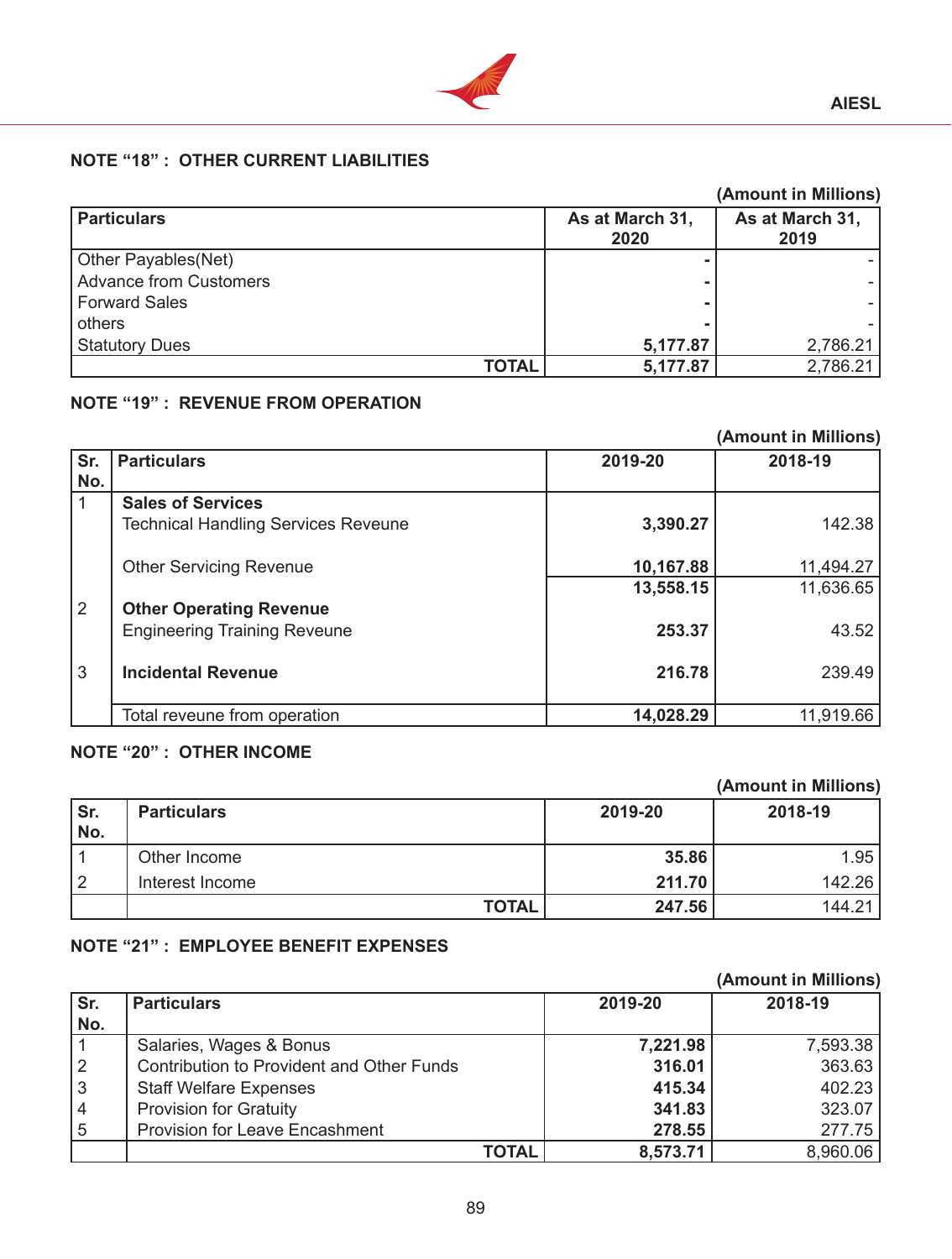

# **NOTE "22" : FINANCE COST**

|     |                          |          | (Amount in Millions) |
|-----|--------------------------|----------|----------------------|
| Sr. | <b>Particulars</b>       | 2019-20  | 2018-19              |
| No. |                          |          |                      |
|     | <b>Interest Expenses</b> | 1,442.60 | 1,448.50             |
|     | <b>TOTAL</b>             | 1,442.60 | 1,448.50             |

### **NOTE "23" : DEPRECIATION AND AMORTIZATION EXPENSE**

|             |                                 |         | (Amount in Millions) |
|-------------|---------------------------------|---------|----------------------|
| ∣Sr.<br>No. | <b>Particulars</b>              | 2019-20 | 2018-19              |
|             | Depreciation of Tangible Assets | 126.45  | 193.93               |
|             | <b>TOTAL</b>                    | 126.45  | 193.93               |

### **NOTE "24" : OTHER EXPENSES**

|                  |                                          |          | (Amount in Millions) |
|------------------|------------------------------------------|----------|----------------------|
| Sr.<br>No.       | <b>Particulars</b>                       | 2019-20  | 2018-19              |
| $\mathbf{1}$     | <b>Insurance Expenses</b>                | 33.37    | 0.71                 |
| $\overline{2}$   | <b>Material Consumed-Aircraft</b>        | 161.93   | 222.01               |
| $\sqrt{3}$       | <b>Outside Repairs-Aircraft</b>          |          |                      |
| 4                | <b>Handling Charges</b>                  | 244.54   | 283.70               |
| 5                | <b>Communication Charges</b>             | 10.18    | 8.71                 |
| $6\,$            | <b>Travelling Expenses</b>               | 143.11   | 152.08               |
| $\overline{7}$   | Rent                                     | 1,158.06 | 1,156.11             |
| 8                | Rates and Taxes                          | 97.58    | 40.55                |
| $\boldsymbol{9}$ | <b>Conveyance Expenses</b>               |          |                      |
| 10               | Repair Maintenance:                      |          |                      |
|                  | i) Buildings                             | 27.11    | 9.46                 |
|                  | ii) Others                               | 255.15   | 340.34               |
| 11               | Hire of Transport                        | 112.73   | 80.24                |
| 12               | Hire of Manpower                         |          |                      |
| 13               | Fees to DGCA                             | 3.69     | 2.50                 |
| 14               | <b>Electricity &amp; Heating Charges</b> | 393.18   | 400.67               |
| 15               | Consumption of Gas & Fuel                |          |                      |
| 16               | <b>Water Charges</b>                     | 8.18     | 17.10                |
| 17               | <b>Publicity &amp; Sales Promotion</b>   | 0.40     | 0.46                 |
| 18               | <b>Printing and Stationery</b>           | 4.76     | 14.03                |
| 19               | Professional & Legal Charges             | 18.08    | 14.01                |
| 20               | Auditors' Remuneration and Expenses      |          |                      |

**AIESL**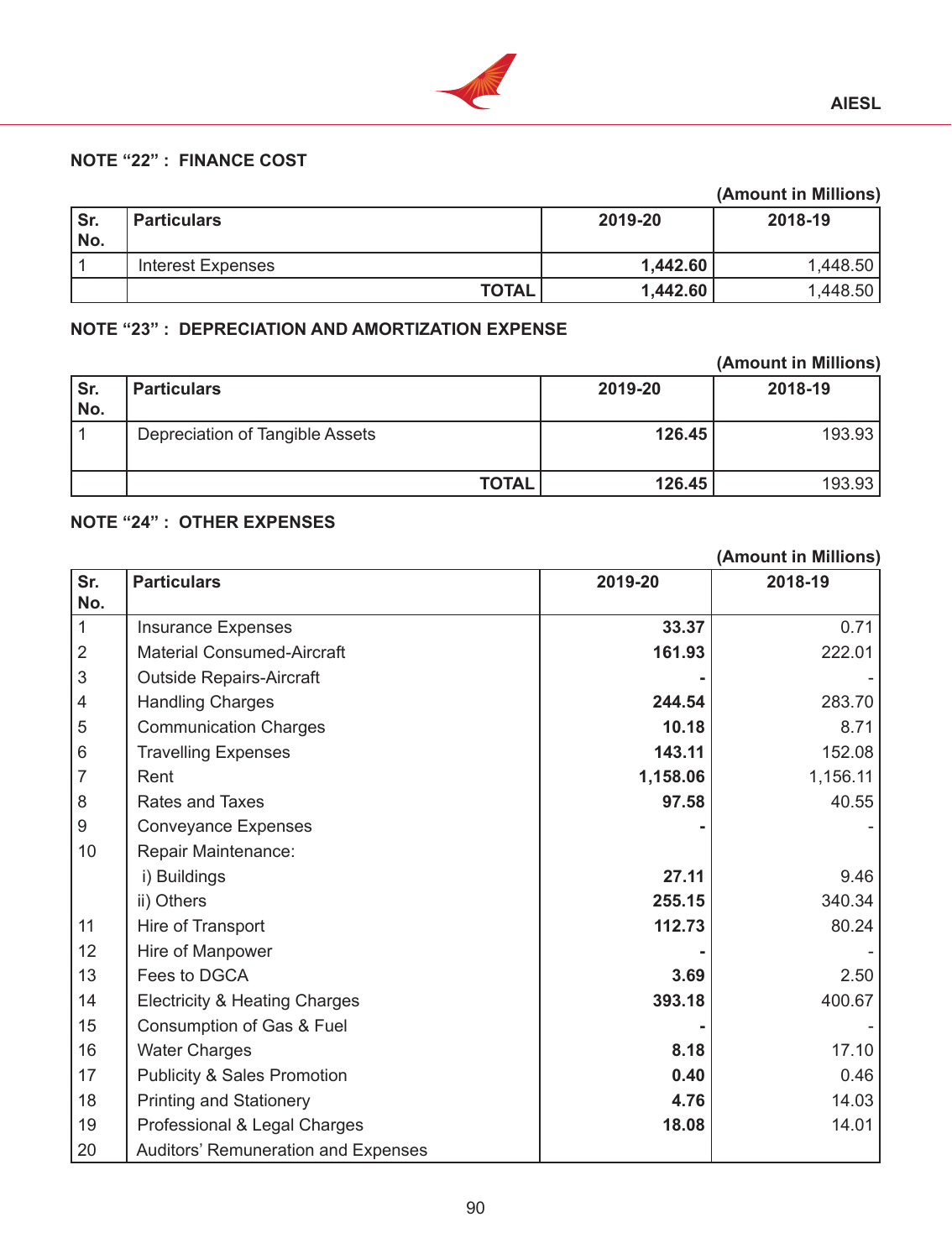

| Sr.<br>No. | <b>Particulars</b>                  | 2019-20  | 2018-19  |
|------------|-------------------------------------|----------|----------|
|            | i) Audit Fees                       | 0.33     | 0.22     |
|            | ii) Other Expenses                  | 0.03     | 0.02     |
| 21         | <b>Other Audit Expenses</b>         | 3.18     | 0.61     |
| 22         | <b>Bank Charges</b>                 | 0.35     | 0.18     |
| 23         | <b>Other Expenses</b>               | 222.90   | 235.35   |
| 24         | <b>Exchange Variation</b>           |          | 6.47     |
| 25         | Loss on Sale of Assets/Scrap        | 0.01     | $-0.14$  |
| 26         | <b>Passenger Amenities</b>          |          |          |
| 27         | <b>Provision for Doubtful Debts</b> | 162.22   | 284.75   |
|            | <b>TOTAL</b>                        | 3,061.07 | 3,270.14 |

### **NOTE "25" : EARNING PER SHARE**

Disclosure of Earnings Per Share (EPS) computation as per Indian Accounting Standard -33 of the Institute of Chartered Accountants of India:

|                                                         |             | (AIIIUUIIL III MIIIIUIIS) |
|---------------------------------------------------------|-------------|---------------------------|
| <b>Particulars</b>                                      | 2019-20     | 2018-19                   |
| Profit available for appropriation as per Profit & Loss |             |                           |
| Account                                                 | 1,071.88    | $-1,808.77$               |
| Weighted average No. of equity shares outstanding       |             |                           |
| during the year                                         | 166,666,500 | 166,666,500               |
| Basic and Diluted EPS (Amount in Rupees)                | 6.43        | $-10.85$                  |
| Face value per equity share                             | 10.00       | 10.00                     |

# **(Amount in Millions)**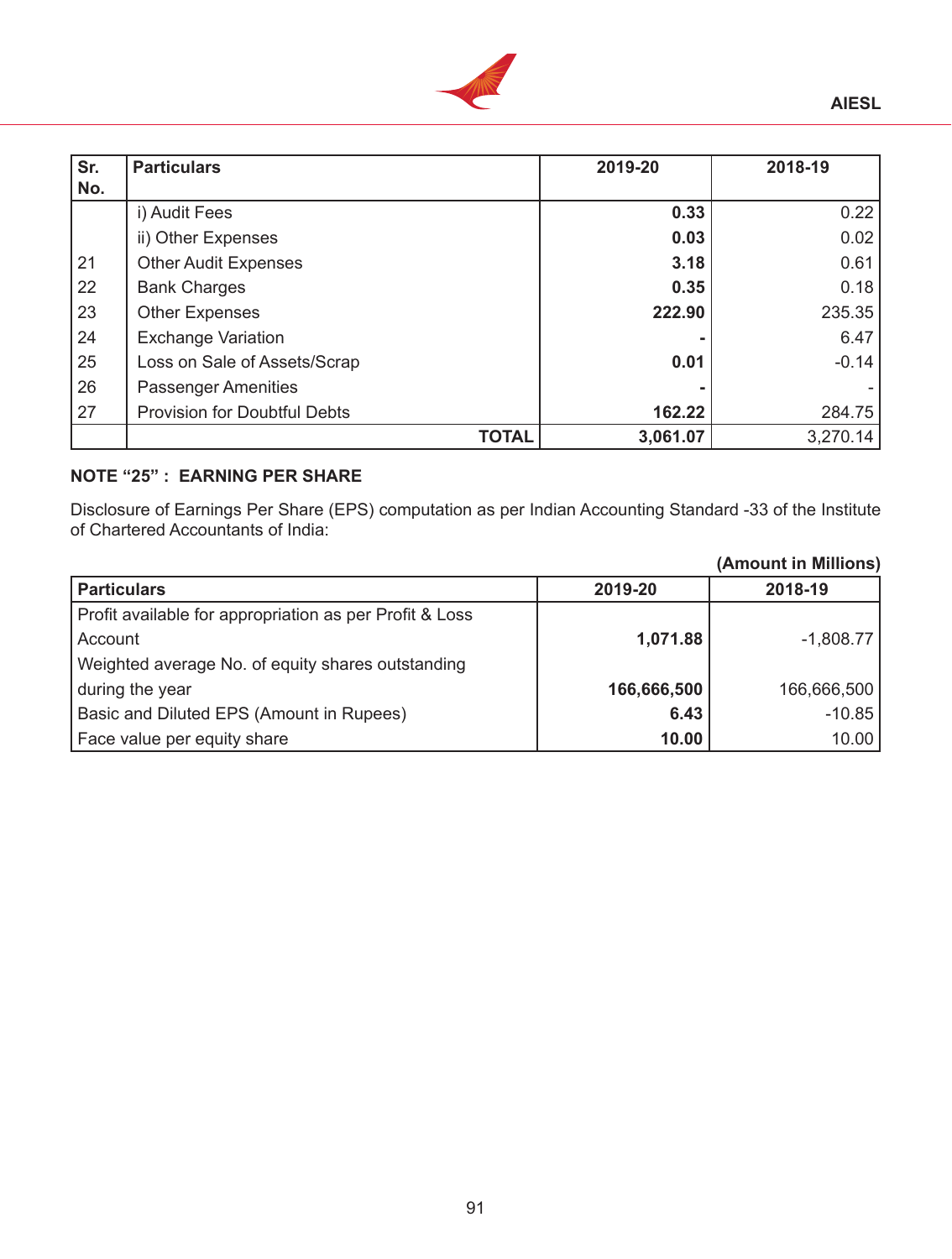

### **Notes forming part of the financial statements as at and for the year ended March 31, 2020**

### **26. Disinvestment Process:**

(i) In view of the NITI Aayog recommendations on the disinvestment of Air India (AI) and followed by the recommendations of the Core Group of Secretaries on disinvestment (CGD), the Cabinet Committee on Economic Affairs (CCEA) had given an 'In-Principle' approval for considering the strategic disinvestment of the Air India group in its meeting held on June 28, 2017. CCEA also constituted the **Air India Specific Alternative Mechanism** (AISAM) to guide the process of strategic disinvestment

 The Transaction Advisor, Legal Advisor and Asset Valuer have also been appointed to guide the Government and to carry forward the process of Disinvestment.

- (ii) The AISAM in its meetings held on September 21, 2017 and October 05, 2017 decided that :
	- a) The following Four Subsidiaries of Air India be demerged and parked in the newly created Special Purpose Vehicle (SPV):
		- i) AI Engineering Services Limited (AIESL),
		- ii) AI Airport Services Ltd (AIASL)
		- iii) Alliance Air Aviation Limited, (AAAL)
		- iv) Hotel Corporation of India (HCI)
	- b) A Special Purpose Vehicle (SPV) be created for warehousing accumulated working capital loan not backed by any asset along with four subsidiaries AIATSL, AASL, AIESL, HCI, non-core assets, paintings & artifacts and other non- operational assets. This entity be named "**Air India Assets Holding Limited**".
- (iii) Pursuant to the above decision of the AISAM, the SPV **Air India Assets Holding Limited** (AIAHL) was formed.
- (iv) The Ministry of Civil Aviation vide their Letter No. AV.17046/368/2017- Al dated November 03, 2017 directed Air India to demerge the above mentioned four subsidiaries to park it in the SPV. It further directed to transfer the investment in the shares of the subsidiary companies namely AIASL, AASL, AIESL and HCI from Air India to the SPV company at book values (at value shown in the Balance Sheet as at March 31, 2017 with any addition to "Equity" thereto during the year)
- (v) The Board of Air India in its 82nd Board meeting held on November 17, 2017 had given in-principle approval for transferring the interest of Air India in the subsidiary companies viz. AIATSL, AIESL, AASL and HCI to the SPV after following the necessary procedures under the Companies Act, 2013 and other legal formalities as may be recommended by the legal advisor.

 As on date Ministry of Civil Aviation (MOCA) has not taken any decision for disinvestment of AI Engineering Service Limited (AIESL) and will separately decide the contours of the mode of disposal of AIESL.

#### **27. Contingent Liabilities:**

### **Disputed Claims / Levies (Including Interest, if any):**

Claims against the company not acknowledged as debts (excluding interest and penalty, in certain cases) and the required information, in compliance of Ind AS 37, are as under: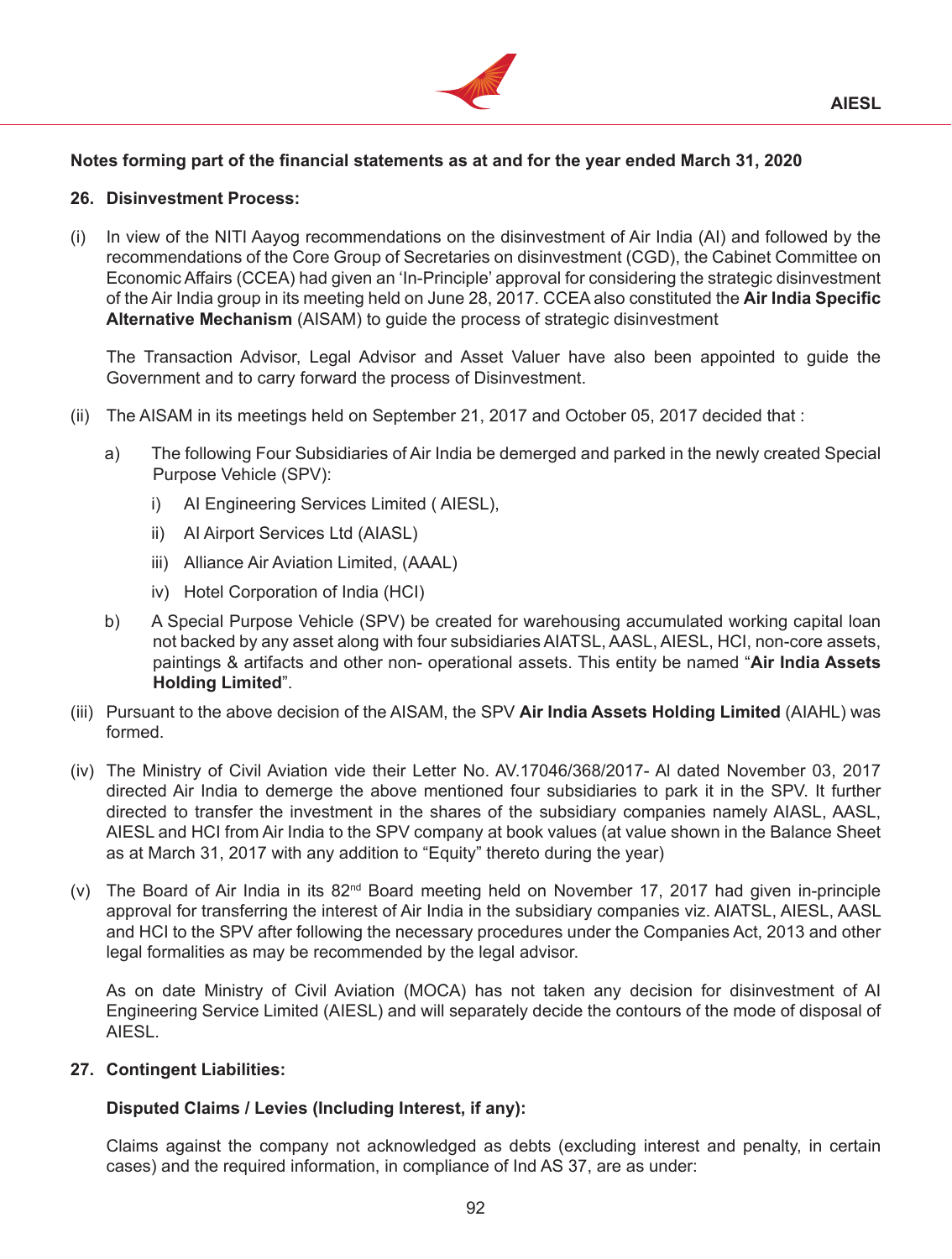

#### **Amount in Millions**

| <b>Sr</b><br>no. | <b>Description</b>                                                                     | <b>Balance as on</b><br>March 31, 2020 | <b>Balance as on</b><br>March 31, 2019 |
|------------------|----------------------------------------------------------------------------------------|----------------------------------------|----------------------------------------|
| (i)              | Income Tax Demand Notices received by the Company 641.71<br>which are under Appeal (*) |                                        | Nil                                    |
| (ii)             | Other Claims on account of Staff/Civil/Arbitration Cases   Amount<br>pending in Courts | ascertainable                          | not   Amount<br>not<br>ascertainable   |
|                  | <b>TOTAL</b> 641.71                                                                    |                                        | Nil                                    |

### **Explanatory Statement in respect of Other Contingent Liabilities**

### **Income Tax Demand Notices received by the Company which are under Appeal:**

| <b>FY</b> | <b>Amount of Rent</b> | <b>Amount of</b><br><b>Interest</b> | <b>Total amount of</b><br>Default u/s 210(1) | <b>Total Amount of</b><br>Interest u/s 210(1A) | <b>Total Demand</b> |
|-----------|-----------------------|-------------------------------------|----------------------------------------------|------------------------------------------------|---------------------|
| 2014-15   | 16,23,70,374          |                                     | 1,62,37,037                                  | 1,16,90,666                                    | 2,79,27,703         |
| 2015-16   | 21,32,31,680          | 5,63,90,370                         | 2,69,62,205                                  | 1,61,77,323                                    | 4,31,39,528         |
| 2016-17   | 23,90,18,420          | 18,18,36,002                        | 4,20,85,442                                  | 2,02,01,012                                    | 6,22,86,454         |
| 2017-18   | 25,85,99,324          | 1,09,85,91,060                      | 13,57,19,038                                 | 4,88,58,853                                    | 18,45,77,891        |
| 2019-20   | 1,15,61,14,683        | 1,45,49,70,001                      | 26, 11, 08, 468                              | 6,26,66,032                                    | 32, 37, 74, 500     |
|           | 2,02,93,34,481        | 2,79,17,87,433                      | 48,21,12,190                                 | 15,95,93,886                                   | 64, 17, 06, 076     |

### **28. Capital Commitments**

Capital Commitments are in respect of estimated amount of contracts remaining to be executed on Capital Account is NIL. (Previous Year NIL)

### **29. Confirmations/Reconciliations**

 The Company has sought for the confirmation of balances for all the major trade receivables & trade payables.

 In case of trade receivables the company has obtained the balance confirmation of balances receivables from the holding company and all the subsidiary companies and sister concern of the holding company, which consist of 94.51% (Pervious year 94.34%) of receivables of the company and reconciliation has been completed and balance confirmations have been obtained.

### **30. Physical Verification & Reconciliation**

### **a. Property, Plant and Equipment (PPE)**

As per policy of the company, the biennial exercise of physical verification of PPE which was due to be completed in the Biennial year 2018-20 could not be completed due to Global pandemic of COVID-19.

### **b. Physical Verification of Inventory**

 As per policy of the company, exercise of physical verification of inventory which was due to be completed in the Biennial year 2019-20 could not be completed due to Global pandemic of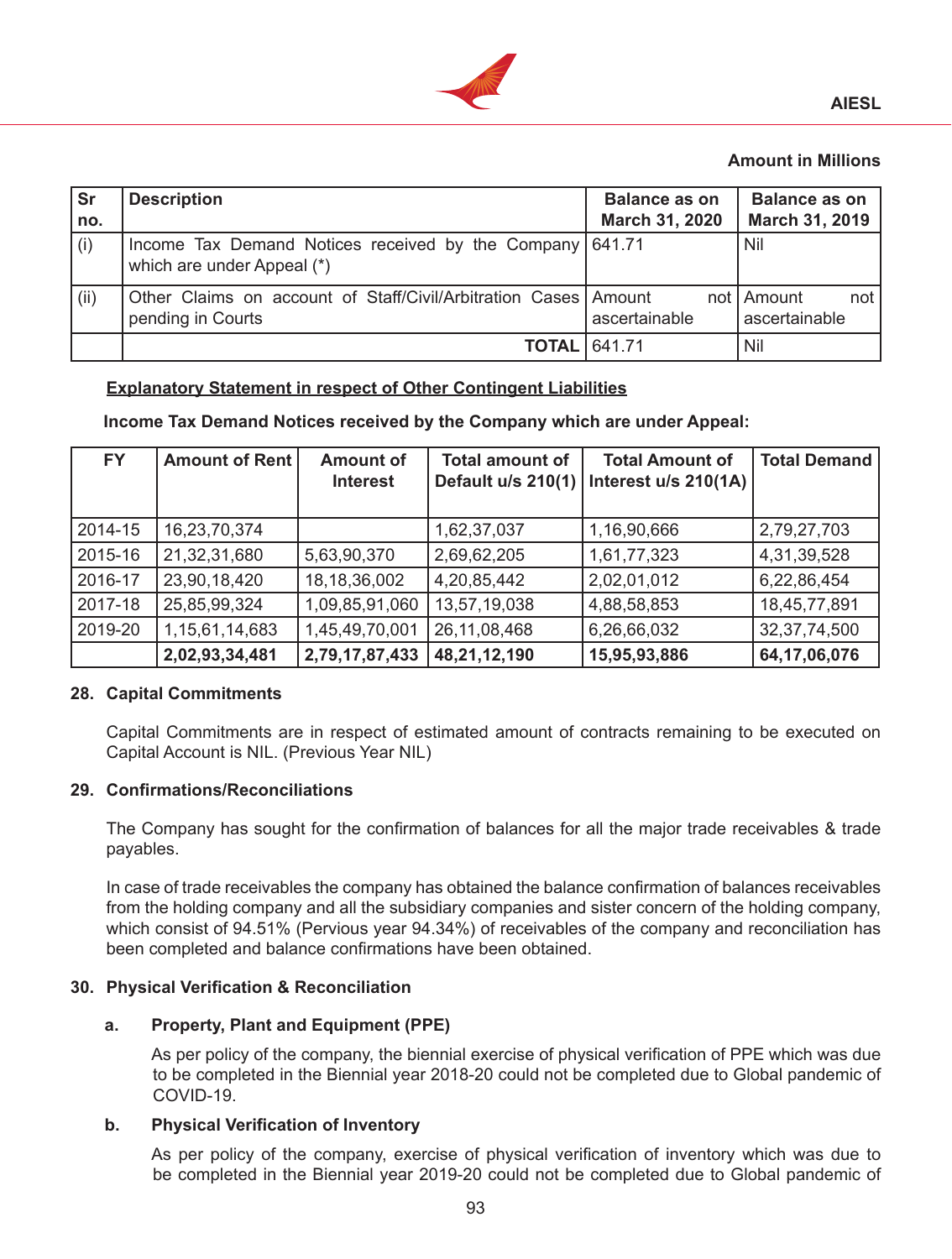

COVID-19.

### **31. Internal Control**

The Company is in continuous process of strengthening the internal control process in the company so as to ensure the coverage of all the areas as envisaged and ensure effective internal controls at stations, regional offices, user departments. The company has appointed independent firm for conducting the internal audit to provide suggestions for the improvement in the system required, if any.

### **32. Revenue Related Matters:**

The total revenue from Operation during FY 2019-20 is Rs. 14,028.29 Million as against Rs. 11,919.66 Million during FY 2018-19, leading to increase of Rs. 2,108.63 Million. The percentage of revenue from group Co. is 86.95% (PY 91.08%) and percentage of revenue from third party is 13.05% (PY 8.92%). Out of the total increase in Operating Revenue is mainly because of increase in revenue from Group Cos. to the tune of Rs. 2,108.63 Million and third party revenue from 1,063.81 Million to 1,831.38 Million. The Master Service Agreement (MSA) between AIESL and AIL during FY 2017-18 and 2018-19 was based on Block Hour basis, however, Block Hour rate was revised w.e.f. 1st April, 2019 which is based on activities. This revision in the MSA has been done to further rationalize and have related party transactions at arms- length price.

### **33. Segment Reporting :**

The company is engaged in MRO (Maintenance, Repair & Overhaul of aircraft, engines & components) services, which is its primary and only reportable business segment.

### **34. Retirement Benefits**

i. Contributions to Defined Contribution Schemes such as Provident Fund are charged to the Profit & Loss Account as follows:

 Provident Fund Rs. 310.21 Million (Previous Year Rs. 353.35 Million)

- ii. The Company also provides retirement benefits in the form of Gratuity and Leave Encashment on the basis of valuation, as at the Balance Sheet Date, carried out by independent Actuaries, as per IndAS19 issued by the Institute of Chartered Accountants of India.
	- a. Privilege Leave Encashment is payable to all eligible employees at the time of retirement, which is unfunded. Leave Encashment liability for the current financial year is Rs. 2,218.14 Million (Previous Year Rs. 2250.94 Million).
	- b. Defined Benefit Plan-Gratuity (Unfunded):

 The Company has a defined benefit gratuity plan in India (unfunded). The company's defined benefit gratuity plan is a final salary plan for employees, which requires contributions to be made to a separately administered fund. Gratuity is paid from company as and when it becomes due and is paid as per company scheme for Gratuity. During the year, there were no plan amendments, curtailments and settlements.

Movement in net Defined Benefit (Asset) / Liability:

### **Gratuity & Medical**

a) **Reconciliation of balances of Defined Benefit Obligation**: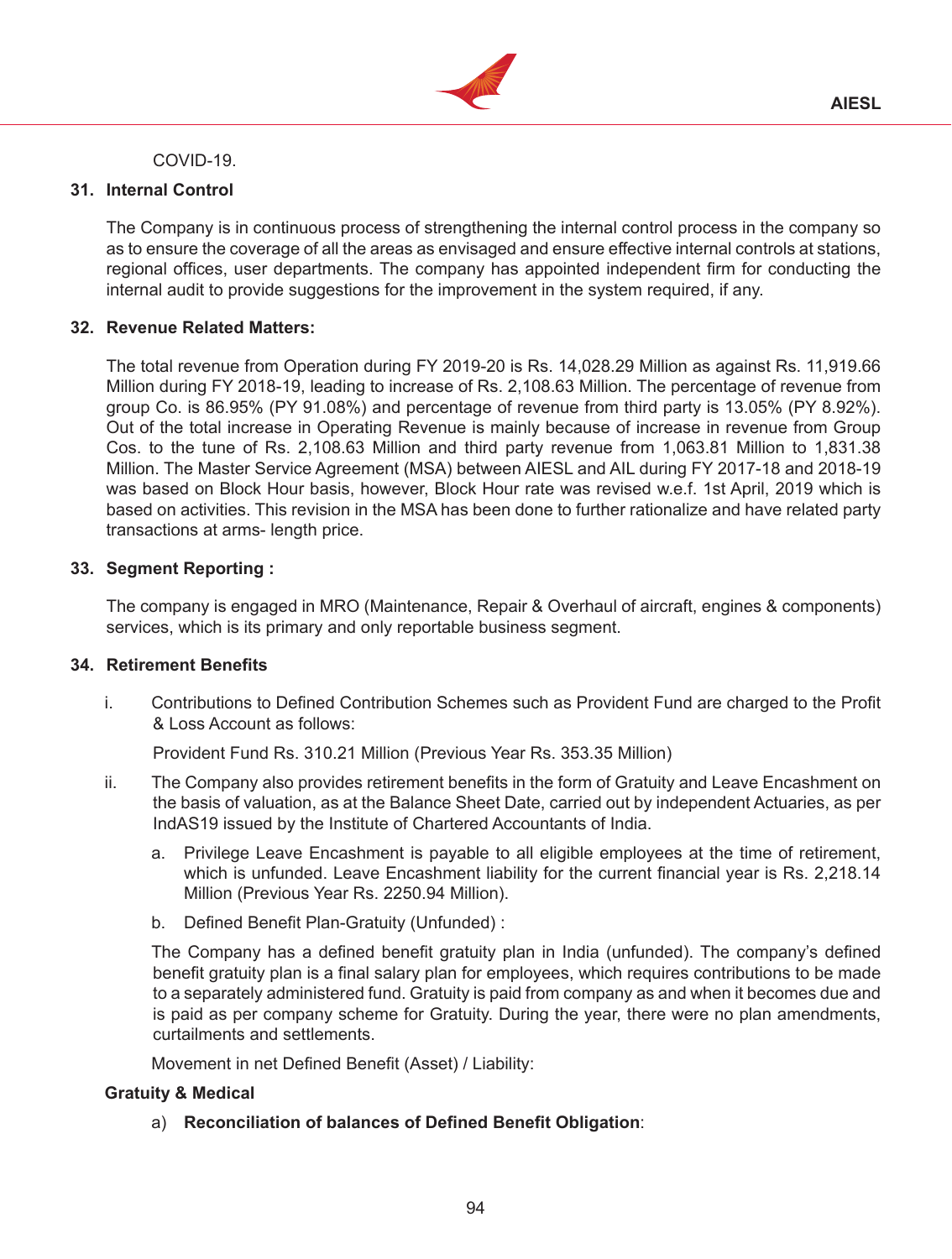

|                                                   |         |                            |         | (Amount in Million)       |  |
|---------------------------------------------------|---------|----------------------------|---------|---------------------------|--|
| <b>Particulars</b>                                |         | <b>Gratuity - Unfunded</b> |         | <b>Medical - Unfunded</b> |  |
|                                                   | 2019-20 | 2018-19                    | 2019-20 | 2018-19                   |  |
| Defined Obligation at the beginning of the year   | 3,218.9 | 3252.5                     | 1976.9  | 1682.7                    |  |
| Interest Cost                                     | 247.5   | 250.8                      | 153.8   | 130.6                     |  |
| <b>Current Service Cost</b>                       | 86.3    | 72.9                       | 23.7    | 28.7                      |  |
| <b>Past Service Cost</b>                          |         |                            |         |                           |  |
| Liability transferred out/Disinvestments          |         |                            |         |                           |  |
| Benefits Paid directly by the employer            | (518.1) | (461.5)                    | (6.3)   | (1.5)                     |  |
| Benefit paid from the fund                        |         |                            |         |                           |  |
| Actuarial (Gain) / Losses on obligation           |         |                            |         |                           |  |
| Demographic Assumptions                           |         |                            |         |                           |  |
| Changes in financial Assumptions                  | 105.4   | 2.5                        | (243.9) | (4.6)                     |  |
| <b>Experience Adjustments</b>                     | 82.9    | 101.7                      | (118.9) | (141.0)                   |  |
| Defined Benefit Obligation at the end of the year | 3,222.9 | 3218.9                     | 2,273.1 | 1976.9                    |  |

Amount recognized in Balance Sheet:

# **(Amount in Million)**

| <b>Particulars</b>                     | <b>Gratuity - Unfunded</b> |           | <b>Medical - Unfunded</b> |           |
|----------------------------------------|----------------------------|-----------|---------------------------|-----------|
|                                        | 2019-20                    | 2018-19   | 2019-20                   | 2018-19   |
| Liability at the end of the year       | (3,222.9)                  | (3,218.9) | (2,273.1)                 | (1,976.9) |
| Funded Status Surplus/(Deficit)        | (3,222.9)                  | (3,218.9) | (2,273.1)                 | (1,976.9) |
| Amount Recognized in the Balance Sheet | (3,222.9)                  | (3,218.9) | (2,273.1)                 | (1,976.9) |

# b) **Amount Recognized in Statement of Profit & Loss**

### **(Amount in Million)**

| <b>Particulars</b>          | <b>Gratuity - Unfunded</b> |         | <b>Medical - Unfunded</b> |         |
|-----------------------------|----------------------------|---------|---------------------------|---------|
|                             | 2019-20                    | 2018-19 | 2019-20                   | 2018-19 |
| <b>Current Service Cost</b> | 86.3                       | 72.9    | 23.7                      | 28.7    |
| <b>Interest Cost</b>        | 247.5                      | 250.8   | 153.8                     | 130.6   |
| <b>Past Service Cost</b>    |                            |         |                           |         |
| Interest Income             |                            |         |                           |         |
| Expenses for the year       | 333.8                      | 323.7   | 177.5                     | 159.3   |

# **Amount Recognized in Other Comprehensive Income**

|                                                          |                            |         |                           | (Amount in Million) |
|----------------------------------------------------------|----------------------------|---------|---------------------------|---------------------|
| <b>Particulars</b>                                       | <b>Gratuity - Unfunded</b> |         | <b>Medical - Unfunded</b> |                     |
|                                                          | 2019-20                    | 2018-19 | 2019-20                   | 2018-19             |
| Actuarial (Gains)/Losses on Obligation For the<br>Period | 188.3                      | 104.2   | 125.0                     | 136.4               |
| <b>Return on Plan Assets</b>                             |                            |         |                           |                     |
| <b>TOTAL</b>                                             | 188.3                      | 104.2   | 125.0                     | 136.4               |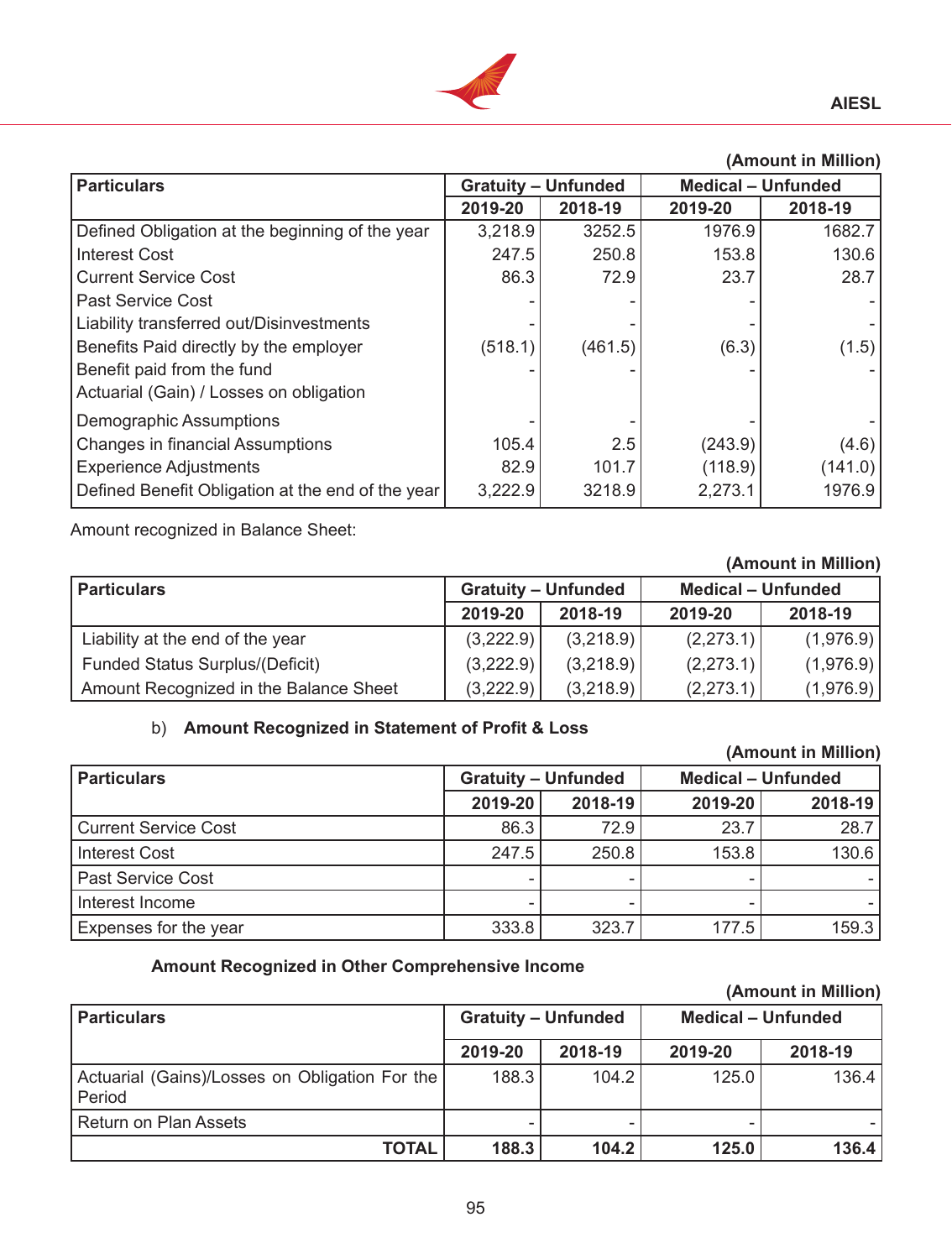## c) **Major Actuarial Assumptions**

| <b>Particulars</b>                 |         | <b>Gratuity - Unfunded</b> |         | <b>Medical - Unfunded</b> |  |
|------------------------------------|---------|----------------------------|---------|---------------------------|--|
|                                    | 2019-20 | 2018-19                    | 2019-20 | 2018-19                   |  |
| Discount Rate (%)                  | 7.83%   | 7.69%                      | 6.81%   | 7.78%                     |  |
| Salary Escalation / Inflation (%)  | 5.50%   | 5.50%                      |         |                           |  |
| <b>Medical Cost Inflation</b>      |         |                            | 4.00%   | 4.00%                     |  |
| Rate of Employee Turnover          | 2.00%   | 2.00%                      | 2.00%   | 2.00%                     |  |
| Expected Return on Plan Assets (%) |         |                            |         |                           |  |

### d) **Sensitivity Analysis**

 Sensitivity Analysis for significant actuarial assumptions, showing how the defined benefit obligation would be affected, considering increase / decrease of 1% as at 31 March 2020 and 31 March 2019 is given below:

|                                               |                 |         |         | (Amount in Million) |  |
|-----------------------------------------------|-----------------|---------|---------|---------------------|--|
| <b>Particulars</b>                            | <b>Gratuity</b> |         |         | <b>Medical</b>      |  |
|                                               | 2019-20         | 2018-19 | 2019-20 | 2018-19             |  |
| +1 % change in rate of Discounting            | (121.8)         | (119.9) | (250.8) | (209.6)             |  |
| -1 % change in rate of Discounting            | 133.3           | 130.7   | 309.6   | 256.5               |  |
| +1 % change in rate of Medical cost Inflation |                 |         | 315.6   | 264.1               |  |
| -1 % change in rate of Medical Cost Inflation |                 |         | (259.1  | (218.3)             |  |
| +1 % change in rate of Salary Increase        | 92.8            | 96.0    |         |                     |  |
| -1 % change in rate of Salary Increase        | (93.0)          | (95.3)  |         |                     |  |
| +1 % change in rate of Employee Turnover      | 13.7            | 18.8    |         |                     |  |
| -1 % change in rate of Employee Turnover      | (14.7)          | (20.1)  |         |                     |  |

# **35. The Micro, Small and Medium Enterprises Development Act**

 The SAP system has a field, minority indicator in Vendor Master, which is updated to identify the vendor as MSME. The system is being enhanced to capture more details of SSI Vendors, such as certificate no., issuing agency, validity, etc. However, payments to such undertakings covered under the Micro, Small and Medium Enterprises Development Act (to the extent identified) have been made within the prescribed time limit/date agreed upon with the supplier and hence, no interest is payable on delayed payments. In other cases, necessary compliance/disclosure will be ensured in due course.

# **36. Deferred tax assets / (liabilities)**

 The company had losses since inception except current financial year i.e. 2019-20 and in the absence of convincing evidence that sufficient taxable profit will be available against which the unused tax losses, deductible timing differences or unused tax credit can be utilized by the entity in near future. Hence in line with IndAS 12 "Income Taxes" the existence of unused tax losses is strong evidence that future taxable profit may not be available. Hence based on the same Deferred Tax assets / Liabilities has not been created.

# **37. Uncertainty over Income Tax Treatments (Appendix – C to Ind AS 12)**

 Ind AS 12 Appendix – C, Uncertainty over Income tax treatments: On March 30, 2019 the ministry of corporate affairs has notified Ind AS 12 Appendix – C, Uncertainty over Income tax treatments, which is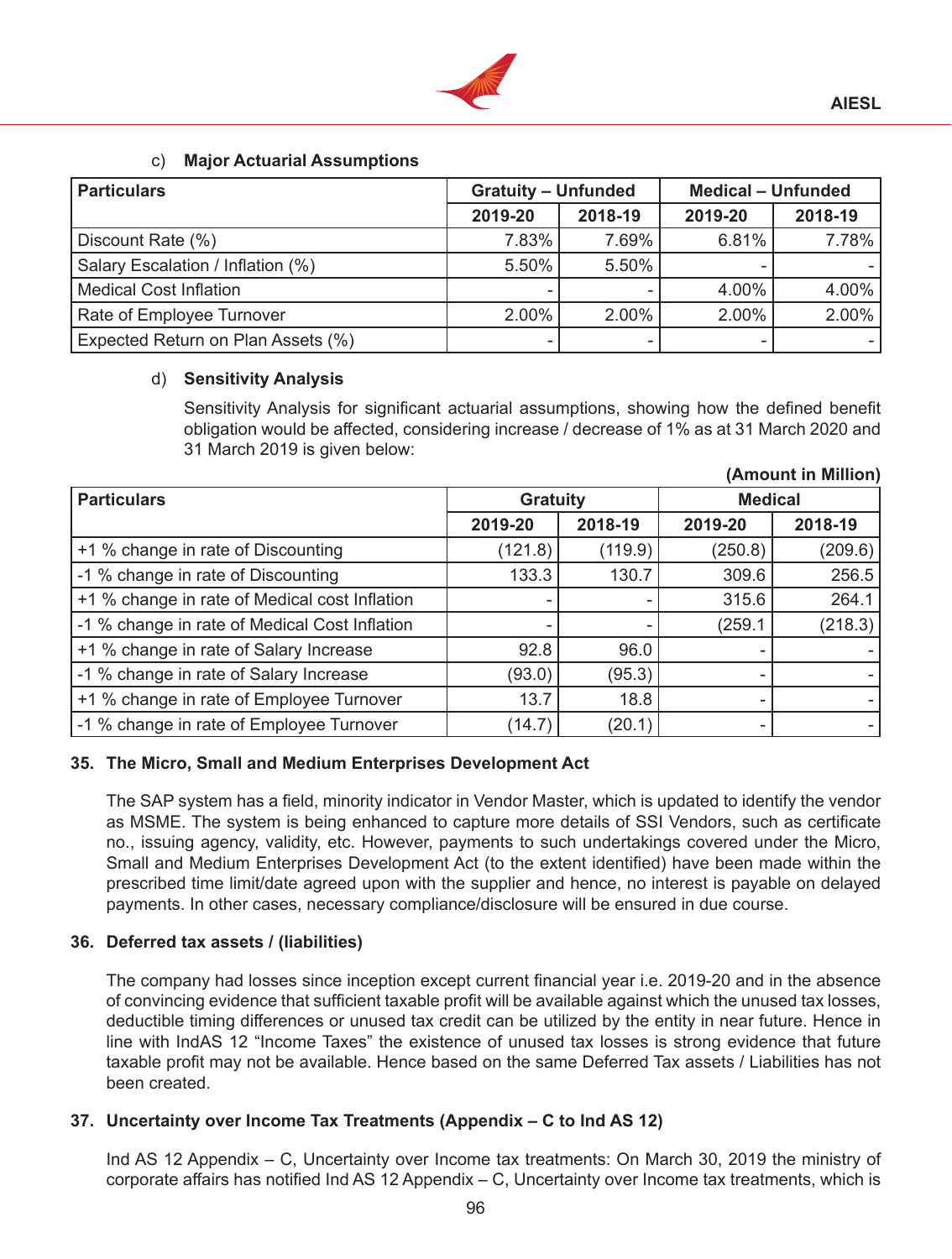

to be applied while performing the determination of taxable profit (loss), tax bases, unused tax losses, unused tax credits and tax rates, when there is uncertainty over income tax treatments under Ind AS 12. According to the appendix companies need to determine the probability of the relevant tax authority accepting each tax treatment, or group of tax treatments that company have used or plan to use in their income tax filing which has to be considered to compute the most likely amount or the expected value of the tax treatment when determining tax profits (tax loss), tax bases, unused tax losses, unused tax credits and tax rates

### **38. Related Party Transactions**

Disclosure of the names and designations of the Related Parties as required by Indian Accounting Standard (Ind AS 24) during the year 2019-20.

#### **A. List of Related parties:**

i. In terms of Ind AS 24, following are related parties which are Government Related entities i.e. Significantly controlled and influenced entities (Government of India) :

| Sr. No | <b>Name of Company</b> | <b>Relationship</b>    |
|--------|------------------------|------------------------|
|        | Air India Limited      | <b>Holding Company</b> |

#### **ii. List of Fellow Subsidiary Companies**:

| Sr. No.        | Name of Company                                                                                                  | <b>Relationship</b>      |
|----------------|------------------------------------------------------------------------------------------------------------------|--------------------------|
|                | Hotel Corporation of India Limited (HCI)                                                                         | <b>Fellow Subsidiary</b> |
| $\overline{2}$ | Air India Airport Services Limited (AIASL)                                                                       | <b>Fellow Subsidiary</b> |
| 3              | Air India Express Limited (AIEL)                                                                                 | <b>Fellow Subsidiary</b> |
| 4              | Alliance Air Aviation Limited (AAAL)                                                                             | <b>Fellow Subsidiary</b> |
| 5              | Air India SATS Airport Services Private Limited (Other than Fellow Joint Venture<br>Government related entities) |                          |

#### **A. Board of Directors**

| Sr. No.        | <b>Name of Director</b>          | <b>Designation</b>     | <b>Remark</b>                                                                 |
|----------------|----------------------------------|------------------------|-------------------------------------------------------------------------------|
|                | Shri Ashwani Lohani              | CMD, Air India Limited | Chairman<br>(up to 14 <sup>th</sup> Feb. 2020)                                |
| $\overline{2}$ | Shri Rajiv Bansal                | CMD, Air India Limited | Chairman<br>(w.e.f. 14 <sup>th</sup> Feb. 2020)                               |
| 3              | Shri Arun Kumar                  | AS&FA, MOCA            | Nominee<br>Government<br><b>Director</b><br>(up to $10^{th}$ Jul. 2019)       |
| 4              | Shri Satyendra Kumar Mishra      | Jt. Secretary, MOCA    | Nominee<br>Government<br><b>Director</b>                                      |
| 5              | Shri Vimalendra Anand Patwardhan | JS & FA, MOCA          | Nominee<br>Government<br><b>Director</b><br>w.e.f. 20 <sup>th</sup> Mar. 2020 |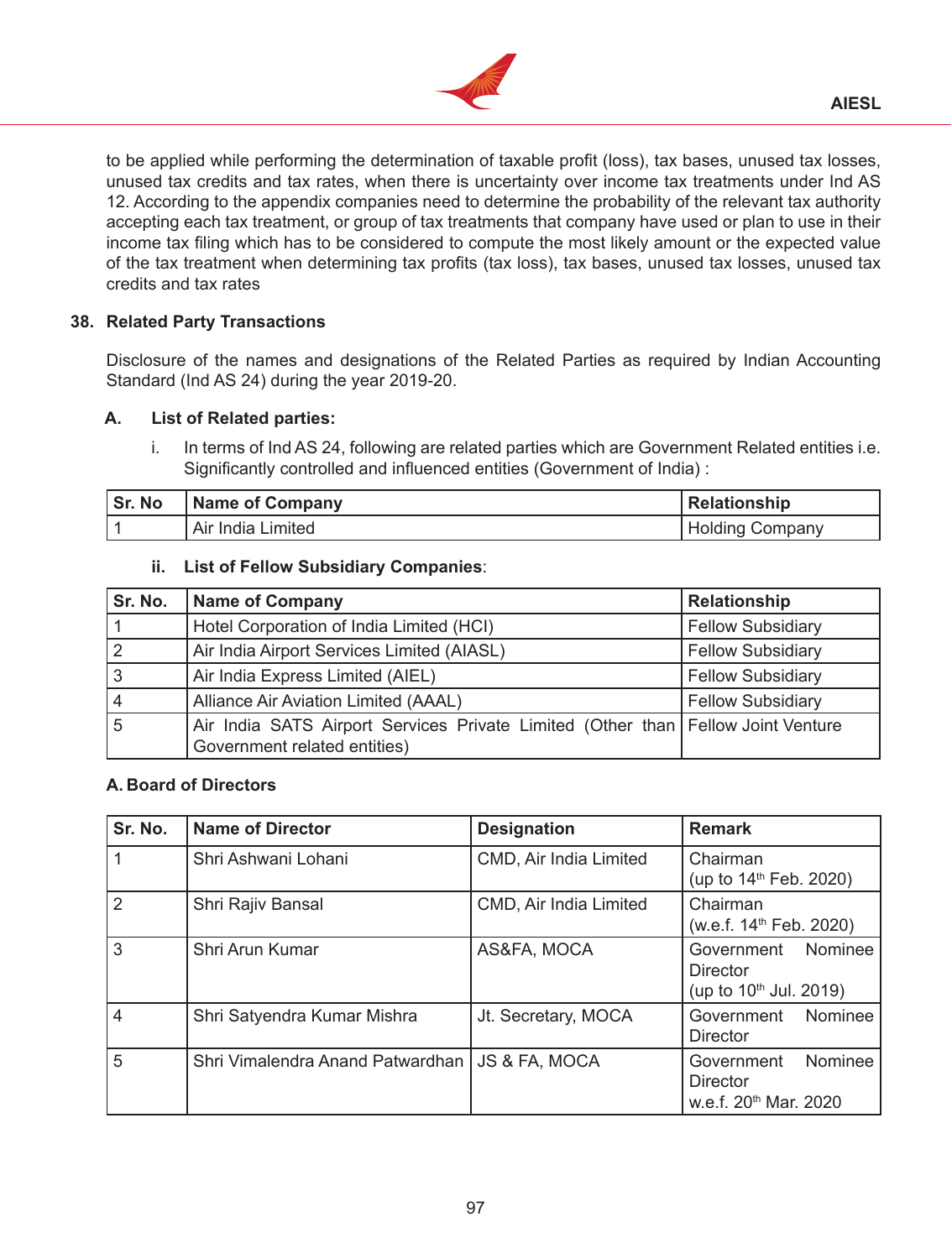

| Sr. No.        | <b>Name of Director</b> | <b>Designation</b>                                  | <b>Remark</b>                                                                                                    |
|----------------|-------------------------|-----------------------------------------------------|------------------------------------------------------------------------------------------------------------------|
| 6              | Praveen Garg            | AS & FA, MOCA                                       | Nominee<br>Government<br><b>Director</b><br>w.e.f. 21 <sup>st</sup> Aug 2019<br>Up to 28 <sup>th</sup> Jan. 2020 |
| $\overline{7}$ | Shri Vinod Hejmadi      | Director - Finance, Air Air<br><b>India Limited</b> | India<br>Nominee<br><b>Director</b><br>(up to 11 <sup>th</sup> Sep. 2020)                                        |
| 8              | Ms. Meenakshi Mallik    | Director - Commercial, Air<br><b>India Limited</b>  | Air India<br>Nominee<br>&<br><b>Director</b><br>Woman<br><b>Director</b><br>w.e.f. 11 <sup>th</sup> Sep. 2020    |

### **B. Key Managerial Personnel**

| Sr. No. | Name of Key Managerial Personnel | <b>Designation</b>               |
|---------|----------------------------------|----------------------------------|
|         | Shri H.R. Jagannath              | <b>Chief Executive Officer</b>   |
|         |                                  | Up to $31st$ Oct. 2020           |
| 2.      | Shri Arun Kumar Bansal           | <b>Chief Executive Officer</b>   |
|         |                                  | w.e.f. 1 <sup>st</sup> Nov. 2020 |
| 3.      | Shri Kapil Aseri                 | <b>Chief Financial Officer</b>   |
|         | Shri Gagan Batra                 | <b>Company Secretary</b>         |

### **C. Related Party Transactions**

- i. There are no transactions with Key Managerial Personnel except remuneration and perquisites to Chief Executive Officer. During the year 2019-20 an amount of Rs. 3.03 Million (PY Rs. 3.03 Million) has been paid as remuneration to Chief Executive Officer.
- ii. Transactions such as providing MRO related services in the normal course of airline business are not included above.
- iii. No Loans or Credit Transactions were outstanding with Directors or Officers of the Company or their relatives during the year.
- iv. In term of Ind AS 24, following are the disclosure requirements related to transactions with certain Government Related entities i.e. significantly controlled and influenced entities (Government of India) and other than government related parties:

| S.  | Name of the Entities and Nature of transactions | 2019-20             | 2018-19             |  |
|-----|-------------------------------------------------|---------------------|---------------------|--|
| No. |                                                 | (Amount in Million) | (Amount in Million) |  |
| 1.  | Air India Ltd (AIL)                             |                     |                     |  |
|     | <b>Revenue from operation</b>                   | 10495.65            | 9,448.62            |  |
|     | <b>Expenditure</b>                              |                     |                     |  |
|     | Interest on dues to AI                          | 1,351.78            | 1,358.65            |  |
|     | <b>Rent Premises</b>                            | 1146.97             | 1,154.05            |  |
|     | <b>Electricity &amp; Heating Charges</b>        | 341.81              | 351.02              |  |
|     | Cost of goods Sold                              | 17.45               | 170.09              |  |
|     | Salaries - Staff / Hire of Man power            | (-)473.92           | 113.76              |  |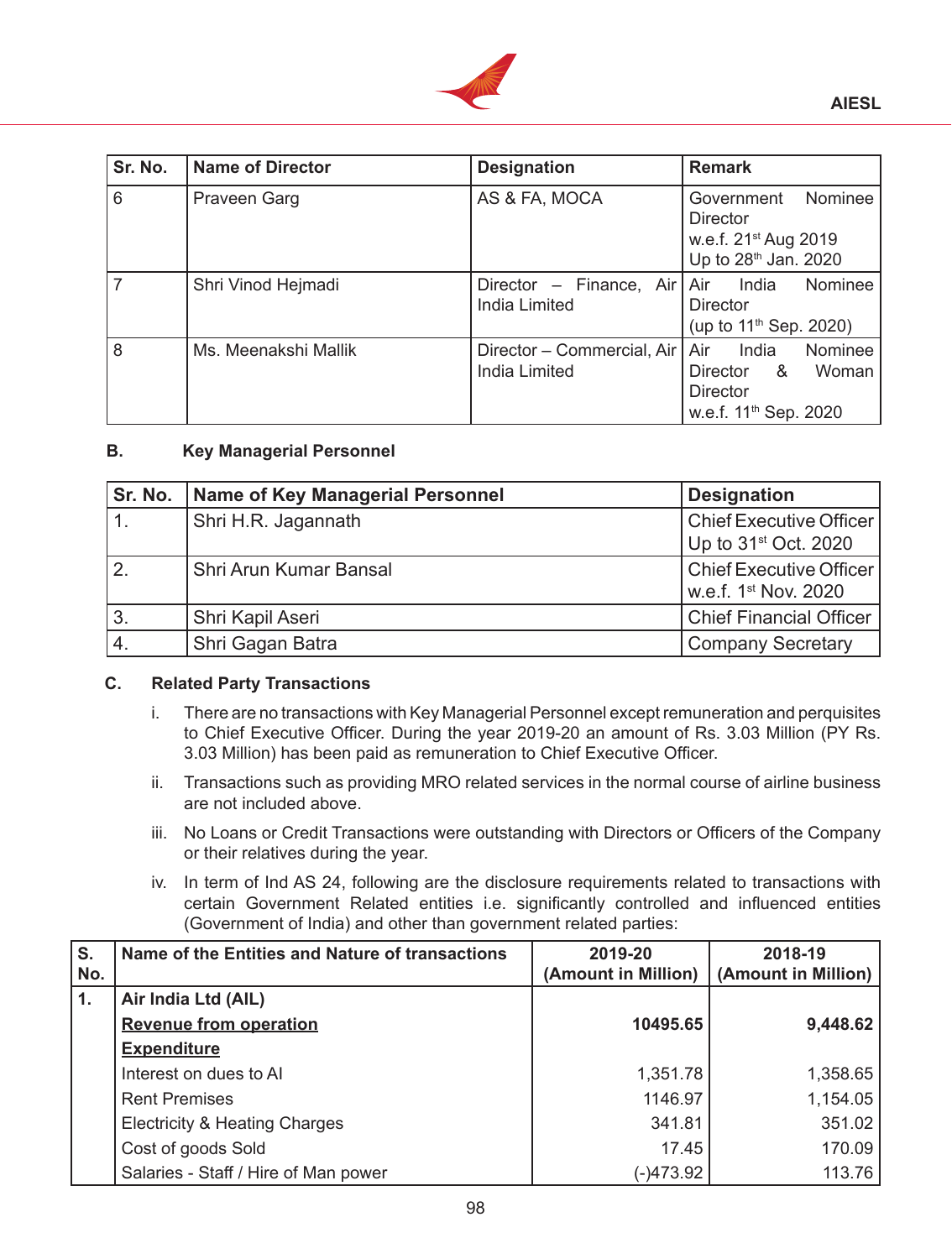

| <b>Staff Medical Expenses</b>                               | 104.95    | 113.06    |
|-------------------------------------------------------------|-----------|-----------|
| Maintenance of IT Equipments                                | 42.18     | 60.65     |
| Salaries - Casual Labour                                    | 38.44     | 52.10     |
| <b>Other Expenses</b>                                       | 181.80    | 249.09    |
| <b>Total Expenditure</b>                                    | 2751.46   | 3,622.47  |
| <b>Closing Balance (Payable)</b>                            | 14,209.85 | 17,181.66 |
| <b>Alliance Air Aviation Limited (AAAL)</b>                 |           |           |
| <b>Income</b>                                               |           |           |
| Revenue from operation                                      | 553.16    | 417.16    |
| Other Income (Interest)                                     | 89.02     | 44.58     |
| <b>Expenditure</b>                                          |           |           |
| <b>Total Expenditure</b>                                    | 23.31     | 43.47     |
| <b>Closing Balance (Receivable)</b>                         | 1,310.24  | 757.11    |
| Air India Airport Services Limited (AIASL)                  |           |           |
| <b>Revenue from Operation</b>                               | 23.67     | 77.48     |
| <b>Expenditure</b>                                          |           |           |
| <b>Handling Charges</b>                                     | 76.79     | 9.82      |
| <b>Manpower Cost</b>                                        | 9.52      | 23.31     |
| Interest on dues AIATSL                                     | 90.79     | 86.27     |
| <b>Closing Balance (Payable)</b>                            | 1,014.70  | 1003.55   |
| Air India Express Limited (AIXL)                            |           |           |
| <b>Income</b>                                               |           |           |
| Revenue from operation                                      | 1124.14   | 912.20    |
| Other Income (Interest)                                     | 107.11    | 96.03     |
| <b>Expenditure</b>                                          |           |           |
| <b>Total Expenditure</b>                                    | 12.97     | 43.47     |
| <b>Closing Balance (Receivable)</b>                         | 1,342.51  | 1,144.89  |
| Air India SATS Airport Services Private Limited<br>(AISATS) |           |           |
| <b>Revenue from operation</b>                               | 0.27      | 0.39      |
| <b>Expenditure</b>                                          |           |           |
| <b>Handling Charges</b>                                     | 142.50    | 239.84    |
| Hire of Manpower on contract                                | 12.43     | 15.18     |
| <b>Closing Balance (Payable)</b>                            | 737.84    | 558.79    |
| <b>Centaur Hotel (HCI)</b>                                  |           |           |
| <b>Expenditure</b>                                          |           |           |
| Hotel Expenses- Staff on Duty                               | 17.18     | 36.03     |
| <b>Closing Balance (Payable)</b>                            | 34.99     | 51.29     |
|                                                             |           |           |

# **39. Corporate Compliance**

As per Companies Act 2013, Sec 149(4), the Company has not appointed independent director. Consequently, the Audit Committee has no independent director. There is no remuneration committee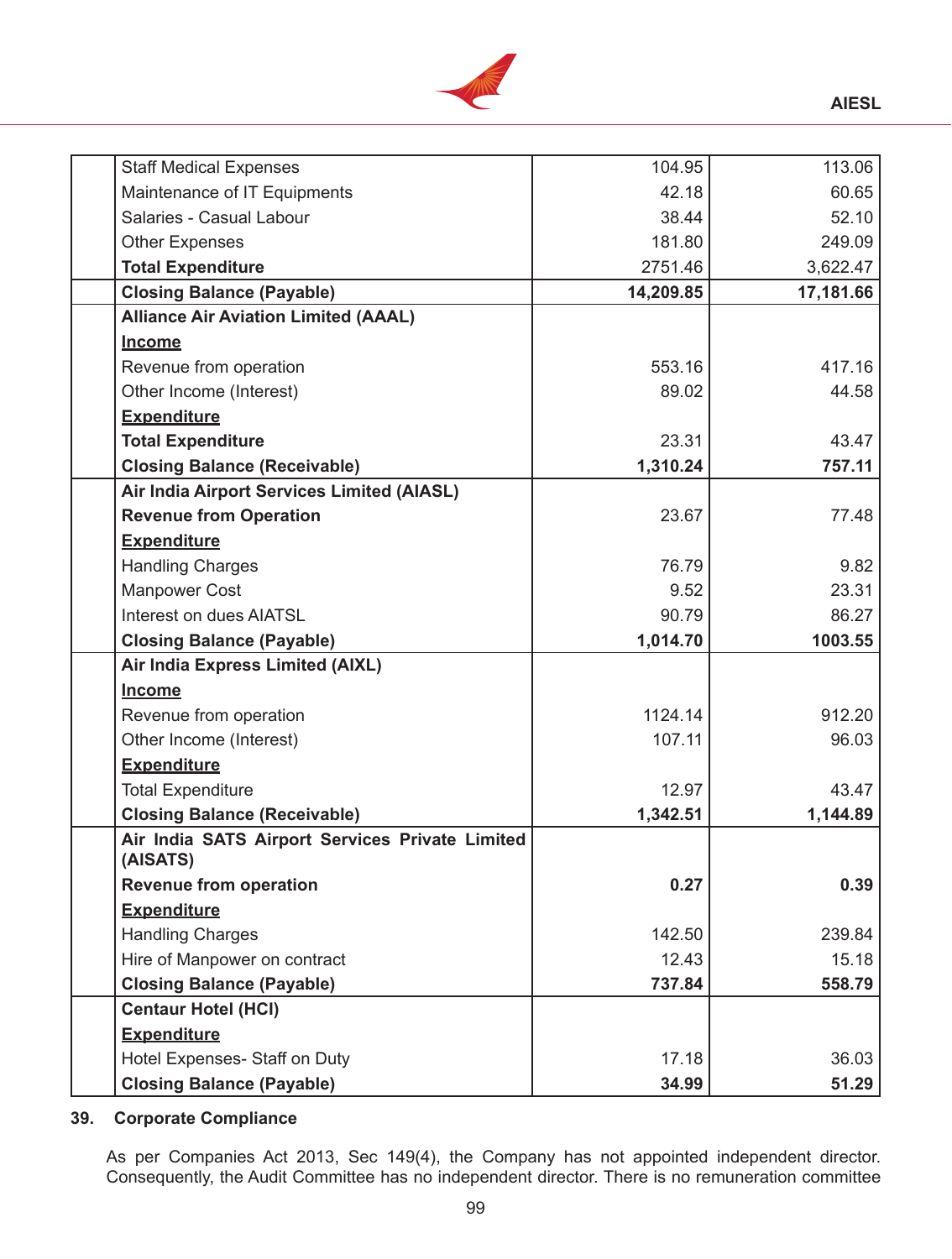

as per Section 178.

### **40. Remuneration to Auditors**

The details of the Statutory audit fees and expenses of the Auditors:

**(Amount in Million)**

| Particulars                         | 2019-20 | 2018-19 |
|-------------------------------------|---------|---------|
| Statutory Audit Fees - For the Year | 0.33    | 0.22    |
| Out of Pocket Expenses              | 0.03    | 0.02    |
| <b>Total</b>                        | 0.36    | 0.24 l  |

### **41. Fair value measurement and financial instruments**

### **a. Financial instruments – by category and fair value hierarchy**

The following table shows the carrying amounts and fair value of financial assets and financial liabilities, including their levels in the fair value hierarchy.

As on 31 March, 2020 **(Amount In Million)**

| <b>Particulars</b>                 | <b>Carrying Value</b> |               |                          | <b>Fair value measurement</b><br>using |         |         |         |
|------------------------------------|-----------------------|---------------|--------------------------|----------------------------------------|---------|---------|---------|
|                                    | <b>FVTPL</b>          | <b>FVTOCI</b> | <b>Amortized</b><br>Cost | <b>Total</b>                           | Level 1 | Level 2 | Level 3 |
| <b>Financial Assets</b>            |                       |               |                          |                                        |         |         |         |
| <b>Non-Current</b>                 |                       |               |                          |                                        |         |         |         |
| <b>Others</b>                      |                       |               | 0.06                     | 0.06                                   |         |         |         |
| <b>Current</b>                     |                       |               |                          |                                        |         |         |         |
| Trade Receivable*                  |                       |               | 26,686.43                | 26,686.43                              |         |         |         |
| Loans                              |                       |               |                          |                                        |         |         |         |
| Cash & Cash Equivalents*           |                       |               | 81.24                    | 81.24                                  |         |         |         |
| Bank Balance other than<br>above   |                       |               | 33.75                    | 33.75                                  |         |         |         |
| <b>TOTAL</b>                       |                       |               | 26,801.48                | 26,801.48                              |         |         |         |
|                                    |                       |               |                          |                                        |         |         |         |
| <b>Financial liabilities</b>       |                       |               |                          |                                        |         |         |         |
| <b>Non-Current</b>                 |                       |               |                          |                                        |         |         |         |
| <b>Current</b>                     |                       |               |                          |                                        |         |         |         |
| Trade Payables*                    |                       |               | 4,516.50                 | 4,516.50                               |         |         |         |
| <b>Other Financial Liabilities</b> |                       |               | 30,664.36                | 30,664.36                              |         |         |         |
| <b>TOTAL</b>                       |                       |               | 35,180.86                | 35,180.86                              |         |         |         |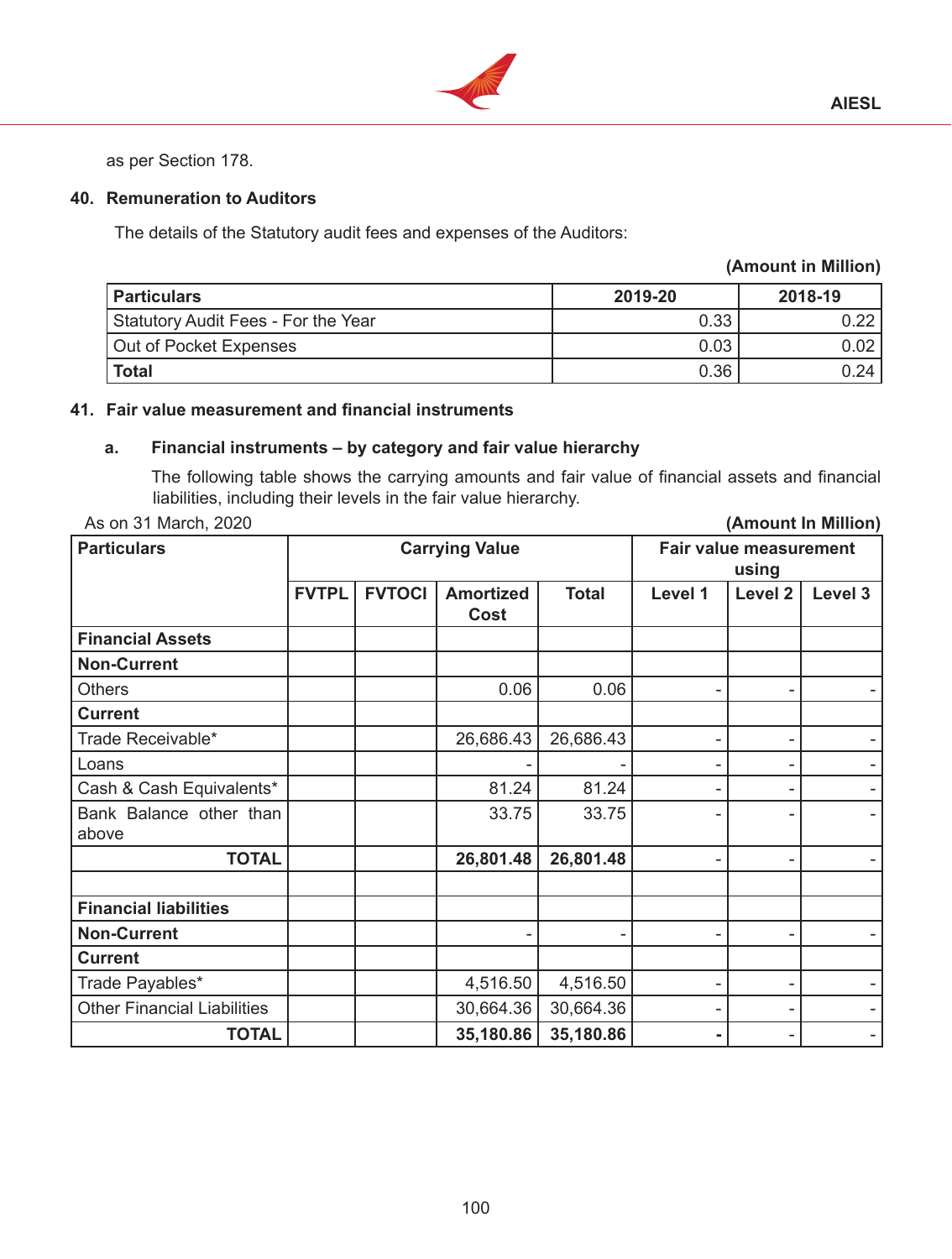

| As on 31 March 2019                | (Amount in Million) |                       |                          |              |                                        |                       |         |  |
|------------------------------------|---------------------|-----------------------|--------------------------|--------------|----------------------------------------|-----------------------|---------|--|
| <b>Particulars</b>                 |                     | <b>Carrying Value</b> |                          |              | <b>Fair value measurement</b><br>using |                       |         |  |
|                                    | <b>FVTPL</b>        | <b>FVTOCI</b>         | <b>Amortized</b><br>Cost | <b>Total</b> | Level 1                                | Level<br>$\mathbf{2}$ | Level 3 |  |
| <b>Financial Assets</b>            |                     |                       |                          |              |                                        |                       |         |  |
| <b>Non-Current</b>                 |                     |                       |                          |              |                                        |                       |         |  |
| <b>Others</b>                      |                     |                       | 0.26                     | 0.26         |                                        |                       |         |  |
| <b>Current</b>                     |                     |                       |                          |              |                                        |                       |         |  |
| Trade Receivable*                  |                     |                       | 14085.35                 | 14085.35     | 1,902.00                               |                       |         |  |
| Loans                              |                     |                       | 3.08                     | 3.08         |                                        |                       |         |  |
| Cash & Cash Equivalents*           |                     |                       | 53.67                    | 53.67        | 53.67                                  |                       |         |  |
| Bank Balance other than<br>above   |                     |                       | 25.11                    | 25.11        | 25.11                                  |                       |         |  |
| <b>TOTAL</b>                       |                     |                       | 14, 167. 47              | 14, 167. 47  | 1,980.78                               |                       |         |  |
| <b>Financial liabilities</b>       |                     |                       |                          |              |                                        |                       |         |  |
| <b>Non-Current</b>                 |                     |                       |                          |              |                                        |                       |         |  |
| <b>Current</b>                     |                     |                       |                          |              |                                        |                       |         |  |
| Trade Payables*                    |                     |                       | 659.55                   | 659.55       |                                        |                       |         |  |
| <b>Other Financial Liabilities</b> |                     |                       | 27,485.23                | 27,485.23    | 18,744.00                              |                       |         |  |
| <b>TOTAL</b>                       |                     |                       | 28,144.78                | 28,144.78    | 18,744.00                              |                       |         |  |

(i) The companies' receivable/payable to holding company and its subsidiaries have been contracted at market rate of interest, which resets at regular intervals. Accordingly, the carrying value of such borrowings (including interest accrued) approximates fair value

\* The carrying amounts of trade receivables, trade payables, cash and cash equivalents, and other current financial assets, approximates the fair values, due to their short-term nature.

### **b. Fair Value Hierarchy**

The fair value hierarchy is based on inputs to valuation techniques that are used to measure fair value that are either observable or unobservable and consist of the following three levels:

- Level 1: Inputs are quoted prices (unadjusted) in active markets for identical assets and liabilities.
- Level 2: Inputs are other than quoted prices included within level 1 that are observable for the asset or liability either directly (i.e. prices) or indirectly (i.e. derived from prices).
- Level 3: Inputs are not based on observable market data unobservable inputs. Fair value are determined in whole or in part using a valuation model based on assumptions that are neither supported by prices from observable current market transactions in the same instrument nor are they based on available market data.

### **42. Financial Risk Management**

The company has exposure to following risks arising from financial instruments:

i. Credit Risk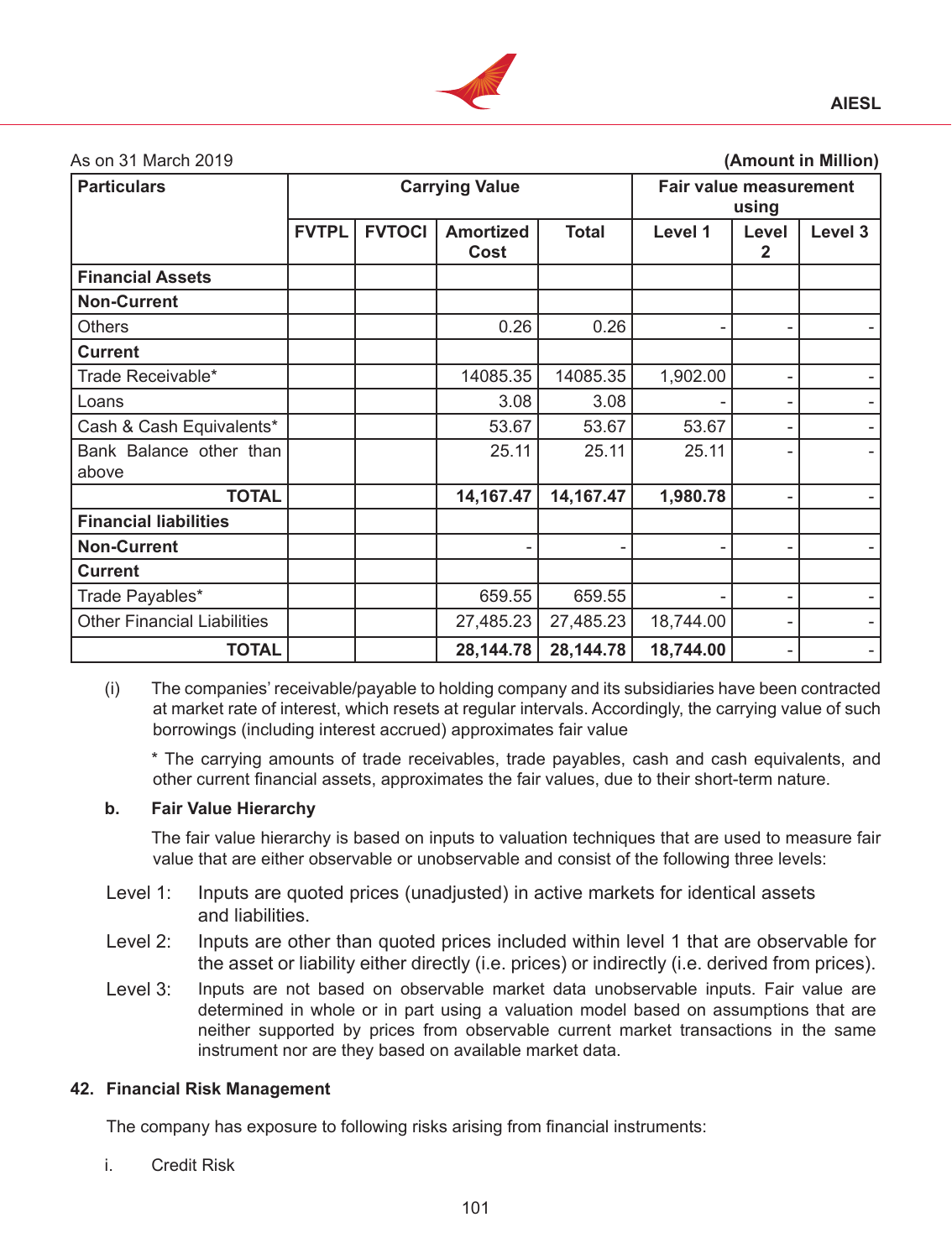

- ii. Liquidity Risk
- iii. Market Risk a. Foreign Currency, and
	- b. Interest Rate

 The Company's principal financial liabilities comprise of trade and other payables. The main purpose of these financial liabilities is to finance its operations.

The Company is exposed to credit risk, liquidity risk and market risk. The Company's senior management oversees the management of these risks. The Board of Directors reviews and agrees policies for managing each of these risks, which summarized below:

#### **(i) Credit Risk**

Credit risk is the risk of financial loss to the company if a customer or counterparty to a financial instrument fails to meet its contractual obligation. The Company is exposed to credit risk from its operating activities (primarily trade receivables).

The maximum exposure to the credit at the reporting date is primarily from trade receivables. Trade receivables are typically unsecured are derived from revenue earned from customers. The Company does monitor the economic environment in which it operates. The Company manages its credit risk through credit approval and continuously monitoring credit worthiness of customers to which the Company brands credit terms in the normal course of the business.

Trade receivable as at year end primarily includes Rs. 26,652.46 Million as on 31<sup>st</sup> March 2020 (Previous Year as on 31st March 2019 Rs. 14,085.35 Million) relating to revenue generated from MRO services.

 Trade receivables consist of number of customers from the same aviation industry. Significant of outstanding is from its Group Companies and for which the Management expects no credit risk. Accordingly, no expected credit loss has been considered on receivables from Group Companies.

 Apart from Group Company, in respect of government and other parties there is no significant concentration of credit risk. No single customer accounted for 10% or more of revenue in any of the years indicated. The outstanding trade receivables are regularly monitored, and appropriate action is taken for collection of overdue receivables.

 As per simplified approach, the Company makes provision of expected credit losses on trade receivables using a provision matrix to mitigate the risk of default payments and makes appropriate provision at each reporting date wherever outstanding is for longer period and involves higher risk. Our historical experience of collecting receivables indicates a low credit risk. Hence, trade receivables are considered to be a single class of financial assets.

 As per policy receivables are classified into different buckets based on the overdue period ranging from 6 months – one year to more than one year and one to two years.

Based on the business environment in which the company operates, management considers that the trade receivable are in default (credit impaired) if the payments are past due. There provisioning norms computed based on the proportion computed by taking ratio of outstanding receivables for more than 36 months. According ECL is providing using following rates: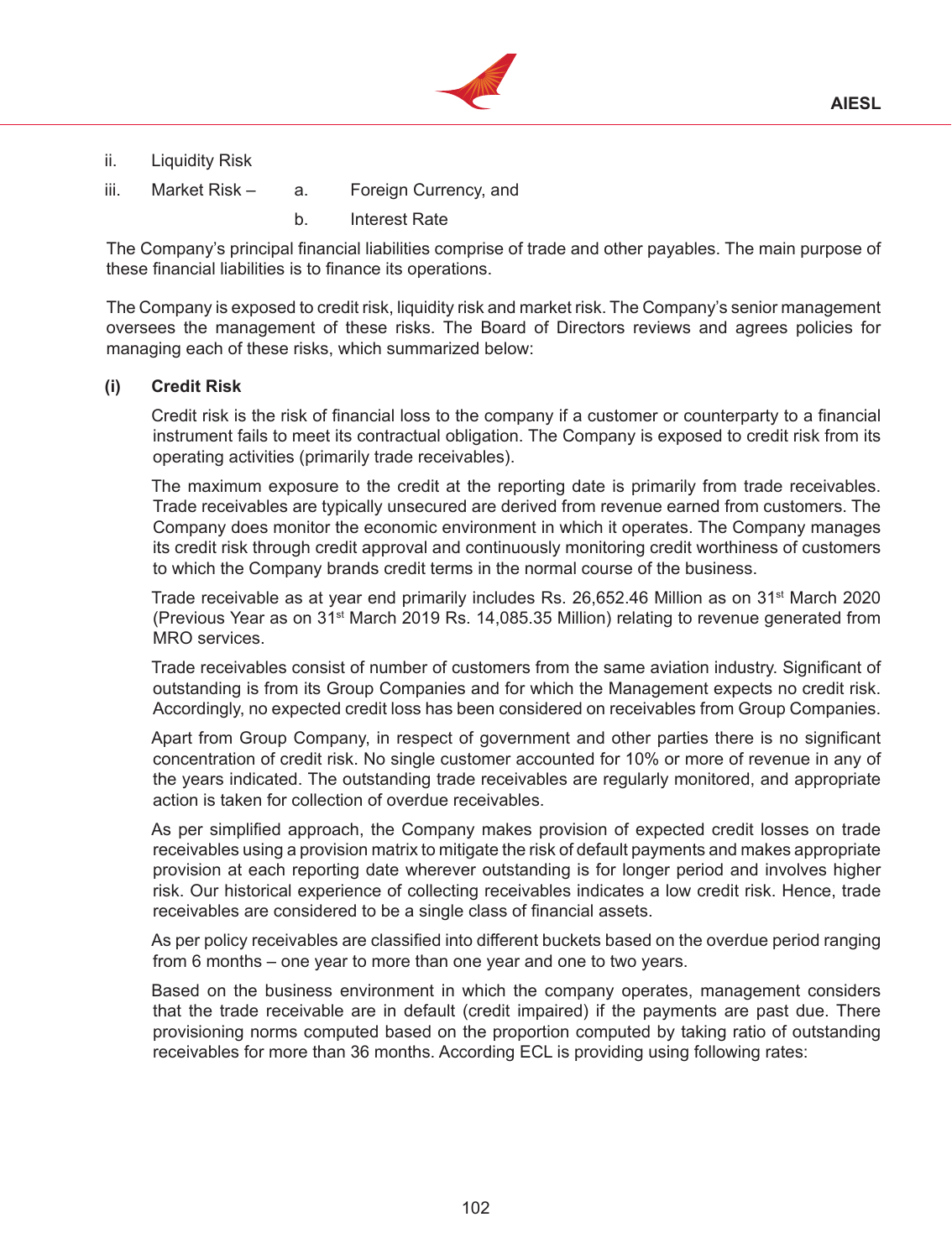

| <b>Bucket</b>                                                         | As at<br>March 31, 2020 | As at<br>March 31, 2019 |
|-----------------------------------------------------------------------|-------------------------|-------------------------|
| Government Company past due more than three years                     | 100.00 %                | 0.00%                   |
| <b>Group Company</b>                                                  | 0.00%                   | 0.00%                   |
| Other Parties past due greater than one year and up to three<br>vears | 2.11%                   | 0.00%                   |
| Other Parties past due more than three years                          | 100.00 %                | 100.00 %                |
| Specific Credit Risk impairment on individual basis                   | 100.00 %                | 100.00 %                |

The Companies exposure to credit risk for trade receivables is as follows:

#### **(Amount in Million)**

| <b>Particulars</b> | As at 31 <sup>st</sup> March 2020      |                          | As at 31 <sup>st</sup> March, 2019     |                          |  |
|--------------------|----------------------------------------|--------------------------|----------------------------------------|--------------------------|--|
|                    | <b>Gross Carrying</b><br><b>Amount</b> | Loss<br><b>Allowance</b> | <b>Gross Carrying</b><br><b>Amount</b> | Loss<br><b>Allowance</b> |  |
| Debts not due      | 0.00                                   | 0.00                     | 0.00                                   | 0.00                     |  |
| Debts over due     | 14,085.35                              | 14,085.35                | 7725.74                                | 7725.74                  |  |
|                    | 14,085.35                              | 14,085.35                | 7725.74                                | 7725.74                  |  |

Movement in the allowance for impairment in respect of trade receivables:

#### **(Amount in Million)**

| <b>Particulars</b>                      | For the year ended<br>31 <sup>st</sup> March 2020 | For the year ended<br>31 <sup>st</sup> March 2019 |
|-----------------------------------------|---------------------------------------------------|---------------------------------------------------|
| Balance at the beginning of the<br>Year | 284.75                                            | Nil I                                             |
| Movement during the year                | 162.22                                            | 284.75                                            |
| Balance at the end of the Year          | 446.97                                            | 284.75                                            |

#### **(ii) Liquidity Risk**

Liquidity risk is the risk that the Company will encounter difficulty in meeting the obligation associated with its financial liabilities that are settled by delivering cash or other financial assets.

 The Company's approach to manage Liquidity is to have sufficient liquidity to meet its liabilities when they are due, under both normal and stressed circumstances, without incurring unacceptable losses or risking damage to the Company's reputation.

The Company believes that its liquidity position, including total cash (including bank deposit lien and excluding interest accrued but not due) anticipated future internally generated funds from operations may enable it to meet its future known obligation in the ordinary course of business.

The Company's liquidity management process as monitored by management includes the following:

- Day to day funding, managed by monitoring future cash flows to ensure that requirement can be met.
- Maintaining rolling forecast of the Company's liquidity position on the basis of expected cash flows.
- Maintaining diversified credit lines.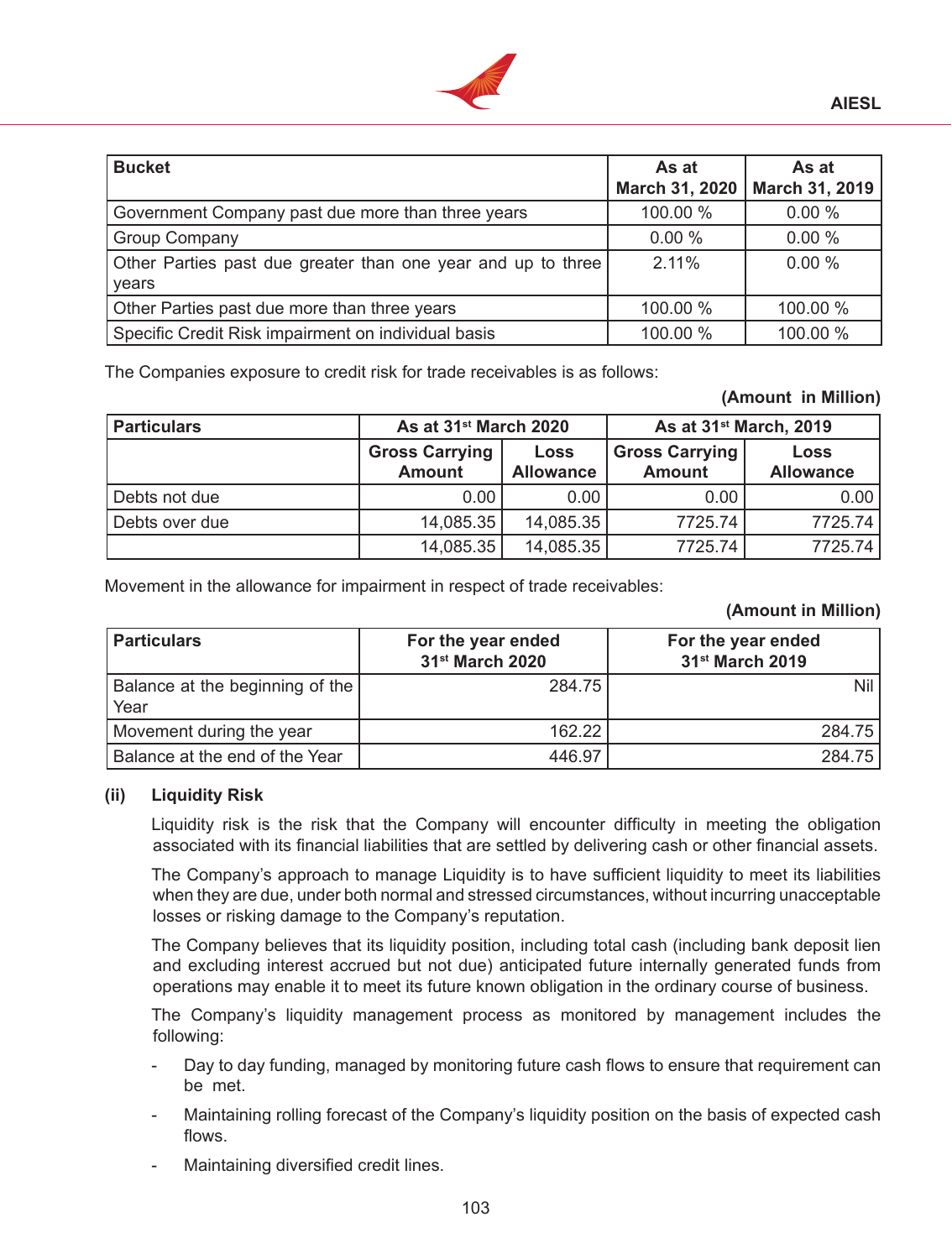

### **Exposure to Liquidity risk**

 The following are the remaining contractual maturities of financial liabilities at the reporting data. The contractual cash flow amount are gross and undiscounted, and includes interest accrued but not due on building.

#### **(Amount in Million)**

| As at 31 <sup>st</sup> March 2020 | Carrying  | <b>Contractual Cash Flows</b> |                 |                 |                      |              |  |
|-----------------------------------|-----------|-------------------------------|-----------------|-----------------|----------------------|--------------|--|
|                                   | amount    | Upto 1<br>vear                | $1 - 3$<br>Year | $3 - 5$<br>Year | More than<br>5 years | <b>Total</b> |  |
| Current                           |           |                               |                 |                 |                      |              |  |
| Trade Payables                    | 4,516.50  | 4,516.50                      |                 |                 |                      | 4,516.50     |  |
| Other Financial Liabilities       | 30,664.36 | 30,664.36                     |                 |                 |                      | 30,664.36    |  |

### **(Amount in Million)**

| As at 31 <sup>st</sup> March 2019  | Carrying  | <b>Contractual Cash Flows</b> |                 |                 |                      |              |  |  |  |
|------------------------------------|-----------|-------------------------------|-----------------|-----------------|----------------------|--------------|--|--|--|
|                                    | amount    | Upto 1<br>vear                | $1 - 3$<br>Year | $3 - 5$<br>Year | More than<br>5 years | <b>Total</b> |  |  |  |
| <b>Current</b>                     |           |                               |                 |                 |                      |              |  |  |  |
| <b>Trade Payables</b>              | 659.55    | 659.55                        |                 |                 |                      | 659.55       |  |  |  |
| <b>Other Financial Liabilities</b> | 27,485.23 | 27,485.23                     |                 |                 |                      | 27,485.23    |  |  |  |

#### **(iii) Market risk**

Market risk is that the fair value and future cash flows of financial instrument will fluctuate because of changes in market prices. Market risk comprises two type of risk namely: currency risk and interest rate risk. The objective of market risk management is to manage and control market risk exposure within acceptable parameters, while optimizing the return.

#### **A. Interest rate risk**

 Interest rate risk is the risk that the future cash flows of a financial instrument will fluctuate because of changes in market interest rates. The Company is not exposed to any borrowings.

#### **B. Currency risk**

 Currency risk is the risk that the future cash flows of a financial instrument will fluctuate because of changes in foreign exchange rates. The company is exposed to the effects of fluctuation in the prevailing foreign currency rates on its financial position and cash flows. Exposure arises primarily due to exchange rate fluctuation between the functional currency and other currency from the company's operating activities.

#### **Exposure to foreign Currency Risk**

The summary of quantitative data about the Company's exposure to currency risk, as expressed in Indian Rupees, as at 31 March 2020 and 31 March 2019 are as below:

As at 31st March 2020

| ' Particulars            | <b>USD</b> |   |  | EUR   GBP   AED   NPR   OMR   SGD   THB   CHF   QAR   AUD |   |   |  |  |
|--------------------------|------------|---|--|-----------------------------------------------------------|---|---|--|--|
| <b>Financial Assets</b>  |            |   |  |                                                           |   |   |  |  |
| <b>Trade Receivables</b> |            | - |  |                                                           | - | - |  |  |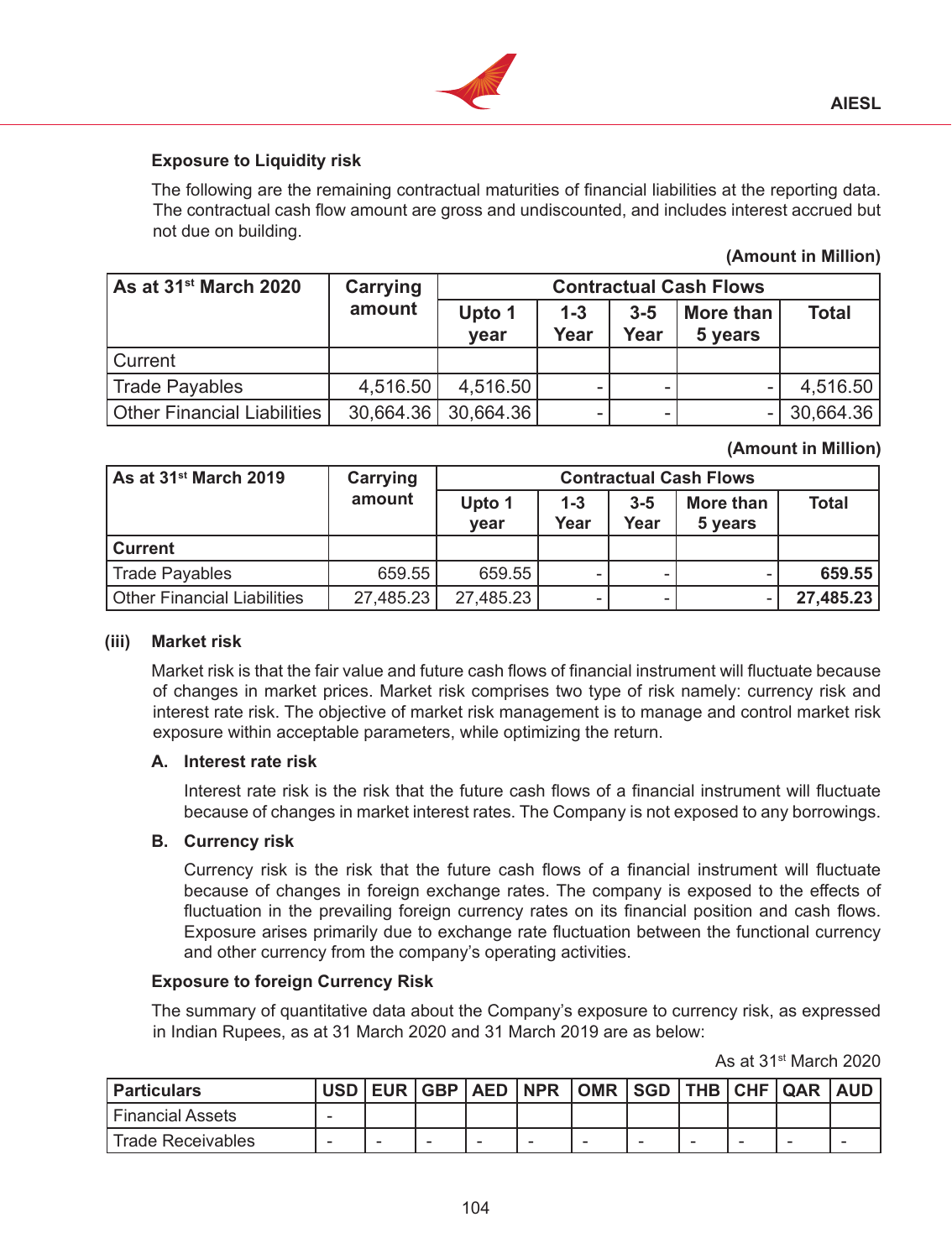

| <b>Particulars</b>                           | <b>USD</b>               | <b>EUR</b>               | <b>GBP</b> | <b>AED</b> | <b>NPR</b>               | <b>OMR</b>               | <b>SGD</b>               | <b>THB</b>               | <b>CHF</b> | QAR                      | <b>AUD</b> |
|----------------------------------------------|--------------------------|--------------------------|------------|------------|--------------------------|--------------------------|--------------------------|--------------------------|------------|--------------------------|------------|
| Cash and Cash<br>equivalents                 | ۰                        |                          |            |            |                          |                          |                          | ۰                        |            |                          |            |
| Loans                                        | ۰                        | $\overline{\phantom{0}}$ |            |            |                          |                          | -                        | $\overline{\phantom{0}}$ |            |                          |            |
| <b>Other Financial Assets</b>                | $\overline{\phantom{a}}$ | -                        | -          | -          | ۰                        | ٠                        | ٠                        | ۰                        | ۰          |                          |            |
| <b>Total Financial Assets</b>                | $\blacksquare$           | $\blacksquare$           | ۰          |            | -                        | -                        | $\blacksquare$           | $\blacksquare$           |            | $\blacksquare$           |            |
|                                              |                          |                          |            |            |                          |                          |                          |                          |            |                          |            |
| <b>Financial Liabilities</b>                 | ۰                        | -                        |            |            |                          |                          | -                        | $\overline{\phantom{0}}$ |            |                          |            |
| <b>Borrowings</b>                            | ۰                        | -                        | -          | -          |                          | ٠                        | $\overline{\phantom{0}}$ | ۰                        |            |                          |            |
| <b>Other Financial Liabilities</b>           | $\overline{\phantom{a}}$ | -                        | -          | -          | ٠                        | ٠                        | -                        | ۰                        | ۰          | $\overline{\phantom{0}}$ |            |
| <b>Trade Payables</b>                        | -                        | -                        | -          | -          | $\overline{\phantom{a}}$ | $\overline{\phantom{0}}$ | -                        | $\overline{\phantom{0}}$ |            |                          |            |
| <b>Total Financial</b><br><b>Liabilities</b> |                          |                          |            |            |                          |                          |                          |                          |            |                          |            |

As at 31<sup>st</sup> March 2019

| <b>Particulars</b>                           | <b>USD</b>               | <b>EUR</b> | <b>GBP</b> | <b>AED</b> | <b>NPR</b> | <b>OMR</b> | <b>SGD</b>               | <b>THB</b>               | <b>CHF</b> | QAR                      | <b>AUD</b> |
|----------------------------------------------|--------------------------|------------|------------|------------|------------|------------|--------------------------|--------------------------|------------|--------------------------|------------|
| <b>Financial Assets</b>                      |                          |            |            |            |            |            |                          |                          |            |                          |            |
| <b>Trade Receivables</b>                     | $\overline{\phantom{0}}$ |            |            |            |            |            |                          | $\overline{\phantom{0}}$ |            |                          |            |
| Cash and Cash<br>equivalents                 | ۰                        |            |            |            |            |            | ۰                        | $\overline{\phantom{0}}$ |            |                          |            |
| Loans                                        | $\overline{\phantom{0}}$ |            | -          |            | -          | ۰          | $\overline{\phantom{0}}$ | $\overline{\phantom{0}}$ |            |                          |            |
| <b>Other Financial Assets</b>                | $\overline{\phantom{a}}$ |            | -          |            | ٠          | ۰          | ٠                        | ۰                        |            |                          |            |
| <b>Total Financial Assets</b>                | $\blacksquare$           |            |            |            |            |            |                          |                          |            |                          |            |
|                                              |                          |            |            |            |            |            |                          |                          |            |                          |            |
| <b>Financial Liabilities</b>                 | $\overline{\phantom{0}}$ |            | -          |            | -          | -          |                          | $\overline{\phantom{a}}$ |            |                          |            |
| <b>Borrowings</b>                            | $\overline{\phantom{0}}$ |            | ۰          |            |            |            | $\overline{\phantom{0}}$ | $\overline{\phantom{0}}$ |            |                          |            |
| <b>Other Financial Liabilities</b>           | $\overline{\phantom{a}}$ | ۰          | -          |            | ٠          | ۰          | ٠                        | $\overline{\phantom{a}}$ | ۰          | $\overline{\phantom{a}}$ |            |
| <b>Trade Payables</b>                        | ۰                        |            |            |            | ۰          | -          | ٠                        | $\overline{\phantom{a}}$ |            |                          |            |
| <b>Total Financial</b><br><b>Liabilities</b> |                          |            |            |            |            |            |                          |                          |            |                          |            |

# **Sensitivity Analysis**

A reasonably possible change of **(5%)** strengthening/(weakening)of the USD against INR at the reporting date would have affected the profit or loss and measurement of financial instruments denominated in US dollars by the amounts shown below. This analysis assumes that all other variables, in particular interest rates, remain constant and ignores any impact of forecast sales and purchases.

| Effect in INR (before tax)                         | <b>Profit or Loss</b> |            |  |  |
|----------------------------------------------------|-----------------------|------------|--|--|
| For the year ended on 31 <sup>st</sup> March, 2020 | Strengthening         | Weakening  |  |  |
| 0.5% Movement                                      | <b>NIL</b>            | <b>NIL</b> |  |  |
| <b>USD</b>                                         | <b>NIL</b>            | <b>NIL</b> |  |  |
|                                                    |                       |            |  |  |
| Effect in INR (before tax)                         | <b>Profit or Loss</b> |            |  |  |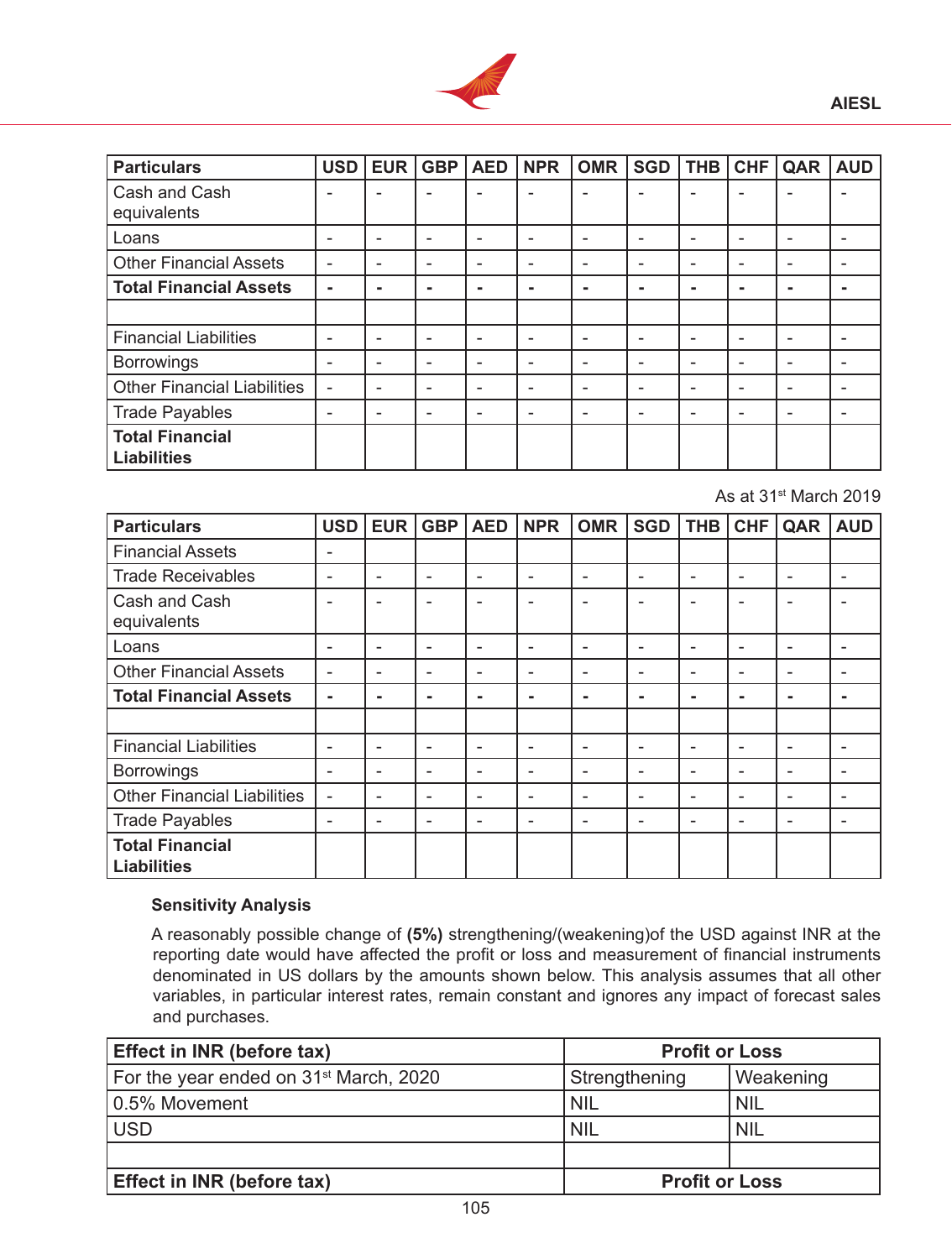

| <b>Effect in INR (before tax)</b>                  | <b>Profit or Loss</b> |            |  |  |  |
|----------------------------------------------------|-----------------------|------------|--|--|--|
| For the year ended on 31 <sup>st</sup> March, 2019 | Strengthening         | Weakening  |  |  |  |
| 0.5% Movement                                      | `NIL                  | <b>NIL</b> |  |  |  |
| <b>USD</b>                                         | <b>NIL</b>            | <b>NIL</b> |  |  |  |

### **43. Intangible Assets - DGCA License**

 The Company has received DGCA – CAR 145 license dated 1st January, 2015. During the period up to 1st January, 2015 before the business of the Company was set up, expenses of Rs.2713.90 million, incurred prior to the date of obtaining the License, were capitalized in FY 2014-15 as Intangible Assets. The same were not amortized till 2018-2019.

The Company has sought opinion from Expert Advisory Committee (EAC) of Institute of Chartered Accountants of India (ICAI) during the year for the accounting treatment of Intangible asset. As per the opinion sought the said expenses has been adjusted with opening retained earnings. This restatement has resulted into decrease in retained earnings with corresponding decrease in Asset by Rs. 2713.19 Millions.

## **44. Standards issued but not effective**

The Company has applied the following standards and amendments for the first time for their annual reporting period commencing 1 April 2019: (Ind-AS 8, Para 28)

- a. Ind-AS 116, Leases
- b. Amendment to Ind-AS 19, Employee Benefits
- c. Amendment to Ind-AS 109, Financial Instruments
- d. Appendix-C, Uncertainty Over Tax Treatments to Ind-AS 12, Income Taxes

 Most of the other amendments listed above did not have any impact on the amounts recognized according to applicable standards and are not expected to have significantly effect on the current or future periods.

### **45. IND AS 115: Performance Obligations and remaining Performance Obligations**

The remaining performance obligation disclosure provides the aggregate amount of the transaction price yet to be recognized as at the end of reporting period and an explanation as to when the company expects to recognize these amounts in revenue. Remaining performance obligation estimates are subject to change and are affected by the several factors, including terminations of contract, changes in scope of contracts etc.

 The aggregate value of performance obligations that are completely or partially unsatisfied as at 31st March, 2020, is Rs. Nil (Rs. Nil as on 31<sup>st</sup> March, 2019). The Company expects to recognize the revenue for the same within next one year**.**

### **46. Estimation of uncertainties relating to the global health pandemic from COVID-19 (COVID-19):**

The Company has considered the possible effects that may result from the pandemic relating to COVID-19 on the carrying amounts of receivables. In developing the assumptions relating to the possible future uncertainties in the global economic conditions because of this pandemic, the Company, as at the date of approval of these financial statements has used internal and external sources of information including